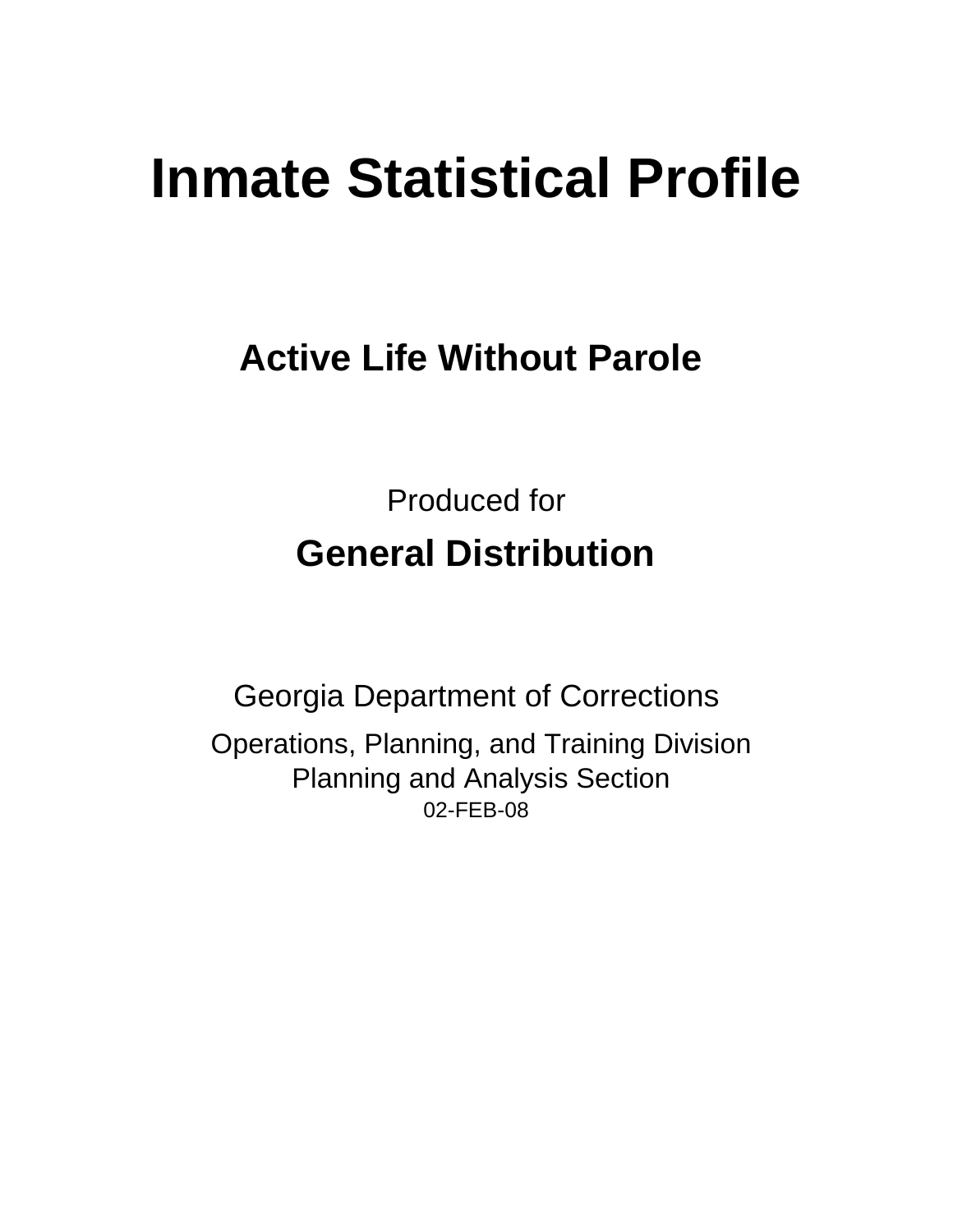**Contents** 

**Active Life Without Parole** 

Produced for **General Distribution**

# Table of Contents

| <b>Demographic information</b>                                       |
|----------------------------------------------------------------------|
| 5 Current age, broken out in ten year age groups                     |
| 6 Race group                                                         |
| 7 Hispanic Origin                                                    |
| 8 Marital status, self-reported at entry to prison                   |
| 9 Number of children, self-reported at entry to prison               |
| 10 Religious affiliation, self-reported at entry to prison           |
| 11 Home county - self-reported at entry to prison                    |
| 14 Socioeconomic class, self-reported at entry to prison             |
| 15 Environment to age 16, self-reported at entry to prison           |
| 16 Guardian status to age 16, self-reported at entry to prison       |
| 17 Employment status before prison, self-reported at entry to prison |
| 18 Age at admission                                                  |
| 20 Age at release                                                    |
| 21 Height, measured at entry to prison                               |
| 22 Weight, measured at entry to prison                               |
| 23 Military service                                                  |
| <b>Correctional information</b>                                      |
| 24 Type of admission to prison                                       |
| 25 Current / last security status                                    |
| 26 Current / last institution type                                   |
| 27 Institution type - transitional centers                           |
| 28 Institution type - mental hospitals                               |
| 29 Institution type - county prisons                                 |
| 30 Institution type - state prisons                                  |
| 31 Institution type - private prisons                                |
| 32 Institution type - prison annexes                                 |
| 33 Institution type - pre-release centers                            |
| 34 Institution type - inmate boot camp                               |
| 35 Number of disciplinary reports                                    |
| 36 Number of transfers                                               |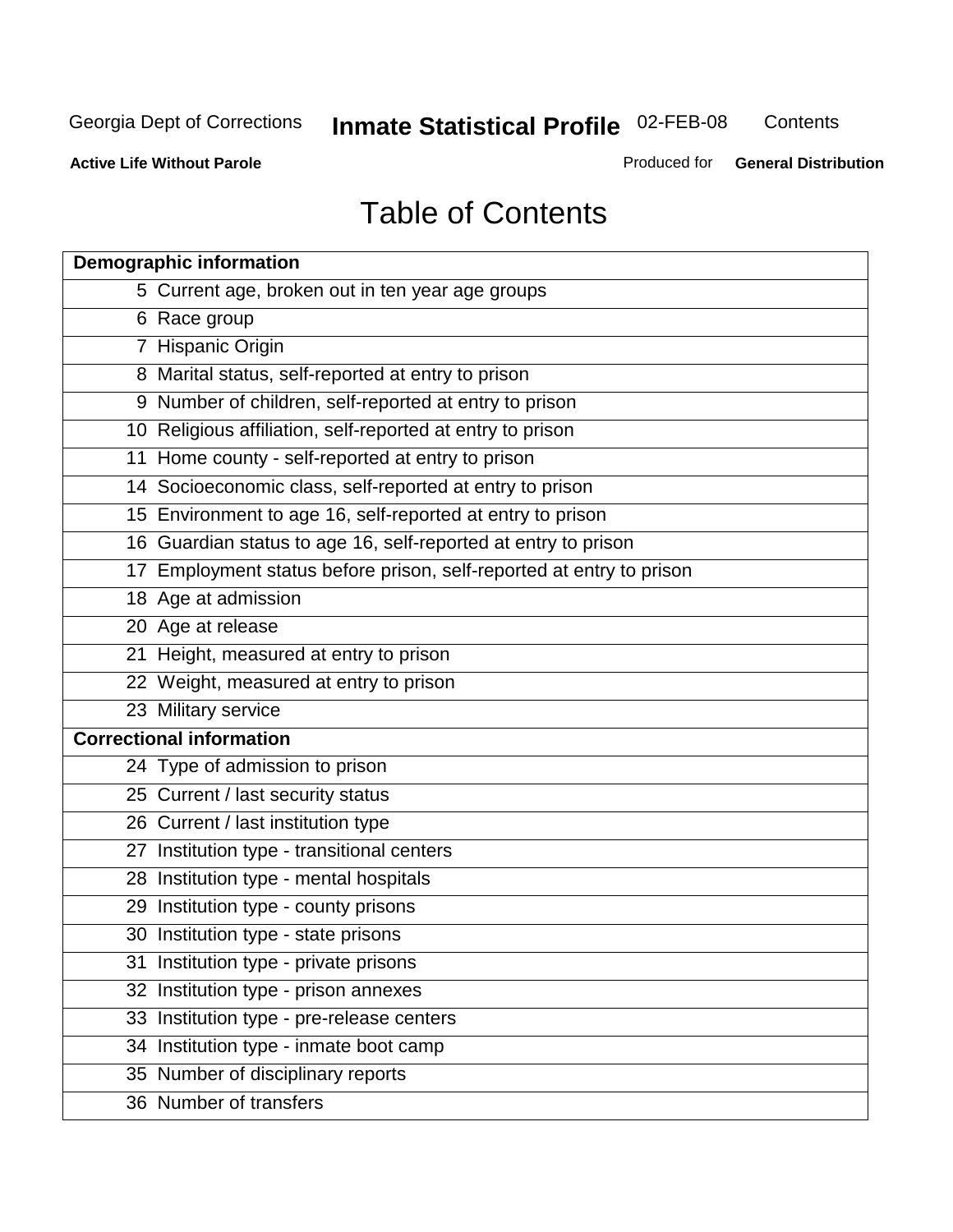**Contents** 

**Active Life Without Parole** 

Produced for **General Distribution**

# Table of Contents

| <b>Correctional information</b>                                  |
|------------------------------------------------------------------|
| 37 Number of escapes                                             |
| 38 Probable future release type                                  |
| 39 Actual release type                                           |
| 40 Time served in current (or last) institution                  |
| Educational, psychological and physical information              |
| 41 Highest grade level attained                                  |
| 42 Culture fair IQ scores                                        |
| 43 Wide Range Achievement Test (WRAT) reading score              |
| 44 Wide Range Achievement Test (WRAT) math score                 |
| 45 Wide Range Achievement Test (WRAT) spelling score             |
| 46 Scope of substance abuse - summary                            |
| 47 Scope of substance abuse - detail                             |
| 48 Current / last mental health treatment level                  |
| 49 PULHESDWIT medical scale - 'P' overall condition ('P'hysical) |
| 50 PULHESDWIT medical scale - 'U' upper body                     |
| 51 PULHESDWIT medical scale - 'L' lower body                     |
| 52 PULHESDWIT medical scale - 'H' hearing                        |
| 53 PULHESDWIT medical scale - 'E' vision                         |
| 54 PULHESDWIT medical scale -'S' psychiatric                     |
| 55 PULHESDWIT medical scale - 'D' dental                         |
| 56 PULHESDWIT medical scale - 'W' work ability                   |
| 57 PULHESDWIT medical scale - 'I' impairment                     |
| 58 PULHESDWIT medical scale - 'T' transportability               |
| 59 Criminality in family, self-reported                          |
| 60 Alcoholism in family, self-reported                           |
| Drug abuse in family, self-reported<br>61                        |
| 62 Subjected to frequent beatings, self-reported                 |
| 63 Father absent during inmate's childhood                       |
| 64 Mother absent during inmate's childhood                       |
| <b>Crimes and criminal history information</b>                   |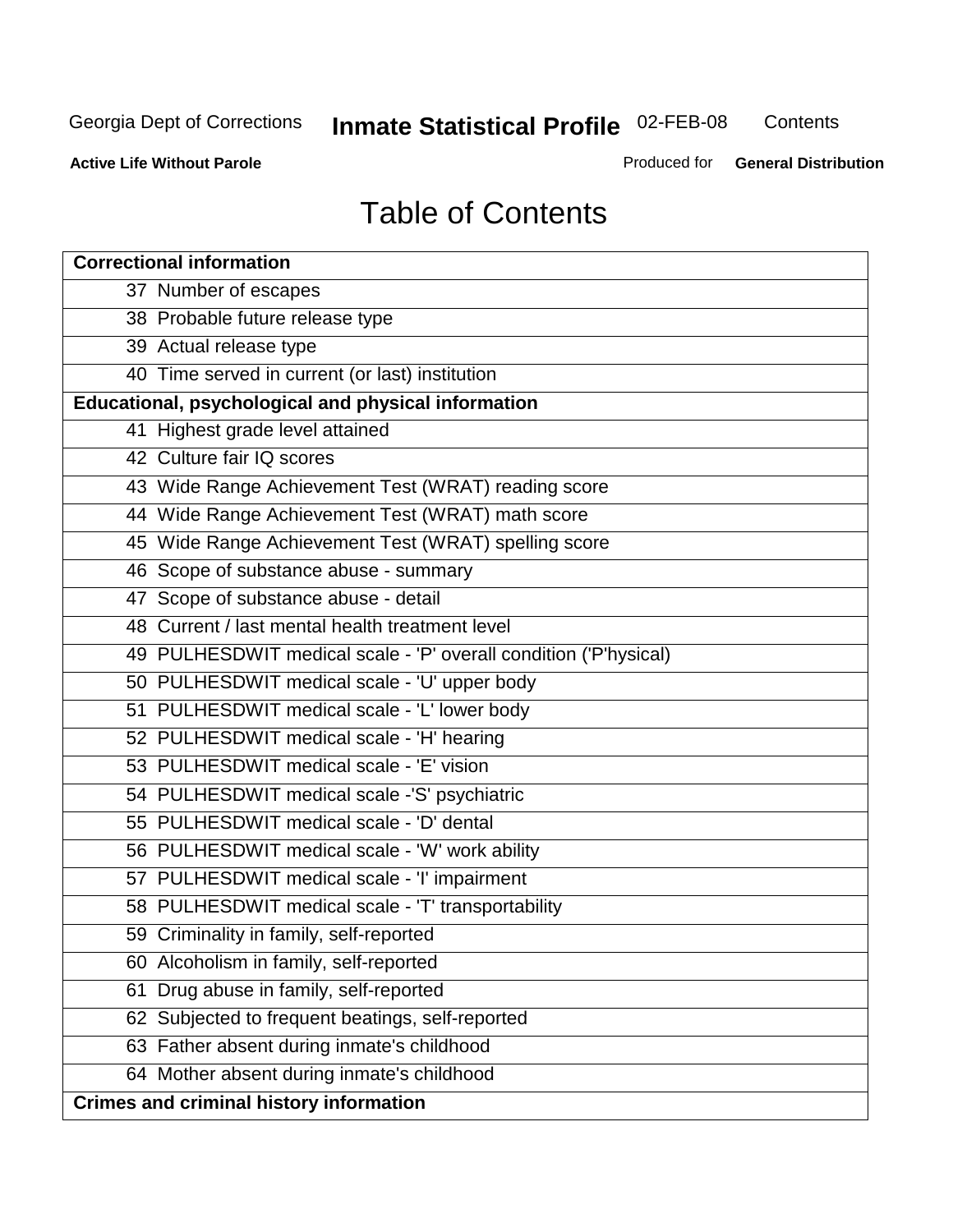**Contents** 

**Active Life Without Parole** 

Produced for **General Distribution**

# Table of Contents

| <b>Crimes and criminal history information</b>                 |
|----------------------------------------------------------------|
| 65 Number of prior Georgia incarcerations                      |
| 66 Prison sentence in years                                    |
| 67 Primary offense, broken out into felonies vs misdemeanors   |
| 68 Primary offense, broken out into six broad crime categories |
| 69 Primary offense, detailed offense code                      |
| 70 County of conviction of primary offense                     |
| 73 Circuit of conviction of primary offense                    |
| 75 Years served (jail + prison) in this incarceration          |
| <b>Medical information</b>                                     |
|                                                                |
| 76 Results of most recent HIV test                             |
| 77 Results of most recent tuberculosis test                    |
| 78 Results of most recent syphilis test                        |
| 79 Results of most recent Hepatitis-C test                     |
| 80 Results of most recent pregnancy test                       |
| 81 Results of most recent diabetes test                        |
| 82 Results of most recent hypertension test                    |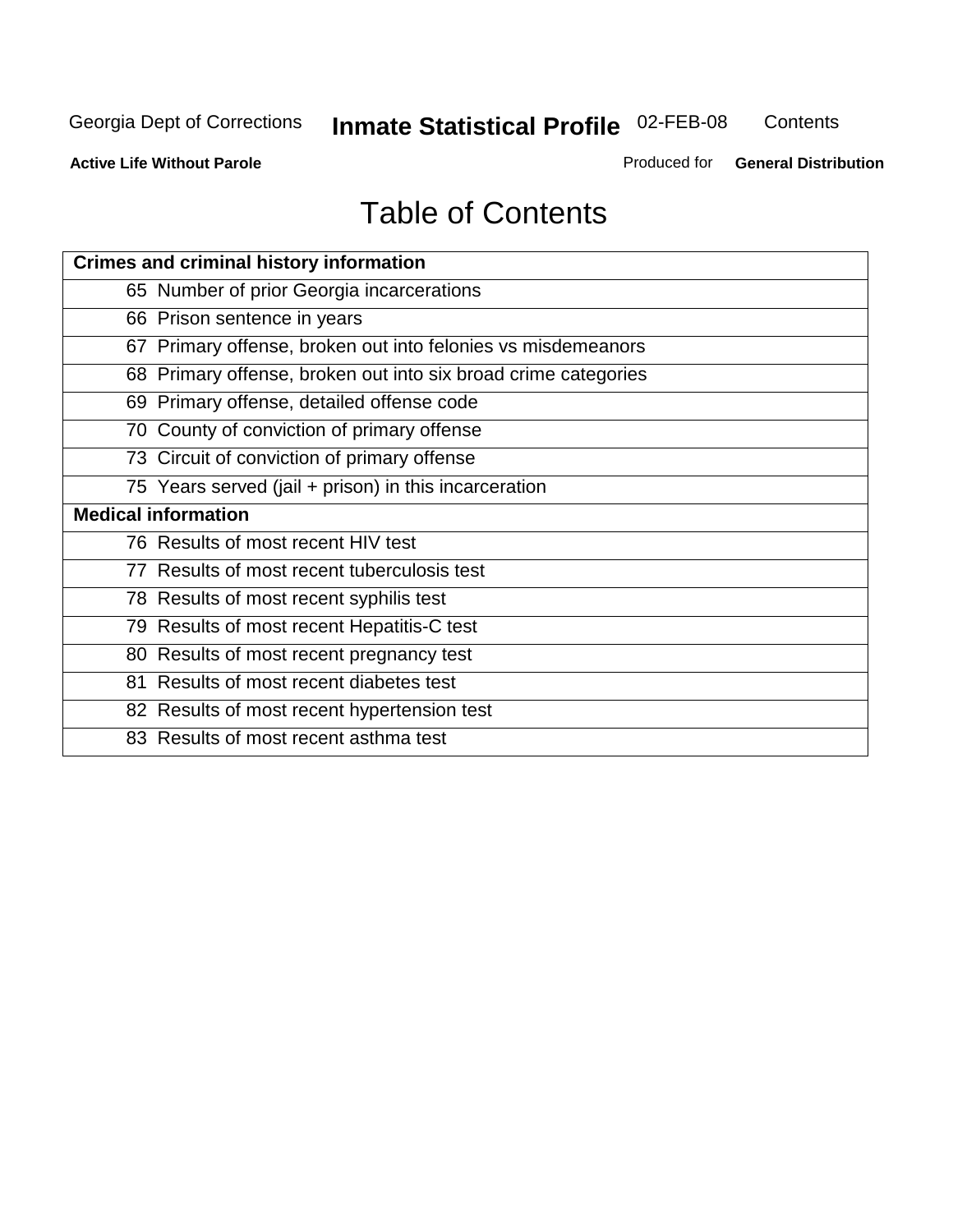#### **Active Life Without Parole**

#### Produced for **General Distribution**

### Current age, broken out in ten-year age groups

|                          |              | <b>Male</b> |         |              | <b>Female</b> |       |                 | <b>Total</b> |
|--------------------------|--------------|-------------|---------|--------------|---------------|-------|-----------------|--------------|
| <b>Current Age</b>       | <b>Count</b> | Col %       | Row %   | <b>Count</b> | Col %         | Row % | <b>Total</b>    | Col %        |
| <b>Twenties (20-29)</b>  | 45           | 9.45%       | 97.83%  |              | 16.67%        | 2.17% | 46              | 9.54%        |
| <b>Thirties (30-39)</b>  | 181          | 38.03%      | 99.45%  |              | 16.67%        | 0.55% |                 | 182 37.76%   |
| <b>Forties (40-49)</b>   | 146          | 30.67%      | 98.65%  | 2            | 33.33%        | 1.35% |                 | 148 30.71%   |
| <b>Fifties (50-59)</b>   | 77           | 16.18%      | 97.47%  | 2            | 33.33%        | 2.53% | 79 I            | 16.39%       |
| <b>Sixties (60-69)</b>   | 20           | 4.20%       | 100.00% |              |               |       | 20 <sup>1</sup> | 4.15%        |
| Seventy + (70 and above) |              | 1.47%       | 100.00% |              |               |       |                 | 1.45%        |
| <b>Total Reported</b>    | 476          | 100%        | 98.76%  | 6            | 100%          | 1.24% | 482             | 100%         |

| <b>Not Reported</b> |               |       |
|---------------------|---------------|-------|
| <b>Total</b>        | $\rightarrow$ | A R 2 |
| $\mathbf{v}$ and    |               | 40Z   |

| Mean (average)       | 41.79 | 41.33 | 41.78 |
|----------------------|-------|-------|-------|
| Median (middle)      | 40    | 44.5  | 40    |
| Mode (most frequent) | 39    |       | 39    |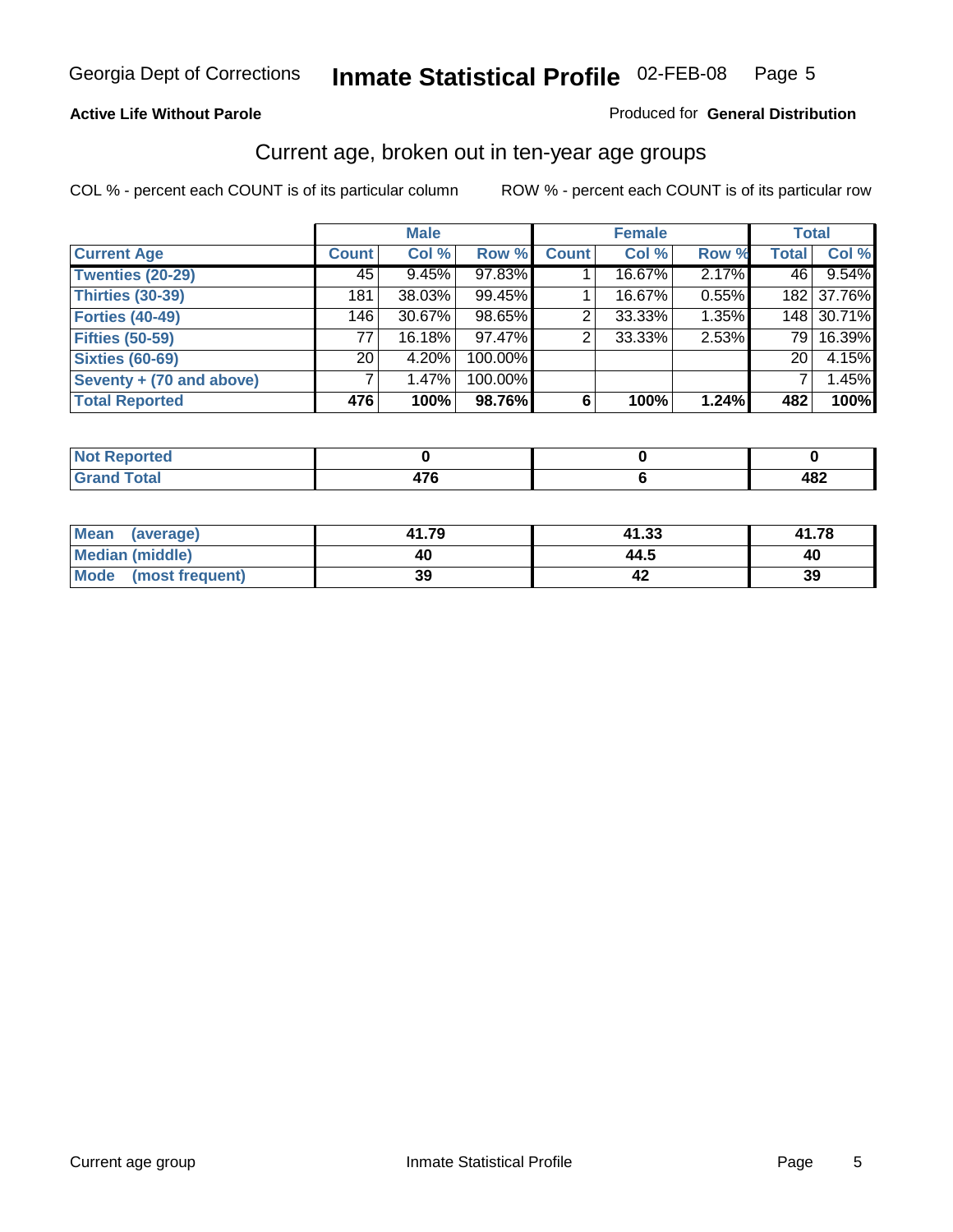**Active Life Without Parole** 

Produced for **General Distribution**

### Race group

|                       |              | <b>Male</b> |                    |   | <b>Female</b> |          |       | <b>Total</b> |
|-----------------------|--------------|-------------|--------------------|---|---------------|----------|-------|--------------|
| <b>Race Group</b>     | <b>Count</b> | Col %       | <b>Row % Count</b> |   | Col %         | Row %    | Total | Col %        |
| <b>White</b>          | 121          | 25.42%      | 96.80%             | 4 | 66.67%        | $3.20\%$ | 125   | 25.93%       |
| <b>Black</b>          | 355          | 74.58%      | 99.44%             |   | $33.33\%$     | .56%     | 357   | 74.07%       |
| <b>Total Reported</b> | 476          | 100%        | 98.76%             |   | 100%          | 1.24%    | 482   | 100%         |

| <b>eported</b><br>$\sim$ $\sim$ $\sim$ $\sim$ |                                    |     |
|-----------------------------------------------|------------------------------------|-----|
| <b>Total</b>                                  | $\rightarrow$<br>$\cdot$ . $\cdot$ | 482 |

| $^1$ Mo. | Rlack | White | 3lack |
|----------|-------|-------|-------|
| .        |       |       |       |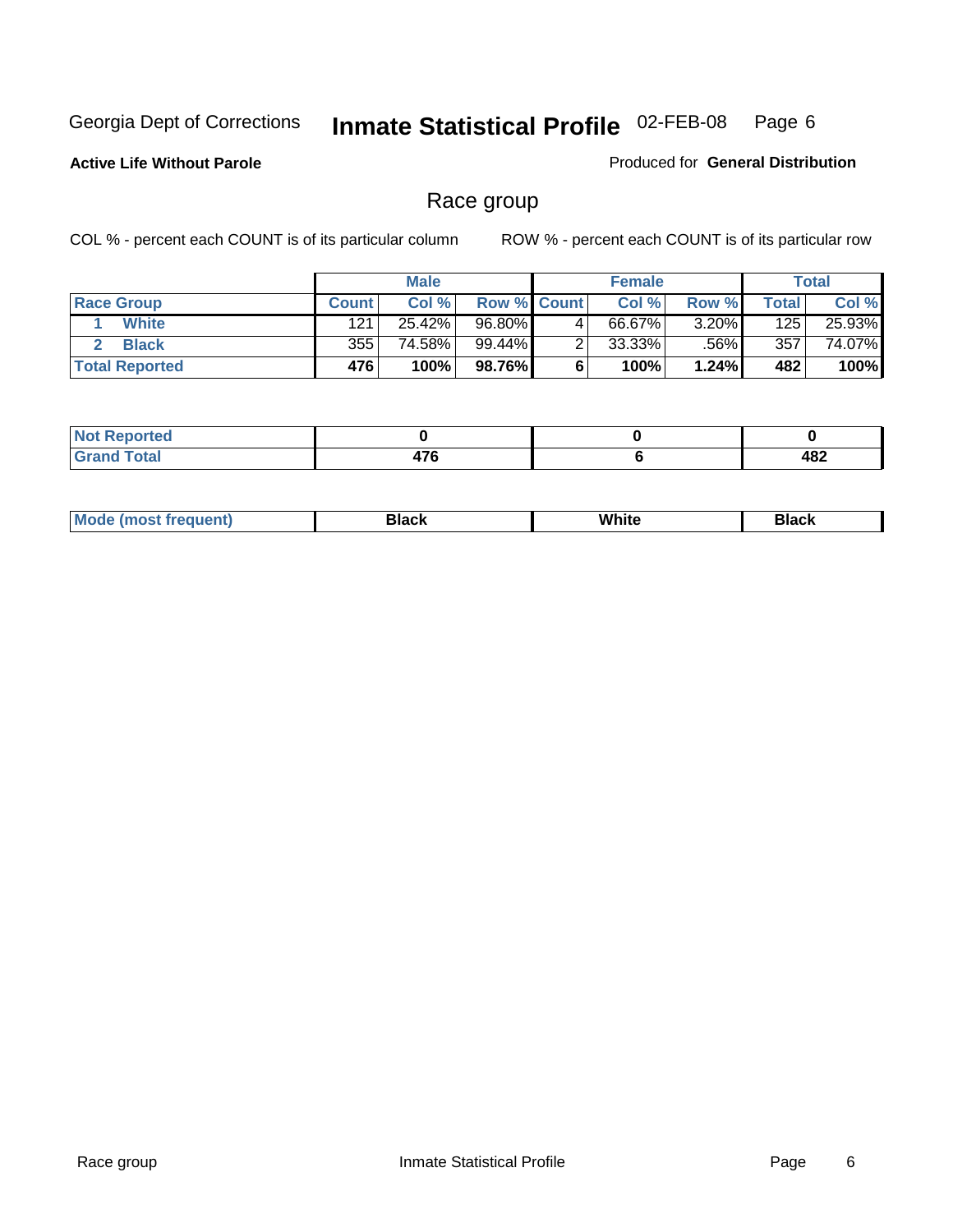**Active Life Without Parole** 

Produced for **General Distribution**

### Hispanic Origin

COL % - percent each COUNT is of its particular column ROW % - percent each COUNT is of its particular row

|                        |              | <b>Male</b> |                    |    | <b>Female</b> |       |              | <b>Total</b> |
|------------------------|--------------|-------------|--------------------|----|---------------|-------|--------------|--------------|
| <b>Hispanic Origin</b> | <b>Count</b> | Col%        | <b>Row % Count</b> |    | Col %         | Row % | <b>Total</b> | Col %        |
| <b>Non Hispanic</b>    | 468          | 98.32%      | 98.73%             | 61 | $100.00\%$    | 1.27% | 474          | 98.34%       |
| <b>Hispanic</b>        |              | 1.68% l     | 100.00%            |    |               |       |              | $.66\%$      |
| <b>Total Reported</b>  | 476          | 100%        | 98.76%             |    | 100%          | 1.24% | 482          | 100%         |

**An inmate is counted as Hispanic if** 

**(a) he self-reported as Hispanic during the diagnostic process, or** 

**(b) his primary language is Spanish, or** 

**(c) he claimed birth or citizenship in Spain or a Latin American country, or** 

**(d) he had a common Spanish surname such as Lopez or Garcia**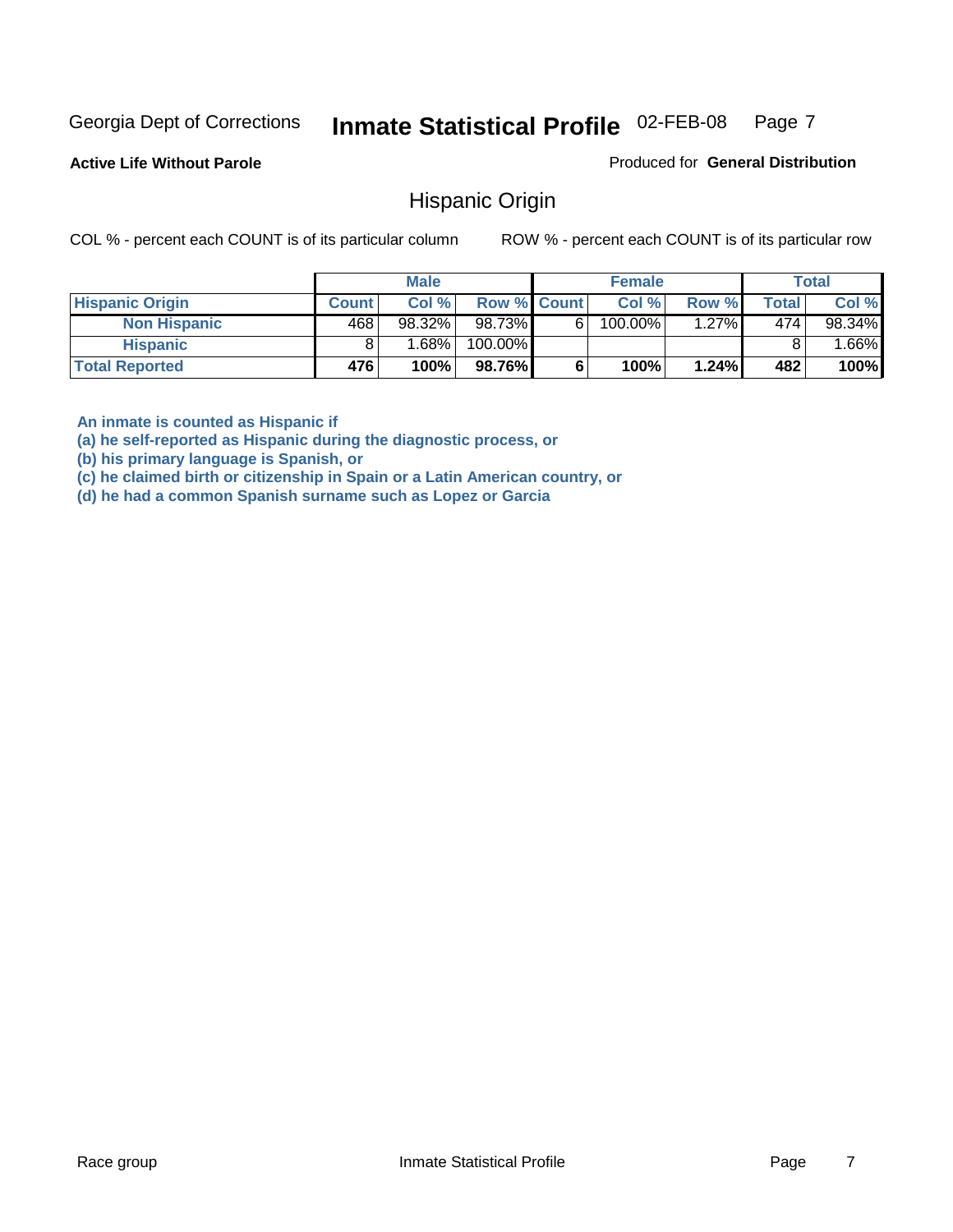#### **Active Life Without Parole**

#### Produced for **General Distribution**

### Marital status, self-reported at entry to prison

|                        | <b>Male</b>  |          |         | <b>Female</b> |        |       | <b>Total</b> |        |
|------------------------|--------------|----------|---------|---------------|--------|-------|--------------|--------|
| <b>Marital Status</b>  | <b>Count</b> | Col %    | Row %   | <b>Count</b>  | Col %  | Row % | <b>Total</b> | Col %  |
| <b>Single</b>          | 269          | 57.97%   | 98.53%  | 4             | 66.67% | 1.47% | 273          | 58.09% |
| <b>Married</b><br>2.   | 61           | 13.15%   | 100.00% |               |        |       | 61           | 12.98% |
| <b>Separated</b><br>3  | 20           | 4.31%    | 100.00% |               |        |       | 20           | 4.26%  |
| <b>Divorced</b><br>4   | 56           | 12.07%   | 98.25%  |               | 16.67% | 1.75% | 57           | 12.13% |
| <b>Widowed</b><br>5    | 17           | $3.66\%$ | 94.44%  |               | 16.67% | 5.56% | 18           | 3.83%  |
| <b>Common Law</b><br>6 | 41           | 8.84%    | 100.00% |               |        |       | 41           | 8.72%  |
| <b>Total Reported</b>  | 464          | 100%     | 98.72%  | 6             | 100%   | 1.28% | 470          | 100%   |

|               | $\overline{\phantom{0}}$ |
|---------------|--------------------------|
| т 1<br>$\sim$ | י ה ו<br>.               |

| <b>Mode (most frequent)</b><br>Sinale<br>≒ınale |
|-------------------------------------------------|
|-------------------------------------------------|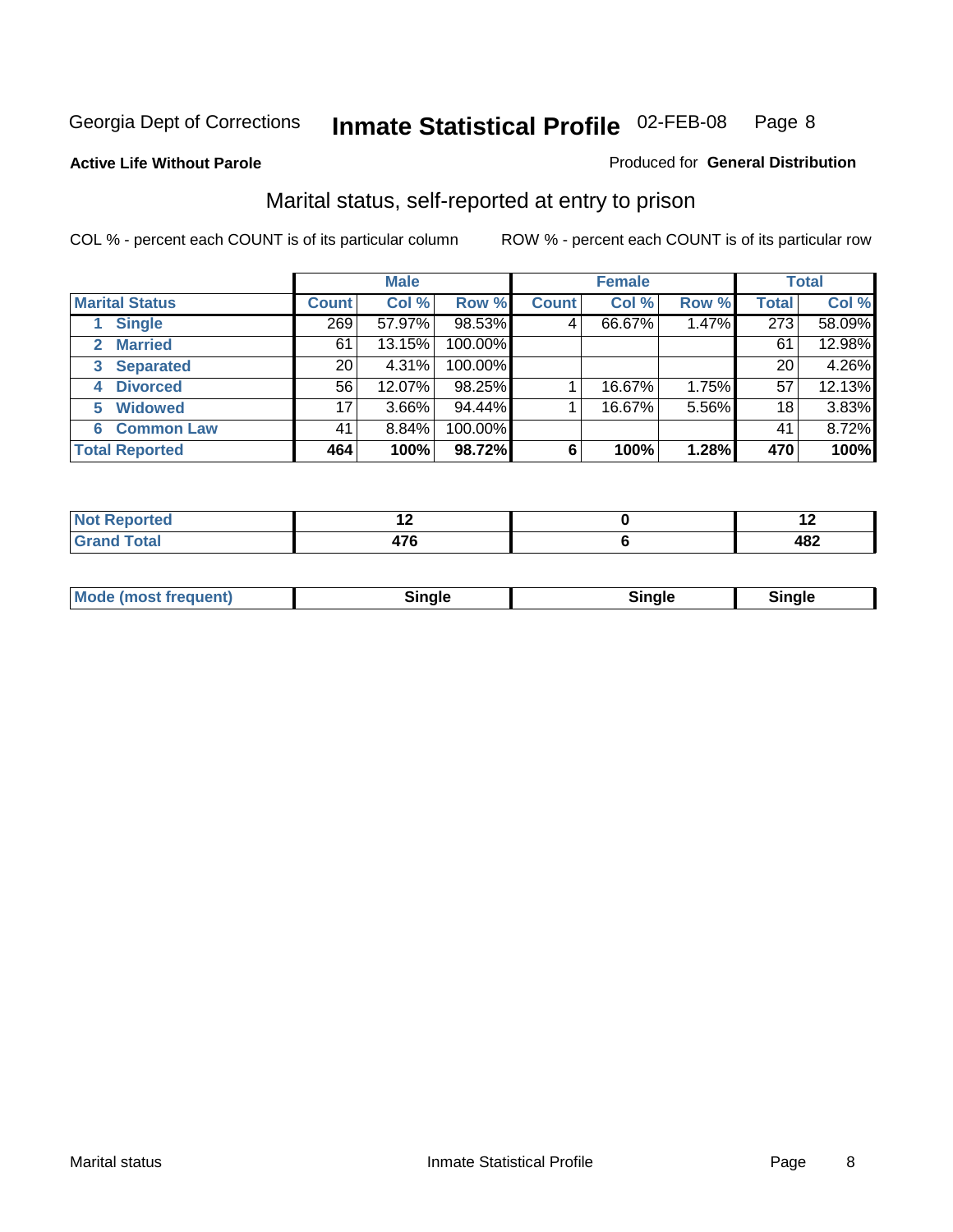#### **Active Life Without Parole**

#### Produced for **General Distribution**

### Number of children, self reported at entry to prison

|                           |              | <b>Male</b> |         |              | <b>Female</b> |       |                | <b>Total</b> |
|---------------------------|--------------|-------------|---------|--------------|---------------|-------|----------------|--------------|
| <b>Number of Children</b> | <b>Count</b> | Col %       | Row %   | <b>Count</b> | Col %         | Row % | <b>Total</b>   | Col %        |
| $\bf{0}$                  | 173          | 36.50%      | 99.43%  |              | 16.67%        | 0.57% | 174            | 36.25%       |
|                           | 125          | 26.37%      | 96.90%  | 4            | 66.67%        | 3.10% | 129            | 26.88%       |
| $\overline{2}$            | 80           | 16.88%      | 98.77%  |              | 16.67%        | 1.23% | 81             | 16.88%       |
| 3                         | 49           | 10.34%      | 100.00% |              |               |       | 49             | 10.21%       |
| 4                         | 23           | 4.85%       | 100.00% |              |               |       | 23             | 4.79%        |
| 5                         | 12           | 2.53%       | 100.00% |              |               |       | 12             | 2.50%        |
| 6                         | 2            | 0.42%       | 100.00% |              |               |       | 2              | 0.42%        |
|                           | 2            | 0.42%       | 100.00% |              |               |       | 2              | 0.42%        |
| 8                         |              | 0.21%       | 100.00% |              |               |       |                | 0.21%        |
| $\boldsymbol{9}$          | 2            | 0.42%       | 100.00% |              |               |       | $\overline{2}$ | 0.42%        |
| 10                        |              | 0.21%       | 100.00% |              |               |       |                | 0.21%        |
| Over 10                   | 4            | 0.84%       | 100.00% |              |               |       | 4              | 0.83%        |
| <b>Total Reported</b>     | 474          | 100%        | 98.75%  | 6            | 100%          | 1.25% | 480            | 100.0%       |

| ™rteu<br>$\sim$                 |     |             |
|---------------------------------|-----|-------------|
| <b>otal</b><br>$\mathbf{v}$ and | $-$ | 10 J<br>40£ |

| <b>Mean</b><br>(average) | 1.46 | 1.45 |
|--------------------------|------|------|
| Median (middle)          |      |      |
| Mode (most frequent)     |      |      |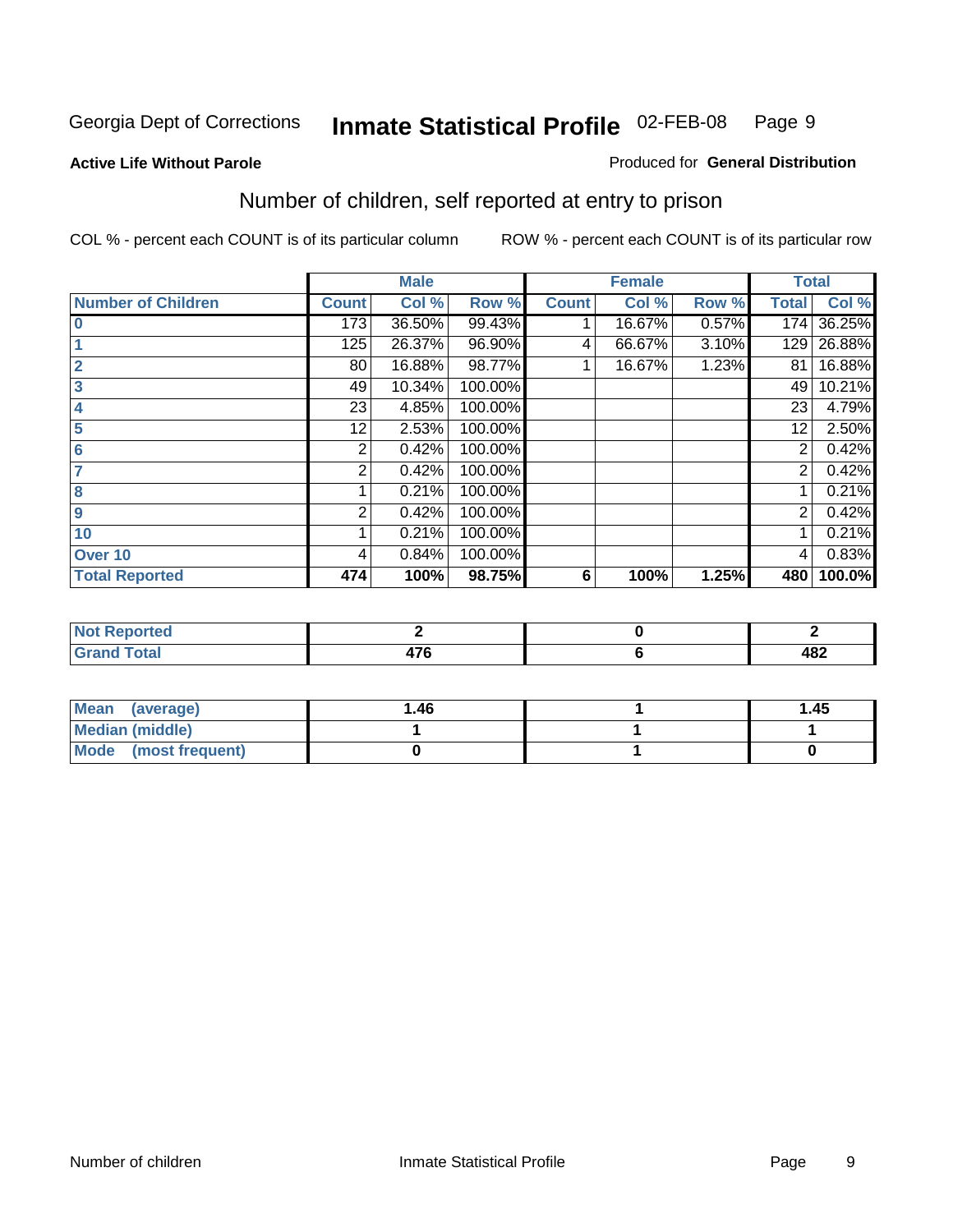#### **Active Life Without Parole**

#### Produced for **General Distribution**

### Religious affiliation, self-reported at entry to prison

|              |                              |              | <b>Male</b> |         |              | <b>Female</b> |       |              | <b>Total</b> |
|--------------|------------------------------|--------------|-------------|---------|--------------|---------------|-------|--------------|--------------|
|              | <b>Religious Affiliation</b> | <b>Count</b> | Col %       | Row %   | <b>Count</b> | Col %         | Row % | <b>Total</b> | Col %        |
|              | <b>Islam</b>                 | 29           | 7.09%       | 100.00% |              |               |       | 29           | 6.99%        |
| $\mathbf{2}$ | <b>Catholic</b>              | 12           | 2.93%       | 100.00% |              |               |       | 12           | 2.89%        |
| 3            | <b>Baptist</b>               | 184          | 44.99%      | 98.40%  | 3            | 50.00%        | 1.60% | 187          | 45.06%       |
| 4            | <b>Methodist</b>             | 6            | 1.47%       | 100.00% |              |               |       | 6            | 1.45%        |
| 7            | <b>Chc Of God</b>            |              | .24%        | 100.00% |              |               |       |              | .24%         |
| 8            | <b>Holiness</b>              | 12           | 2.93%       | 92.31%  |              | 16.67%        | 7.69% | 13           | 3.13%        |
| 9            | <b>Jewish</b>                |              | .24%        | 100.00% |              |               |       |              | .24%         |
| 16           | <b>Seven D Ad</b>            | 4            | .98%        | 100.00% |              |               |       | 4            | $.96\%$      |
| 17           | <b>Jehovah Wt</b>            | 6            | 1.47%       | 100.00% |              |               |       | 6            | 1.45%        |
| 18           | <b>Latr Day S</b>            |              | .24%        | 100.00% |              |               |       |              | .24%         |
| 20           | <b>Other Prot</b>            | 58           | 14.18%      | 96.67%  | 2            | 33.33%        | 3.33% | 60           | 14.46%       |
| 96           | <b>None</b>                  | 95           | 23.23%      | 100.00% |              |               |       | 95           | 22.89%       |
|              | <b>Total Reported</b>        | 409          | 100%        | 98.55%  | 6            | 100%          | 1.45% | 415          | 100%         |

| rted  | ^¬ | $\sim$<br>v, |
|-------|----|--------------|
| 'otal | -- | AR 2<br>40Z  |

| ' Mo<br>went | <b>}aptist</b> | Baptist<br>$ -$ | <b>Baptist</b> |
|--------------|----------------|-----------------|----------------|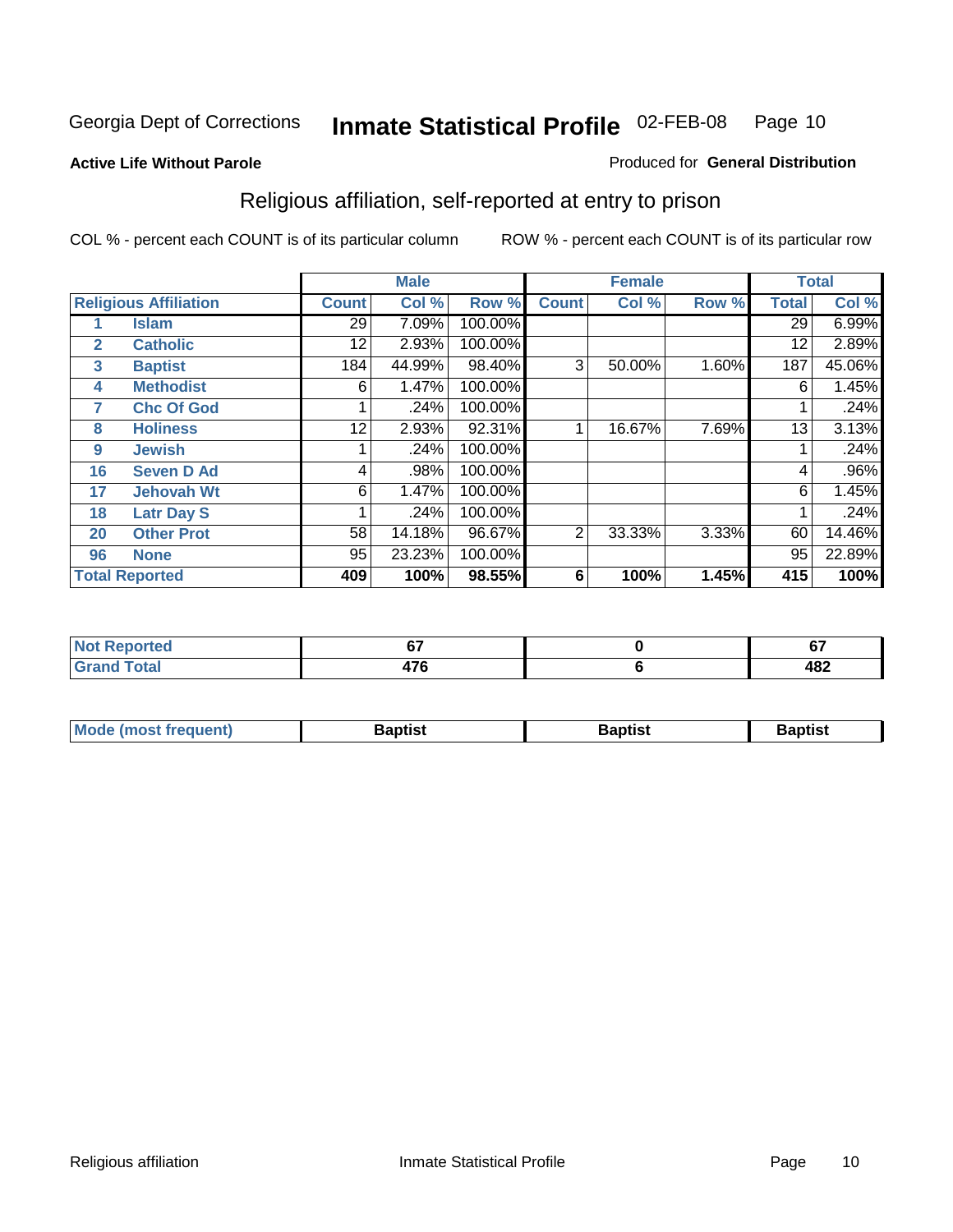#### **Active Life Without Parole**

#### Produced for **General Distribution**

### Home county, self-reported at entry to prison

|                |                      |                         | <b>Male</b> |         |              | <b>Female</b> |        | <b>Total</b>    |        |
|----------------|----------------------|-------------------------|-------------|---------|--------------|---------------|--------|-----------------|--------|
|                | <b>Home County</b>   | <b>Count</b>            | Col %       | Row %   | <b>Count</b> | Col %         | Row %  | <b>Total</b>    | Col %  |
| 1              | <b>Appling</b>       | $\overline{2}$          | .45%        | 100.00% |              |               |        | $\overline{2}$  | .44%   |
| $\overline{2}$ | <b>Atkinson</b>      | 1                       | .22%        | 100.00% |              |               |        | 1               | .22%   |
| 5              | <b>Baldwin</b>       | 4                       | .89%        | 100.00% |              |               |        | 4               | .88%   |
| 7              | <b>Barrow</b>        | $\overline{3}$          | .67%        | 100.00% |              |               |        | 3               | .66%   |
| 8              | <b>Bartow</b>        | 4                       | .89%        | 100.00% |              |               |        | 4               | .88%   |
| 9              | <b>Ben Hill</b>      | $\overline{3}$          | .67%        | 100.00% |              |               |        | $\overline{3}$  | .66%   |
| 10             | <b>Berrien</b>       | 1                       | .22%        | 100.00% |              |               |        | 1               | .22%   |
| 11             | <b>Bibb</b>          | 9                       | 2.00%       | 100.00% |              |               |        | 9               | 1.98%  |
| 12             | <b>Bleckley</b>      | $\overline{3}$          | .67%        | 100.00% |              |               |        | 3               | .66%   |
| 14             | <b>Brooks</b>        | 1                       | .22%        | 100.00% |              |               |        | 1               | .22%   |
| 16             | <b>Bulloch</b>       | $\overline{\mathbf{c}}$ | .45%        | 100.00% |              |               |        | 2               | .44%   |
| 17             | <b>Burke</b>         | 4                       | .89%        | 100.00% |              |               |        | 4               | .88%   |
| 18             | <b>Butts</b>         | 1                       | .22%        | 100.00% |              |               |        | 1               | .22%   |
| 20             | <b>Camden</b>        | 4                       | .89%        | 100.00% |              |               |        | 4               | .88%   |
| 22             | <b>Carroll</b>       | $\overline{2}$          | .45%        | 100.00% |              |               |        | $\overline{2}$  | .44%   |
| 25             | <b>Chatham</b>       | 26                      | 5.79%       | 100.00% |              |               |        | $\overline{26}$ | 5.71%  |
| 26             | <b>Chattahoochee</b> | $\mathbf 1$             | .22%        | 100.00% |              |               |        | 1               | .22%   |
| 28             | <b>Cherokee</b>      | $\overline{\mathbf{c}}$ | .45%        | 100.00% |              |               |        | $\overline{2}$  | .44%   |
| 29             | <b>Clarke</b>        | 10                      | 2.23%       | 100.00% |              |               |        | $\overline{10}$ | 2.20%  |
| 31             | <b>Clayton</b>       | $\overline{12}$         | 2.67%       | 92.31%  | 1            | 16.67%        | 7.69%  | $\overline{13}$ | 2.86%  |
| 33             | <b>Cobb</b>          | $\overline{16}$         | 3.56%       | 100.00% |              |               |        | $\overline{16}$ | 3.52%  |
| 34             | <b>Coffee</b>        | $\overline{3}$          | .67%        | 100.00% |              |               |        | 3               | .66%   |
| 35             | <b>Colquitt</b>      | $\overline{2}$          | .45%        | 100.00% |              |               |        | $\overline{2}$  | .44%   |
| 36             | <b>Columbia</b>      | $\overline{3}$          | .67%        | 100.00% |              |               |        | 3               | .66%   |
| 37             | <b>Cook</b>          | $\overline{\mathbf{c}}$ | .45%        | 100.00% |              |               |        | $\overline{2}$  | .44%   |
| 38             | <b>Coweta</b>        | 1                       | .22%        | 100.00% |              |               |        | 1               | .22%   |
| 40             | <b>Crisp</b>         | $\overline{\mathbf{c}}$ | .45%        | 100.00% |              |               |        | 2               | .44%   |
| 43             | <b>Decatur</b>       | 1                       | .22%        | 100.00% |              |               |        | 1               | .22%   |
| 44             | <b>Dekalb</b>        | $\overline{31}$         | 6.90%       | 100.00% |              |               |        | $\overline{31}$ | 6.81%  |
| 46             | <b>Dooly</b>         | 1                       | .22%        | 100.00% |              |               |        | 1               | .22%   |
| 47             | <b>Dougherty</b>     | $\overline{15}$         | 3.34%       | 100.00% |              |               |        | $\overline{15}$ | 3.30%  |
| 48             | <b>Douglas</b>       | 6                       | 1.34%       | 85.71%  | 1            | 16.67%        | 14.29% | ſ               | 1.54%  |
| 51             | <b>Effingham</b>     | 1                       | .22%        | 100.00% |              |               |        | 1               | .22%   |
| 52             | <b>Elbert</b>        | $\overline{2}$          | .45%        | 100.00% |              |               |        | 2               | .44%   |
| 56             | <b>Fayette</b>       | $\overline{3}$          | .67%        | 100.00% |              |               |        | $\overline{3}$  | .66%   |
| 57             | <b>Floyd</b>         | 4                       | .89%        | 100.00% |              |               |        | 4               | .88%   |
| 59             | <b>Franklin</b>      | $\overline{2}$          | .45%        | 100.00% |              |               |        | $\overline{2}$  | .44%   |
| 60             | <b>Fulton</b>        | $\overline{56}$         | 12.47%      | 100.00% |              |               |        | 56              | 12.31% |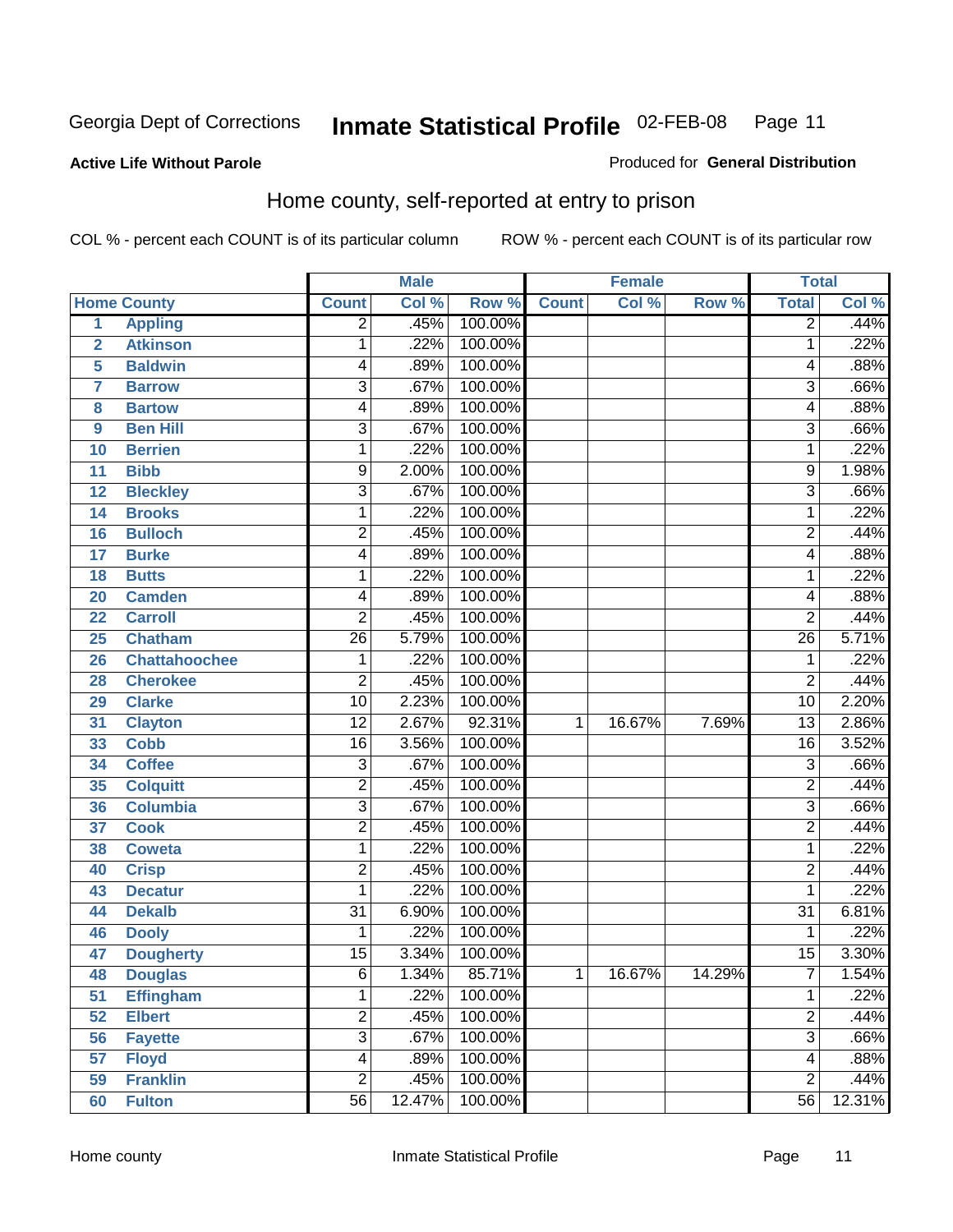Produced for **General Distribution**

#### **Active Life Without Parole**

# Home county, self-reported at entry to prison

|     |                    |                 | <b>Male</b> |         |              | <b>Female</b> |        | <b>Total</b>    |                            |
|-----|--------------------|-----------------|-------------|---------|--------------|---------------|--------|-----------------|----------------------------|
|     | <b>Home County</b> | <b>Count</b>    | Col %       | Row %   | <b>Count</b> | Col %         | Row %  | <b>Total</b>    | $\overline{\text{Col }\%}$ |
| 61  | <b>Gilmer</b>      | $\mathbf 1$     | .22%        | 100.00% |              |               |        | 1               | .22%                       |
| 63  | <b>Glynn</b>       | 8               | 1.78%       | 100.00% |              |               |        | 8               | 1.76%                      |
| 65  | <b>Grady</b>       | $\mathbf 1$     | .22%        | 100.00% |              |               |        | 1               | .22%                       |
| 66  | <b>Greene</b>      | 1               | .22%        | 100.00% |              |               |        | 1               | .22%                       |
| 67  | <b>Gwinnett</b>    | $\overline{9}$  | 2.00%       | 100.00% |              |               |        | 9               | 1.98%                      |
| 68  | <b>Habersham</b>   | 1               | .22%        | 100.00% |              |               |        | 1               | .22%                       |
| 69  | <b>Hall</b>        | 7               | 1.56%       | 100.00% |              |               |        | 7               | 1.54%                      |
| 70  | <b>Hancock</b>     | $\overline{c}$  | .45%        | 100.00% |              |               |        | 2               | .44%                       |
| 72  | <b>Harris</b>      | 1               | .22%        | 100.00% |              |               |        | 1               | .22%                       |
| 73  | <b>Hart</b>        | $\overline{c}$  | .45%        | 100.00% |              |               |        | $\overline{2}$  | .44%                       |
| 75  | <b>Henry</b>       | $\overline{3}$  | .67%        | 100.00% |              |               |        | $\overline{3}$  | .66%                       |
| 76  | <b>Houston</b>     | 6               | 1.34%       | 100.00% |              |               |        | 6               | 1.32%                      |
| 78  | <b>Jackson</b>     | $\overline{3}$  | .67%        | 100.00% |              |               |        | 3               | .66%                       |
| 80  | <b>Jeff Davis</b>  | 1               | .22%        | 100.00% |              |               |        | 1               | .22%                       |
| 81  | <b>Jefferson</b>   | 1               | .22%        | 100.00% |              |               |        | 1               | .22%                       |
| 82  | <b>Jenkins</b>     | $\overline{c}$  | .45%        | 100.00% |              |               |        | 2               | .44%                       |
| 87  | <b>Laurens</b>     | $\overline{2}$  | .45%        | 100.00% |              |               |        | $\overline{2}$  | .44%                       |
| 89  | <b>Liberty</b>     | 4               | .89%        | 100.00% |              |               |        | 4               | .88%                       |
| 90  | <b>Lincoln</b>     | $\mathbf 1$     | .22%        | 100.00% |              |               |        | 1               | .22%                       |
| 91  | Long               | $\mathbf 1$     | .22%        | 100.00% |              |               |        | 1               | .22%                       |
| 92  | <b>Lowndes</b>     | 4               | .89%        | 100.00% |              |               |        | 4               | .88%                       |
| 96  | <b>Marion</b>      | 1               | .22%        | 100.00% |              |               |        | 1               | .22%                       |
| 97  | <b>Mcduffie</b>    | 1               | .22%        | 100.00% |              |               |        | 1               | .22%                       |
| 98  | <b>Mcintosh</b>    | $\overline{c}$  | .45%        | 100.00% |              |               |        | 2               | .44%                       |
| 100 | <b>Miller</b>      | $\mathbf 1$     | .22%        | 100.00% |              |               |        | 1               | .22%                       |
| 101 | <b>Mitchell</b>    | 1               | .22%        | 100.00% |              |               |        | 1               | .22%                       |
| 102 | <b>Monroe</b>      | $\mathbf 1$     | .22%        | 100.00% |              |               |        | 1               | .22%                       |
| 104 | <b>Morgan</b>      | 1               | .22%        | 100.00% |              |               |        | 1               | .22%                       |
| 106 | <b>Muscogee</b>    | $\overline{12}$ | 2.67%       | 100.00% |              |               |        | $\overline{12}$ | 2.64%                      |
| 107 | <b>Newton</b>      | $\overline{c}$  | .45%        | 66.67%  | 1            | 16.67%        | 33.33% | 3               | .66%                       |
| 109 | <b>Oglethorpe</b>  | $\overline{2}$  | .45%        | 100.00% |              |               |        | $\overline{2}$  | .44%                       |
| 110 | <b>Paulding</b>    | 1               | .22%        | 100.00% |              |               |        | 1               | .22%                       |
| 113 | <b>Pierce</b>      | $\overline{1}$  | .22%        | 100.00% |              |               |        | 1               | .22%                       |
| 114 | <b>Pike</b>        | $\overline{2}$  | .45%        | 66.67%  | $\mathbf{1}$ | 16.67%        | 33.33% | $\overline{3}$  | .66%                       |
| 115 | <b>Polk</b>        | $\overline{1}$  | .22%        | 100.00% |              |               |        | 1               | .22%                       |
| 117 | <b>Putnam</b>      | $\overline{2}$  | .45%        | 100.00% |              |               |        | 2               | .44%                       |
| 119 | <b>Rabun</b>       | $\overline{1}$  | .22%        | 100.00% |              |               |        | 1               | .22%                       |
| 120 | <b>Randolph</b>    | $\overline{2}$  | .45%        | 100.00% |              |               |        | $\overline{2}$  | .44%                       |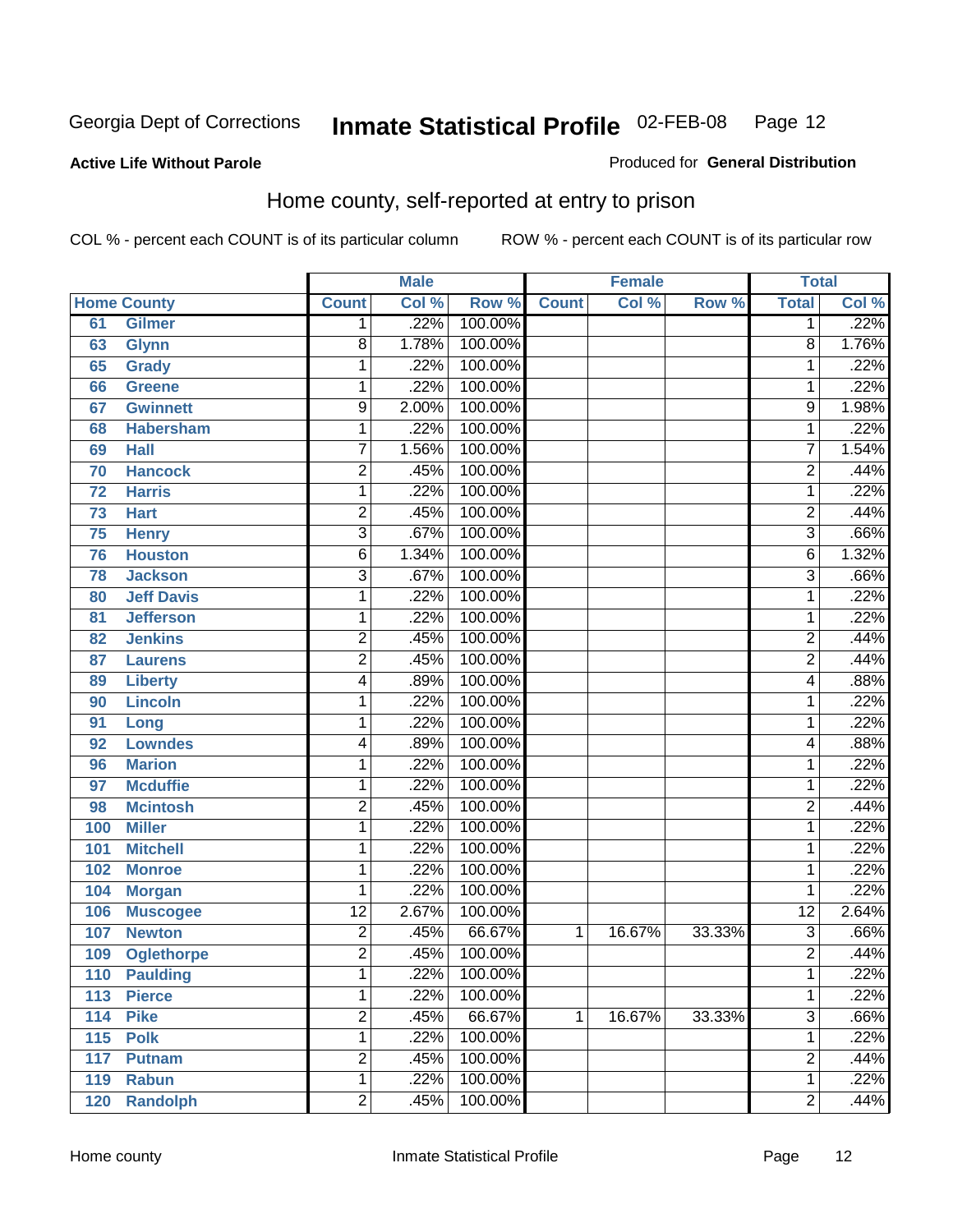Produced for **General Distribution**

#### **Active Life Without Parole**

### Home county, self-reported at entry to prison

|                          |                 | <b>Male</b> |         |              | <b>Female</b> |        | <b>Total</b>    |        |
|--------------------------|-----------------|-------------|---------|--------------|---------------|--------|-----------------|--------|
| <b>Home County</b>       | <b>Count</b>    | Col %       | Row %   | <b>Count</b> | Col %         | Row %  | <b>Total</b>    | Col %  |
| <b>Richmond</b><br>121   | $\overline{17}$ | 3.79%       | 94.44%  | 1            | 16.67%        | 5.56%  | $\overline{18}$ | 3.96%  |
| <b>Rockdale</b><br>122   | 1               | .22%        | 100.00% |              |               |        | 1               | .22%   |
| <b>Seminole</b><br>125   | 1               | .22%        | 100.00% |              |               |        | 1               | .22%   |
| <b>Spalding</b><br>126   | 5               | 1.11%       | 100.00% |              |               |        | 5               | 1.10%  |
| <b>Stephens</b><br>127   | 2               | .45%        | 100.00% |              |               |        | $\overline{2}$  | .44%   |
| <b>Sumter</b><br>129     | 1               | .22%        | 100.00% |              |               |        |                 | .22%   |
| 132<br><b>Tattnall</b>   | 1               | .22%        | 100.00% |              |               |        |                 | .22%   |
| <b>Thomas</b><br>136     | $\overline{3}$  | .67%        | 100.00% |              |               |        | 3               | .66%   |
| <b>Tift</b><br>137       | $\overline{3}$  | .67%        | 100.00% |              |               |        | 3               | .66%   |
| <b>Toombs</b><br>138     | 3               | .67%        | 100.00% |              |               |        | 3               | .66%   |
| 141<br><b>Troup</b>      | 1               | .22%        | 100.00% |              |               |        | 1               | .22%   |
| <b>Union</b><br>144      | 1               | .22%        | 100.00% |              |               |        | 1               | .22%   |
| 145<br><b>Upson</b>      | $\overline{c}$  | .45%        | 100.00% |              |               |        | 2               | .44%   |
| <b>Walker</b><br>146     | 3               | .67%        | 75.00%  | 1            | 16.67%        | 25.00% | 4               | .88%   |
| <b>Walton</b><br>147     | 3               | .67%        | 100.00% |              |               |        | 3               | .66%   |
| <b>Ware</b><br>148       | 6               | 1.34%       | 100.00% |              |               |        | 6               | 1.32%  |
| <b>Washington</b><br>150 | 3               | .67%        | 100.00% |              |               |        | 3               | .66%   |
| <b>Wayne</b><br>151      | 3               | .67%        | 100.00% |              |               |        | 3               | .66%   |
| <b>Whitfield</b><br>155  | $\overline{c}$  | .45%        | 100.00% |              |               |        | 2               | .44%   |
| <b>Wilkinson</b><br>158  | 1               | .22%        | 100.00% |              |               |        | 1               | .22%   |
| <b>Unknown</b><br>160    | 46              | 10.24%      | 100.00% |              |               |        | 46              | 10.11% |
| <b>Total Rported</b>     | 449             | 100%        | 98.68%  | 6            | 100%          | 1.32%  | 455             | 100%   |

| rea    | ~-<br>-- | $\sim$<br>-- |
|--------|----------|--------------|
| $\sim$ | 17C      | ៱៰៱<br>40Z   |

| <b>Mod</b> | ---<br>iiton | W.<br>ימש<br>waiker<br>______ | <b>Fulton</b> |
|------------|--------------|-------------------------------|---------------|
|            |              |                               |               |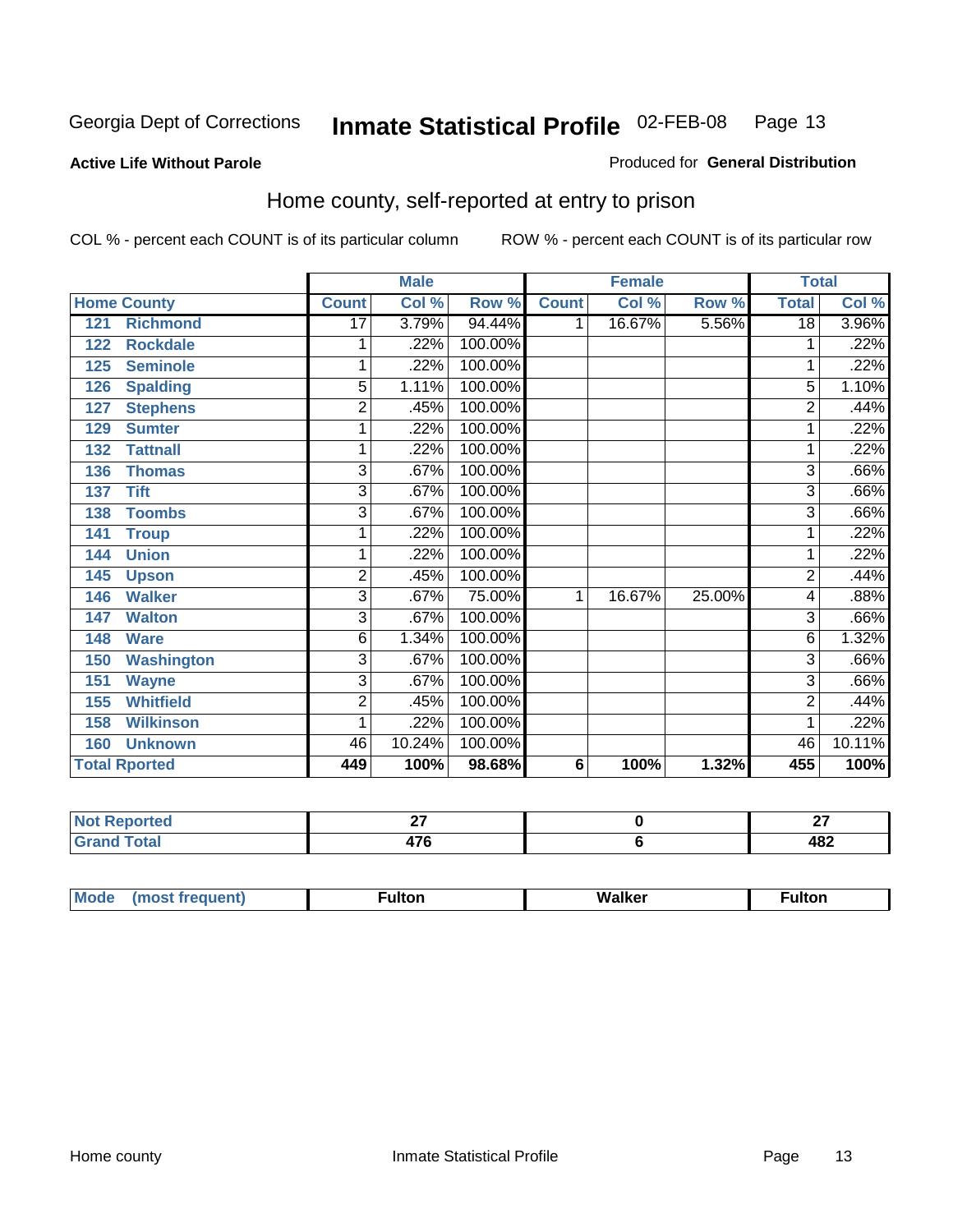#### **Active Life Without Parole**

#### Produced for **General Distribution**

### Socioeconomic class, self-reported at entry to prison

|                            | <b>Male</b>  |        | <b>Female</b> |              |           | <b>Total</b> |              |        |
|----------------------------|--------------|--------|---------------|--------------|-----------|--------------|--------------|--------|
| <b>Socioeconomic Class</b> | <b>Count</b> | Col %  | Row %         | <b>Count</b> | Col %     | Row %        | <b>Total</b> | Col %  |
| <b>Welfare</b>             | 27           | 6.04%  | 100.00%       |              |           |              | 27           | 5.97%  |
| <b>Occ Employ</b>          | 23           | 5.15%  | $100.00\%$    |              |           |              | 23           | 5.09%  |
| <b>Minimum Std</b>         | 237          | 53.02% | $99.58\%$     |              | $20.00\%$ | .42%         | 238          | 52.65% |
| <b>Middle</b>              | 160          | 35.79% | 97.56%I       |              | 80.00%    | 2.44%        | 164          | 36.28% |
| <b>Total Reported</b>      | 447          | 100%   | 98.89%        |              | 100%      | 1.11%        | 452          | 100%   |

| ساسية المساء<br>тео | ົ<br>23 | - -<br>. .<br>vu |
|---------------------|---------|------------------|
| Contact:<br>_       | ---     | ៱៰៱<br>40Z       |

| M<br>Mir<br>Mi<br><b>Middle</b><br><b>C</b> ta<br>Sta<br>əτu<br>.<br>the contract of the contract of the contract of the contract of the contract of the contract of the contract of<br>- - - - |
|-------------------------------------------------------------------------------------------------------------------------------------------------------------------------------------------------|
|-------------------------------------------------------------------------------------------------------------------------------------------------------------------------------------------------|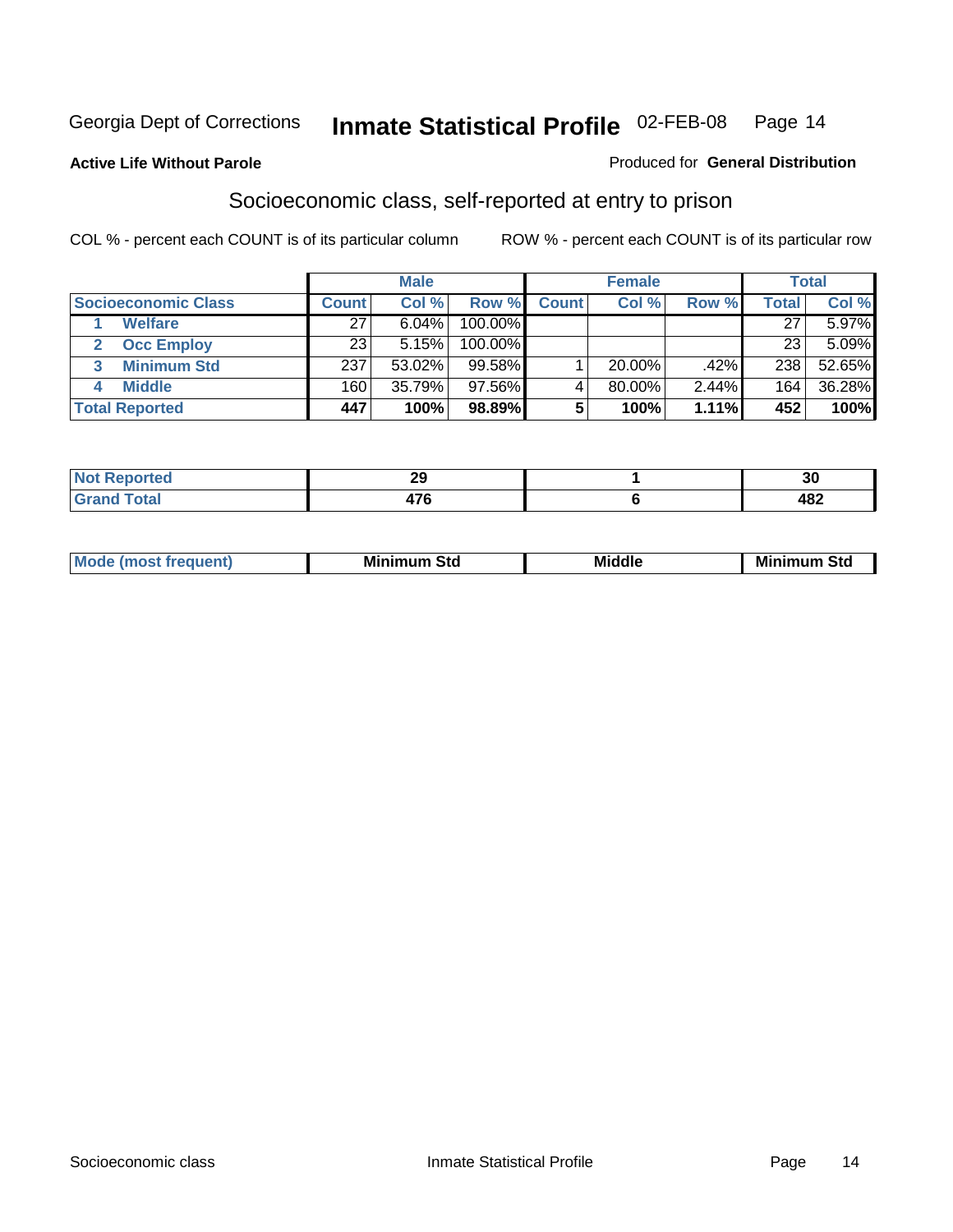**Active Life Without Parole** 

#### Produced for **General Distribution**

### Environment to age 16, self-reported at entry to prison

|                                      |              | <b>Male</b> |            |              | <b>Female</b> |        |              | <b>Total</b> |
|--------------------------------------|--------------|-------------|------------|--------------|---------------|--------|--------------|--------------|
| <b>Environment to age 16</b>         | <b>Count</b> | Col %       | Row %      | <b>Count</b> | Col %         | Row %  | <b>Total</b> | Col %        |
| <b>Rural/Farm</b>                    | 8            | 1.75%       | 100.00%    |              |               |        |              | 1.72%        |
| <b>Rural/Nfarm</b><br>$\overline{2}$ | 20           | 4.37%       | 86.96%     | 3            | 50.00%        | 13.04% | 23           | 4.96%        |
| <b>S.M.S.A</b><br>3                  | 193          | 42.14%      | $100.00\%$ |              |               |        | 193          | 41.59%       |
| <b>Urban</b>                         | 94           | 20.52%      | $97.92\%$  |              | 33.33%        | 2.08%  | 96           | 20.69%       |
| <b>Small Town</b><br>5.              | 143          | 31.22%      | 99.31%     |              | 16.67%        | .69%   | 144          | 31.03%       |
| <b>Total Reported</b>                | 458          | 100%        | 98.71%     | 6            | 100%          | 1.29%  | 464          | 100%         |

| Reported<br>Not       |   | ıo  |
|-----------------------|---|-----|
| <b>Total</b><br>Grand | . | 482 |

| Mo<br>זחנ | M<br>.<br>______ | $1.3.14 \times 10^{18}$<br>. Ifara<br>arm | -<br>M<br>______ |
|-----------|------------------|-------------------------------------------|------------------|
|           |                  |                                           |                  |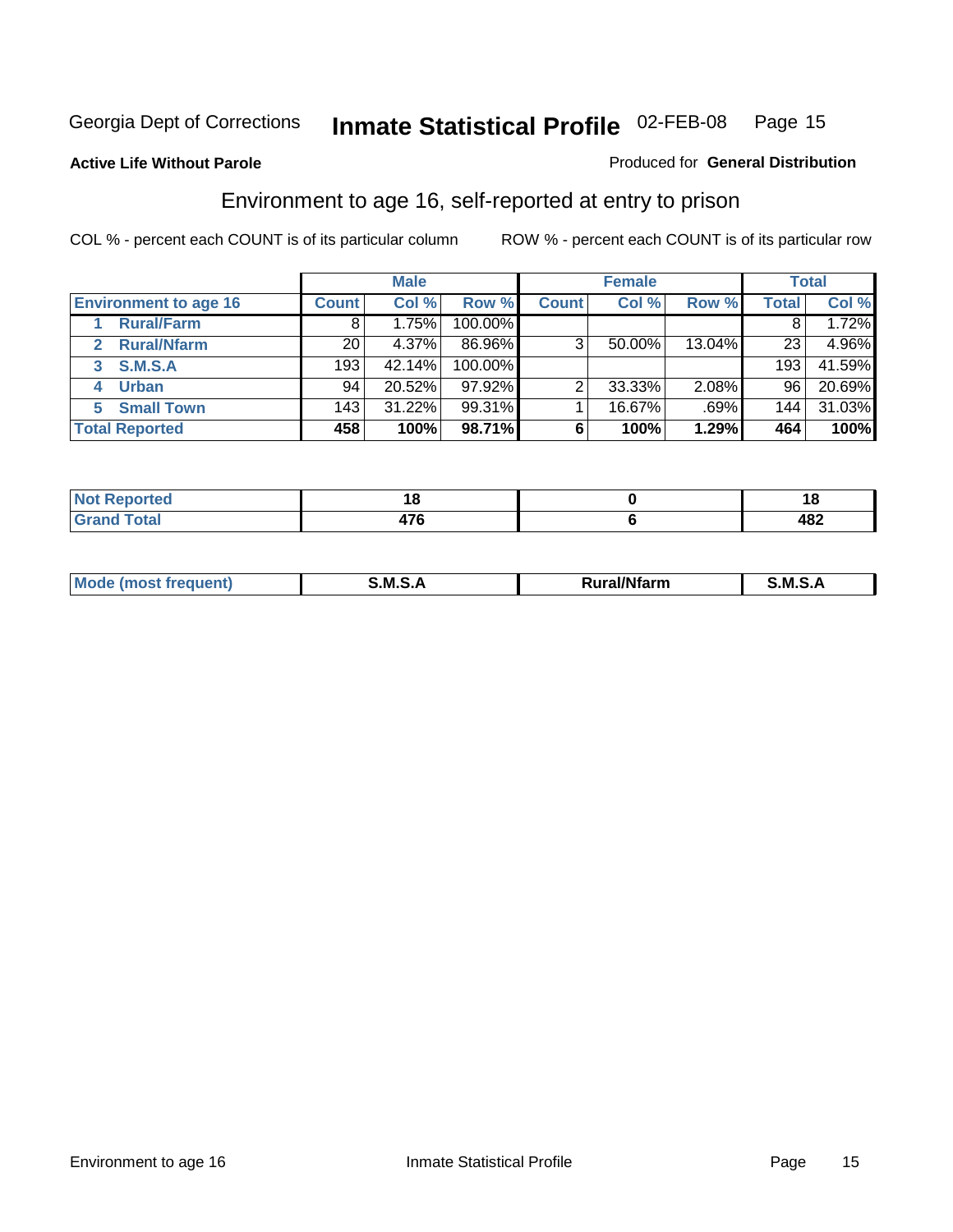#### **Active Life Without Parole**

#### Produced for **General Distribution**

### Guardian status to age 16, self-reported at entry to prison

|                                  |                 | <b>Male</b> |         |              | <b>Female</b> |       |              | <b>Total</b> |
|----------------------------------|-----------------|-------------|---------|--------------|---------------|-------|--------------|--------------|
| <b>Guardian Status To Age 16</b> | <b>Count</b>    | Col %       | Row %   | <b>Count</b> | Col %         | Row % | <b>Total</b> | Col %        |
| 2 Father Only                    | 9               | 2.23%       | 100.00% |              |               |       | 9            | 2.20%        |
| <b>3 Both Parents</b>            | 169             | 41.94%      | 97.69%  | 4            | 66.67%        | 2.31% | 173          | 42.30%       |
| <b>4 Mother Only</b>             | 161             | 39.95%      | 99.38%  |              | 16.67%        | .62%  | 162          | 39.61%       |
| <b>6 Oth Female</b>              | 14              | $3.47\%$    | 100.00% |              |               |       | 14           | 3.42%        |
| <b>7 Oth Male</b>                | 3               | .74%        | 100.00% |              |               |       | 3            | .73%         |
| 8 Step-Parents                   | 11              | 2.73%       | 100.00% |              |               |       | 11           | 2.69%        |
| 9 Foster Home                    | 9               | 2.23%       | 100.00% |              |               |       | 9            | 2.20%        |
| <b>10 Grand Parents</b>          | 27 <sup>1</sup> | 6.70%       | 96.43%  |              | 16.67%        | 3.57% | 28           | 6.85%        |
| <b>Total Reported</b>            | 403             | 100%        | 98.53%  | 6            | 100%          | 1.47% | 409          | 100%         |

| .<br>тес. | $-$                             | $\sim$     |
|-----------|---------------------------------|------------|
|           | $\rightarrow$<br>41 V<br>$\sim$ | ៱៰៱<br>404 |

| <b>Mode (most frequent)</b> | <b>Both Parents</b> | <b>Both Parents</b> | <b>IBoth Parents</b> |
|-----------------------------|---------------------|---------------------|----------------------|
|                             |                     |                     |                      |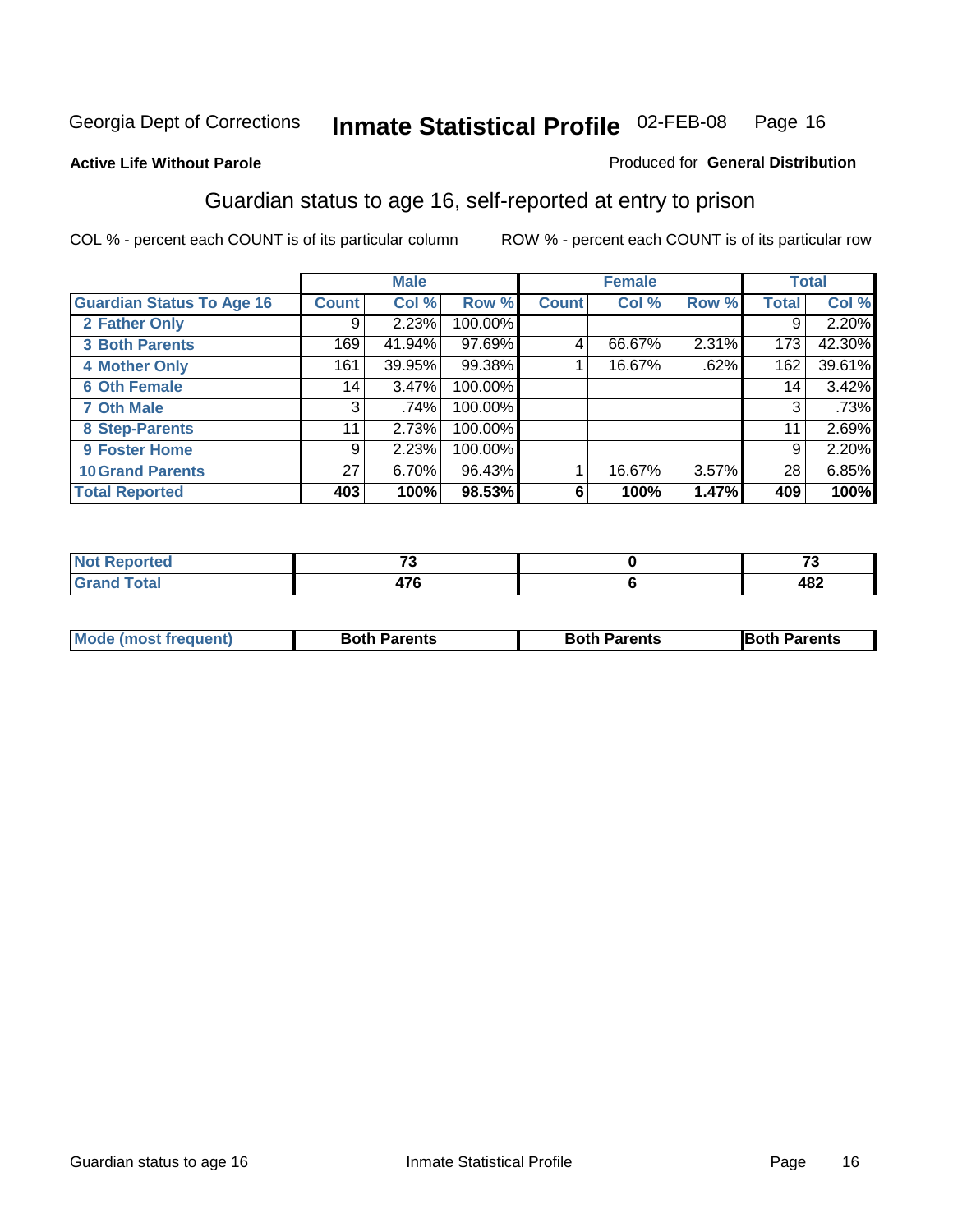#### **Active Life Without Parole**

#### Produced for **General Distribution**

### Employment status before prison, self-reported at entry to prison

|                       |                          | <b>Male</b> |        | <b>Female</b> |              |        | <b>Total</b> |              |        |
|-----------------------|--------------------------|-------------|--------|---------------|--------------|--------|--------------|--------------|--------|
|                       | <b>Employment Status</b> | Count⊺      | Col %  | Row %         | <b>Count</b> | Col %  | Row %        | <b>Total</b> | Col %  |
|                       | <b>Full Time</b>         | 232         | 56.04% | 98.31%        | 4            | 80.00% | 1.69%        | 236          | 56.32% |
| $\mathbf{2}$          | <b>Part Time</b>         | 23          | 5.56%  | 100.00%       |              |        |              | 23           | 5.49%  |
| 3                     | Unempl $<$ 6m            | 44          | 10.63% | 97.78%        |              | 20.00% | 2.22%        | 45           | 10.74% |
| 4                     | Unempl $> 6m$            | 66          | 15.94% | 100.00%       |              |        |              | 66           | 15.75% |
| 5                     | <b>Never Workd</b>       | 29          | 7.00%  | 100.00%       |              |        |              | 29           | 6.92%  |
| 6                     | <b>Student</b>           |             | .24%   | 100.00%       |              |        |              |              | .24%   |
|                       | <b>Incapable</b>         | 19          | 4.59%  | 100.00%       |              |        |              | 19           | 4.53%  |
| <b>Total Reported</b> |                          | 414         | 100%   | 98.81%        | 5            | 100%   | 1.19%        | 419          | 100%   |

| тео.          | ^^<br>VZ      | $\sim$<br>υJ |
|---------------|---------------|--------------|
| <b>Coto</b> " | $\rightarrow$ | 400          |
| _______       | $\cdots$      | 40Z          |

| <b>M</b> ດ | the contract of the contract of the contract of the contract of the contract of the contract of the contract of | , ull i<br>ıme<br>the contract of the contract of the contract of the contract of the contract of the contract of the contract of | ïme<br>uı<br>$\sim$ $\sim$ $\sim$ $\sim$ $\sim$ |
|------------|-----------------------------------------------------------------------------------------------------------------|-----------------------------------------------------------------------------------------------------------------------------------|-------------------------------------------------|
|            |                                                                                                                 |                                                                                                                                   |                                                 |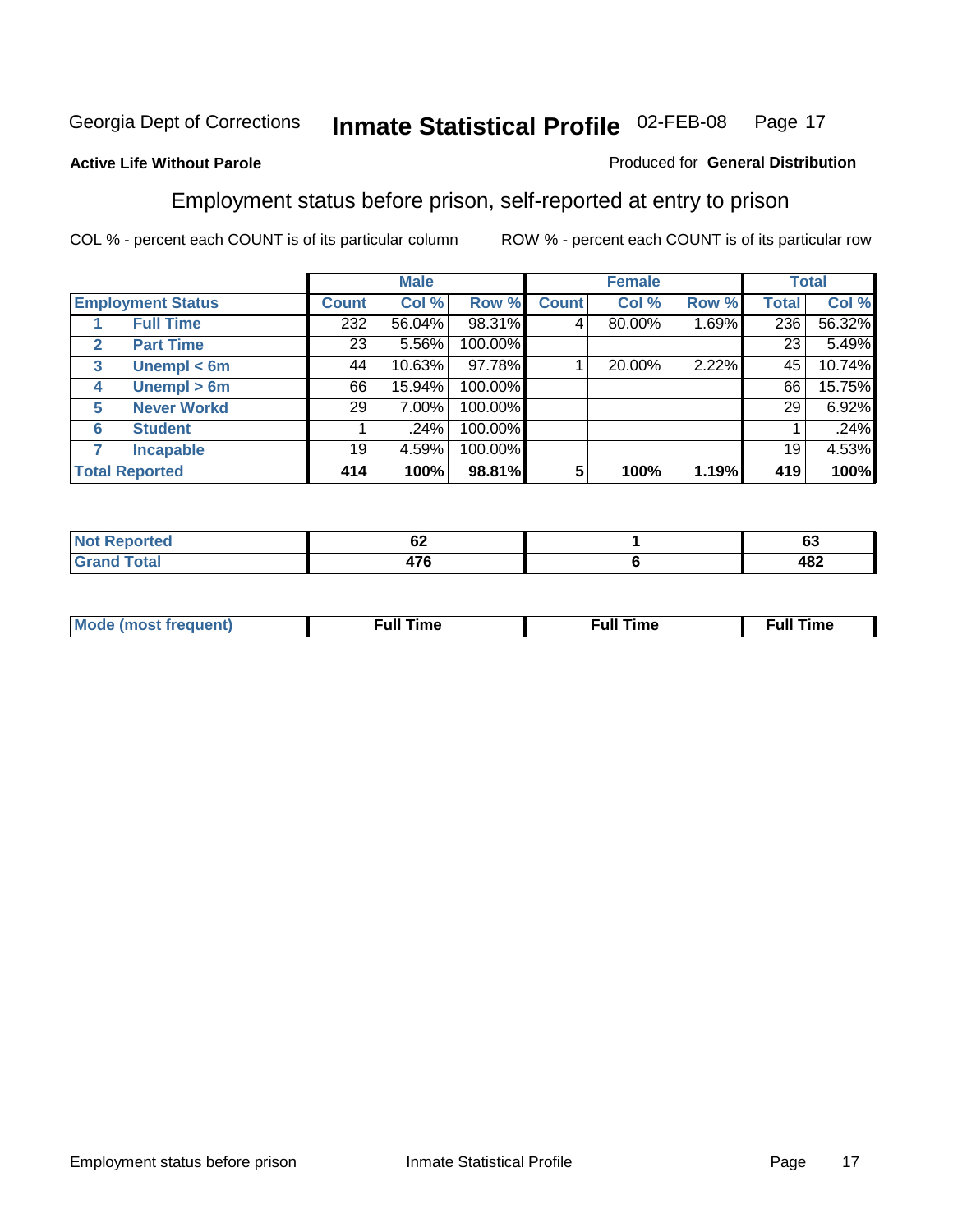#### **Active Life Without Parole**

Produced for **General Distribution**

### Age at admission

|                         |                         | <b>Male</b> |         |              | <b>Female</b> |        |                 | <b>Total</b> |
|-------------------------|-------------------------|-------------|---------|--------------|---------------|--------|-----------------|--------------|
| <b>Age At Admission</b> | <b>Count</b>            | Col %       | Row %   | <b>Count</b> | Col %         | Row %  | <b>Total</b>    | Col %        |
| 17                      | $\overline{2}$          | 0.42%       | 100.00% |              |               |        | 2               | 0.41%        |
| 18                      | $\overline{3}$          | 0.63%       | 100.00% |              |               |        | $\overline{3}$  | 0.62%        |
| 19                      | $\overline{11}$         | 2.31%       | 100.00% |              |               |        | $\overline{11}$ | 2.28%        |
| 20                      | 6                       | 1.26%       | 85.71%  | 1            | 16.67%        | 14.29% | 7               | 1.45%        |
| $\overline{21}$         | 16                      | 3.36%       | 100.00% |              |               |        | 16              | 3.32%        |
| $\overline{22}$         | $\overline{24}$         | 5.04%       | 100.00% |              |               |        | $\overline{24}$ | 4.98%        |
| 23                      | $\overline{15}$         | 3.15%       | 100.00% |              |               |        | $\overline{15}$ | 3.11%        |
| 24                      | $\overline{15}$         | 3.15%       | 100.00% |              |               |        | $\overline{15}$ | 3.11%        |
| 25                      | $\overline{18}$         | 3.78%       | 94.74%  | 1            | 16.67%        | 5.26%  | 19              | 3.94%        |
| 26                      | $\overline{19}$         | 3.99%       | 100.00% |              |               |        | 19              | 3.94%        |
| 27                      | $\overline{15}$         | 3.15%       | 100.00% |              |               |        | $\overline{15}$ | 3.11%        |
| 28                      | $\overline{19}$         | 3.99%       | 100.00% |              |               |        | $\overline{19}$ | 3.94%        |
| 29                      | $\overline{17}$         | 3.57%       | 100.00% |              |               |        | $\overline{17}$ | 3.53%        |
| 30                      | $\overline{13}$         | 2.73%       | 100.00% |              |               |        | $\overline{13}$ | 2.70%        |
| 31                      | $\overline{14}$         | 2.94%       | 100.00% |              |               |        | $\overline{14}$ | 2.90%        |
| 32                      | $\overline{17}$         | 3.57%       | 94.44%  | 1            | 16.67%        | 5.56%  | $\overline{18}$ | 3.73%        |
| 33                      | $\overline{15}$         | 3.15%       | 100.00% |              |               |        | 15              | 3.11%        |
| 34                      | $\overline{10}$         | 2.10%       | 100.00% |              |               |        | 10              | 2.07%        |
| 35                      | $\overline{15}$         | 3.15%       | 100.00% |              |               |        | $\overline{15}$ | 3.11%        |
| 36                      | $\overline{23}$         | 4.83%       | 100.00% |              |               |        | $\overline{23}$ | 4.77%        |
| $\overline{37}$         | $\overline{18}$         | 3.78%       | 100.00% |              |               |        | $\overline{18}$ | 3.73%        |
| 38                      | $\overline{14}$         | 2.94%       | 100.00% |              |               |        | $\overline{14}$ | 2.90%        |
| 39                      | $\overline{14}$         | 2.94%       | 100.00% |              |               |        | $\overline{14}$ | 2.90%        |
| 40                      | 9                       | 1.89%       | 100.00% |              |               |        | 9               | 1.87%        |
| 41                      | 16                      | 3.36%       | 100.00% |              |               |        | 16              | 3.32%        |
| 42                      | $\overline{14}$         | 2.94%       | 100.00% |              |               |        | 14              | 2.90%        |
| 43                      | $\overline{13}$         | 2.73%       | 100.00% |              |               |        | $\overline{13}$ | 2.70%        |
| 44                      | 9                       | 1.89%       | 90.00%  | 1            | 16.67%        | 10.00% | $\overline{10}$ | 2.07%        |
| 45                      | $\overline{14}$         | 2.94%       | 100.00% |              |               |        | 14              | 2.90%        |
| 46                      | $\overline{10}$         | 2.10%       | 90.91%  | 1            | 16.67%        | 9.09%  | $\overline{11}$ | 2.28%        |
| 47                      | $\overline{6}$          | 1.26%       | 100.00% |              |               |        | $\overline{6}$  | 1.24%        |
| 48                      | 8                       | 1.68%       | 88.89%  | 1            | 16.67%        | 11.11% | 9               | 1.87%        |
| 49                      | 9                       | 1.89%       | 100.00% |              |               |        | $\overline{9}$  | 1.87%        |
| $\overline{50}$         | $\overline{4}$          | 0.84%       | 100.00% |              |               |        | 4               | 0.83%        |
| $\overline{51}$         | 4                       | 0.84%       | 100.00% |              |               |        | 4               | 0.83%        |
| 52                      | 7                       | 1.47%       | 100.00% |              |               |        | 7               | 1.45%        |
| 54                      | 1                       | 0.21%       | 100.00% |              |               |        | 1               | 0.21%        |
| 56                      | $\overline{3}$          | 0.63%       | 100.00% |              |               |        | $\overline{3}$  | 0.62%        |
| $\overline{57}$         | $\overline{\mathbf{4}}$ | 0.84%       | 100.00% |              |               |        | $\overline{4}$  | 0.83%        |
| 58                      | $\overline{2}$          | 0.42%       | 100.00% |              |               |        | $\overline{2}$  | 0.41%        |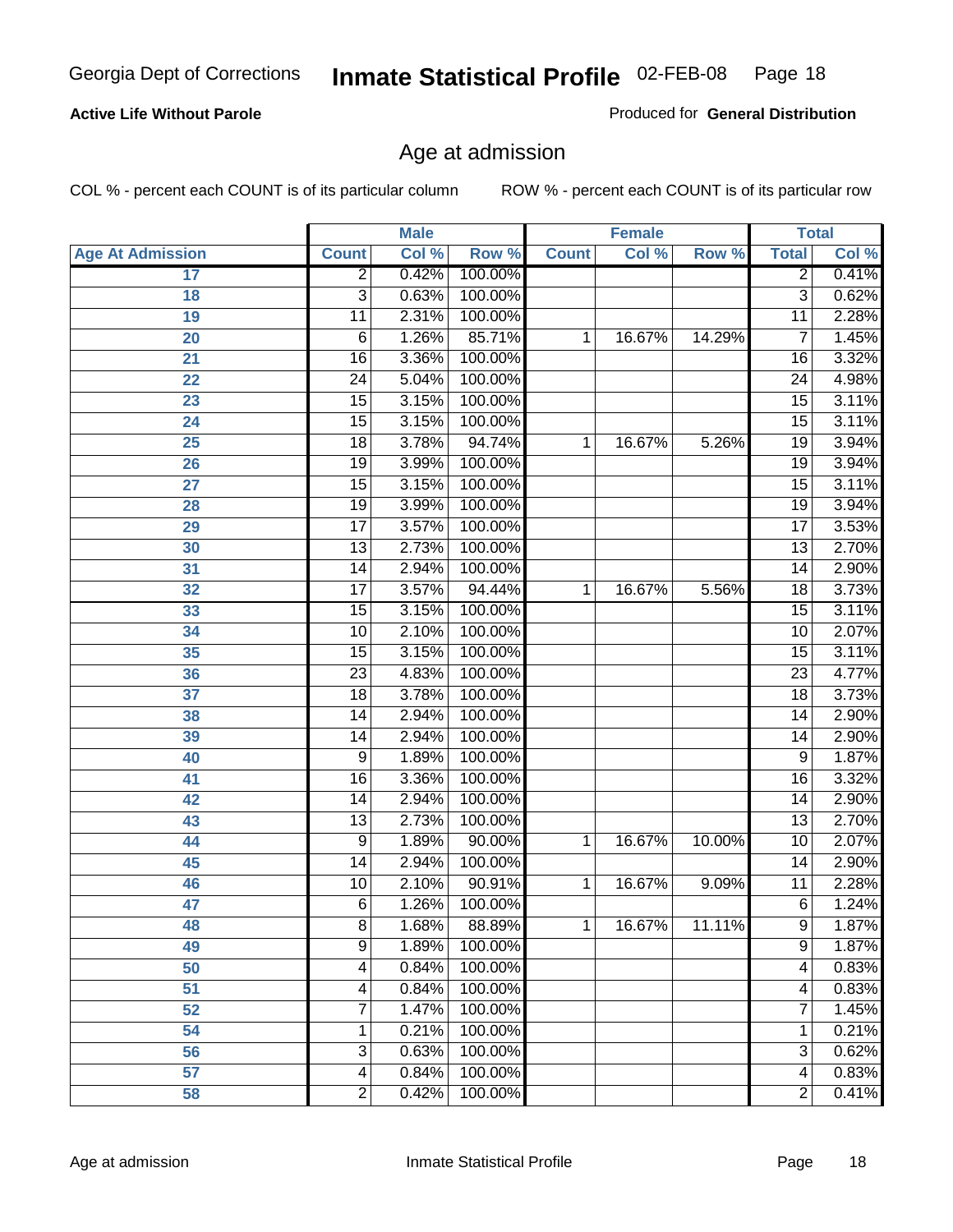#### **Active Life Without Parole**

Produced for **General Distribution**

### Age at admission

|                         |              | <b>Male</b> |         |              | <b>Female</b> |       |              | <b>Total</b> |
|-------------------------|--------------|-------------|---------|--------------|---------------|-------|--------------|--------------|
| <b>Age At Admission</b> | <b>Count</b> | Col %       | Row %   | <b>Count</b> | Col %         | Row % | <b>Total</b> | Col %        |
| 60                      |              | 0.21%       | 100.00% |              |               |       |              | 0.21%        |
| 62                      |              | 0.21%       | 100.00% |              |               |       |              | 0.21%        |
| 63                      |              | 0.21%       | 100.00% |              |               |       |              | 0.21%        |
| 64                      | 3            | 0.63%       | 100.00% |              |               |       | 3            | 0.62%        |
| 65                      |              | 0.21%       | 100.00% |              |               |       |              | 0.21%        |
| 66                      |              | 0.21%       | 100.00% |              |               |       |              | 0.21%        |
| 67                      |              | 0.21%       | 100.00% |              |               |       |              | 0.21%        |
| 71                      |              | 0.21%       | 100.00% |              |               |       |              | 0.21%        |
| <b>Total Reported</b>   | 476          | 100%        | 98.76%  | 6            | 100%          | 1.24% | 482          | 100%         |

| <b>eported</b>                         |           |     |
|----------------------------------------|-----------|-----|
| <b>Total</b><br>Cron<br><b>U</b> ldilu | --<br>. . | 482 |

| Mean<br>(average)       | 34.45 | 35.83 | 34.46 |
|-------------------------|-------|-------|-------|
| Median (middle)         |       | 38    | 33    |
| Mode<br>(most frequent) | - -   | 25    | n.    |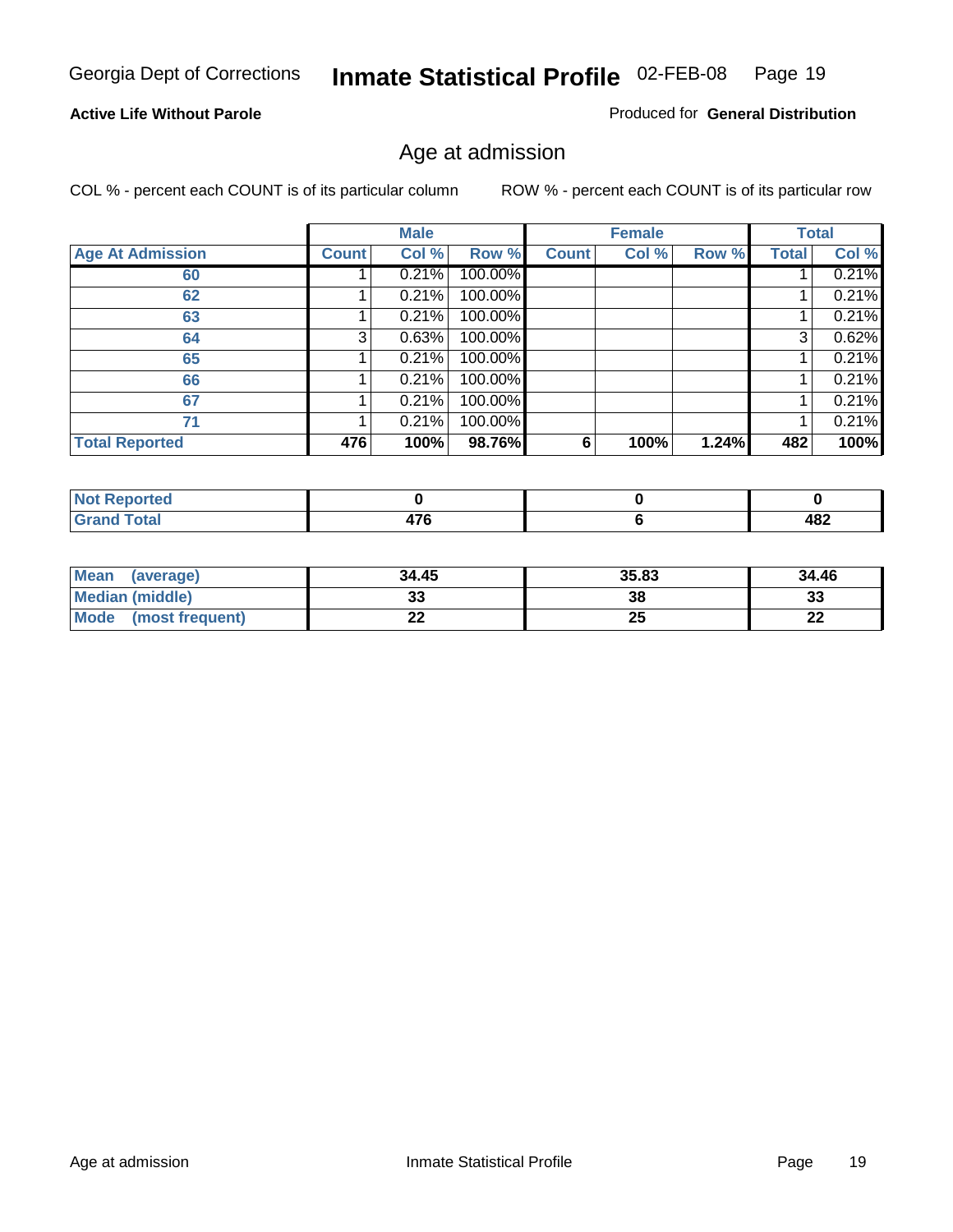**Active Life Without Parole** 

Georgia Dept of Corrections **Inmate Statistical Profile** 02-FEB-08 Page 20

Produced for **General Distribution**

### Age at release

|                       |              | <b>Male</b> |       |              | <b>Female</b> |       |              | <b>Total</b> |
|-----------------------|--------------|-------------|-------|--------------|---------------|-------|--------------|--------------|
| <b>Age At Release</b> | <b>Count</b> | Col%        | Row % | <b>Count</b> | Col%          | Row % | <b>Total</b> | Col %        |
| <b>Total Reported</b> |              |             |       |              |               |       |              |              |

| <b>Still Active</b> | 476 | 482 |
|---------------------|-----|-----|
| <b>Not Reported</b> |     |     |
| <b>Grand Total</b>  | 476 | 482 |

| Mean<br>(average)      | N/A | N/A | N/A |
|------------------------|-----|-----|-----|
| <b>Median (middle)</b> | N/A | N/A | N/A |
| Mode (most frequent)   | N/A | N/A | N/A |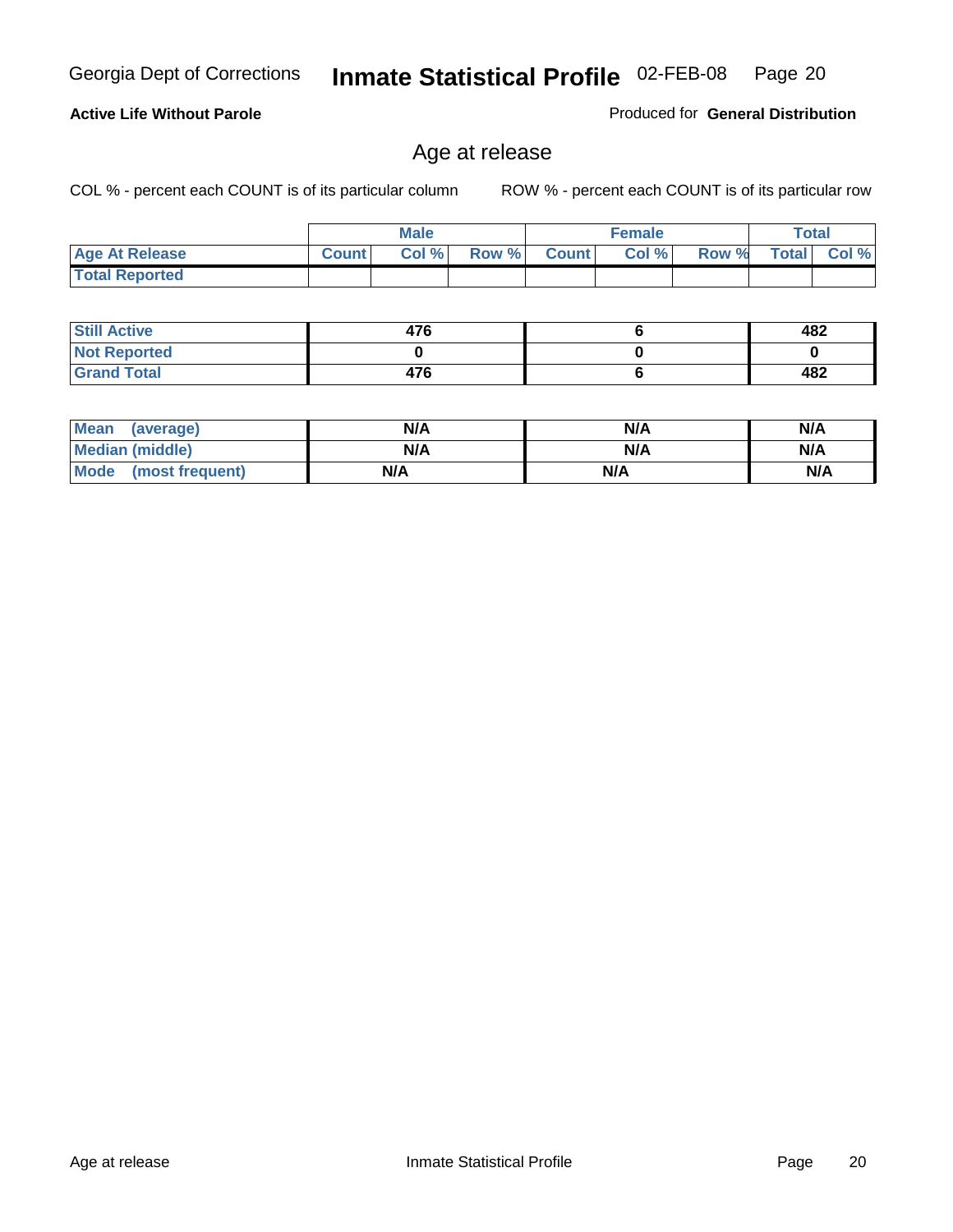#### **Active Life Without Parole**

#### Produced for **General Distribution**

### Height, measured at entry to prison

|                       |                | <b>Male</b> |         |                | <b>Female</b> |        | <b>Total</b>    |        |
|-----------------------|----------------|-------------|---------|----------------|---------------|--------|-----------------|--------|
| <b>Height</b>         | <b>Count</b>   | Col %       | Row %   | <b>Count</b>   | Col %         | Row %  | <b>Total</b>    | Col %  |
| 5'01''                | 2              | 0.42%       | 100.00% |                |               |        | $\overline{2}$  | 0.41%  |
| 5'02"                 | 1              | 0.21%       | 100.00% |                |               |        | 1               | 0.21%  |
| 5'03"                 | $\overline{2}$ | 0.42%       | 50.00%  | $\overline{2}$ | 33.33%        | 50.00% | 4               | 0.83%  |
| 5'04"                 | 4              | 0.84%       | 80.00%  | 1              | 16.67%        | 20.00% | $\overline{5}$  | 1.04%  |
| 5'05"                 | 16             | 3.36%       | 94.12%  | 1              | 16.67%        | 5.88%  | 17              | 3.53%  |
| 5'06"                 | 35             | 7.35%       | 100.00% |                |               |        | $\overline{35}$ | 7.26%  |
| 5'07''                | 32             | 6.72%       | 96.97%  | 1              | 16.67%        | 3.03%  | 33              | 6.85%  |
| 5'08"                 | 50             | 10.50%      | 98.04%  | 1              | 16.67%        | 1.96%  | 51              | 10.58% |
| <b>5'09"</b>          | 54             | 11.34%      | 100.00% |                |               |        | 54              | 11.20% |
| 5'10''                | 67             | 14.08%      | 100.00% |                |               |        | 67              | 13.90% |
| 5'11''                | 64             | 13.45%      | 100.00% |                |               |        | 64              | 13.28% |
| 6'00"                 | 55             | 11.55%      | 100.00% |                |               |        | 55              | 11.41% |
| 6'01''                | 35             | 7.35%       | 100.00% |                |               |        | 35              | 7.26%  |
| 6'02"                 | 22             | 4.62%       | 100.00% |                |               |        | 22              | 4.56%  |
| 6'03"                 | 18             | 3.78%       | 100.00% |                |               |        | 18              | 3.73%  |
| 6'04"                 | 12             | 2.52%       | 100.00% |                |               |        | 12              | 2.49%  |
| 6'05"                 | 5              | 1.05%       | 100.00% |                |               |        | 5               | 1.04%  |
| 6'06"                 | $\overline{2}$ | 0.42%       | 100.00% |                |               |        | 2               | 0.41%  |
| <b>Total Reported</b> | 476            | 100%        | 98.76%  | 6              | 100%          | 1.24%  | 482             | 100%   |

| τeα<br>.          |                   |            |
|-------------------|-------------------|------------|
| -4-<br>-<br>_____ | $1 - c$<br>$\sim$ | 18つ<br>40Z |

| Mean<br>(average)              | 5'10" | 5'05" | 5'10"  |
|--------------------------------|-------|-------|--------|
| Median (middle)                | 5'10" |       | 5'10'' |
| <b>Mode</b><br>(most frequent) | 5'10" | 5'03" | 5'10'' |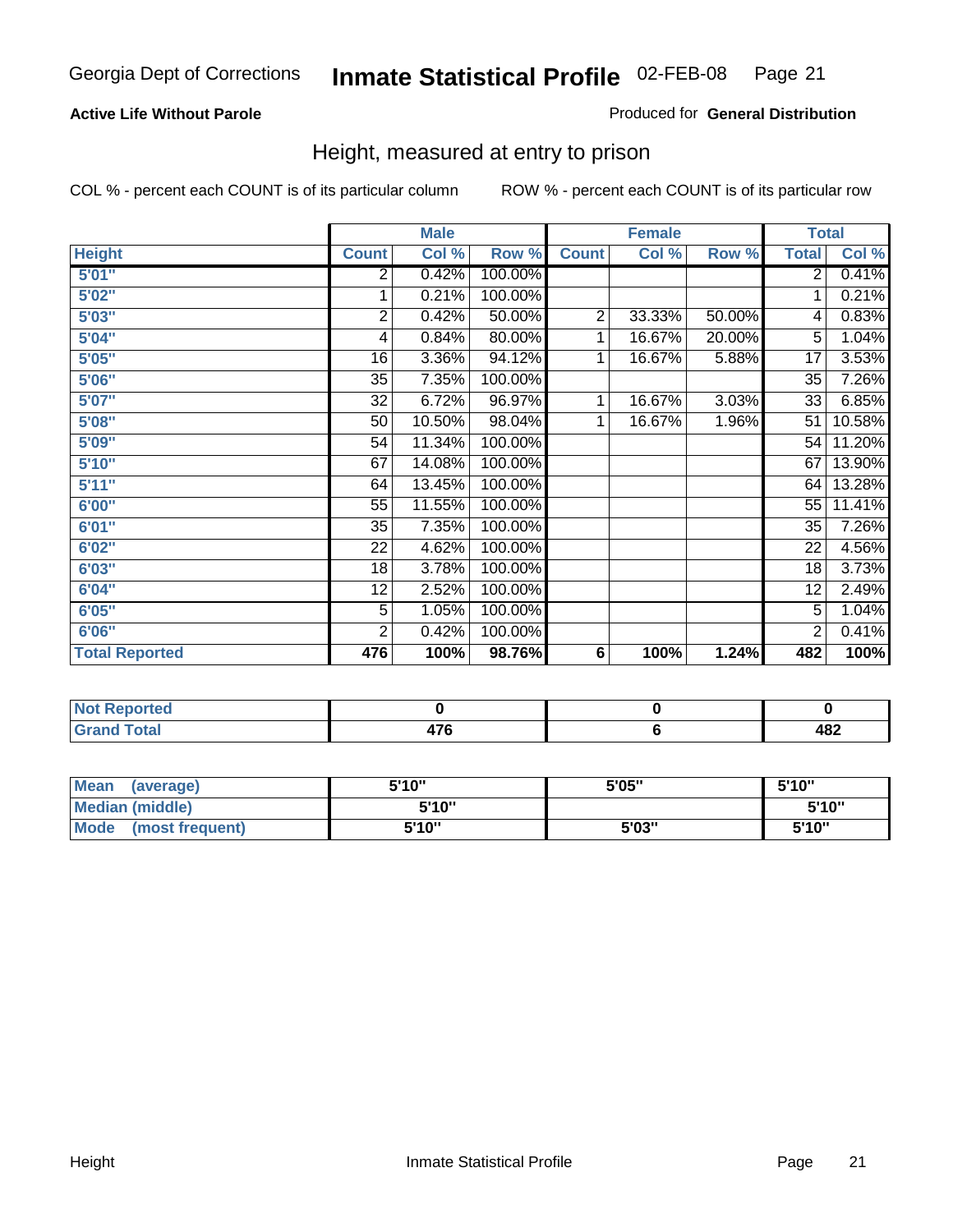#### **Active Life Without Parole**

#### Produced for **General Distribution**

### Weight, measured at entry to prison

|                       |                 | <b>Male</b> |         |                | <b>Female</b> |         |                 | <b>Total</b> |
|-----------------------|-----------------|-------------|---------|----------------|---------------|---------|-----------------|--------------|
| <b>Weight</b>         | <b>Count</b>    | Col %       | Row %   | <b>Count</b>   | Col %         | Row %   | <b>Total</b>    | Col %        |
| 110 - 119 pounds      |                 |             |         | 1.             | 16.67%        | 100.00% | 1               | 0.21%        |
| 120 - 129 pounds      | 5               | 1.05%       | 100.00% |                |               |         | 5               | 1.04%        |
| 130 - 139 pounds      | 12              | 2.52%       | 100.00% |                |               |         | 12              | 2.49%        |
| 140 - 149 pounds      | 26              | 5.46%       | 96.30%  | 1.             | 16.67%        | 3.70%   | $\overline{27}$ | 5.60%        |
| 150 - 159 pounds      | 37              | 7.77%       | 97.37%  | 1              | 16.67%        | 2.63%   | 38              | 7.88%        |
| 160 - 169 pounds      | $\overline{70}$ | 14.71%      | 98.59%  | 1              | 16.67%        | 1.41%   | $\overline{71}$ | 14.73%       |
| 170 - 179 pounds      | 63              | 13.24%      | 96.92%  | $\overline{2}$ | 33.33%        | 3.08%   | 65              | 13.49%       |
| 180 - 189 pounds      | 67              | 14.08%      | 100.00% |                |               |         | 67              | 13.90%       |
| 190 - 199 pounds      | 49              | 10.29%      | 100.00% |                |               |         | 49              | 10.17%       |
| 200 - 209 pounds      | $\overline{31}$ | 6.51%       | 100.00% |                |               |         | $\overline{31}$ | 6.43%        |
| 210 - 219 pounds      | 32              | 6.72%       | 100.00% |                |               |         | 32              | 6.64%        |
| 220 - 229 pounds      | 25              | 5.25%       | 100.00% |                |               |         | $\overline{25}$ | 5.19%        |
| 230 - 239 pounds      | 25              | 5.25%       | 100.00% |                |               |         | 25              | 5.19%        |
| 240 - 249 pounds      | 10              | 2.10%       | 100.00% |                |               |         | 10              | 2.07%        |
| 250 - 259 pounds      | 8               | 1.68%       | 100.00% |                |               |         | 8               | 1.66%        |
| 260 - 269 pounds      | $\overline{5}$  | 1.05%       | 100.00% |                |               |         | 5               | 1.04%        |
| 270 - 279 pounds      | 1               | 0.21%       | 100.00% |                |               |         | 1               | 0.21%        |
| 280 - 289 pounds      | 6               | 1.26%       | 100.00% |                |               |         | $\overline{6}$  | 1.24%        |
| 290 - 299 pounds      | 1               | 0.21%       | 100.00% |                |               |         | 1               | 0.21%        |
| 310 - 319 pounds      | 1               | 0.21%       | 100.00% |                |               |         | 1               | 0.21%        |
| 330 - 339 pounds      | 1               | 0.21%       | 100.00% |                |               |         | 1               | 0.21%        |
| 400 pounds and over   | 1               | 0.21%       | 100.00% |                |               |         | 1               | 0.21%        |
| <b>Total Reported</b> | 476             | 100%        | 98.76%  | 6              | 100%          | 1.24%   | 482             | 100.0%       |

| Reported<br><b>NOT</b>  |    |            |
|-------------------------|----|------------|
| <b>otal</b><br>$\sim$ . | -- | ៱៰៱<br>40Z |

| <b>Mean</b><br>(average)       | 189   | 155 | 188 |
|--------------------------------|-------|-----|-----|
| <b>Median (middle)</b>         | 183.5 | 160 | 183 |
| <b>Mode</b><br>(most frequent) | 170   | 164 | 170 |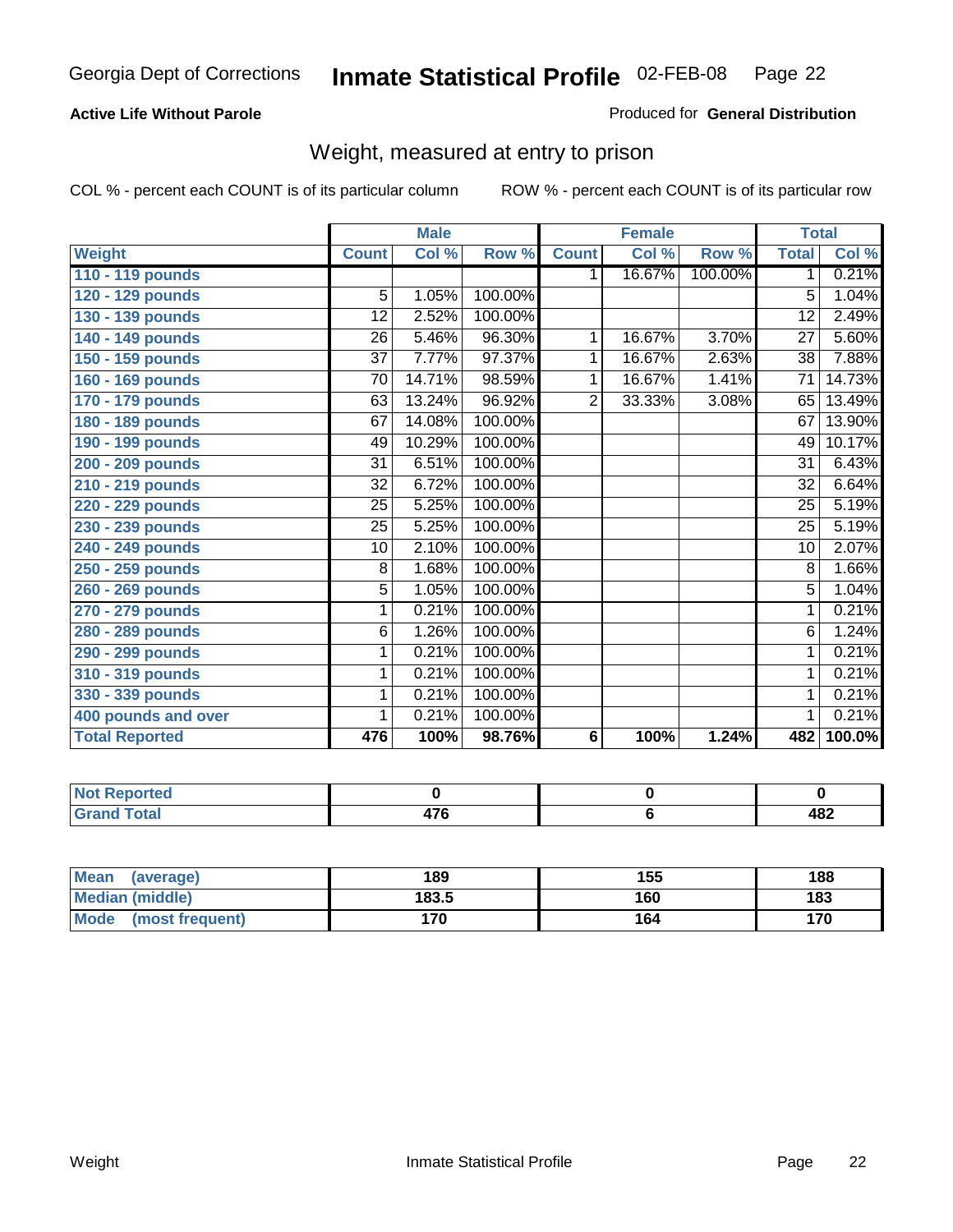**Active Life Without Parole** 

Produced for **General Distribution**

### Military service

|                         |              | <b>Male</b> |                    |   | <b>Female</b> |       |       | <b>Total</b> |
|-------------------------|--------------|-------------|--------------------|---|---------------|-------|-------|--------------|
| <b>Military service</b> | <b>Count</b> | Col %       | <b>Row % Count</b> |   | Col %         | Row % | Total | Col %        |
| <b>Air Force</b>        | 6            | $1.90\%$    | 100.00%            |   |               |       |       | 1.86%        |
| <b>Army</b>             | 33           | $10.44\%$   | 100.00%            |   |               |       | 33    | 10.25%       |
| <b>Navy</b><br>3        |              | $.95\%$     | 100.00%            |   |               |       |       | .93%         |
| <b>Marines</b><br>4     | 3            | .95%        | 100.00%            |   |               |       | 3     | .93%         |
| 96 None                 | 271          | 85.76%      | 97.83%             | 6 | 100.00%       | 2.17% | 277   | 86.02%       |
| <b>Total Reported</b>   | 316          | 100%        | 98.14%             | 6 | 100%          | 1.86% | 322   | 100%         |

| orted | A CO<br>∣ ∪u<br>__ | 160<br>- - |
|-------|--------------------|------------|
| Coto! | $\rightarrow$      | 482        |

| M<br><b>IVUII</b><br>.<br>. |
|-----------------------------|
|-----------------------------|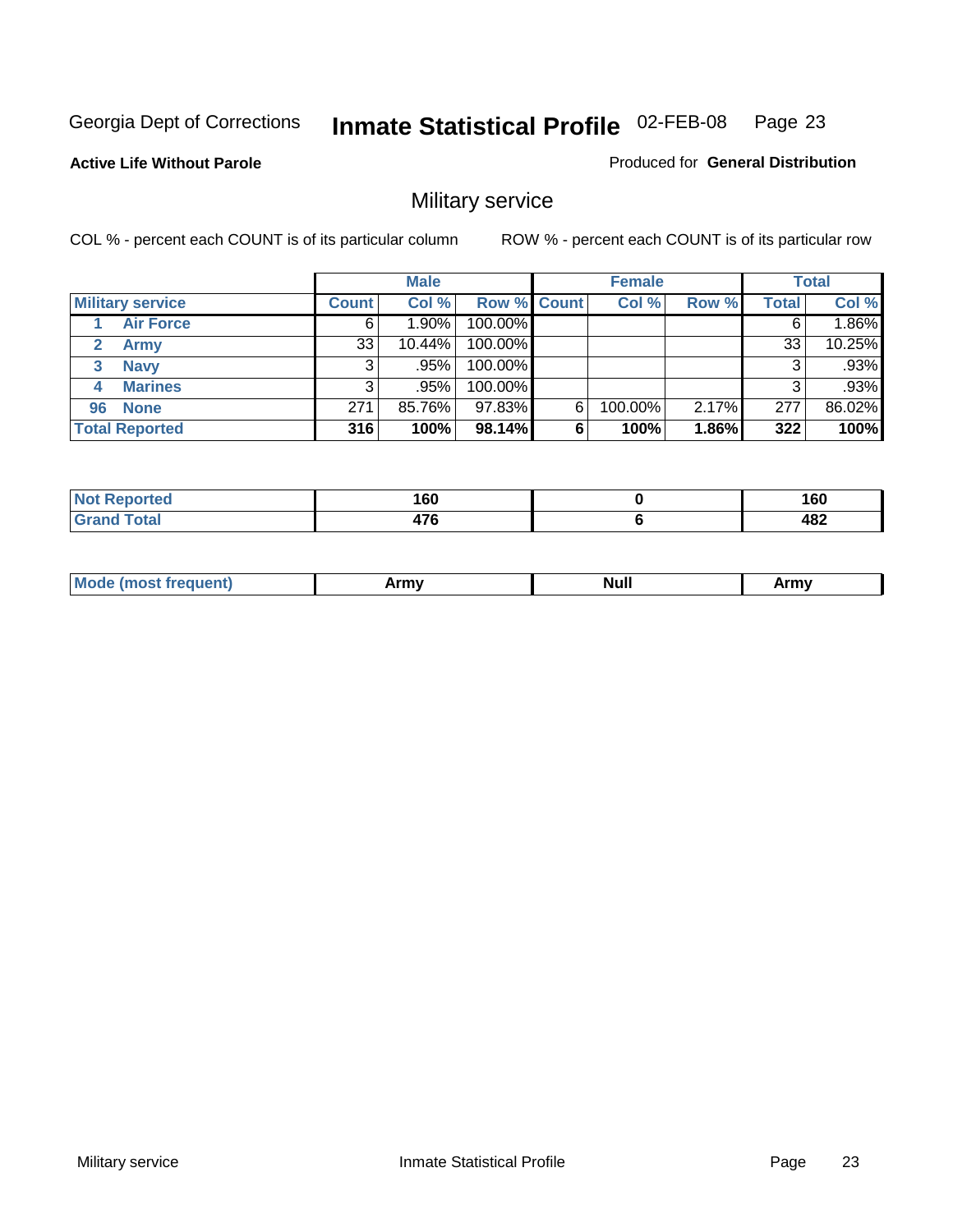#### **Active Life Without Parole**

#### Produced for **General Distribution**

### Type of admission to prison

|    |                             |              | <b>Male</b> |                    |   | <b>Female</b> |       |              | <b>Total</b> |
|----|-----------------------------|--------------|-------------|--------------------|---|---------------|-------|--------------|--------------|
|    | <b>Type of Admission</b>    | <b>Count</b> | Col %       | <b>Row % Count</b> |   | Col %         | Row % | <b>Total</b> | Col %        |
|    | <b>Committed From Court</b> | 131          | 27.52%      | 97.76%             | 3 | 50.00%        | 2.24% | 134          | 27.80%       |
| 3  | <b>Parole Rev/New Sent</b>  | 35           | 7.35%       | 100.00%            |   |               |       | 35           | 7.26%        |
| 4  | <b>Par Rev/No New Sent</b>  | 8            | 1.68%       | 100.00%            |   |               |       | 8            | 1.66%        |
| 6  | <b>Prob Viol/Partial</b>    | 3            | .63%        | 100.00%            |   |               |       | 3            | .62%         |
| 9  | <b>Prob Rev/Remainder</b>   | 11           | 2.31%       | 100.00%            |   |               |       | 11           | 2.28%        |
| 10 | <b>New Sent/Par Rev Pnd</b> |              | .21%        | 100.00%            |   |               |       |              | .21%         |
| 11 | <b>Life W/O Parole</b>      | 286          | 60.08%      | 98.96%             | 3 | 50.00%        | 1.04% | 289          | 59.96%       |
| 30 | <b>Par Rev/Rsn Unknown</b>  |              | .21%        | 100.00%            |   |               |       |              | .21%         |
|    | <b>Total Reported</b>       | 476          | 100%        | 98.76%             | 6 | 100%          | 1.24% | 482          | 100%         |

| <b>eported</b><br>NOT                           |             |            |
|-------------------------------------------------|-------------|------------|
| <b>Total</b><br>Gra<br>$\sim$ . $\sim$ . $\sim$ | $- \bullet$ | ៱៰៱<br>40Z |

| <b>Mode (most frequent)</b> | <b>W/O Par</b> | <b>Court Cmmt</b> | M/O Par |
|-----------------------------|----------------|-------------------|---------|
|                             |                |                   |         |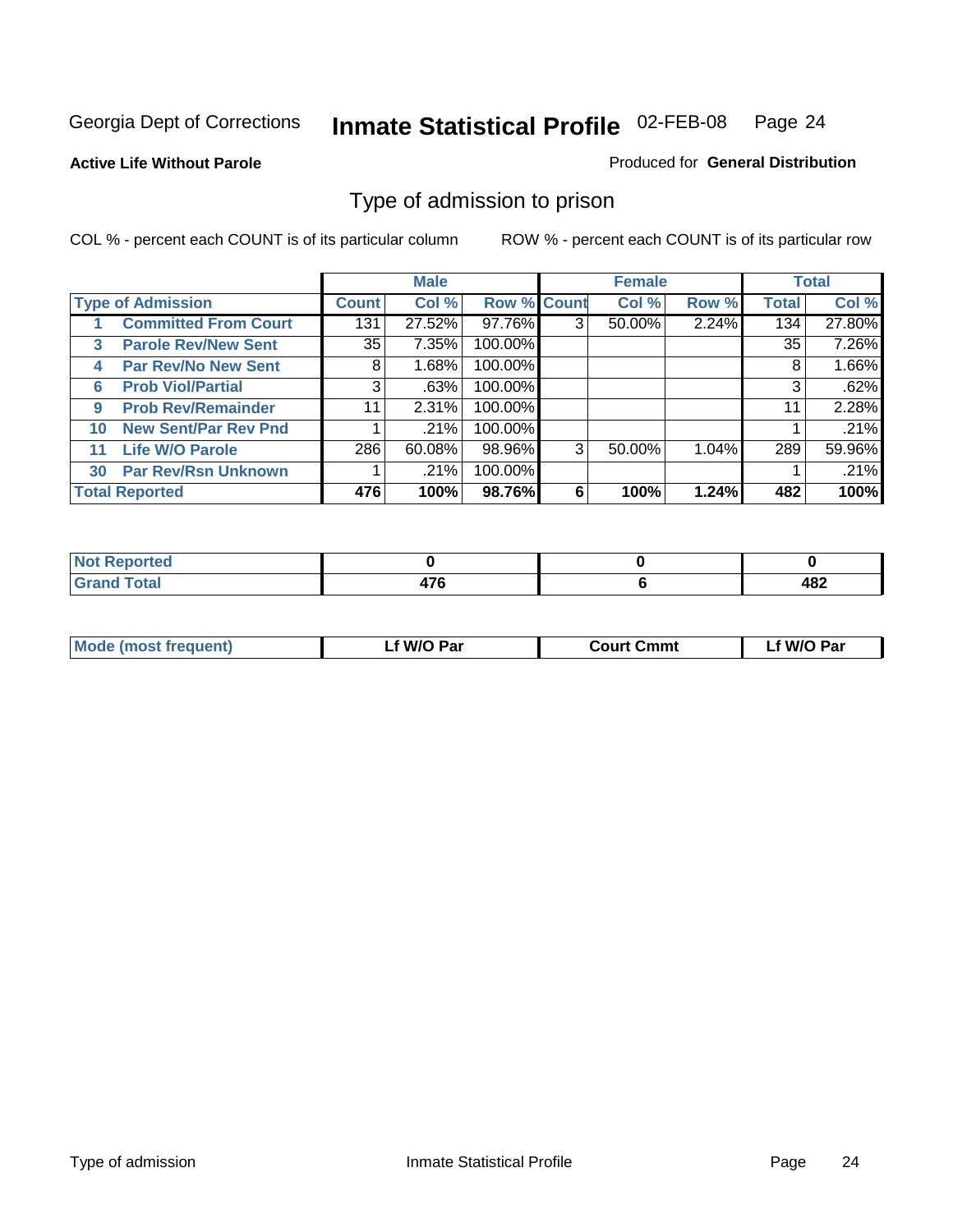**Active Life Without Parole** 

Produced for **General Distribution**

### Current / last security status

|                        |         | <b>Male</b> |                    |   | <b>Female</b> |          |       | <b>Total</b> |
|------------------------|---------|-------------|--------------------|---|---------------|----------|-------|--------------|
| <b>Security Status</b> | Count l | Col %       | <b>Row % Count</b> |   | Col %         | Row %    | Total | Col %        |
| 3 Minimum              |         | .85%        | $100.00\%$         |   | .00%          |          |       | $.84\%$      |
| 4 Medium               | 67      | 14.16%      | 98.53%             |   | 16.67%        | $1.47\%$ | 68    | 14.20%       |
| 5 Close                | 380     | 80.34%      | 98.70%             | 5 | 83.33%        | $1.30\%$ | 385   | 80.38%       |
| <b>6 Maximum</b>       | 22      | 4.65%       | 100.00%            |   | .00%          |          | 22    | 4.59%        |
| <b>Total Reported</b>  | 473     | 100%        | 98.75%             | 6 | 100%          | 1.25%    | 479   | 100%         |

| <b>Still being diagnosed</b> |     |     |
|------------------------------|-----|-----|
| <b>Not Reported</b>          |     |     |
| <b>Grand Total</b>           | 476 | 482 |

|  | Mo<br>frequent)<br>ww | Close<br>. | ાose<br>. | <b>OSE</b><br>. |
|--|-----------------------|------------|-----------|-----------------|
|--|-----------------------|------------|-----------|-----------------|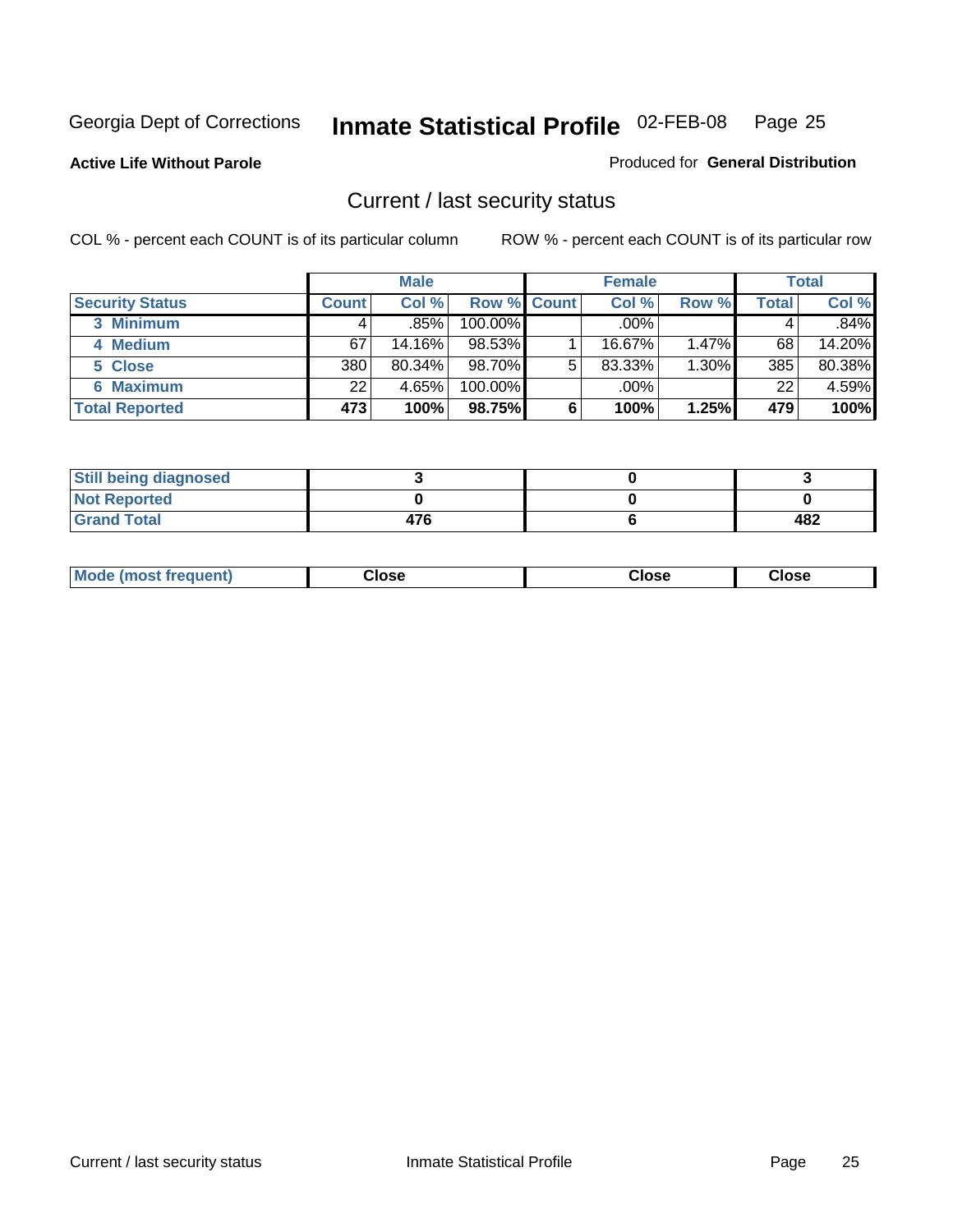**Active Life Without Parole** 

Produced for **General Distribution**

### Current / last type of institution

|                            |              | <b>Male</b> |                    | <b>Female</b> |          |              | Total   |
|----------------------------|--------------|-------------|--------------------|---------------|----------|--------------|---------|
| <b>Type of Institution</b> | <b>Count</b> | Col %       | <b>Row % Count</b> | Col %         | Row %    | <b>Total</b> | Col %   |
| <b>State Prison</b>        | 476          | 100.00%     | 98.76%             | $100.00\%$    | $1.24\%$ | 4821         | 100.00% |
| <b>Total Reported</b>      | 476          | 100%        | 98.76%             | 100%          | 1.24%    | 482          | 100%    |

| المراجع بالتعبير<br>rtea<br>$\sim$ |                                |            |
|------------------------------------|--------------------------------|------------|
| $\sim$ $\sim$<br>-----             | $\rightarrow$<br>. .<br>$\sim$ | ៱៰៱<br>TUŁ |

|  | <b>Mode (most frequent)</b> | State Prison | <b>State Prison</b> | <b>State Prison</b> |
|--|-----------------------------|--------------|---------------------|---------------------|
|--|-----------------------------|--------------|---------------------|---------------------|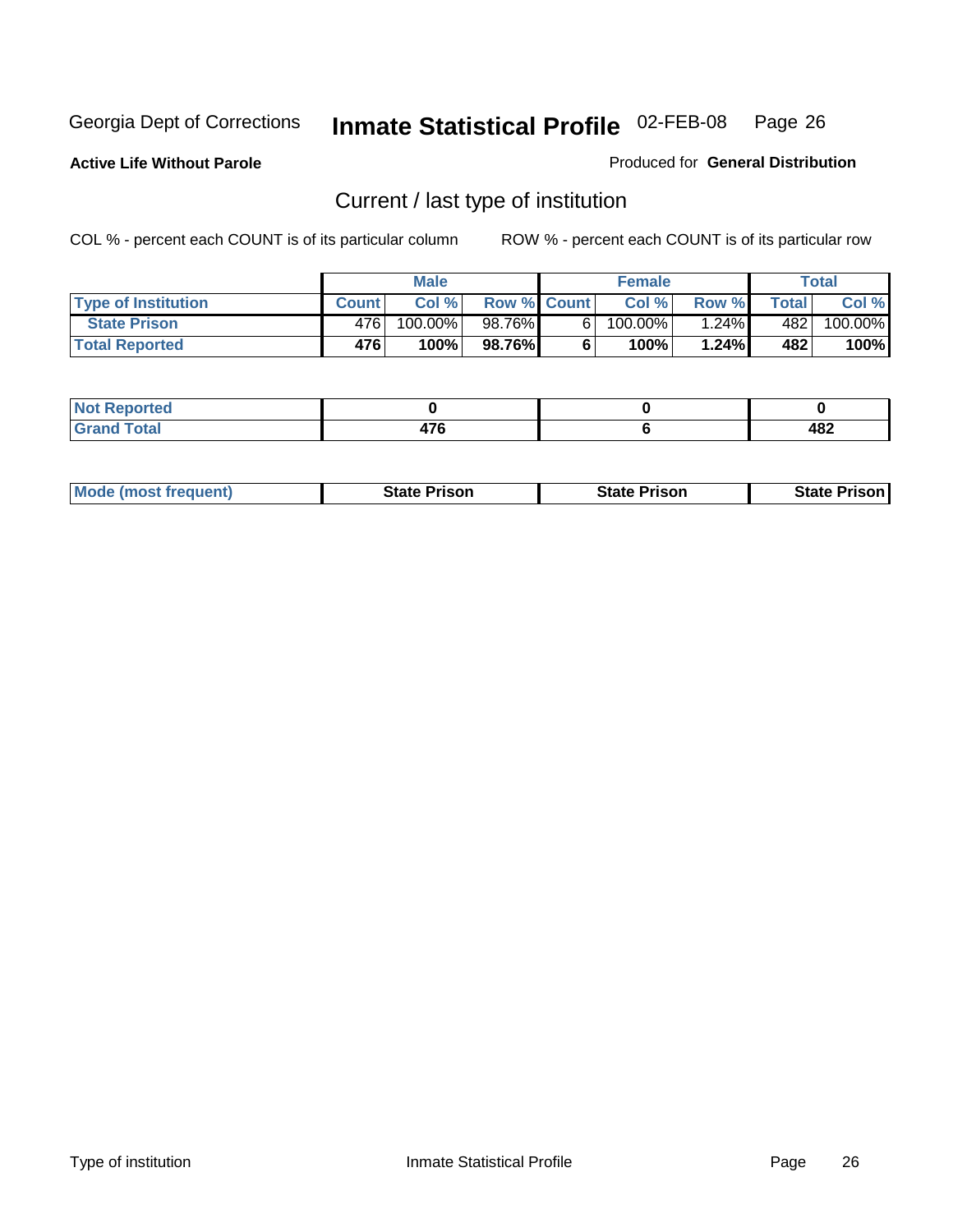**Active Life Without Parole** 

Produced for **General Distribution**

### Institution type - transitional centers

|                                          |              | <b>Male</b> |                    | <b>Female</b> |             | Total |
|------------------------------------------|--------------|-------------|--------------------|---------------|-------------|-------|
| <b>Institution Type - Trans. Centers</b> | <b>Count</b> | Col %       | <b>Row % Count</b> | Col %         | Row % Total | Col % |
| <b>Total Reported</b>                    |              |             |                    |               |             |       |

| <b>Not Reported</b>  |  |  |
|----------------------|--|--|
| <b>Total</b><br>Cror |  |  |

| Mode (most frequent) | <b>Null</b> | <b>Null</b> | <b>Null</b> |
|----------------------|-------------|-------------|-------------|
|                      |             |             |             |
|                      |             |             |             |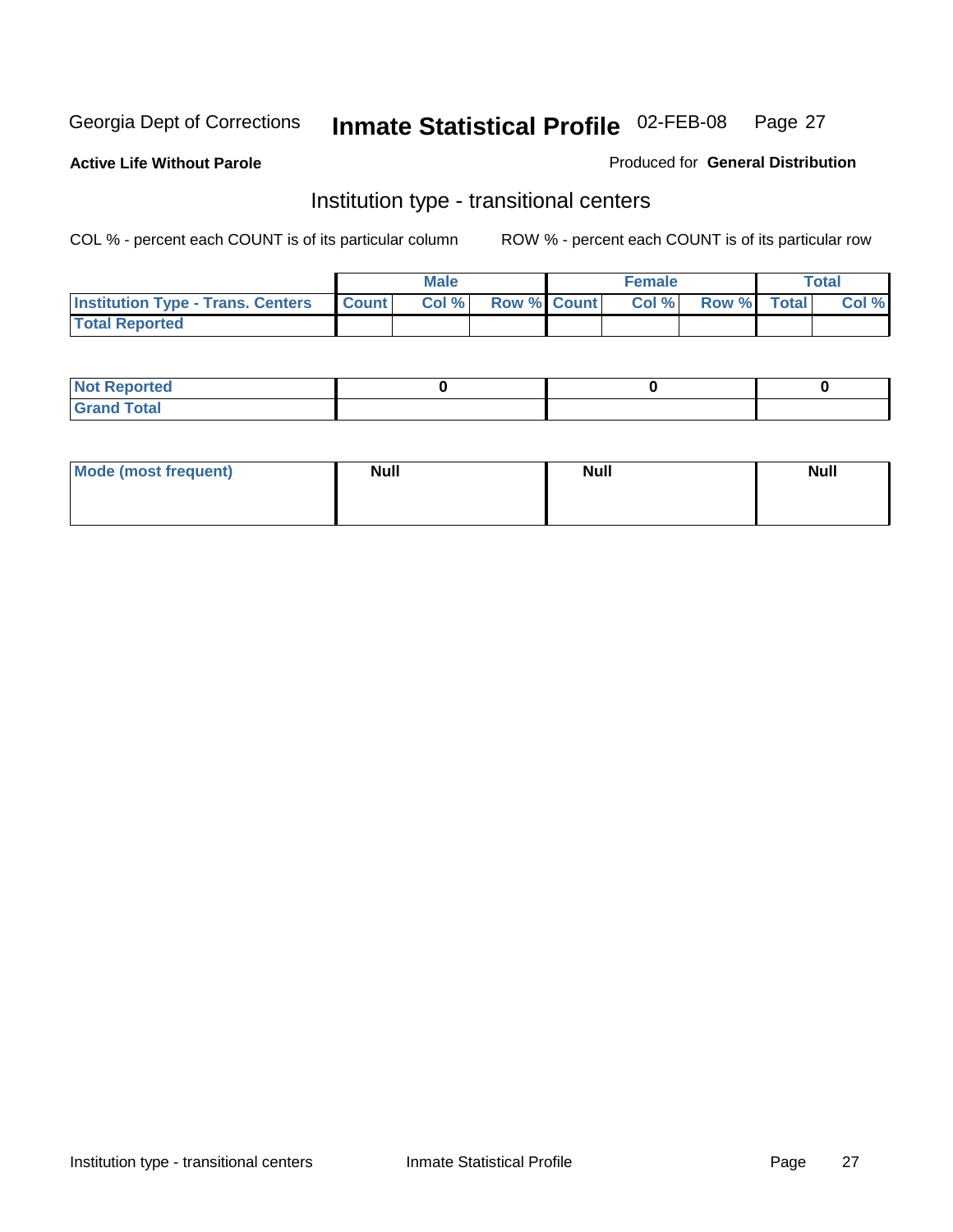**Active Life Without Parole** 

Produced for **General Distribution**

### Institution type - mental hospitals

|                                                  | <b>Male</b> |                    | <b>Female</b> |                   | <b>Total</b> |
|--------------------------------------------------|-------------|--------------------|---------------|-------------------|--------------|
| <b>Institution Type - Mental Hospitals Count</b> | Col%        | <b>Row % Count</b> |               | Col % Row % Total | Col %        |
| <b>Total Reported</b>                            |             |                    |               |                   |              |

| <b>Not Reported</b> |  |  |
|---------------------|--|--|
| <b>Fotal</b><br>Cro |  |  |

| Mode (most frequent) | <b>Null</b> | <b>Null</b> | <b>Null</b> |
|----------------------|-------------|-------------|-------------|
|                      |             |             |             |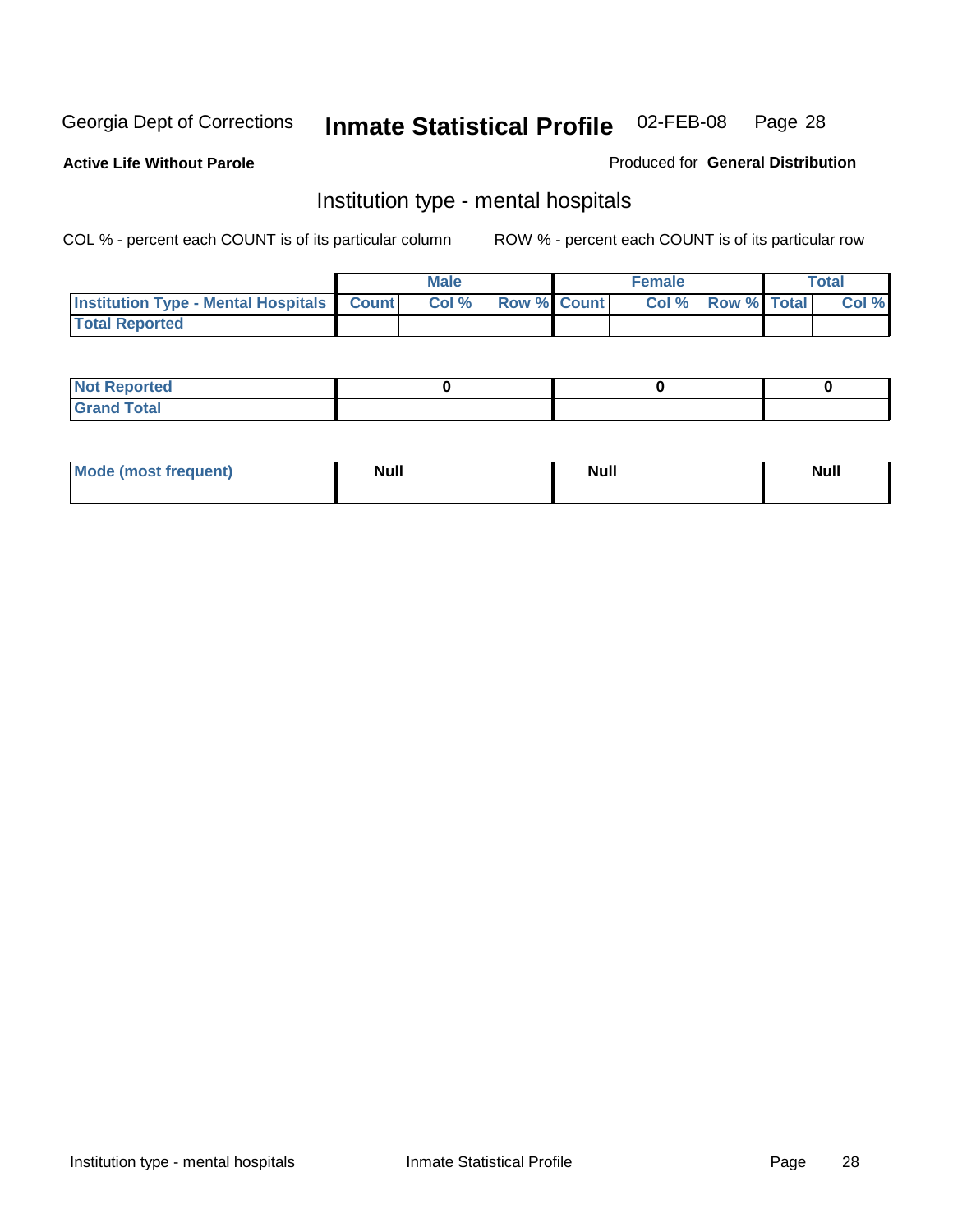**Active Life Without Parole** 

Produced for **General Distribution**

### Institution type - county prisons

|                                                    | <b>Male</b> |                          | <b>Female</b> |       |              | Total |
|----------------------------------------------------|-------------|--------------------------|---------------|-------|--------------|-------|
| <b>Institution Type - County Prisons   Count  </b> | Col %       | <b>Row % Count Col %</b> |               | Row % | <b>Total</b> | Col % |
| <b>Total Reported</b>                              |             |                          |               |       |              |       |

| <b>Not</b><br><b>Reported</b> |  |  |
|-------------------------------|--|--|
| <b>Grand Total</b>            |  |  |

| <b>Mo</b><br>frequent) | NI. . II<br>1u 11 | <b>Moll</b> | <b>Null</b> |
|------------------------|-------------------|-------------|-------------|
|                        |                   |             |             |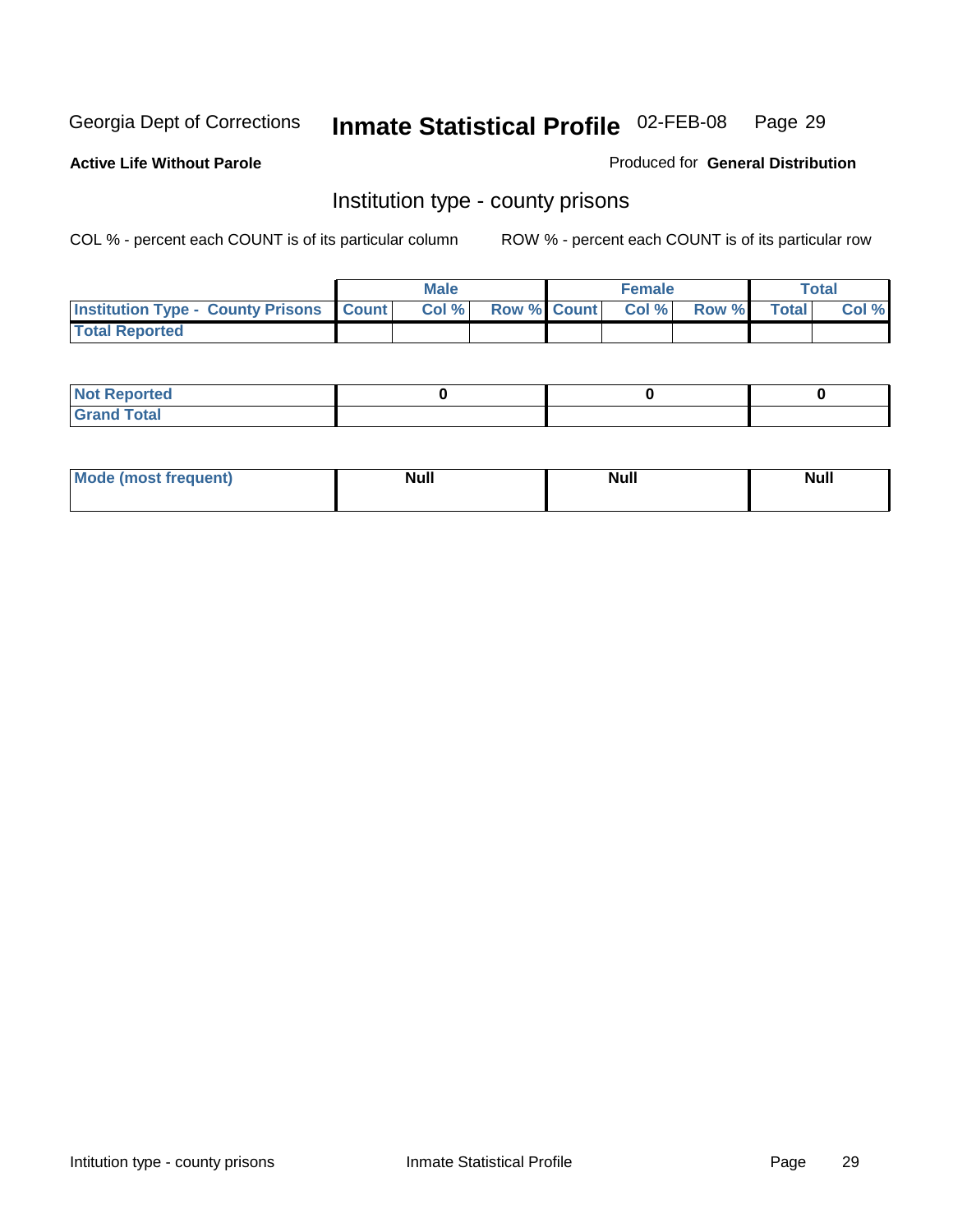**Active Life Without Parole** 

Produced for **General Distribution**

### Institution type - state prisons

|     |                                         | <b>Male</b><br><b>Female</b> |        | <b>Total</b> |                |        |         |                 |        |
|-----|-----------------------------------------|------------------------------|--------|--------------|----------------|--------|---------|-----------------|--------|
|     | <b>Institution Type - State Prisons</b> | <b>Count</b>                 | Col %  | Row %        | <b>Count</b>   | Col %  | Row %   | <b>Total</b>    | Col %  |
| 508 | <b>Arrendale State Prison</b>           |                              |        |              | 3              | 50.00% | 100.00% | 3               | .62%   |
| 532 | <b>Augusta State Med.</b>               | 23                           | 4.83%  | 100.00%      |                |        |         | 23              | 4.77%  |
|     | <b>Prison</b>                           |                              |        |              |                |        |         |                 |        |
| 553 | <b>Baldwin State Prison</b>             | 1                            | .21%   | 100.00%      |                |        |         |                 | .21%   |
| 547 | <b>Calhoun State Prison</b>             | 6                            | 1.26%  | 100.00%      |                |        |         | 6               | 1.24%  |
| 523 | <b>Coastal State Prison</b>             | 7                            | 1.47%  | 100.00%      |                |        |         | 7               | 1.45%  |
| 521 | <b>Ga Diag &amp; Class Pris</b>         | $\overline{2}$               | .42%   | 100.00%      |                |        |         | 2               | .41%   |
| 522 | <b>Ga Diag &amp; Class Pris-</b>        | $\overline{13}$              | 2.73%  | 100.00%      |                |        |         | 13              | 2.70%  |
|     | <b>Perm</b>                             |                              |        |              |                |        |         |                 |        |
| 517 | <b>Ga State Prison</b>                  | 59                           | 12.39% | 100.00%      |                |        |         | 59              | 12.24% |
| 541 | <b>Hancock State Prison</b>             | 43                           | 9.03%  | 100.00%      |                |        |         | 43              | 8.92%  |
| 540 | <b>Hays State Prison</b>                | $\overline{35}$              | 7.35%  | 100.00%      |                |        |         | $\overline{35}$ | 7.26%  |
| 549 | <b>Macon State Prison</b>               | 77                           | 16.18% | 100.00%      |                |        |         | 77              | 15.98% |
| 519 | <b>Men'S State Prison</b>               | 1                            | .21%   | 100.00%      |                |        |         |                 | .21%   |
| 505 | <b>Phillips State Prison</b>            | 31                           | 6.51%  | 100.00%      |                |        |         | 31              | 6.43%  |
| 557 | <b>Pulaski State Prison (W)</b>         |                              |        |              | $\overline{3}$ | 50.00% | 100.00% | 3               | .62%   |
| 550 | <b>Smith State Prison</b>               | 27                           | 5.67%  | 100.00%      |                |        |         | 27              | 5.60%  |
| 542 | <b>Telfair State Prison</b>             | 63                           | 13.24% | 100.00%      |                |        |         | 63              | 13.07% |
| 537 | <b>Valdosta State Prison</b>            | 38                           | 7.98%  | 100.00%      |                |        |         | 38              | 7.88%  |
| 501 | <b>Ware State Prison</b>                | 41                           | 8.61%  | 100.00%      |                |        |         | 41              | 8.51%  |
| 552 | <b>Washington Sp</b>                    | 8                            | 1.68%  | 100.00%      |                |        |         | 8               | 1.66%  |
| 546 | <b>Wilcox State Prison</b>              |                              | .21%   | 100.00%      |                |        |         |                 | .21%   |
|     | <b>Total Reported</b>                   | 476                          | 100%   | 98.76%       | 6              | 100%   | 1.24%   | 482             | 100%   |

| <b>Reported</b>                                 |                    |            |
|-------------------------------------------------|--------------------|------------|
| <b>Total</b><br>Gra<br>$\sim$ . $\sim$ . $\sim$ | $\rightarrow$<br>w | ៱៰៱<br>40Z |

| Mode (most frequent) | 1549 Macon State Prison | <b>508 Arrendale State Prison</b> | 549 Macon State  <br>Prison |
|----------------------|-------------------------|-----------------------------------|-----------------------------|
|----------------------|-------------------------|-----------------------------------|-----------------------------|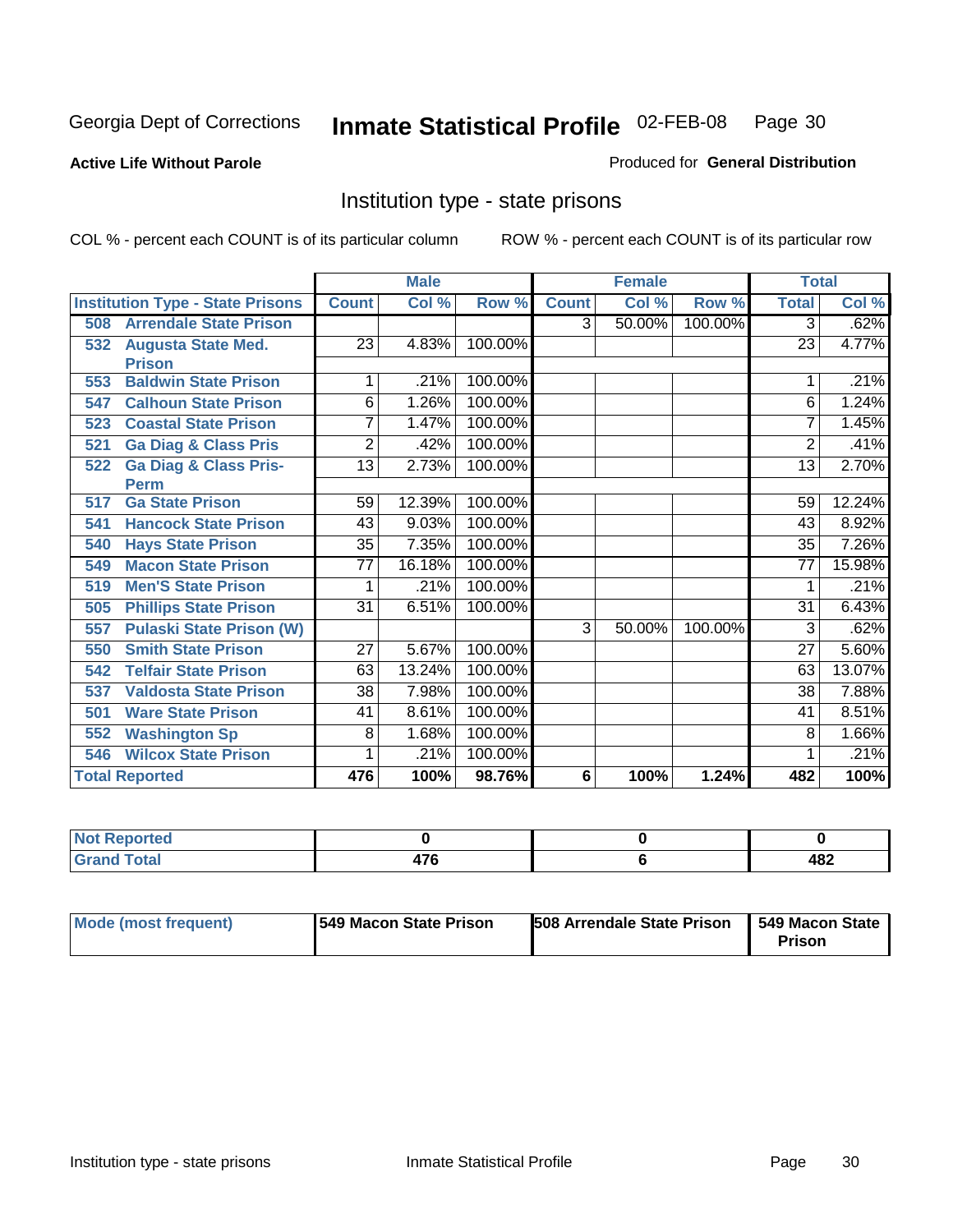**Active Life Without Parole** 

Produced for **General Distribution**

### Institution type - private prisons

|                                                     | <b>Male</b> |                    | <b>Female</b> |             | Total |
|-----------------------------------------------------|-------------|--------------------|---------------|-------------|-------|
| <b>Institution Type - Private Prisons   Count  </b> | Col %       | <b>Row % Count</b> | Col %         | Row % Total | Col % |
| <b>Total Reported</b>                               |             |                    |               |             |       |

| <b>Not Reported</b> |  |  |
|---------------------|--|--|
| <b>otal</b><br>r.   |  |  |

| Mode (most frequent) | <b>Null</b> | <b>Null</b> | <b>Null</b> |
|----------------------|-------------|-------------|-------------|
|                      |             |             |             |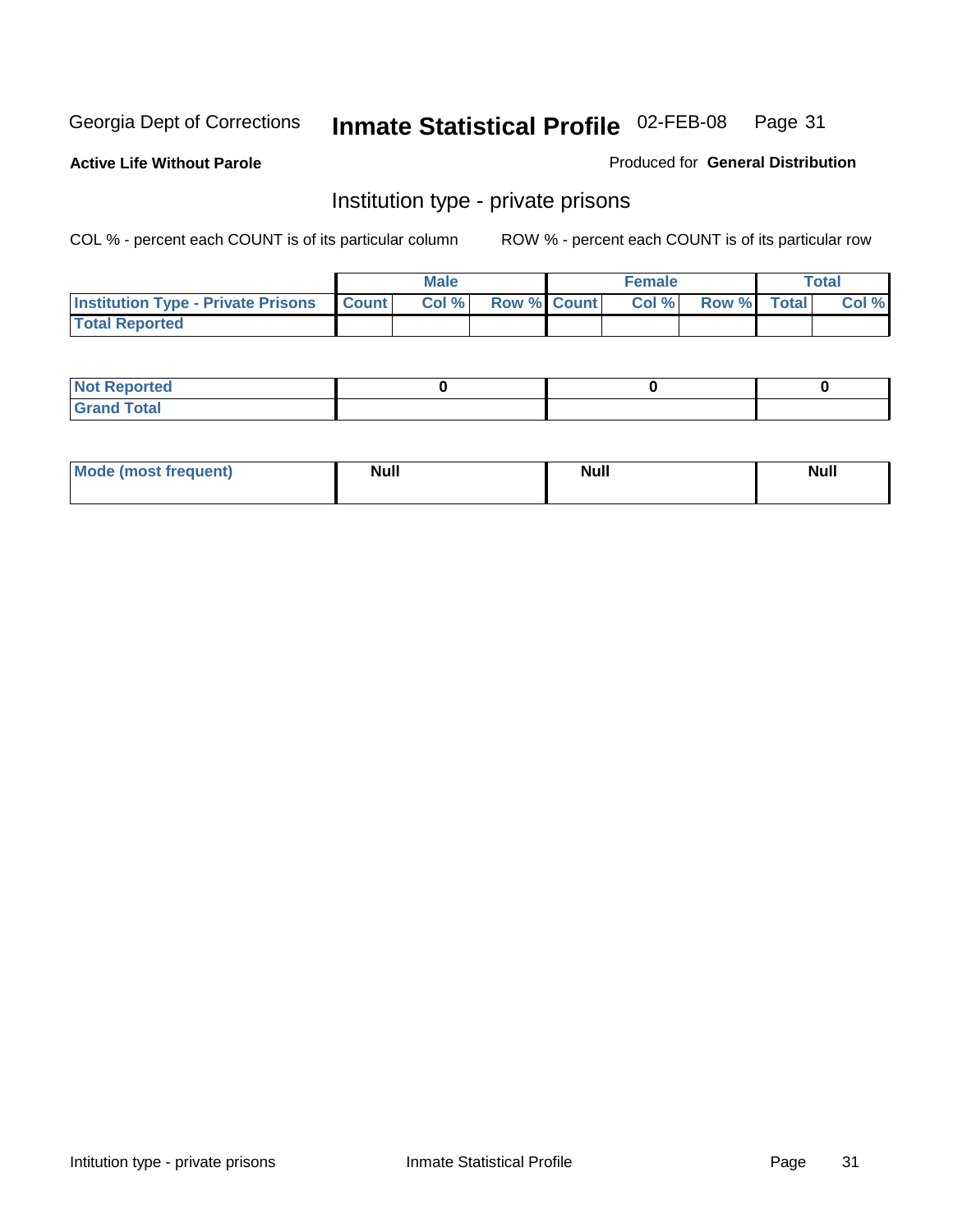**Active Life Without Parole** 

Produced for **General Distribution**

### Institution type - prison annexes

|                                                | <b>Male</b> |              |                | <b>Female</b> |             | <b>Total</b> |
|------------------------------------------------|-------------|--------------|----------------|---------------|-------------|--------------|
| <b>Institution Type - Prison Annexes Count</b> | Col %       | <b>Row %</b> | <b>Count</b> Ⅰ | Col%          | Row % Total | Col %        |
| <b>Total Reported</b>                          |             |              |                |               |             |              |

| <b>Not Reported</b>            |  |  |
|--------------------------------|--|--|
| <b>Total</b><br>Croi<br>$\sim$ |  |  |

| Mode (most frequent) | <b>Null</b> | <b>Null</b> | <b>Null</b> |
|----------------------|-------------|-------------|-------------|
|                      |             |             |             |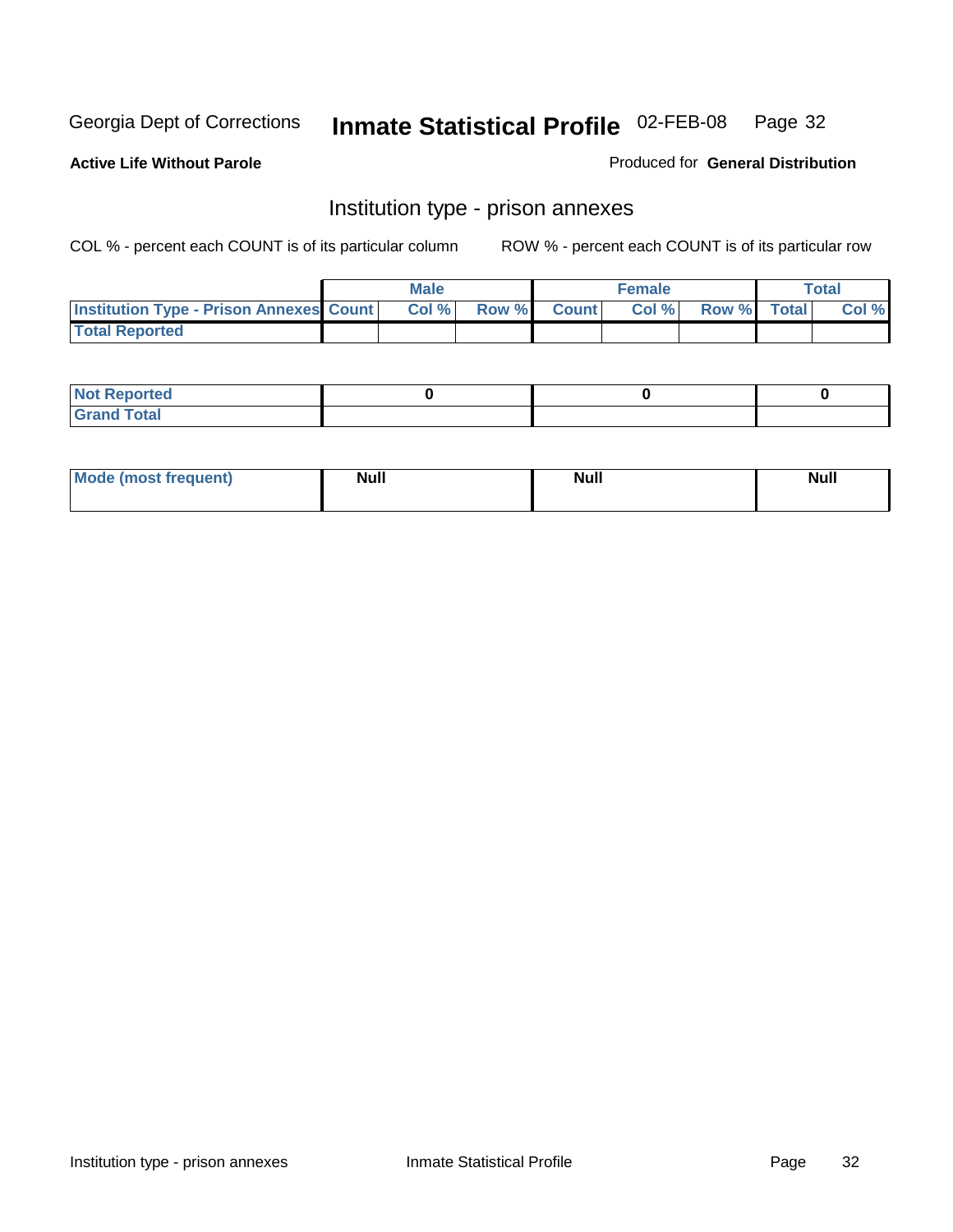**Active Life Without Parole** 

Produced for **General Distribution**

### Institution type - pre-release centers

|                                                | <b>Male</b> |       |              | <b>Female</b> |             | <b>Total</b> |
|------------------------------------------------|-------------|-------|--------------|---------------|-------------|--------------|
| <b>Institution Type - Prison Annexes Count</b> | Col%        | Row % | <b>Count</b> | Col%          | Row % Total | Col %        |
| <b>Total Reported</b>                          |             |       |              |               |             |              |

| <b>Not</b><br><b>Reported</b>    |  |  |
|----------------------------------|--|--|
| <b>Total</b><br>Gran<br>$\sim$ . |  |  |

| Mode (most frequent) | <b>Null</b> | <b>Null</b> | <b>Null</b> |
|----------------------|-------------|-------------|-------------|
|                      |             |             |             |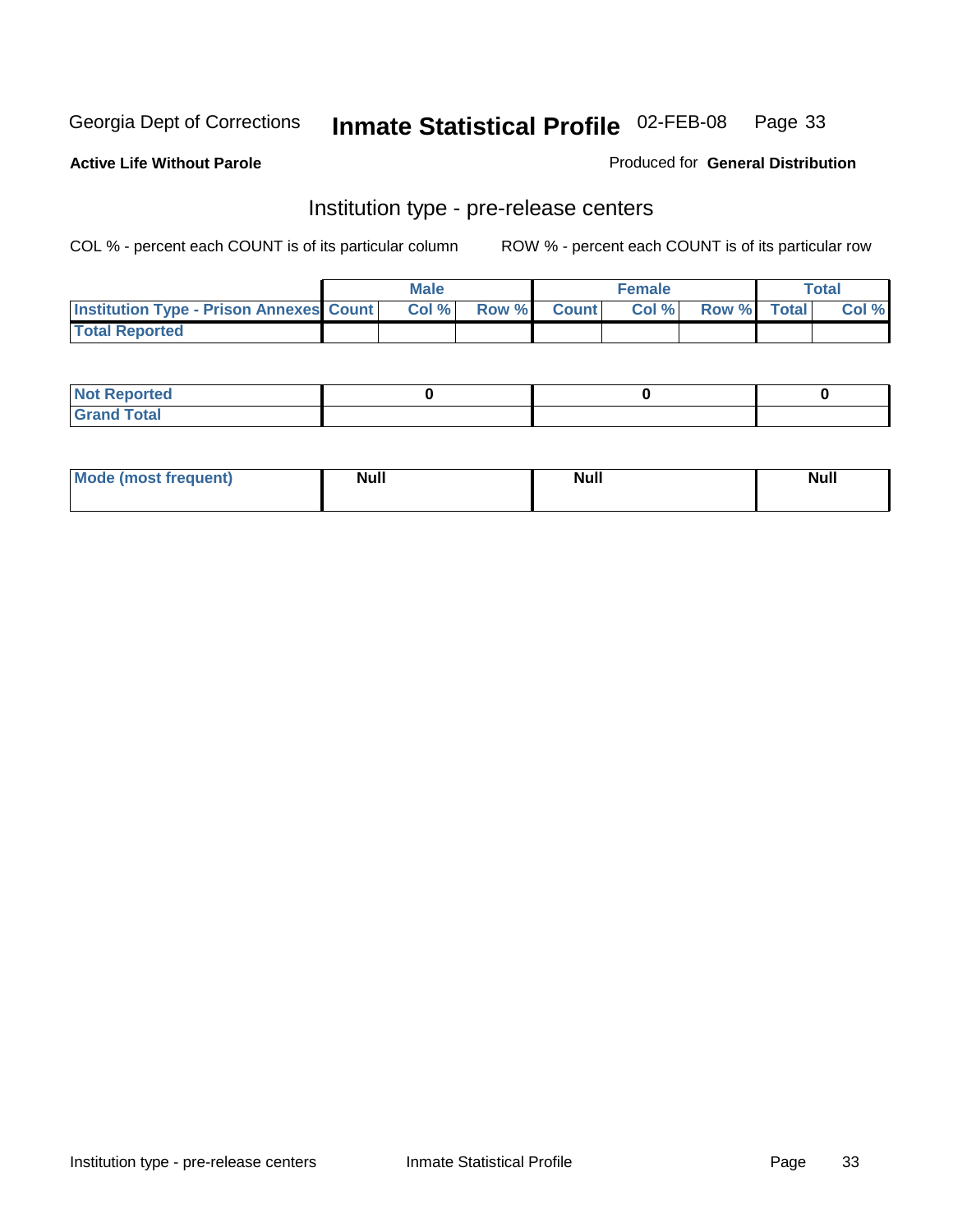**Active Life Without Parole** 

Produced for **General Distribution**

### Institution type - inmate boot camp

|                                      |              | <b>Male</b> |                    | <b>Female</b> |             | <b>Total</b> |
|--------------------------------------|--------------|-------------|--------------------|---------------|-------------|--------------|
| <b>Institution Type - Boot Camps</b> | <b>Count</b> | Col %       | <b>Row % Count</b> | Col%          | Row % Total | Col %        |
| <b>Total Rported</b>                 |              |             |                    |               |             |              |

| <b>Not Reported</b>  |  |  |
|----------------------|--|--|
| <b>Total</b><br>Croy |  |  |

| Mode (most frequent) | <b>Null</b> | <b>Null</b> | <b>Null</b> |
|----------------------|-------------|-------------|-------------|
|                      |             |             |             |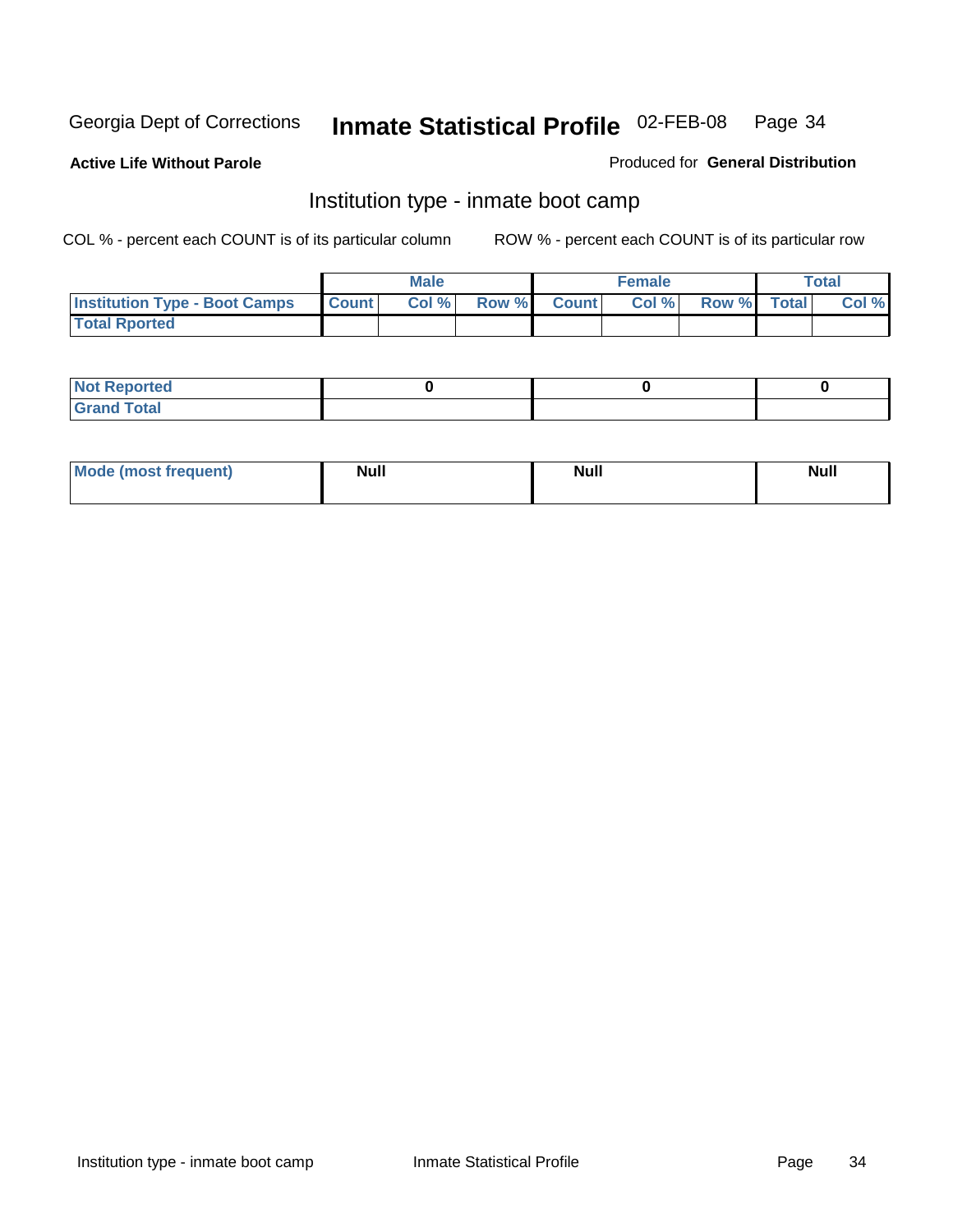**Active Life Without Parole** 

Produced for **General Distribution**

### Number of disciplinary reports

|                                       |              | <b>Male</b> |             |                | <b>Female</b> |       |              | <b>Total</b> |
|---------------------------------------|--------------|-------------|-------------|----------------|---------------|-------|--------------|--------------|
| <b>Number of Disciplinary Reports</b> | <b>Count</b> | Col %       | Row % Count |                | Col %         | Row % | <b>Total</b> | Col %        |
|                                       | 109          | 22.90%      | 98.20%      | 2              | 33.33%        | 1.80% | 111          | 23.03%       |
|                                       | 63           | 13.24%      | 100.00%     |                |               |       | 63           | 13.07%       |
|                                       | 35           | 7.35%       | 97.22%      |                | 16.67%        | 2.78% | 36           | 7.47%        |
|                                       | 36           | 7.56%       | 97.30%      |                | 16.67%        | 2.70% | 37           | 7.68%        |
|                                       | 29           | 6.09%       | 100.00%     |                |               |       | 29           | 6.02%        |
|                                       | 33           | 6.93%       | 100.00%     |                |               |       | 33           | 6.85%        |
| <b>More Than 5</b>                    | 171          | 35.92%      | 98.84%      | $\overline{2}$ | 33.33%        | 1.16% | 173          | 35.89%       |
| <b>Total Reported</b>                 | 476          | 100%        | 98.76%      | 6              | 100%          | 1.24% | 482          | 100.0%       |

| .<br>N<br>тес |        |            |
|---------------|--------|------------|
| Total         | $\sim$ | ៱៰៱<br>40£ |

| Mean (average)       | . . | 9.33 | 7.52 |
|----------------------|-----|------|------|
| Median (middle)      |     | 2.J  |      |
| Mode (most frequent) |     |      |      |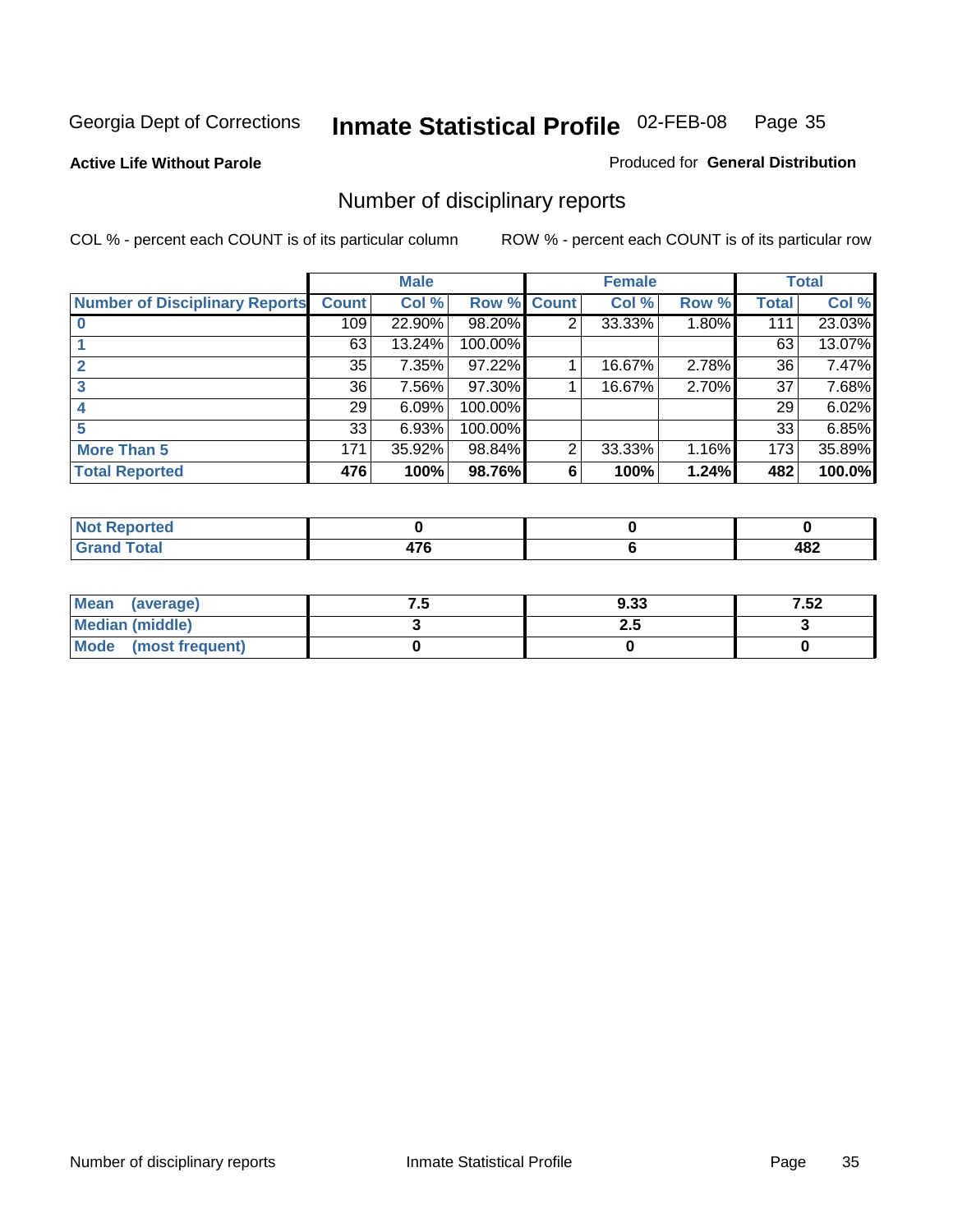**Active Life Without Parole** 

Produced for **General Distribution**

### Number of transfers

|                            |              | <b>Male</b> |             |   | <b>Female</b> |       |              | <b>Total</b> |
|----------------------------|--------------|-------------|-------------|---|---------------|-------|--------------|--------------|
| <b>Number of Transfers</b> | <b>Count</b> | Col %       | Row % Count |   | Col %         | Row % | <b>Total</b> | Col %        |
|                            | 3            | 0.63%       | 100.00%     |   |               |       | 3            | 0.62%        |
|                            | 129          | 27.10%      | 97.73%      | 3 | 50.00%        | 2.27% | 132          | 27.39%       |
| 2                          | 111          | 23.32%      | 97.37%      | 3 | 50.00%        | 2.63% | 114          | 23.65%       |
| 3                          | 95           | 19.96%      | 100.00%     |   |               |       | 95           | 19.71%       |
|                            | 53           | 11.13%      | 100.00%     |   |               |       | 53           | 11.00%       |
|                            | 28           | 5.88%       | 100.00%     |   |               |       | 28           | 5.81%        |
| <b>More Than 5</b>         | 57           | 11.97%      | 100.00%     |   |               |       | 57           | 11.83%       |
| <b>Total Reported</b>      | 476          | 100%        | 98.76%      | 6 | 100%          | 1.24% | 482          | 100.0%       |

| .<br>N<br>тес  |        |                  |
|----------------|--------|------------------|
| T <sub>1</sub> | $\sim$ | 100<br>™<br>____ |

| Mean (average)       | 3.02 | . . |  |
|----------------------|------|-----|--|
| Median (middle)      |      | .   |  |
| Mode (most frequent) |      |     |  |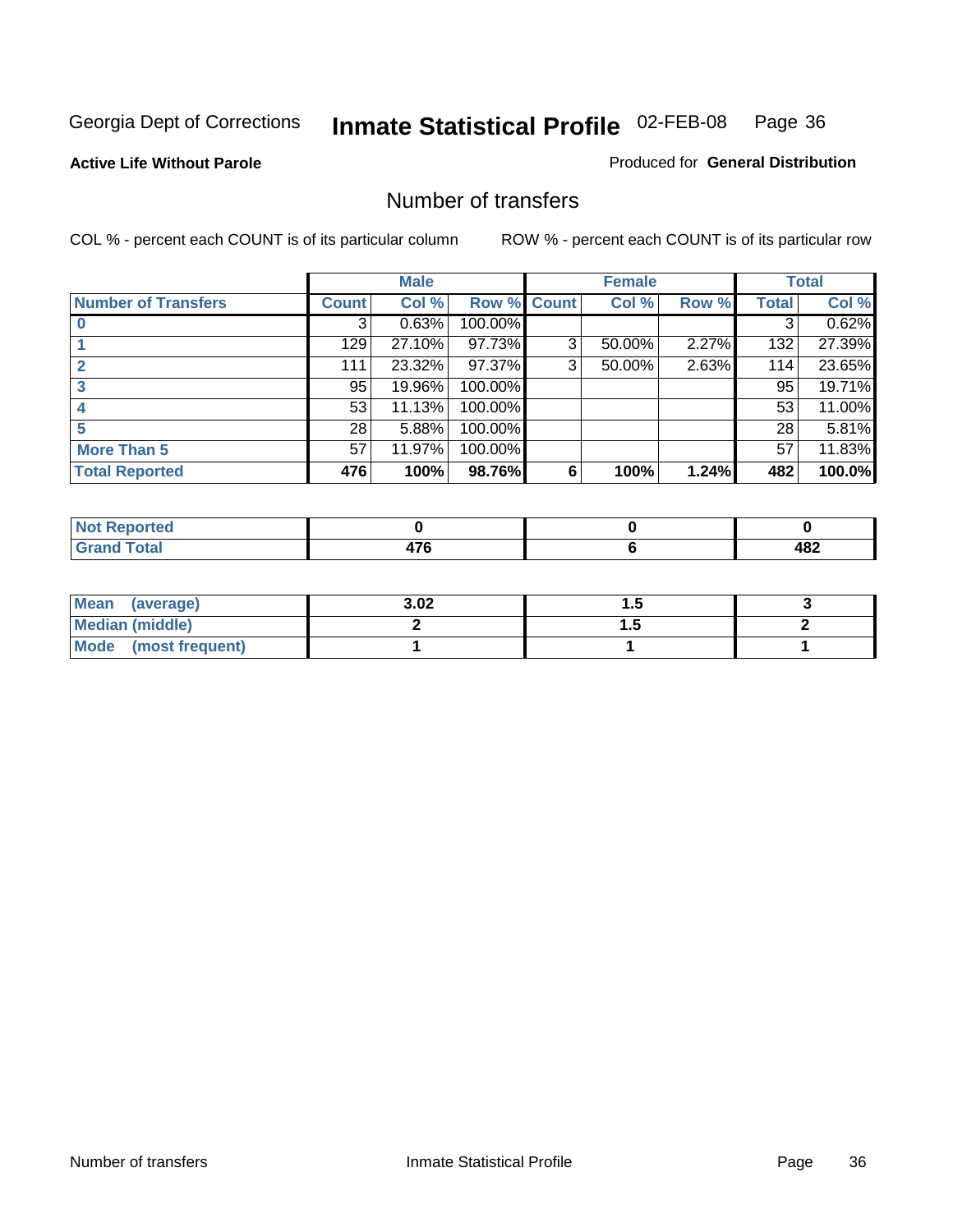**Active Life Without Parole** 

Produced for **General Distribution**

## Number of escapes

|                       |              | <b>Male</b> |                    |   | <b>Female</b> |         |       | <b>Total</b> |
|-----------------------|--------------|-------------|--------------------|---|---------------|---------|-------|--------------|
| Number of Escapes     | <b>Count</b> | Col%        | <b>Row % Count</b> |   | Col %         | Row %   | Total | Col %        |
|                       | 475          | 99.79%      | 98.75%             | 6 | 100.00%       | $.25\%$ | 481   | 99.79%       |
|                       |              | 0.21%       | 100.00%            |   |               |         |       | $0.21\%$     |
| <b>Total Reported</b> | 476          | 100%        | 98.76%I            | 6 | 100%          | 1.24%   | 482   | 100%         |

| <b>norted</b>                                                    |  |              |
|------------------------------------------------------------------|--|--------------|
| $f \wedge f \wedge f$<br><b>Uldi</b><br>$\sim$ . $\sim$ . $\sim$ |  | 1 Q 7<br>40Z |

| Mean (average)       |  |  |
|----------------------|--|--|
| Median (middle)      |  |  |
| Mode (most frequent) |  |  |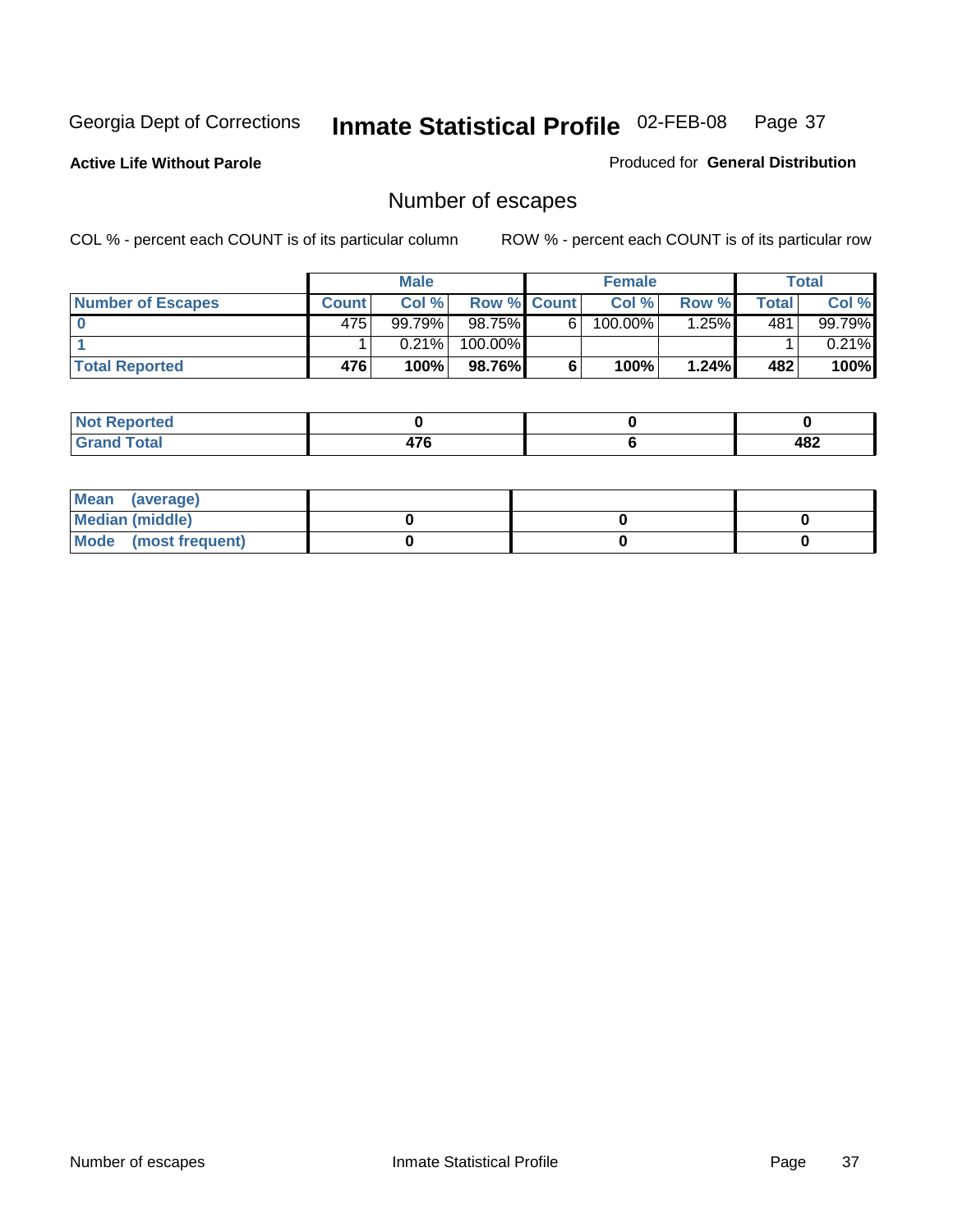**Active Life Without Parole** 

Produced for **General Distribution**

## Probable future release type

|                                         |         | <b>Male</b> |                    |   | <b>Female</b> |          |       | Total  |
|-----------------------------------------|---------|-------------|--------------------|---|---------------|----------|-------|--------|
| <b>Probable Future Release Type</b>     | Count l | Col%        | <b>Row % Count</b> |   | Col%          | Row %    | Total | Col %  |
| <b>Paroled with probation to follow</b> |         | $.21\%$     | 100.00%            |   | $.00\%$       | $.00\%$  |       | .21%   |
| Life, LWOP or death sentence            | 475     | 99.79%      | 98.75%             | 6 | 100.00%       | $1.25\%$ | 481   | 99.79% |
| <b>Total Reported</b>                   | 476     | 100%        | 98.76%             | 6 | 100%          | $1.24\%$ | 482   | 100%   |

| <b>prted</b> |            |    |            |
|--------------|------------|----|------------|
| <b>otal</b>  | ---<br>T 1 | -- | 182<br>40£ |

| <b>Mode (most frequent)</b> | Life, LWOP or death | Life, LWOP or death | Life, LWOP or death |
|-----------------------------|---------------------|---------------------|---------------------|
|                             |                     |                     |                     |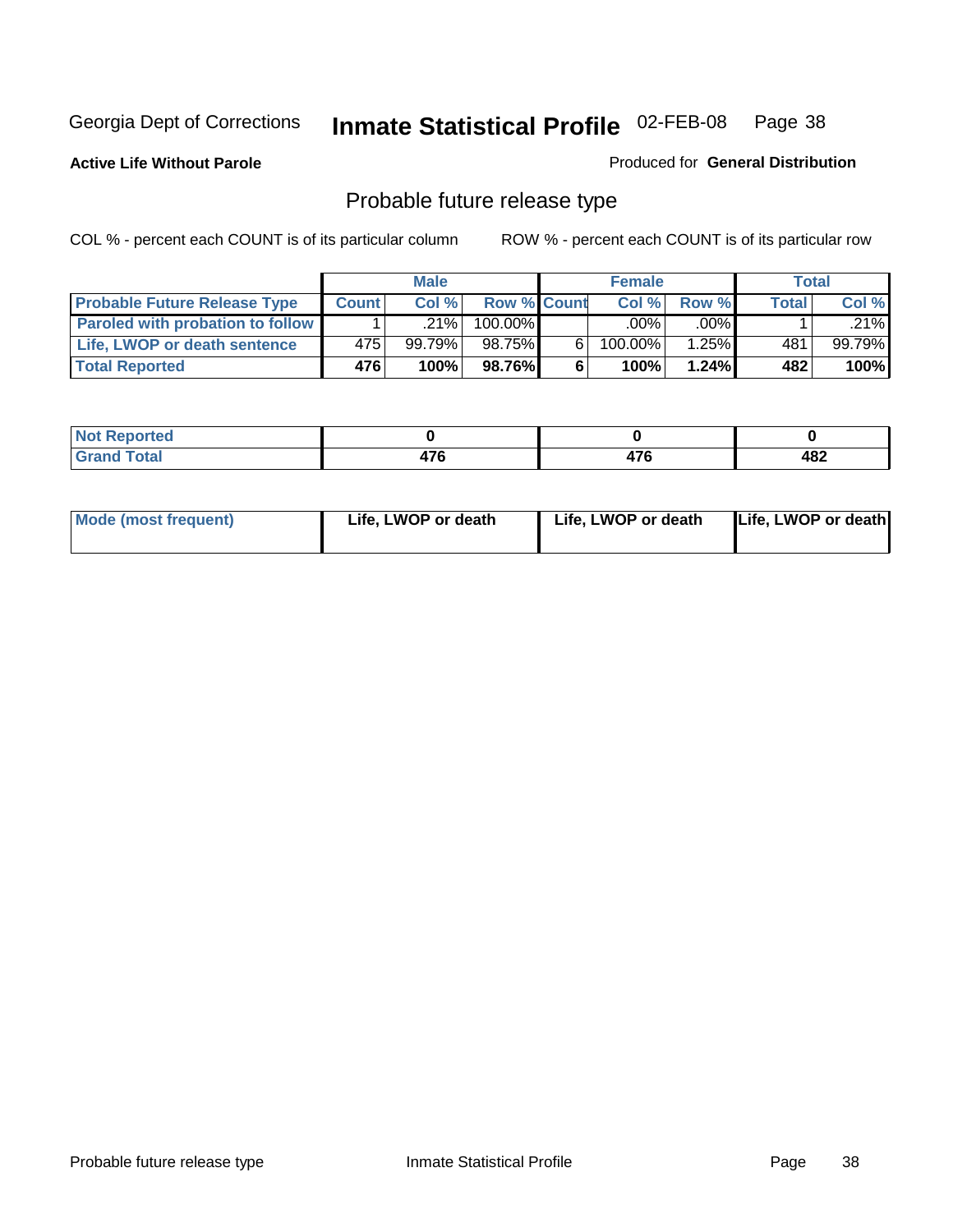**Active Life Without Parole** 

Produced for **General Distribution**

## Actual release type

|                            |              | <b>Male</b> |                    | <b>Female</b> |        |              | $\tau$ otal |
|----------------------------|--------------|-------------|--------------------|---------------|--------|--------------|-------------|
| <b>Actual Release Type</b> | <b>Count</b> | Col %1      | <b>Row % Count</b> | Col %1        | Row %I | <b>Total</b> | Col %       |
| <b>Total Reported</b>      |              | $\%$        | %                  | %             | %      |              | %           |

| <b>Still Active</b> | 476 | 482 |
|---------------------|-----|-----|
| <b>Not Reported</b> |     |     |
| <b>Grand Total</b>  | 476 | 482 |

| M<br>____<br>_____ | NI | Null | $\cdots$ |
|--------------------|----|------|----------|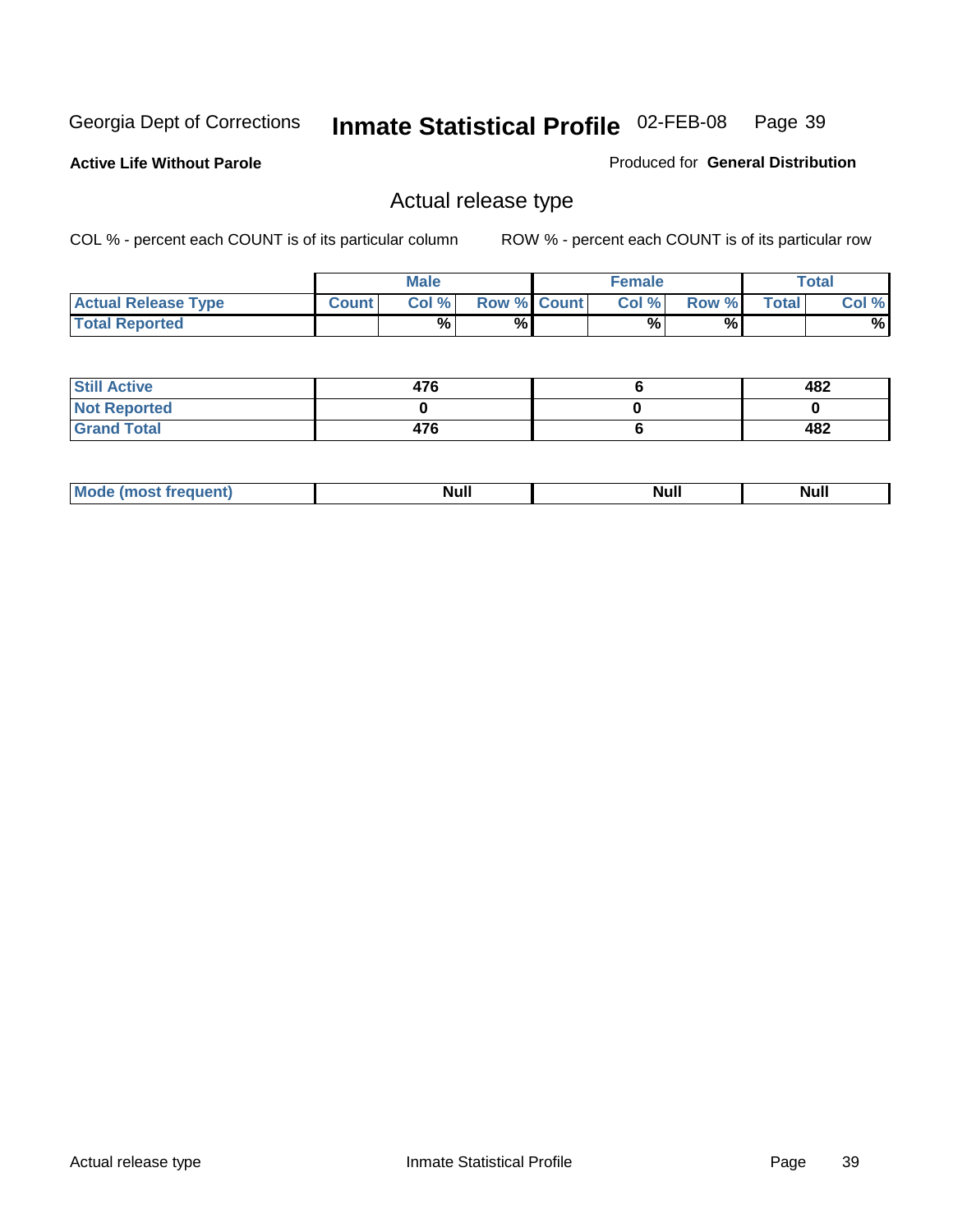#### **Active Life Without Parole**

#### Produced for **General Distribution**

### Time served in current (or last) institution

|                            |              | <b>Male</b> |         |                | <b>Female</b> |        |              | <b>Total</b> |
|----------------------------|--------------|-------------|---------|----------------|---------------|--------|--------------|--------------|
| <b>Time In Institution</b> | <b>Count</b> | Col %       | Row %   | <b>Count</b>   | Col %         | Row %  | <b>Total</b> | Col %        |
| 0 to 3 months              | 42           | 8.82%       | 100.00% |                |               |        | 42           | 8.71%        |
| 3.01 to 6 months           | 39           | 8.19%       | 100.00% |                |               |        | 39           | 8.09%        |
| 6.01 to 9 months           | 31           | 6.51%       | 100.00% |                |               |        | 31           | 6.43%        |
| 9.01 to 12 months          | 30           | 6.30%       | 100.00% |                |               |        | 30           | 6.22%        |
| 12.01 to 18 months         | 47           | 9.87%       | 100.00% |                |               |        | 47           | 9.75%        |
| 18.01 to 24 months         | 43           | 9.03%       | 97.73%  | 1              | 16.67%        | 2.27%  | 44           | 9.13%        |
| $2.01$ to 3 years          | 69           | 14.50%      | 97.18%  | $\overline{2}$ | 33.33%        | 2.82%  | 71           | 14.73%       |
| $3.01$ to 4 years          | 38           | 7.98%       | 95.00%  | $\overline{2}$ | 33.33%        | 5.00%  | 40           | 8.30%        |
| 4.01 to 5 years            | 24           | 5.04%       | 100.00% |                |               |        | 24           | 4.98%        |
| 5.01 to 6 years            | 40           | 8.40%       | 100.00% |                |               |        | 40           | 8.30%        |
| 6.01 to 7 years            | 26           | 5.46%       | 100.00% |                |               |        | 26           | 5.39%        |
| 7.01 to 8 years            | 17           | 3.57%       | 100.00% |                |               |        | 17           | 3.53%        |
| 8.01 to 9 years            | 5            | 1.05%       | 100.00% |                |               |        | 5            | 1.04%        |
| 9.01 to 10 years           | 9            | 1.89%       | 90.00%  | 1              | 16.67%        | 10.00% | 10           | 2.07%        |
| Over 10 years              | 16           | 3.36%       | 100.00% |                |               |        | 16           | 3.32%        |
| <b>Total Reported</b>      | 476          | 100%        | 98.76%  | 6              | 100%          | 1.24%  | 482          | 100%         |

| <b>Not</b><br><b>Reported</b> |    |     |
|-------------------------------|----|-----|
| <b>Total</b>                  | -- | 482 |

| <b>Mean</b><br>(average) | 36 months | 47 months | 36 months |
|--------------------------|-----------|-----------|-----------|
| Median (middle)          | 25 months | 35 months | 25 months |
| Mode<br>(most frequent)  | l months  | 2 months  | months    |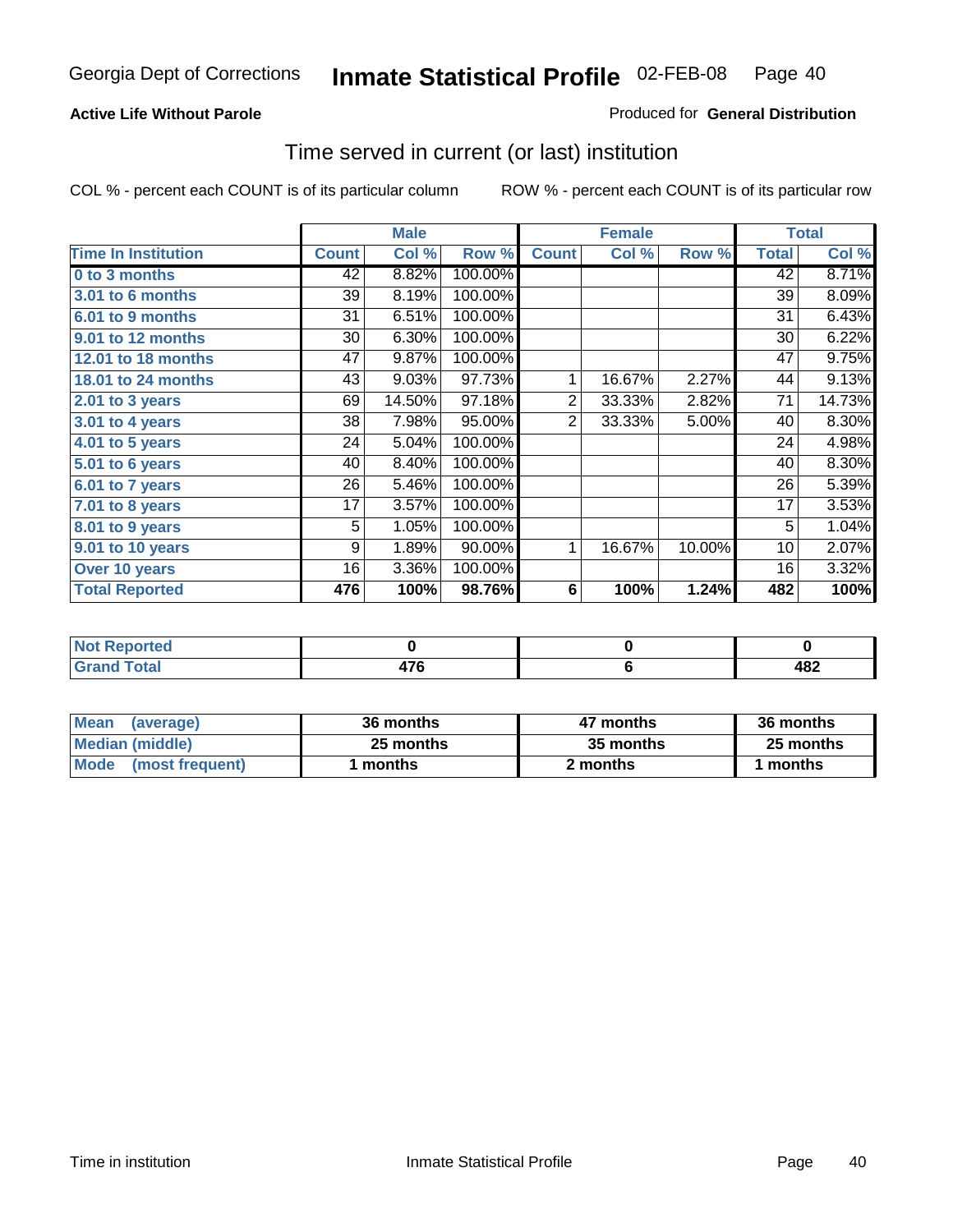#### **Active Life Without Parole**

#### Produced for **General Distribution**

## Highest grade level attained

|                              |                 | <b>Male</b> |         |                | <b>Female</b> |       |                 | <b>Total</b> |
|------------------------------|-----------------|-------------|---------|----------------|---------------|-------|-----------------|--------------|
| <b>Grade Level</b>           | <b>Count</b>    | Col %       | Row %   | <b>Count</b>   | Col %         | Row % | <b>Total</b>    | Col %        |
| <b>Grade 1</b>               | 1               | 0.22%       | 100.00% |                |               |       | 1               | 0.21%        |
| <b>Grade 4</b>               | 3               | 0.65%       | 100.00% |                |               |       | $\overline{3}$  | 0.64%        |
| Grade 5                      | 4               | 0.86%       | 100.00% |                |               |       | 4               | 0.85%        |
| Grade 6                      | 8               | 1.73%       | 100.00% |                |               |       | 8               | 1.71%        |
| <b>Grade 7</b>               | 18              | 3.89%       | 100.00% |                |               |       | $\overline{18}$ | 3.84%        |
| <b>Grade 8</b>               | 46              | 9.94%       | 100.00% |                |               |       | 46              | 9.81%        |
| <b>Grade 9</b>               | 64              | 13.82%      | 98.46%  | 1              | 16.67%        | 1.54% | 65              | 13.86%       |
| Grade 10                     | $\overline{94}$ | 20.30%      | 98.95%  | 1              | 16.67%        | 1.05% | 95              | 20.26%       |
| Grade 11                     | 66              | 14.25%      | 97.06%  | $\overline{2}$ | 33.33%        | 2.94% | 68              | 14.50%       |
| <b>Grade 12 or GED</b>       | 76              | 16.41%      | 98.70%  | 1              | 16.67%        | 1.30% | 77              | 16.42%       |
| <b>Some tech school</b>      | 12              | 2.59%       | 100.00% |                |               |       | 12              | 2.56%        |
| <b>Completed tech school</b> | 12              | 2.59%       | 100.00% |                |               |       | 12              | 2.56%        |
| College, 1 year              | 16              | 3.46%       | 100.00% |                |               |       | 16              | 3.41%        |
| College, 2 year              | 18              | 3.89%       | 94.74%  | 1              | 16.67%        | 5.26% | 19              | 4.05%        |
| College, 3 year              | 8               | 1.73%       | 100.00% |                |               |       | 8               | 1.71%        |
| <b>Bachelor's degree</b>     | 9               | 1.94%       | 100.00% |                |               |       | 9               | 1.92%        |
| <b>Master's degree</b>       | 5               | 1.08%       | 100.00% |                |               |       | $\overline{5}$  | 1.07%        |
| Ph.D. degree                 | 1               | 0.22%       | 100.00% |                |               |       | 1               | 0.21%        |
| Law degree                   | $\overline{2}$  | 0.43%       | 100.00% |                |               |       | $\overline{2}$  | 0.43%        |
| <b>Total Reported</b>        | 463             | 100%        | 98.72%  | 6              | 100.0%        | 1.28% | 469             | 100.0%       |

| i Alba<br>المناسب<br>rtea<br>NI.<br>. | . .           | יי  |
|---------------------------------------|---------------|-----|
| Total                                 | $\rightarrow$ | ៱៰៱ |
| <b>C.A.A</b>                          | ш             | 40£ |

| <b>Mean</b><br>(average)       | 10.64    | 11.17    | 10.65    |
|--------------------------------|----------|----------|----------|
| Median (middle)                | Grade 10 | Grade 11 | Grade 10 |
| <b>Mode</b><br>(most frequent) | Grade 10 | Grade 11 | Grade 10 |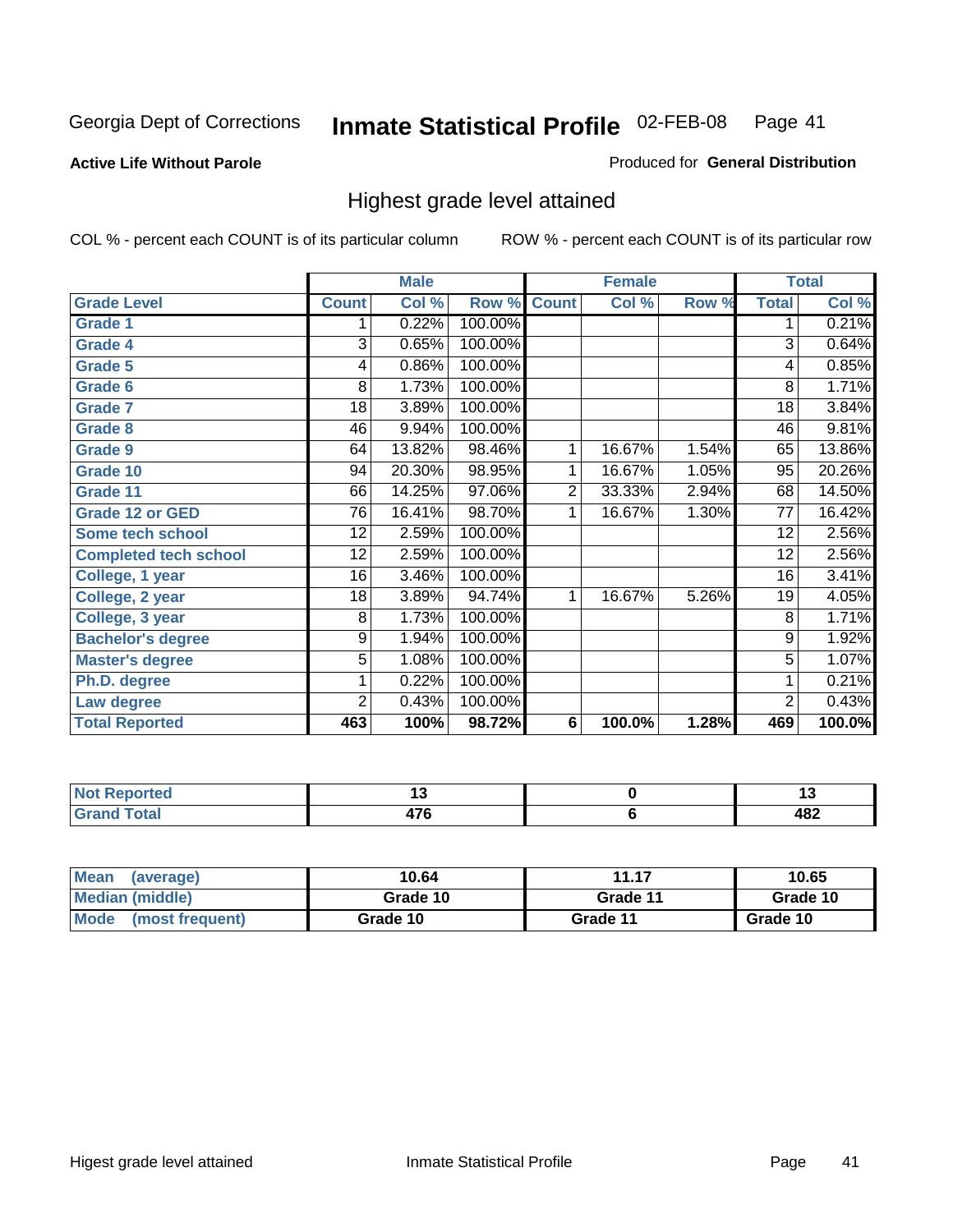**Active Life Without Parole** 

Produced for **General Distribution**

### Culture fair IQ scores

|                       |              | <b>Male</b> |             |   | <b>Female</b> |          |              | <b>Total</b> |
|-----------------------|--------------|-------------|-------------|---|---------------|----------|--------------|--------------|
| <b>IQ Scores</b>      | <b>Count</b> | Col %       | Row % Count |   | Col %         | Row %    | <b>Total</b> | Col %        |
| $60 - 69$             | 19           | 4.53%       | 100.00%     |   |               |          | 19           | 4.47%        |
| $70 - 79$             | 32           | 7.64%       | 100.00%     |   |               |          | 32           | 7.53%        |
| $80 - 89$             | 64           | 15.27%      | 98.46%      |   | 16.67%        | $1.54\%$ | 65           | 15.29%       |
| $90 - 99$             | 70           | 16.71%      | 97.22%      | 2 | 33.33%        | 2.78%    | 72           | 16.94%       |
| $100 - 109$           | 118          | 28.16%      | 99.16%      |   | 16.67%        | 0.84%    | 119          | 28.00%       |
| $110 - 119$           | 95           | 22.67%      | 98.96%      |   | 16.67%        | 1.04%    | 96           | 22.59%       |
| $120 - 129$           | 21           | 5.01%       | 95.45%      |   | 16.67%        | 4.55%    | 22           | 5.18%        |
| <b>Total Reported</b> | 419          | 100%        | 98.59%      | 6 | 100.0%        | 1.41%    | 425          | 100%         |

| <b>Not Reported</b>         | 54  | 54  |
|-----------------------------|-----|-----|
| <b>Not Valid (under 60)</b> |     |     |
| <b>Grand Total</b>          | 476 | 482 |

| <b>Mean</b><br>(average)       | 99  | 104 | 99  |
|--------------------------------|-----|-----|-----|
| <b>Median (middle)</b>         | 102 | 99  | 102 |
| <b>Mode</b><br>(most frequent) | 105 | 96  | 105 |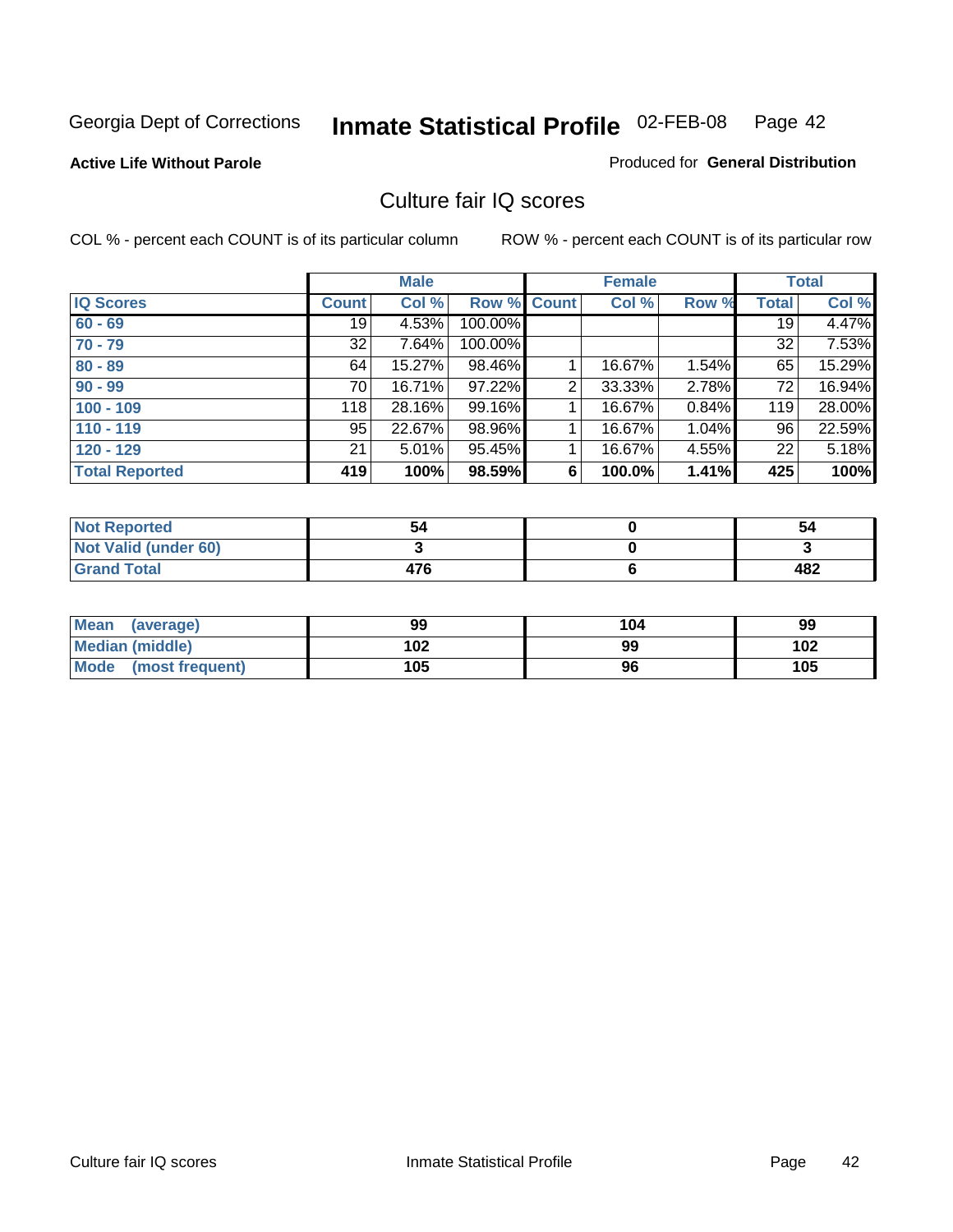**Active Life Without Parole** 

#### Produced for **General Distribution**

## Wide Range Achievement Test (WRAT) reading score

|                           |                 | <b>Male</b> |         |                | <b>Female</b> |       |                 | <b>Total</b> |
|---------------------------|-----------------|-------------|---------|----------------|---------------|-------|-----------------|--------------|
| <b>WRAT Reading Score</b> | <b>Count</b>    | Col %       | Row %   | <b>Count</b>   | Col %         | Row % | <b>Total</b>    | Col %        |
| 0.1 to 0.9                | 8               | 1.87%       | 100.00% |                |               |       | 8               | 1.85%        |
| 1.0 to 1.9                | 14              | 3.28%       | 100.00% |                |               |       | 14              | 3.23%        |
| 2.0 to 2.9                | 25              | 5.85%       | 96.15%  | 1              | 16.67%        | 3.85% | 26              | 6.00%        |
| 3.0 to 3.9                | 22              | 5.15%       | 100.00% |                |               |       | 22              | 5.08%        |
| 4.0 to 4.9                | 35              | 8.20%       | 100.00% |                |               |       | 35              | 8.08%        |
| 5.0 to 5.9                | 45              | 10.54%      | 97.83%  | 1              | 16.67%        | 2.17% | 46              | 10.62%       |
| 6.0 to 6.9                | 37              | 8.67%       | 100.00% |                |               |       | 37              | 8.55%        |
| 7.0 to 7.9                | 18              | 4.22%       | 100.00% |                |               |       | 18              | 4.16%        |
| 8.0 to 8.9                | $\overline{31}$ | 7.26%       | 100.00% |                |               |       | $\overline{31}$ | 7.16%        |
| 9.0 to 9.9                | 36              | 8.43%       | 97.30%  | 1              | 16.67%        | 2.70% | 37              | 8.55%        |
| 10.0 to 10.9              | 11              | 2.58%       | 100.00% |                |               |       | 11              | 2.54%        |
| 11.0 to 11.9              | 23              | 5.39%       | 100.00% |                |               |       | 23              | 5.31%        |
| 12.0 to 12.9              | 71              | 16.63%      | 100.00% |                |               |       | 71              | 16.40%       |
| 13                        | 51              | 11.94%      | 94.44%  | $\overline{3}$ | 50.00%        | 5.56% | 54              | 12.47%       |
| <b>Total Reported</b>     | 427             | 100%        | 98.61%  | 6              | 100.0%        | 1.39% | 433             | 100%         |
|                           |                 |             |         |                |               |       |                 |              |
| <b>Not Reported</b>       |                 | 49          |         |                | $\pmb{0}$     |       |                 | 49           |
| <b>Grand Total</b>        |                 | 476         |         |                | 6             |       |                 | 482          |

| <b>Mean</b><br>(average) | 8.16       | 9.35                 | 8.18 |
|--------------------------|------------|----------------------|------|
| <b>Median (middle)</b>   | י ה<br>0.Z | 111                  | o.z  |
| Mode (most frequent)     | 12.8       | $\ddot{\phantom{0}}$ | IJ   |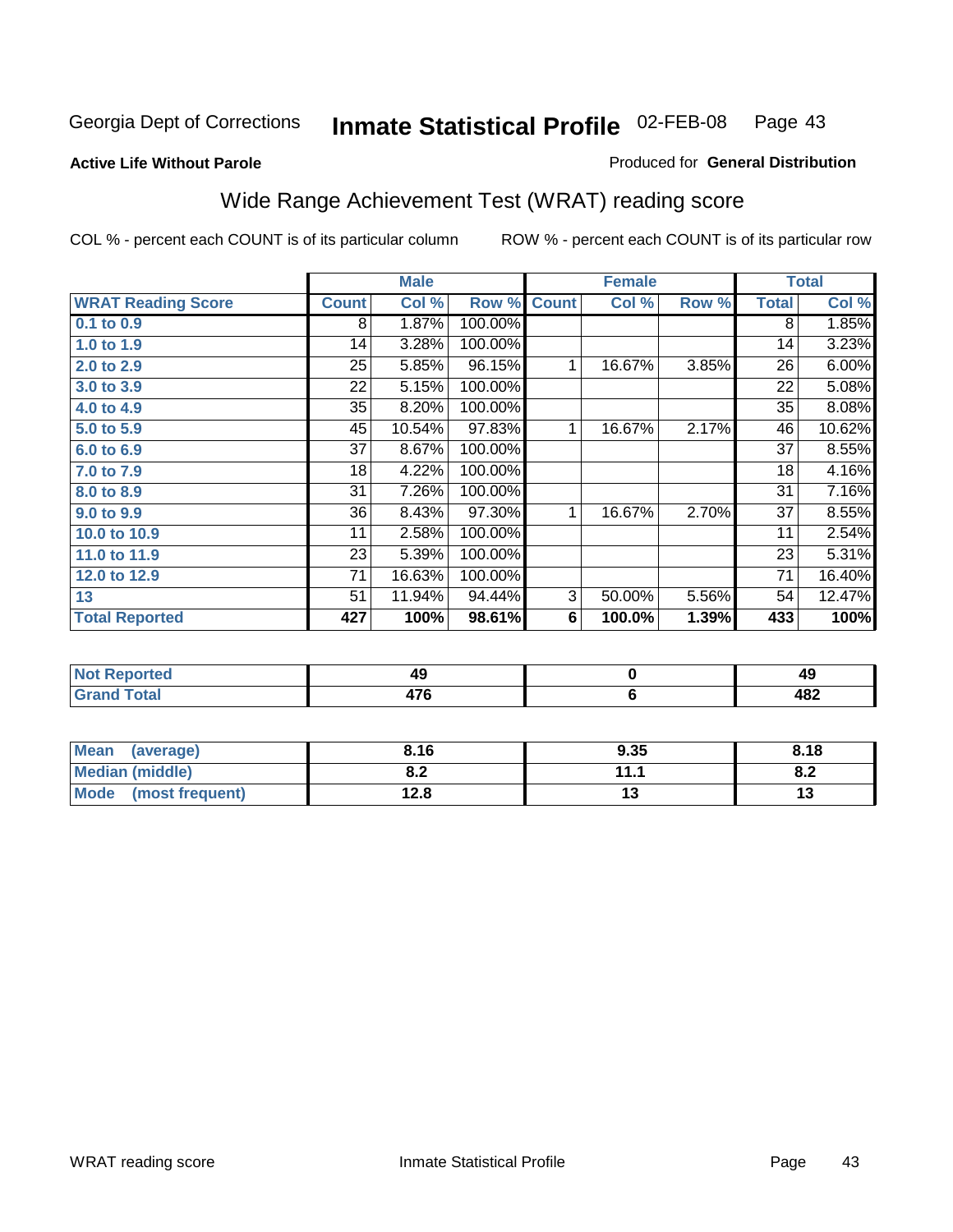#### **Active Life Without Parole**

#### Produced for **General Distribution**

## Wide Range Achievement Test (WRAT) math score

|                              |              | <b>Male</b> |         |              | <b>Female</b> |        |              | <b>Total</b> |
|------------------------------|--------------|-------------|---------|--------------|---------------|--------|--------------|--------------|
| <b>WRAT Mathematic Score</b> | <b>Count</b> | Col %       | Row %   | <b>Count</b> | Col %         | Row %  | <b>Total</b> | Col %        |
| $0.1$ to $0.9$               | 2            | 0.47%       | 100.00% |              |               |        | 2            | 0.46%        |
| 1.0 to 1.9                   | 4            | 0.94%       | 100.00% |              |               |        | 4            | 0.92%        |
| 2.0 to 2.9                   | 16           | 3.75%       | 100.00% |              |               |        | 16           | 3.70%        |
| 3.0 to 3.9                   | 31           | 7.26%       | 100.00% |              |               |        | 31           | 7.16%        |
| 4.0 to 4.9                   | 43           | 10.07%      | 97.73%  | 1            | 16.67%        | 2.27%  | 44           | 10.16%       |
| 5.0 to 5.9                   | 52           | 12.18%      | 100.00% |              |               |        | 52           | 12.01%       |
| 6.0 to 6.9                   | 94           | 22.01%      | 100.00% |              |               |        | 94           | 21.71%       |
| 7.0 to 7.9                   | 59           | 13.82%      | 98.33%  | 1            | 16.67%        | 1.67%  | 60           | 13.86%       |
| 8.0 to 8.9                   | 27           | 6.32%       | 96.43%  | 1            | 16.67%        | 3.57%  | 28           | 6.47%        |
| 9.0 to 9.9                   | 43           | 10.07%      | 95.56%  | 2            | 33.33%        | 4.44%  | 45           | 10.39%       |
| 10.0 to 10.9                 | 26           | 6.09%       | 100.00% |              |               |        | 26           | 6.00%        |
| 11.0 to 11.9                 | 13           | 3.04%       | 100.00% |              |               |        | 13           | $3.00\%$     |
| 12.0 to 12.9                 | 9            | 2.11%       | 100.00% |              |               |        | 9            | 2.08%        |
| 13                           | 8            | 1.87%       | 88.89%  | 1            | 16.67%        | 11.11% | 9            | 2.08%        |
| <b>Total Reported</b>        | 427          | 100%        | 98.61%  | 6            | 100.0%        | 1.39%  | 433          | 100%         |

| <b>Not Reported</b> | 49                    | 49  |
|---------------------|-----------------------|-----|
| <b>Grand Total</b>  | $\rightarrow$<br>47 O | 482 |

| Mean (average)         | 6.98 | 8.77 | 7.00 |
|------------------------|------|------|------|
| <b>Median (middle)</b> | 6.9  |      | 6.9  |
| Mode (most frequent)   | 6.9  | 7. O | 6.9  |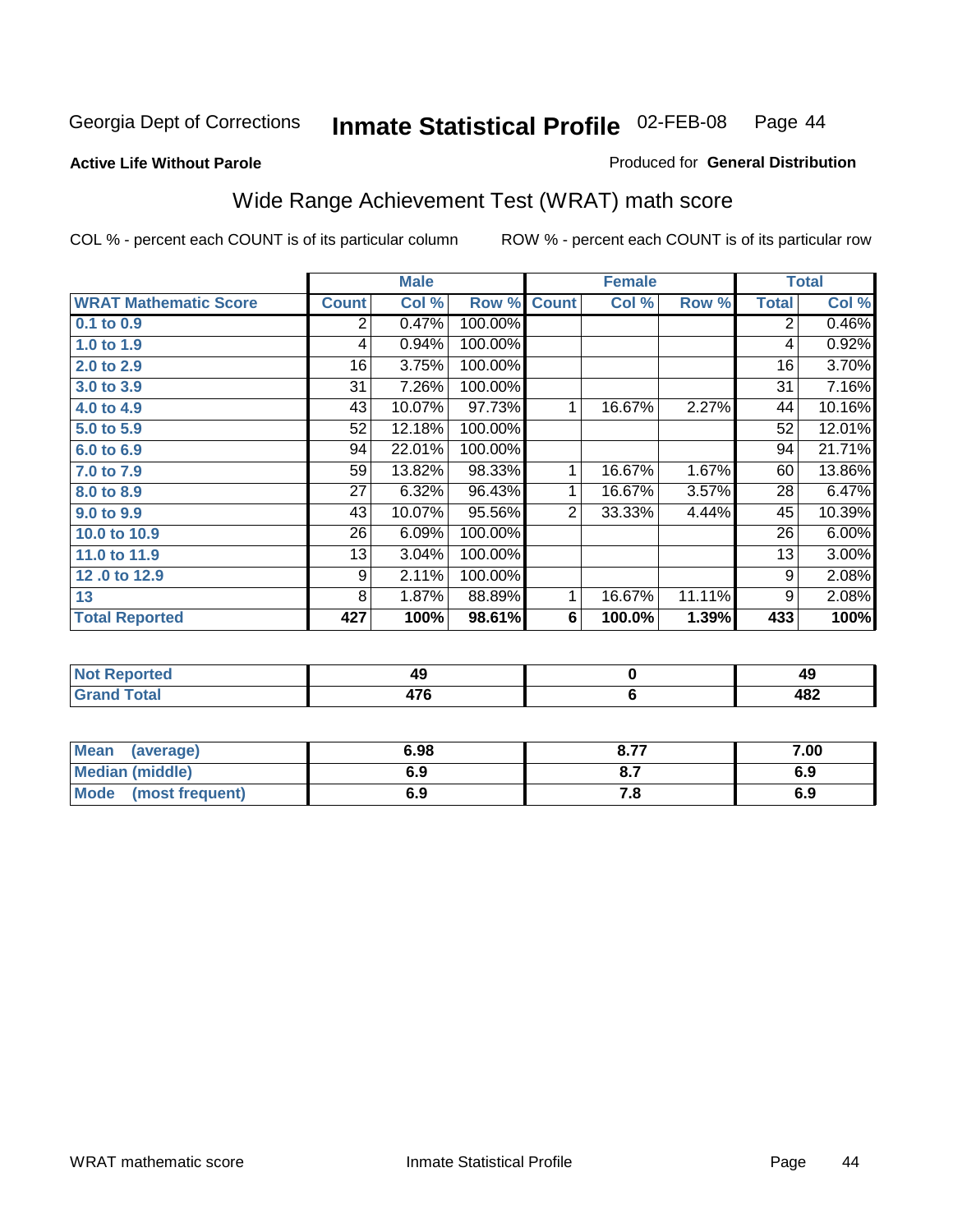#### **Active Life Without Parole**

#### Produced for **General Distribution**

## Wide Range Achievement Test (WRAT) spelling score

|                            |              | <b>Male</b> |         |                | <b>Female</b>   |       |              | <b>Total</b> |
|----------------------------|--------------|-------------|---------|----------------|-----------------|-------|--------------|--------------|
| <b>WRAT Spelling Score</b> | <b>Count</b> | Col %       | Row %   | <b>Count</b>   | Col %           | Row % | <b>Total</b> | Col %        |
| $0.1$ to $0.9$             | 4            | 0.94%       | 100.00% |                |                 |       | 4            | 0.93%        |
| 1.0 to 1.9                 | 18           | 4.23%       | 100.00% |                |                 |       | 18           | 4.17%        |
| 2.0 to 2.9                 | 36           | 8.45%       | 100.00% |                |                 |       | 36           | 8.33%        |
| 3.0 to 3.9                 | 24           | 5.63%       | 100.00% |                |                 |       | 24           | 5.56%        |
| 4.0 to 4.9                 | 41           | 9.62%       | 97.62%  | 1              | 16.67%          | 2.38% | 42           | 9.72%        |
| 5.0 to 5.9                 | 40           | 9.39%       | 100.00% |                |                 |       | 40           | 9.26%        |
| 6.0 to 6.9                 | 49           | 11.50%      | 98.00%  | 1              | 16.67%          | 2.00% | 50           | 11.57%       |
| 7.0 to 7.9                 | 36           | 8.45%       | 100.00% |                |                 |       | 36           | 8.33%        |
| 8.0 to 8.9                 | 34           | 7.98%       | 100.00% |                |                 |       | 34           | 7.87%        |
| 9.0 to 9.9                 | 35           | 8.22%       | 100.00% |                |                 |       | 35           | 8.10%        |
| 10.0 to 10.9               | 26           | 6.10%       | 100.00% |                |                 |       | 26           | 6.02%        |
| 11.0 to 11.9               | 25           | 5.87%       | 96.15%  | 1              | 16.67%          | 3.85% | 26           | 6.02%        |
| 12.0 to 12.9               | 33           | 7.75%       | 94.29%  | $\overline{2}$ | 33.33%          | 5.71% | 35           | 8.10%        |
| 13                         | 25           | 5.87%       | 96.15%  | 1              | 16.67%          | 3.85% | 26           | 6.02%        |
| <b>Total Reported</b>      | 426          | 100%        | 98.61%  | 6              | 100.0%          | 1.39% | 432          | 100%         |
|                            |              |             |         |                |                 |       |              |              |
| <b>Not Reported</b>        |              | 50          |         |                | $\pmb{0}$       |       |              | 50           |
| <b>Grand Total</b>         |              | 476         |         |                | $6\phantom{1}6$ |       |              | 482          |

| Mean<br>(average)       | 7.29 | 9.9  | 7.33  |
|-------------------------|------|------|-------|
| <b>Median (middle)</b>  | ن. ا | 11.8 | . . J |
| Mode<br>(most frequent) | 8.5  | 12.3 | 8.5   |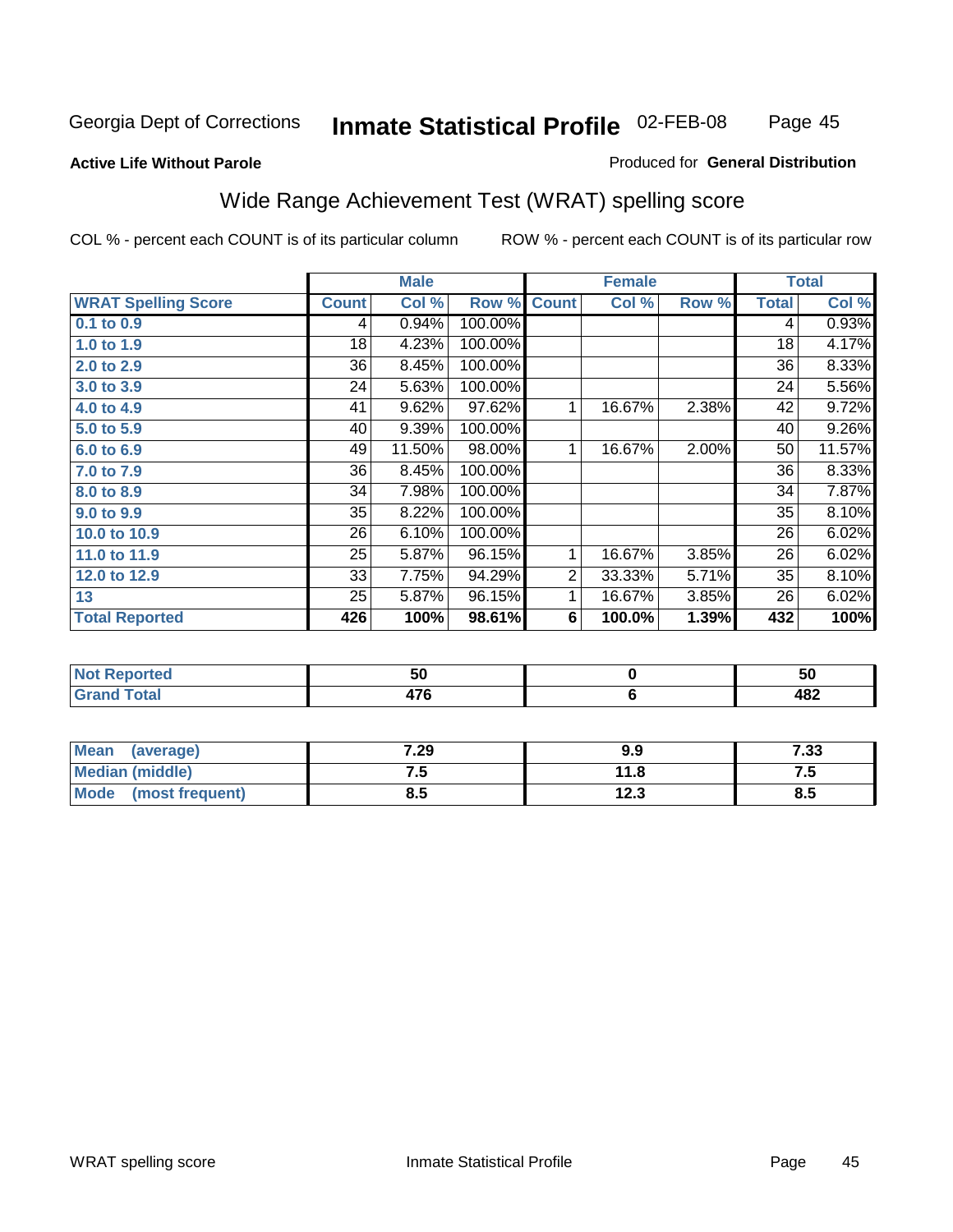#### **Active Life Without Parole**

#### Produced for **General Distribution**

#### Scope of substance abuse - summary

|                        |              | <b>Male</b> |            |              | <b>Female</b> |          |              | <b>Total</b> |
|------------------------|--------------|-------------|------------|--------------|---------------|----------|--------------|--------------|
| <b>Substance Abuse</b> | <b>Count</b> | Col %       | Row %      | <b>Count</b> | Col %         | Row %    | <b>Total</b> | Col %        |
| <b>None</b>            | 159          | 33.40%      | 98.15%     | 3            | $50.00\%$     | 1.85%    | 162          | 33.61%       |
| Drugs only             | 180          | 37.82%      | $99.45\%$  |              | 16.67%        | 0.55%    | 181          | 37.55%       |
| <b>Alcohol only</b>    | 34           | 7.14%       | $100.00\%$ |              |               |          | 34           | 7.05%        |
| Drugs and alcohol      | 103          | 21.64%      | $98.10\%$  | ◠            | 33.33%        | $1.90\%$ | 105          | 21.78%       |
| <b>Total Reported</b>  | 476          | 100%        | 98.76%     | 6            | 100%          | 1.24%    | 482          | 100%         |

| Reported<br>$\sim$     |     |     |
|------------------------|-----|-----|
| <b>Total</b><br>$\sim$ | $-$ | 482 |

|  | Mode<br>ונוצוווי | Druas onlv | None | only<br>Pruas . |
|--|------------------|------------|------|-----------------|
|--|------------------|------------|------|-----------------|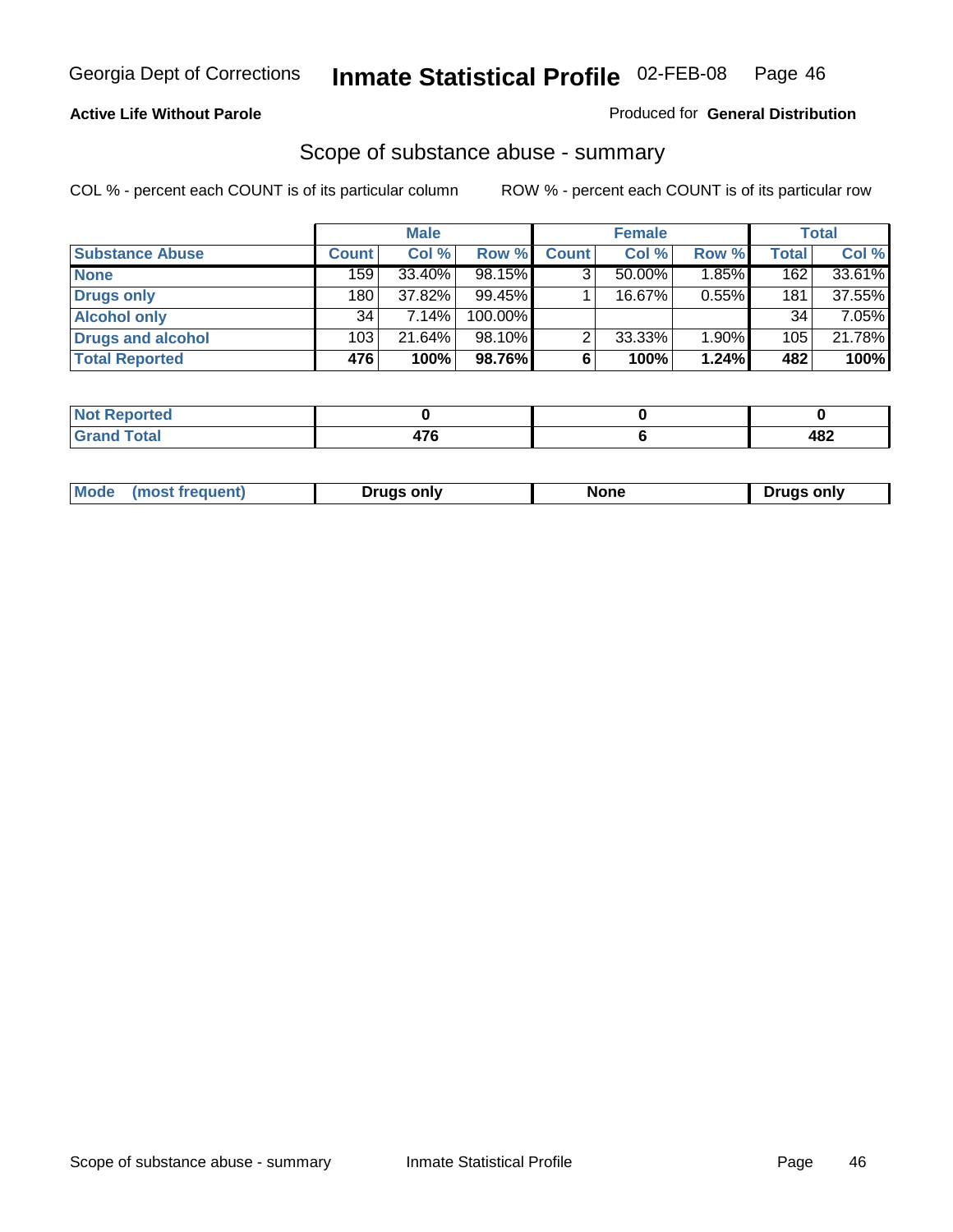#### **Active Life Without Parole**

#### Produced for **General Distribution**

#### Scope of substance abuse - detail

|                                      |              | <b>Male</b> |         |              | <b>Female</b> |       |                | <b>Total</b> |
|--------------------------------------|--------------|-------------|---------|--------------|---------------|-------|----------------|--------------|
| <b>Substance Abuse</b>               | <b>Count</b> | Col %       | Row %   | <b>Count</b> | Col %         | Row % | <b>Total</b>   | Col %        |
| No drug or alcohol problems          | 159          | 33.40%      | 98.15%  | 3            | 50.00%        | 1.85% | 162            | 33.61%       |
| Drug addiction but no alcohol        | 3            | 0.63%       | 100.00% |              |               |       | 3              | 0.62%        |
| <b>Drug addiction and alcohol</b>    | 3            | 0.63%       | 100.00% |              |               |       | 3              | 0.62%        |
| abuse                                |              |             |         |              |               |       |                |              |
| <b>Drug addiction and alcoholism</b> | 2            | 0.42%       | 100.00% |              |               |       | $\overline{2}$ | 0.41%        |
| No drug problem but alcohol          | 28           | 5.88%       | 100.00% |              |               |       | 28             | 5.81%        |
| abuse                                |              |             |         |              |               |       |                |              |
| No drug problem but alcoholism       | 6            | 1.26%       | 100.00% |              |               |       | 6              | 1.24%        |
| Drug experiment but no alcohol       | 108          | 22.69%      | 99.08%  | 4            | 16.67%        | 0.92% | 109            | 22.61%       |
| <b>Drug experiment &amp; alcohol</b> | 14           | 2.94%       | 100.00% |              |               |       | 14             | 2.90%        |
| abuse                                |              |             |         |              |               |       |                |              |
| Drug experiment & alcoholism         | 8            | 1.68%       | 100.00% |              |               |       | 8              | 1.66%        |
| Drug abuse but no alcohol            | 69           | 14.50%      | 100.00% |              |               |       | 69             | 14.32%       |
| Drug abuse and alcohol abuse         | 63           | 13.24%      | 98.44%  |              | 16.67%        | 1.56% | 64             | 13.28%       |
| Drug abuse and alcoholism            | 13           | 2.73%       | 92.86%  |              | 16.67%        | 7.14% | 14             | 2.90%        |
| <b>Total Reported</b>                | 476          | 100%        | 98.76%  | 6            | 100%          | 1.24% | 482            | 100%         |

| ∣Not Reported          |     |     |
|------------------------|-----|-----|
| <b>Total</b><br>$\sim$ | --- | 482 |

| Mode (most frequent) | No drug or alcohol problems No drug or alcohol problems No drug or alcohol |          |
|----------------------|----------------------------------------------------------------------------|----------|
|                      |                                                                            | problems |
|                      |                                                                            |          |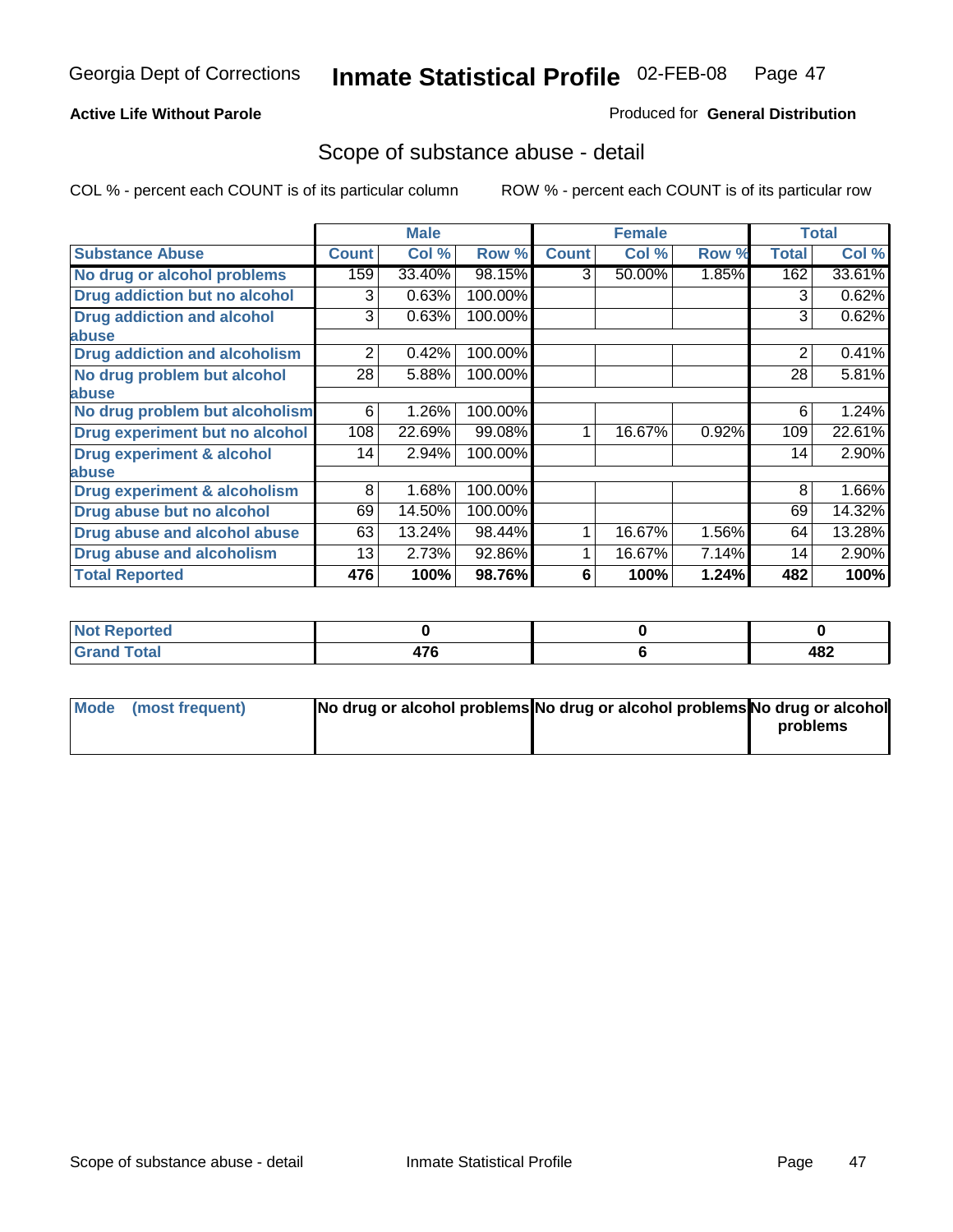**Active Life Without Parole** 

#### Produced for **General Distribution**

## Current / last mental health treatment level

|                                    |       | <b>Male</b> |         |              | <b>Female</b> |       |              | <b>Total</b> |
|------------------------------------|-------|-------------|---------|--------------|---------------|-------|--------------|--------------|
| <b>Mental Health Treatment Lev</b> | Count | Col %       | Row %   | <b>Count</b> | Col %         | Row % | <b>Total</b> | Col %        |
| 1 No problem at current time       | 73    | 40.33%      | 98.65%  |              | 20.00%        | 1.35% | 74           | 39.78%       |
| 2 Receiving outpatient             | 76    | 41.99%      | 95.00%  | 4            | 80.00%        | 5.00% | 80           | 43.01%       |
| treatment                          |       |             |         |              |               |       |              |              |
| 3 Inpatient, moderate              | 26    | 14.36%      | 100.00% |              |               |       | 26           | 13.98%       |
| treatment                          |       |             |         |              |               |       |              |              |
| 4 Inpatient, intensive             | 6     | 3.31%       | 100.00% |              |               |       | 6            | 3.23%        |
| treatment                          |       |             |         |              |               |       |              |              |
| <b>Total Evaluated</b>             | 181   | 100%        | 97.31%  | 5            | 100%          | 2.69% | 186          | 100%         |

| Never had MH evaluation | 295        | 296       |
|-------------------------|------------|-----------|
| Total                   | יי-<br>1 U | AC<br>40Z |

| <b>Median (middle)</b>         | <b>Receiving outpatient</b><br>treatment | <b>Receiving outpatient</b><br>treatment | <b>Receiving</b><br>outpatient<br>treatment |  |
|--------------------------------|------------------------------------------|------------------------------------------|---------------------------------------------|--|
| <b>Mode</b><br>(most frequent) | <b>Receiving outpatient</b><br>treatment | <b>Receiving outpatient</b><br>treatment | Receiving<br>outpatient<br>treatment        |  |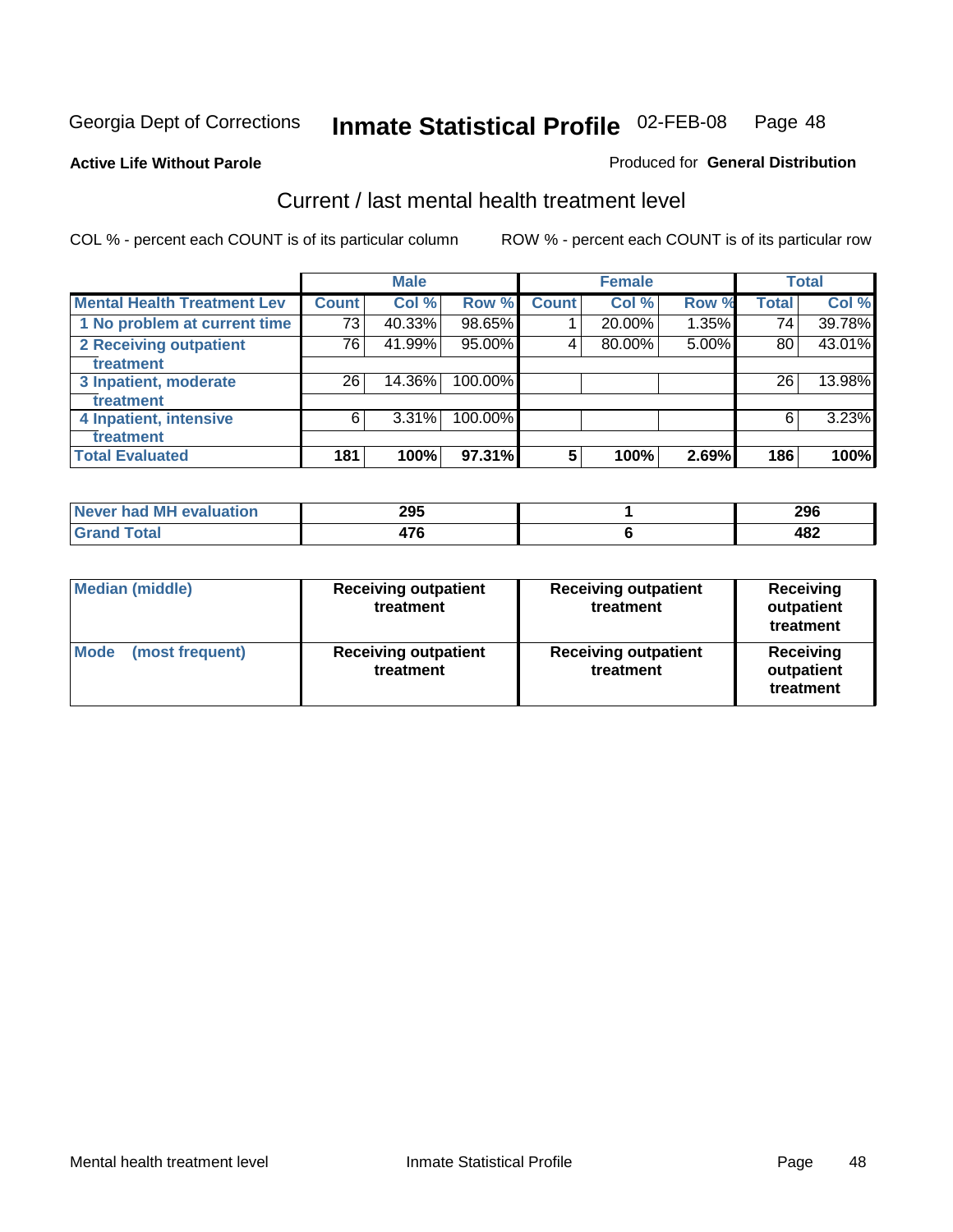#### **Active Life Without Parole**

Produced for **General Distribution**

## PULHESDWIT medical scale - 'P' overall condition ('P'hysical)

|                                   |         | <b>Male</b> |             |   | <b>Female</b> |       |              | <b>Total</b> |
|-----------------------------------|---------|-------------|-------------|---|---------------|-------|--------------|--------------|
| 'P' Overall Condition             | Count l | Col %       | Row % Count |   | Col %         | Row % | <b>Total</b> | Col %        |
| 1 No medical illness              | 318     | 66.95%      | 99.07%      | ົ | 50.00%        | 0.93% | 321          | 66.74%       |
| 2 Well-controlled chronic illness | 96 I    | 20.21%      | 96.97%      | 3 | 50.00%        | 3.03% | 99           | 20.58%       |
| 3 Poorly-controlled chronic       | 60      | 12.63%      | 100.00%     |   |               |       | 60           | 12.47%       |
| <b>illness</b>                    |         |             |             |   |               |       |              |              |
| 4 Significant problems requiring  |         | $0.21\%$    | 100.00%     |   |               |       |              | 0.21%        |
| special housing                   |         |             |             |   |               |       |              |              |
| <b>Total Reported</b>             | 475     | 100%        | 98.75%      |   | 100%          | 1.25% | 481          | 100%         |

| Not Reported |               |     |
|--------------|---------------|-----|
| <b>otal</b>  | $\rightarrow$ | ៱៰៱ |
| <b>C</b> re  | $\sim$        | 40Z |

| <b>Mode</b>     | ' No medical illness | 2 Well-controlled chronic | 1 No medical |
|-----------------|----------------------|---------------------------|--------------|
| (most frequent) |                      | illness                   | illness      |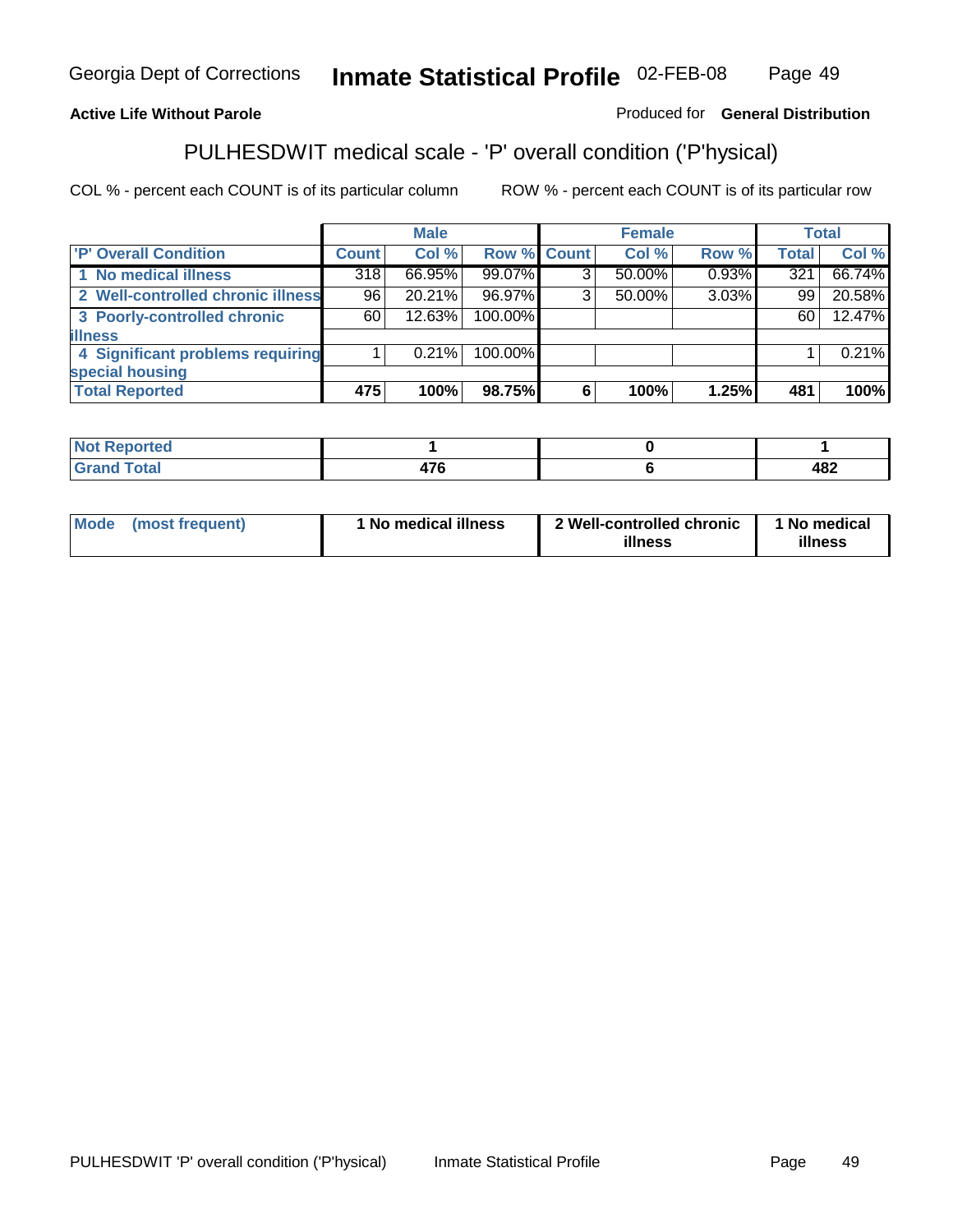#### **Active Life Without Parole**

Produced for **General Distribution**

## PULHESDWIT medical scale - 'U' upper body

|                              |                    | <b>Male</b> |         |              | <b>Female</b> |       |                 | <b>Total</b> |
|------------------------------|--------------------|-------------|---------|--------------|---------------|-------|-----------------|--------------|
| <b>U' Upper Body</b>         | Count <sup>1</sup> | Col %       | Row %   | <b>Count</b> | Col %         | Row % | <b>Total</b>    | Col %        |
| 1 Upper bones, joints,       | 456                | 96.00%      | 98.70%  | 6            | 100.00%       | 1.30% | 462             | 96.05%       |
| muscles all OK               |                    |             |         |              |               |       |                 |              |
| 2 One or both arms minimally | 12                 | 2.53%       | 100.00% |              |               |       | 12 <sup>2</sup> | 2.49%        |
| limited                      |                    |             |         |              |               |       |                 |              |
| 3 One or both arms           | 6                  | 1.26%       | 100.00% |              |               |       | 6               | 1.25%        |
| moderately limited           |                    |             |         |              |               |       |                 |              |
| 4 One arm disabled,          |                    | 0.21%       | 100.00% |              |               |       |                 | 0.21%        |
| paralyzed, or amputated      |                    |             |         |              |               |       |                 |              |
| <b>Total Reported</b>        | 475                | 100%        | 98.75%  | 6            | 100%          | 1.25% | 481             | 100%         |

| $N$ ot F<br><b>Reported</b>                       |     |            |
|---------------------------------------------------|-----|------------|
| <b>Total</b><br><b>C</b> <sub>non</sub><br>______ | 17C | 107<br>40Ł |

| <b>Mode</b> | (most frequent) | 1 Upper bones, joints,<br>muscles all OK | 1 Upper bones, joints,<br>muscles all OK | 1 Upper bones,<br>joints, muscles all<br>OK |
|-------------|-----------------|------------------------------------------|------------------------------------------|---------------------------------------------|
|-------------|-----------------|------------------------------------------|------------------------------------------|---------------------------------------------|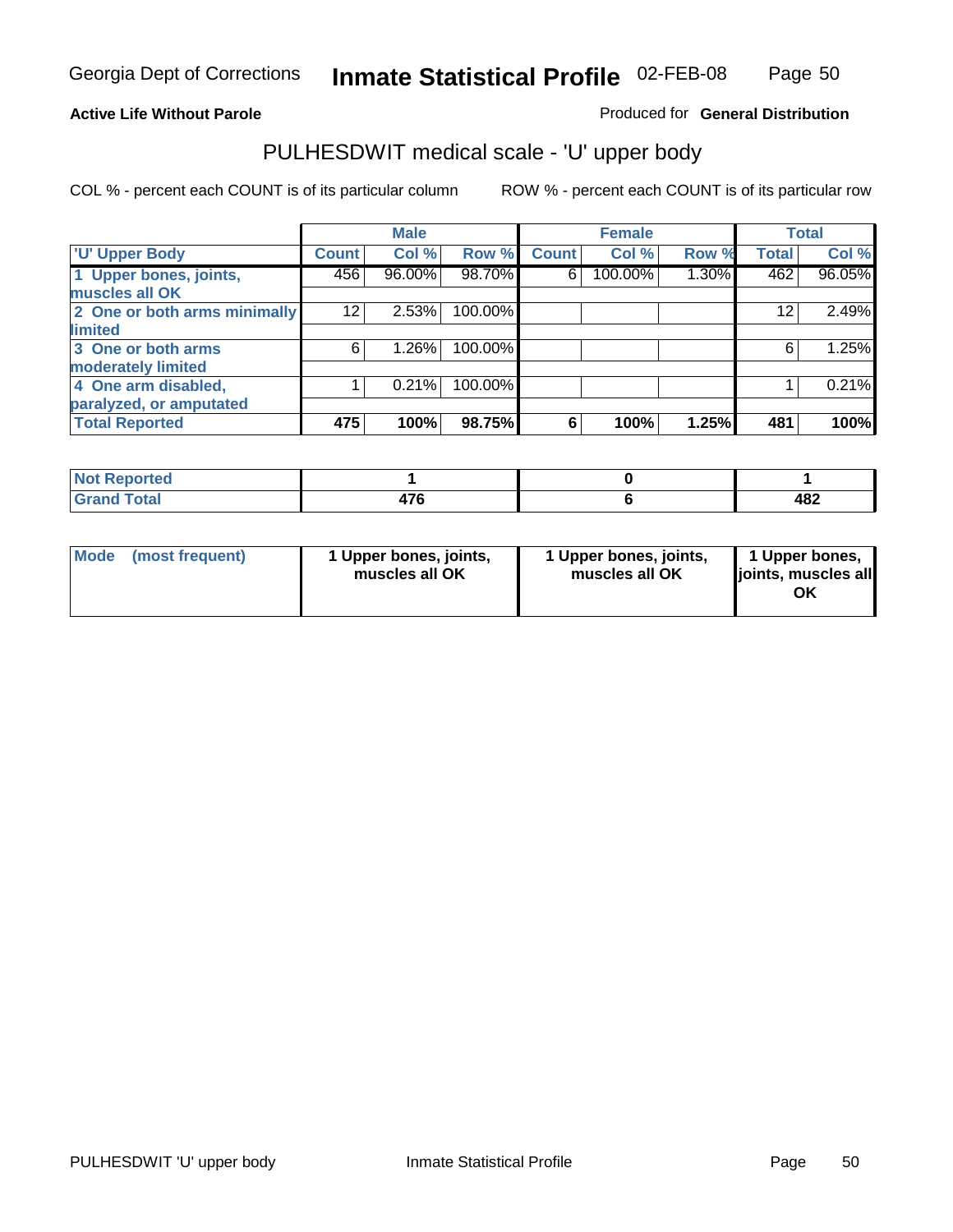#### **Active Life Without Parole**

#### Produced for **General Distribution**

### PULHESDWIT medical scale - 'L' lower body

|                                |              | <b>Male</b> |         |              | <b>Female</b> |       |              | <b>Total</b> |
|--------------------------------|--------------|-------------|---------|--------------|---------------|-------|--------------|--------------|
| 'L' Lower Body                 | <b>Count</b> | Col %       | Row %   | <b>Count</b> | Col %         | Row % | <b>Total</b> | Col %        |
| 1 Lower bones, joints,         | 427          | 89.89%      | 98.84%  | 5            | 83.33%        | 1.16% | 432          | 89.81%       |
| muscles all OK                 |              |             |         |              |               |       |              |              |
| 2 One or both legs minimally   | 39           | 8.21%       | 97.50%  |              | 16.67%        | 2.50% | 40           | 8.32%        |
| limited                        |              |             |         |              |               |       |              |              |
| 3 One or both legs             | 8            | 1.68%       | 100.00% |              |               |       | 8            | 1.66%        |
| moderately limited             |              |             |         |              |               |       |              |              |
| 4 One leg disabled, paralyzed, |              | 0.21%       | 100.00% |              |               |       |              | 0.21%        |
| or amputated                   |              |             |         |              |               |       |              |              |
| <b>Total Reported</b>          | 475          | 100%        | 98.75%  | 6            | 100%          | 1.25% | 481          | 100%         |

| <b>NIAA</b><br><b>Enorted</b><br>'N I |               |     |
|---------------------------------------|---------------|-----|
| <b>Total</b><br><b>r.</b><br>----     | $\rightarrow$ | 482 |

|  | Mode (most frequent) | 1 Lower bones, joints,<br>muscles all OK | 1 Lower bones, joints,<br>muscles all OK | 1 Lower bones,<br>joints, muscles all<br>OK |
|--|----------------------|------------------------------------------|------------------------------------------|---------------------------------------------|
|--|----------------------|------------------------------------------|------------------------------------------|---------------------------------------------|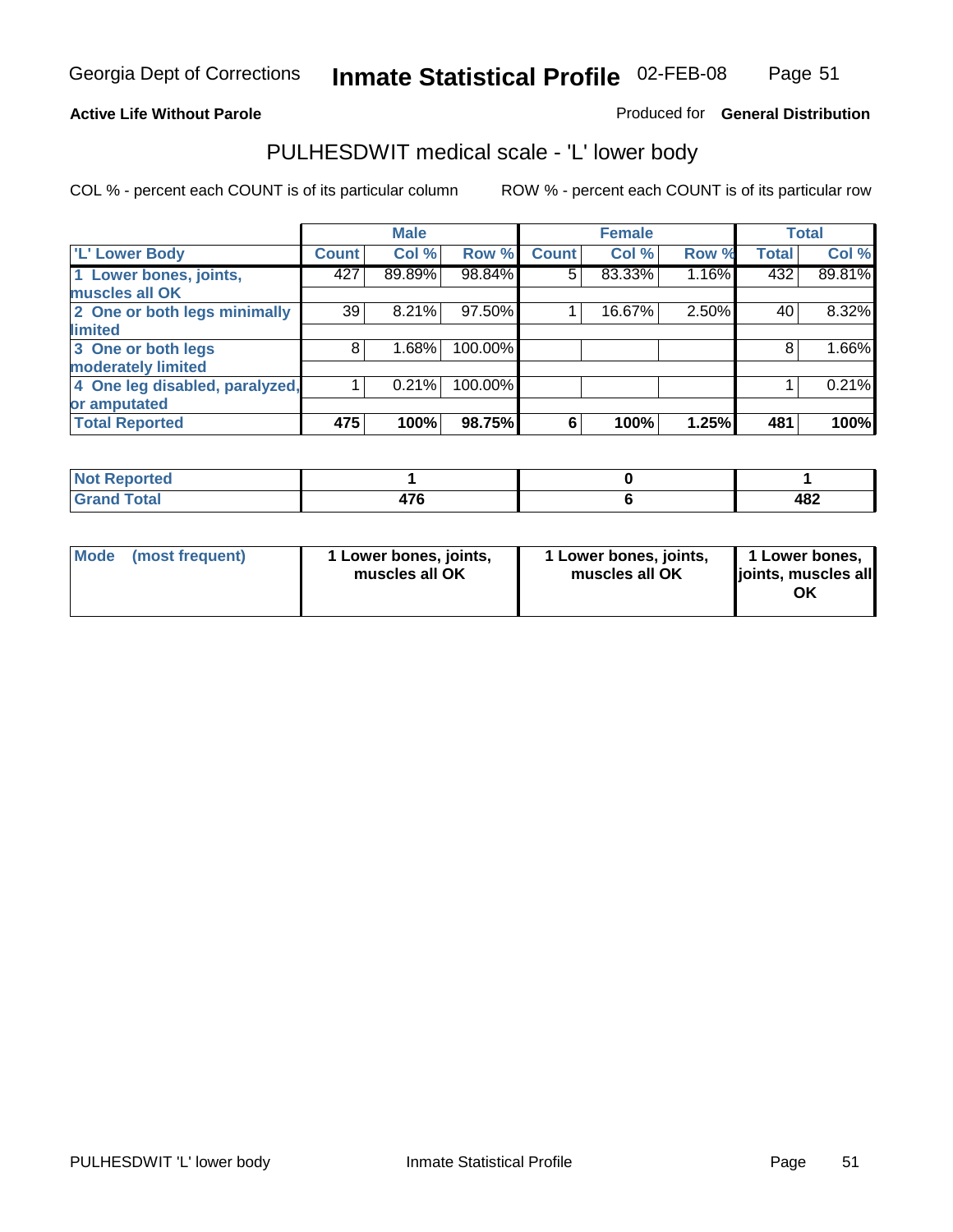Page 52

#### **Active Life Without Parole**

Produced for **General Distribution**

## PULHESDWIT medical scale - 'H' hearing

|                                |              | <b>Male</b> |             | <b>Female</b> |         |          | <b>Total</b> |          |
|--------------------------------|--------------|-------------|-------------|---------------|---------|----------|--------------|----------|
| 'H' Hearing                    | <b>Count</b> | Col%        | Row % Count |               | Col%    | Row %    | <b>Total</b> | Col %    |
| 1 Normal hearing both ears     | 4741         | $99.79\%$   | 98.75%      | 61            | 100.00% | $1.25\%$ | 480          | 99.79%   |
| 2 Some loss in one ear with    |              | $0.21\%$    | 100.00%     |               |         |          |              | $0.21\%$ |
| other OK, or mild loss in both |              |             |             |               |         |          |              |          |
| <b>Total Reported</b>          | 475          | 100%        | 98.75%I     | 6             | 100%    | 1.25%    | 481          | 100%     |

| тео<br>N                           |     |     |
|------------------------------------|-----|-----|
| ------                             | --- | 107 |
| $\sim$ $\sim$ $\sim$ $\sim$ $\sim$ |     | 40£ |

| Mode (most frequent) | 1 Normal hearing both ears 1 Normal hearing both ears 1 Normal hearing | both ears |
|----------------------|------------------------------------------------------------------------|-----------|
|                      |                                                                        |           |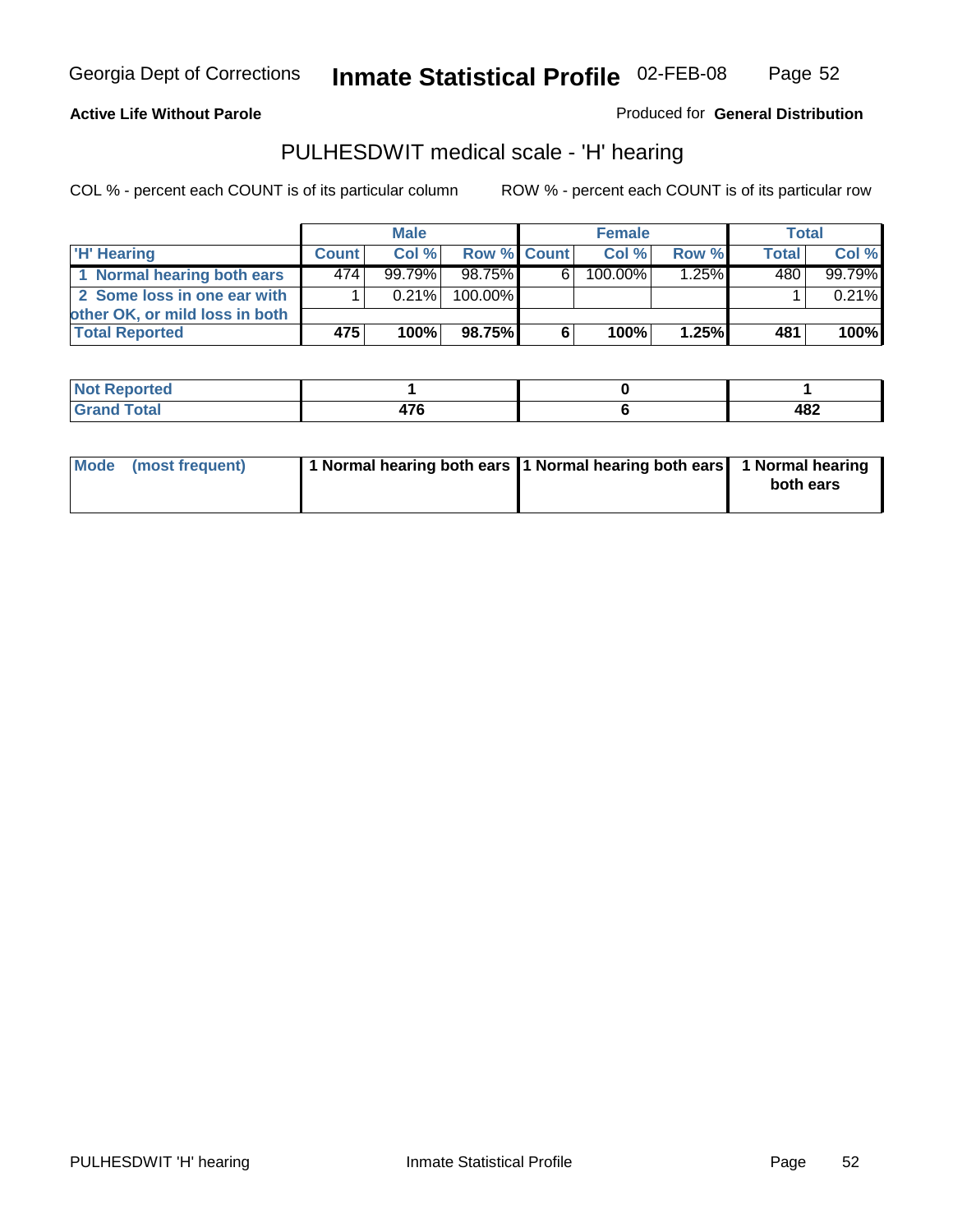Page 53

#### **Active Life Without Parole**

#### Produced for **General Distribution**

### PULHESDWIT medical scale - 'E' vision

|                                 |              | <b>Male</b> |             |   | <b>Female</b> |       |              | <b>Total</b> |
|---------------------------------|--------------|-------------|-------------|---|---------------|-------|--------------|--------------|
| 'E' Vision                      | <b>Count</b> | Col %       | Row % Count |   | Col %         | Row % | <b>Total</b> | Col %        |
| 1 Correctable to 20/40 in both  | 398          | 83.79%      | 99.00%      | 4 | 66.67%        | 1.00% | 402          | 83.58%       |
| eyes                            |              |             |             |   |               |       |              |              |
| 2 Correctable to 20/70 in one   | 70 I         | 14.74%      | 97.22%      | 2 | 33.33%        | 2.78% | 72           | 14.97%       |
| eye, may be blind in other      |              |             |             |   |               |       |              |              |
| 3 Correctable to 20/200 in one  | 5            | 1.05%       | 100.00%     |   |               |       | 5            | 1.04%        |
| eye, may be blind in other      |              |             |             |   |               |       |              |              |
| 4 One eye not correctable to    |              | 0.21%       | 100.00%     |   |               |       |              | 0.21%        |
| 20/200, other may be blind      |              |             |             |   |               |       |              |              |
| 5 Blind in both eyes, requiring |              | 0.21%       | 100.00%     |   |               |       |              | 0.21%        |
| special housing                 |              |             |             |   |               |       |              |              |
| <b>Total Reported</b>           | 475          | 100%        | 98.75%      | 6 | 100%          | 1.25% | 481          | 100.0%       |

| اد د کت<br>prteal<br>$\cdots$     |                      |     |
|-----------------------------------|----------------------|-----|
| <b>otal</b><br><b>.</b><br>------ | $\rightarrow$<br>1 U | 482 |

| Mode | (most frequent) | 1 Correctable to 20/40 in<br>both eves | 1 Correctable to 20/40 in   1 Correctable to<br>both eves | 20/40 in both eyes |
|------|-----------------|----------------------------------------|-----------------------------------------------------------|--------------------|
|------|-----------------|----------------------------------------|-----------------------------------------------------------|--------------------|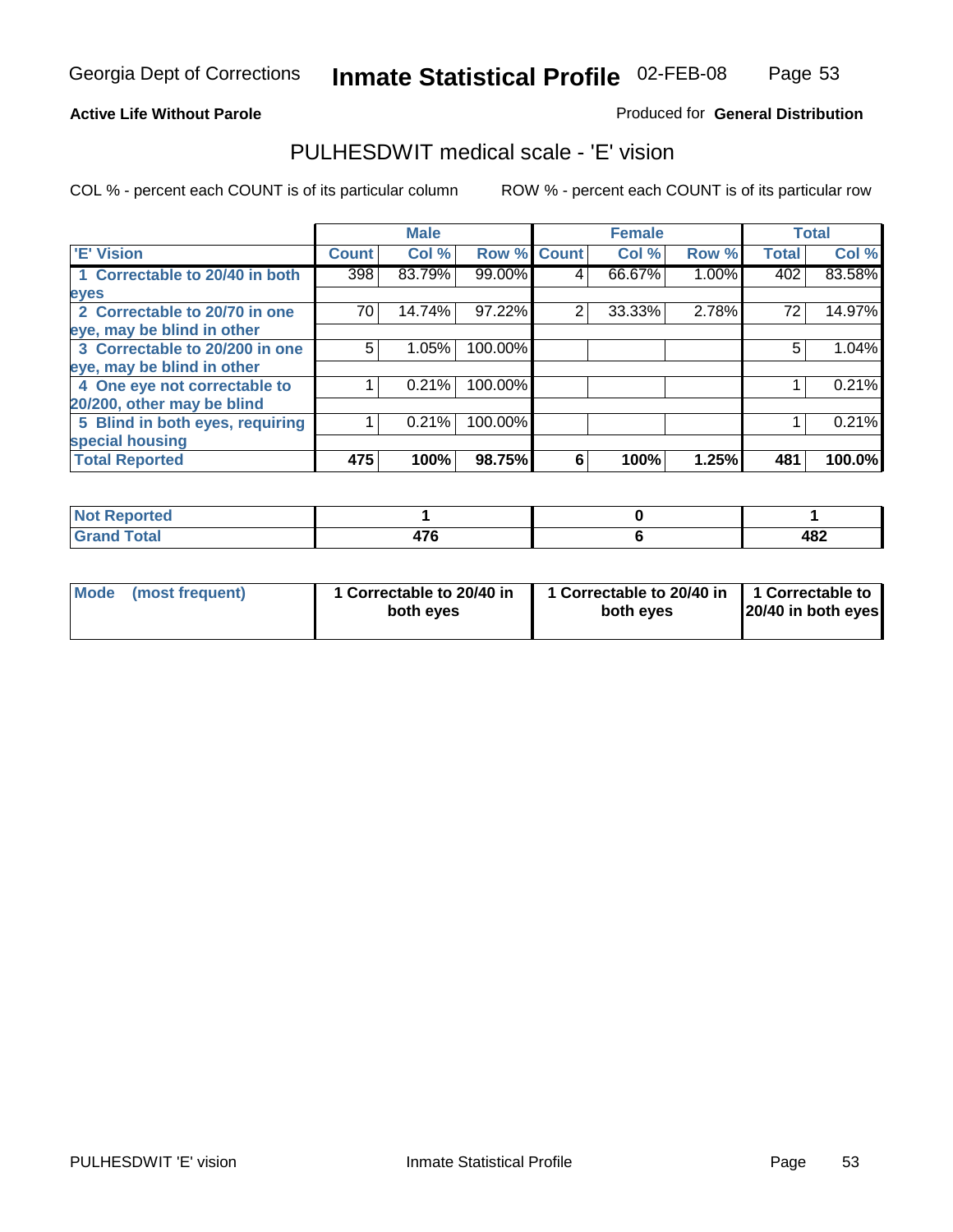#### **Active Life Without Parole**

Produced for **General Distribution**

## PULHESDWIT medical scale - 'S' pSychiatric

|                                |              | <b>Male</b> |             |   | <b>Female</b> |       |              | <b>Total</b> |
|--------------------------------|--------------|-------------|-------------|---|---------------|-------|--------------|--------------|
| 'S' pSychiatric                | <b>Count</b> | Col %       | Row % Count |   | Col %         | Row % | <b>Total</b> | Col %        |
| 1 No impairment or disorders   | 366          | 78.88%      | 99.46%      | 2 | 33.33%        | 0.54% | 368          | 78.30%       |
| 2 Stable, or in remission, or  | 81           | 17.46%      | 95.29%      | 4 | 66.67%        | 4.71% | 85           | 18.09%       |
| mild impairment or retardation |              |             |             |   |               |       |              |              |
| 3 Requires moderate inpatient  | 14           | $3.02\%$    | 100.00%     |   |               |       | 14           | 2.98%        |
| treatment                      |              |             |             |   |               |       |              |              |
| 4 Requires intensive inpatient | 3            | 0.65%       | 100.00%     |   |               |       |              | 0.64%        |
| treatment                      |              |             |             |   |               |       |              |              |
| <b>Total Reported</b>          | 464          | 100%        | 98.72%      | 6 | 100%          | 1.28% | 470          | 100.0%       |

| eported      | . .                   | $\overline{\phantom{0}}$ |
|--------------|-----------------------|--------------------------|
| <b>Total</b> | $\rightarrow$<br>11 V | 482                      |

| Mode (most frequent) | 1 No impairment or disorders 2 Stable, or in remission, 11 No impairment or |                       |           |
|----------------------|-----------------------------------------------------------------------------|-----------------------|-----------|
|                      |                                                                             | or mild impairment or | disorders |
|                      |                                                                             | retardation           |           |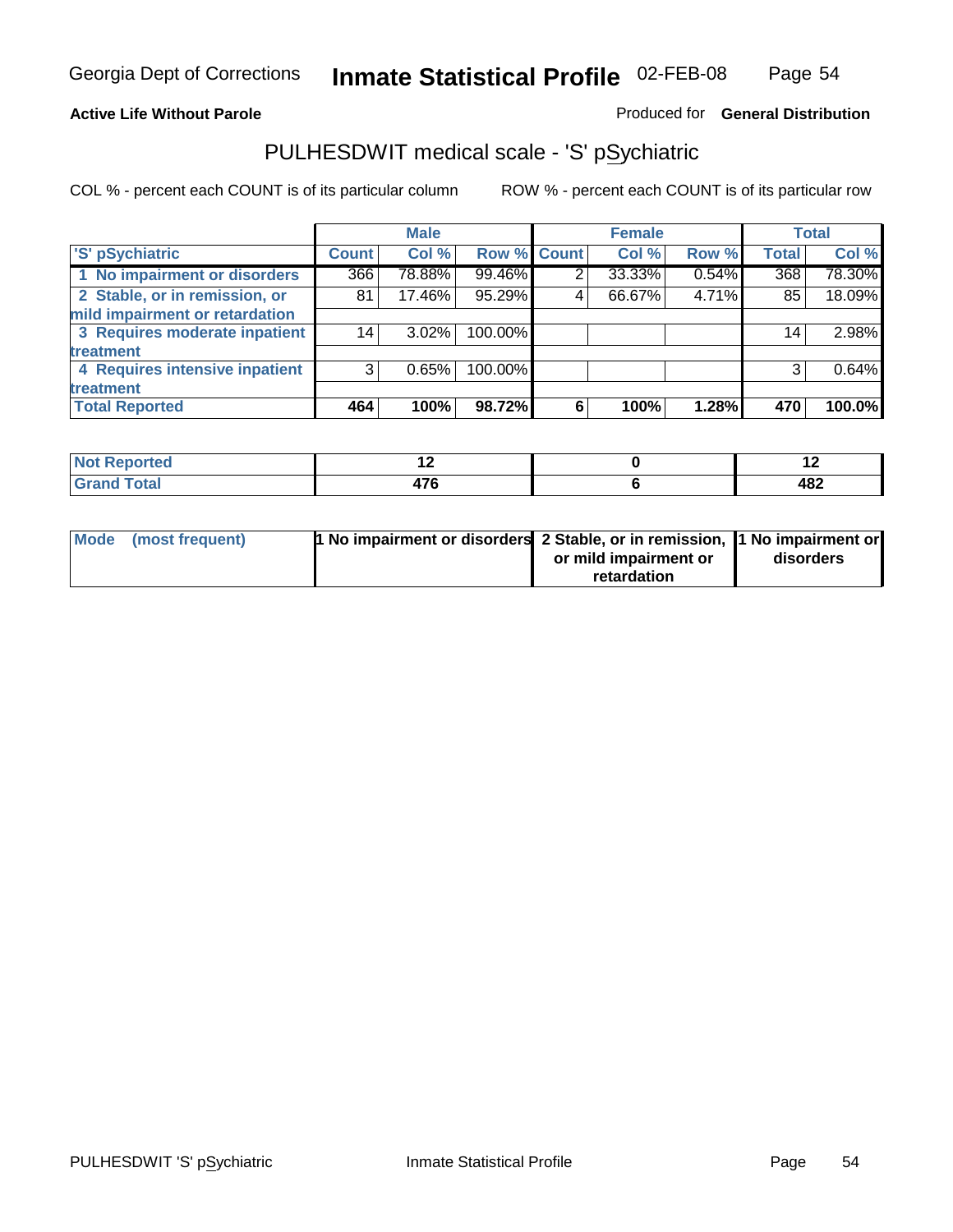Page 55

#### **Active Life Without Parole**

Produced for **General Distribution**

### PULHESDWIT medical scale - 'D' dental

|                                 |       | <b>Male</b> |             |   | <b>Female</b> |       |              | <b>Total</b> |
|---------------------------------|-------|-------------|-------------|---|---------------|-------|--------------|--------------|
| <b>D'</b> Dental                | Count | Col %       | Row % Count |   | Col %         | Row % | <b>Total</b> | Col %        |
| 1 Minimal routine dental health | 213   | 46.10%      | 98.16%      |   | 66.67%        | 1.84% | 217          | 46.37%       |
| <b>needs</b>                    |       |             |             |   |               |       |              |              |
| 2 Moderate cavities and/or      | 209   | 45.24%      | 99.05%      |   | 33.33%        | 0.95% | 211          | 45.09%       |
| gum disease                     |       |             |             |   |               |       |              |              |
| 3 Extensive gum disease         | 40    | $8.66\%$    | 100.00%     |   |               |       | 40           | 8.55%        |
| and/or widespread decay         |       |             |             |   |               |       |              |              |
| <b>Total Reported</b>           | 462   | 100%        | 98.72%      | 6 | 100%          | 1.28% | 468          | 100.0%       |

| المتمتلس<br>тео |               | .,   |
|-----------------|---------------|------|
| <b>Total</b>    | $\rightarrow$ | ^9 / |
| $\sim$          |               | 404  |

| Mode (most frequent) | <b>Minimal routine dental</b><br>health needs | 1 Minimal routine dental<br>health needs | 1 Minimal routine<br>dental health<br>needs |
|----------------------|-----------------------------------------------|------------------------------------------|---------------------------------------------|
|----------------------|-----------------------------------------------|------------------------------------------|---------------------------------------------|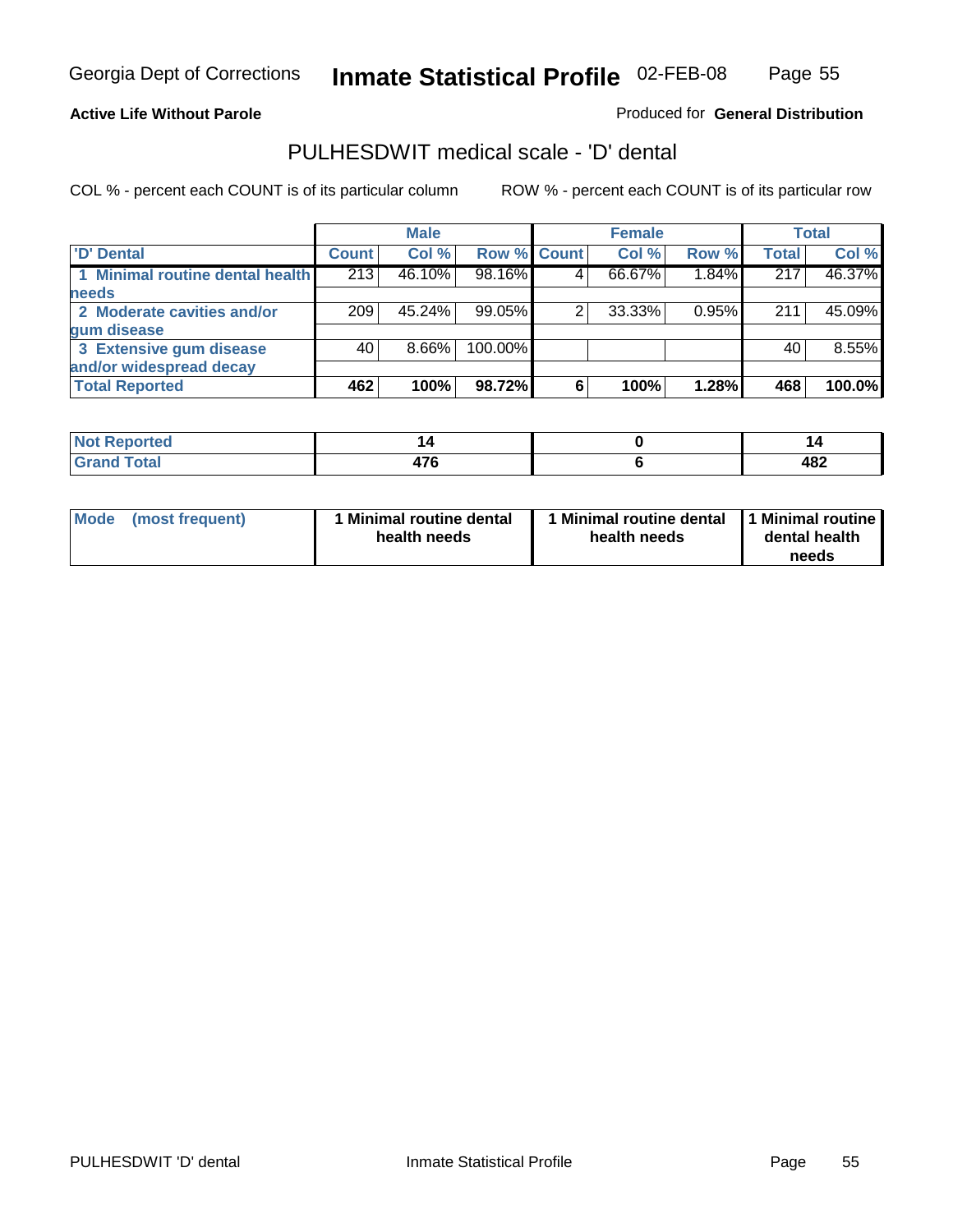#### **Active Life Without Parole**

#### Produced for **General Distribution**

### PULHESDWIT medical scale - 'W' work ability

COL % - percent each COUNT is of its particular column ROW % - percent each COUNT is of its particular row

|                                 |              | <b>Male</b> |             |   | <b>Female</b> |       |                 | <b>Total</b> |
|---------------------------------|--------------|-------------|-------------|---|---------------|-------|-----------------|--------------|
| <b>W' work ability</b>          | <b>Count</b> | Col %       | Row % Count |   | Col %         | Row % | <b>Total</b>    | Col %        |
| 1 Unrestricted work or activity | 373          | 78.53%      | 98.68%      | 5 | 83.33%        | 1.32% | 378             | 78.59%       |
| 2 Minor restrictions on type of | 79           | 16.63%      | 98.75%      |   | 16.67%        | 1.25% | 80              | 16.63%       |
| <b>work</b>                     |              |             |             |   |               |       |                 |              |
| 3 Moderate restrictions on type | 14           | 2.95%       | 100.00%     |   |               |       | 14 <sub>1</sub> | 2.91%        |
| of work                         |              |             |             |   |               |       |                 |              |
| 4 Major restrictions on type of | 9            | 1.89%       | 100.00%     |   |               |       | 9               | 1.87%        |
| <b>work</b>                     |              |             |             |   |               |       |                 |              |
| <b>Total Reported</b>           | 475          | 100%        | 98.75%      | 6 | 100%          | 1.25% | 481             | 100%         |

| Reported<br><b>NOT</b> |                      |     |
|------------------------|----------------------|-----|
| <b>Total</b><br>------ | $\rightarrow$<br>. . | 482 |

| Mode | (most frequent) | 1 Unrestricted work or<br>activity | 1 Unrestricted work or<br>activity | 1 Unrestricted<br>work or activity |
|------|-----------------|------------------------------------|------------------------------------|------------------------------------|
|      |                 |                                    |                                    |                                    |

Page 56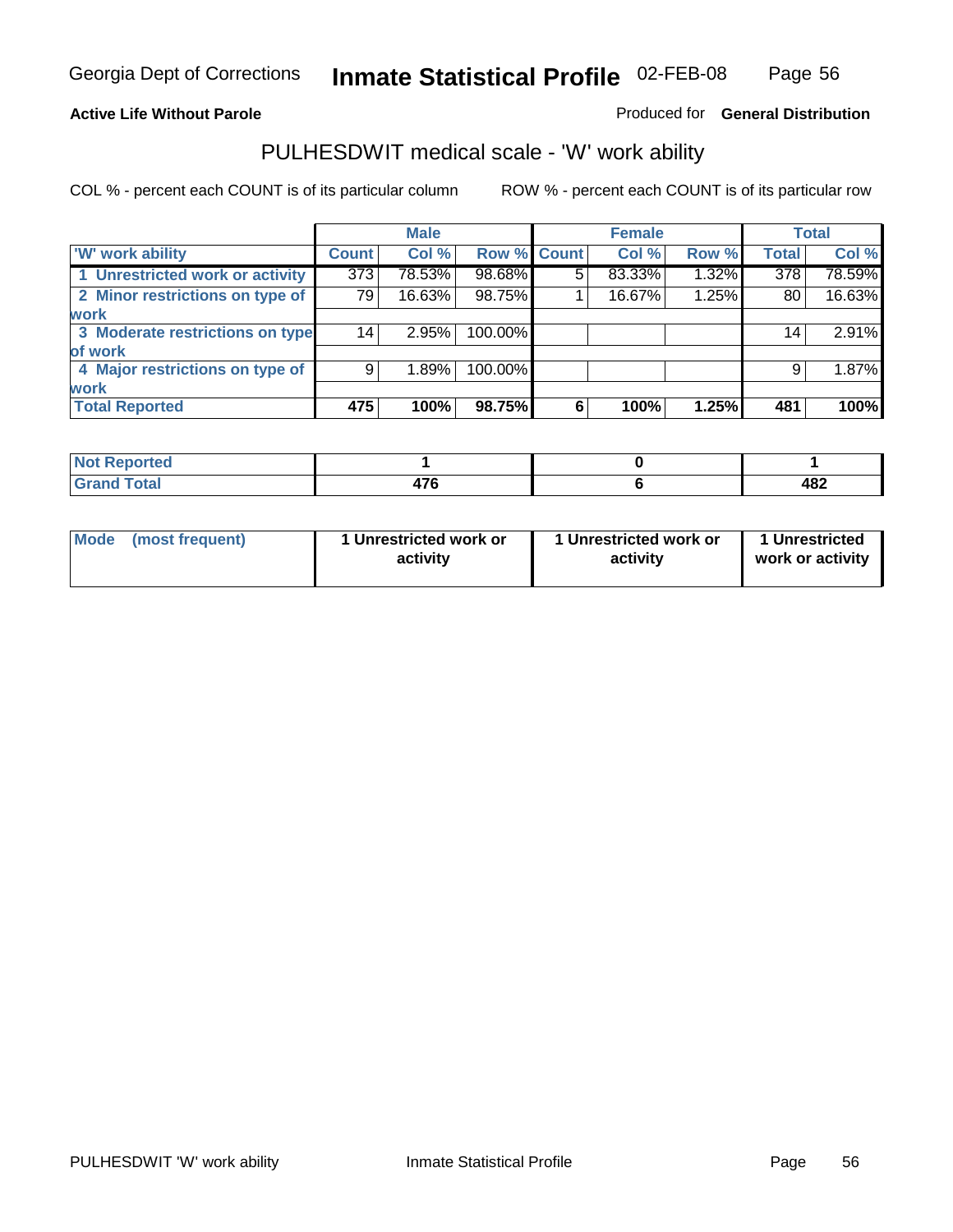#### Page 57

#### **Active Life Without Parole**

#### Produced for **General Distribution**

## PULHESDWIT medical scale - 'I' impairment

|                                 |              | <b>Male</b> |             |   | <b>Female</b> |          |              | <b>Total</b> |
|---------------------------------|--------------|-------------|-------------|---|---------------|----------|--------------|--------------|
| <b>T' Impairment</b>            | <b>Count</b> | Col %       | Row % Count |   | Col %         | Row %    | <b>Total</b> | Col %        |
| 1 No impairments or             | 471          | 99.16%      | 98.74%      | 6 | 100.00%       | $1.26\%$ | 477          | 99.17%       |
| disabilities                    |              |             |             |   |               |          |              |              |
| 2 Wheelchair-bound but          |              | 0.21%       | 100.00%     |   |               |          |              | 0.21%        |
| otherwise OK                    |              |             |             |   |               |          |              |              |
| 4 Needs moderate Assisted       |              | 0.21%       | 100.00%     |   |               |          |              | 0.21%        |
| Living (level II)               |              |             |             |   |               |          |              |              |
| <b>5 Needs maximal Assisted</b> |              | 0.42%       | 100.00%     |   |               |          |              | 0.42%        |
| <b>Living (level III)</b>       |              |             |             |   |               |          |              |              |
| <b>Total Reported</b>           | 475          | 100%        | 98.75%      | 6 | 100%          | 1.25%    | 481          | 100.0%       |

| Reported<br>NOT.<br>. |               |     |
|-----------------------|---------------|-----|
| <b>Total</b>          | $\rightarrow$ | ៱៰៱ |
| <b>Gran</b>           | 47 V          | 40Z |

| Mode | (most frequent) | 1 No impairments or<br>disabilities | 1 No impairments or<br>disabilities | 1 No impairments  <br>or disabilities |
|------|-----------------|-------------------------------------|-------------------------------------|---------------------------------------|
|------|-----------------|-------------------------------------|-------------------------------------|---------------------------------------|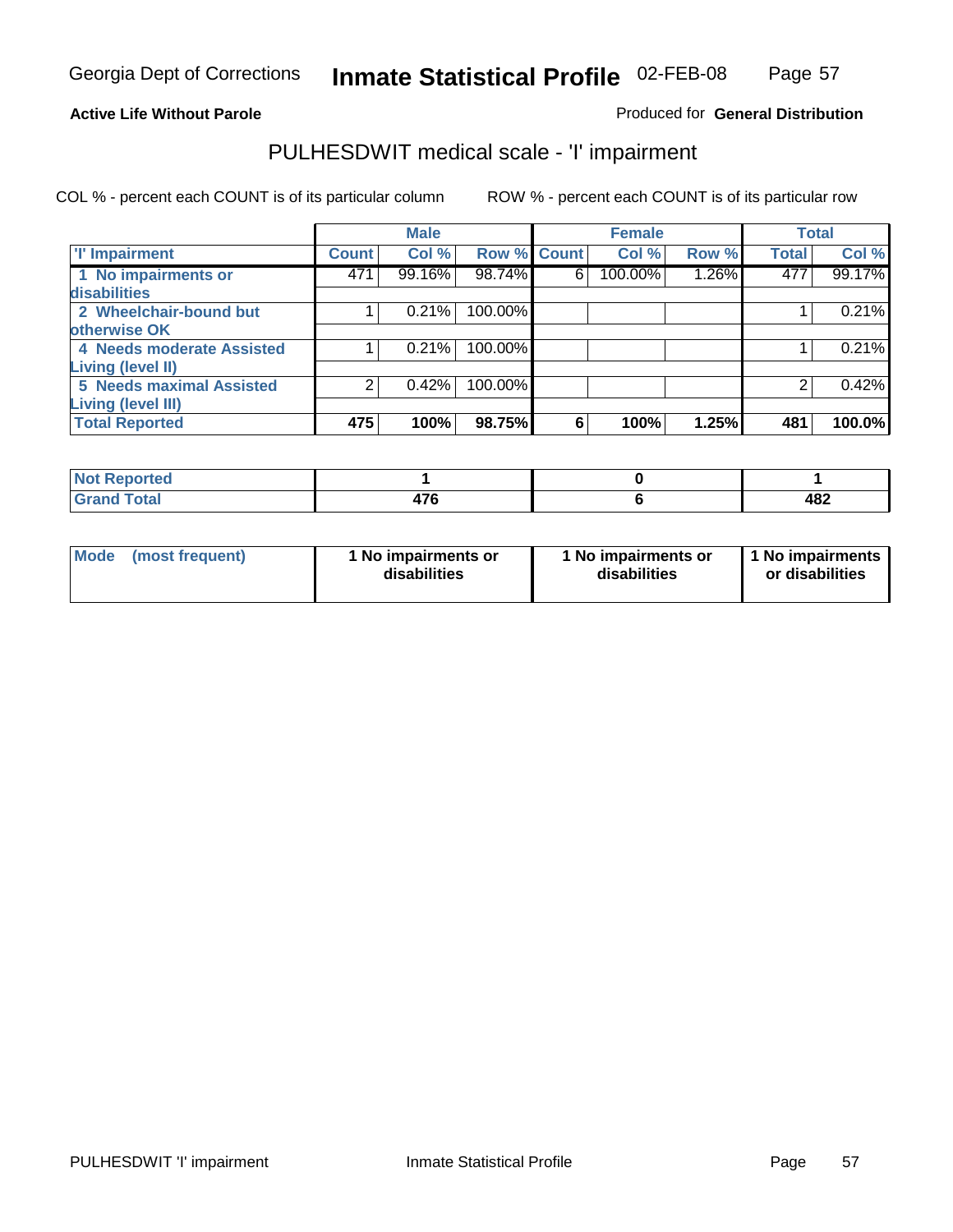#### **Inmate Statistical Profile** 02-FEB-08 Page Page 58

#### **Active Life Without Parole Produced fo Seneral Distribution**

## PULHESDWIT medical scale - 'T' transportability

|                              |              | <b>Male</b> |             |   | <b>Female</b> |       |              | <b>Total</b> |
|------------------------------|--------------|-------------|-------------|---|---------------|-------|--------------|--------------|
| <b>T' Transportability</b>   | <b>Count</b> | Col %       | Row % Count |   | Col %         | Row % | <b>Total</b> | Col %        |
| 1 Can be transported in any  | 473          | 99.58%      | 98.75%      | 6 | 100.00%       | 1.25% | 479          | 99.58%       |
| ordinary approved vehicle    |              |             |             |   |               |       |              |              |
| 2 Wheelchair-bound, not      |              | 0.21%       | 100.00%     |   |               |       |              | 0.21%        |
| needing special vehicle      |              |             |             |   |               |       |              |              |
| 3 Wheelchair-bound, requires |              | 0.21%       | 100.00%     |   |               |       |              | 0.21%        |
| special vehicle              |              |             |             |   |               |       |              |              |
| <b>Total Reported</b>        | 475          | 100%        | 98.75%      | 6 | 100%          | 1.25% | 481          | 100%         |

| <b>Reported</b><br><b>NOT</b> |               |                             |
|-------------------------------|---------------|-----------------------------|
| <b>Total</b><br>$\sim$        | $\rightarrow$ | 19 <sup>o</sup><br>™<br>___ |

| Mode (most frequent) | 1 Can be transported in any 1 Can be transported in any | ordinary approved vehicle   ordinary approved vehicle   transported in any | 1 Can be<br>  ordinary approved  <br>vehicle |
|----------------------|---------------------------------------------------------|----------------------------------------------------------------------------|----------------------------------------------|
|----------------------|---------------------------------------------------------|----------------------------------------------------------------------------|----------------------------------------------|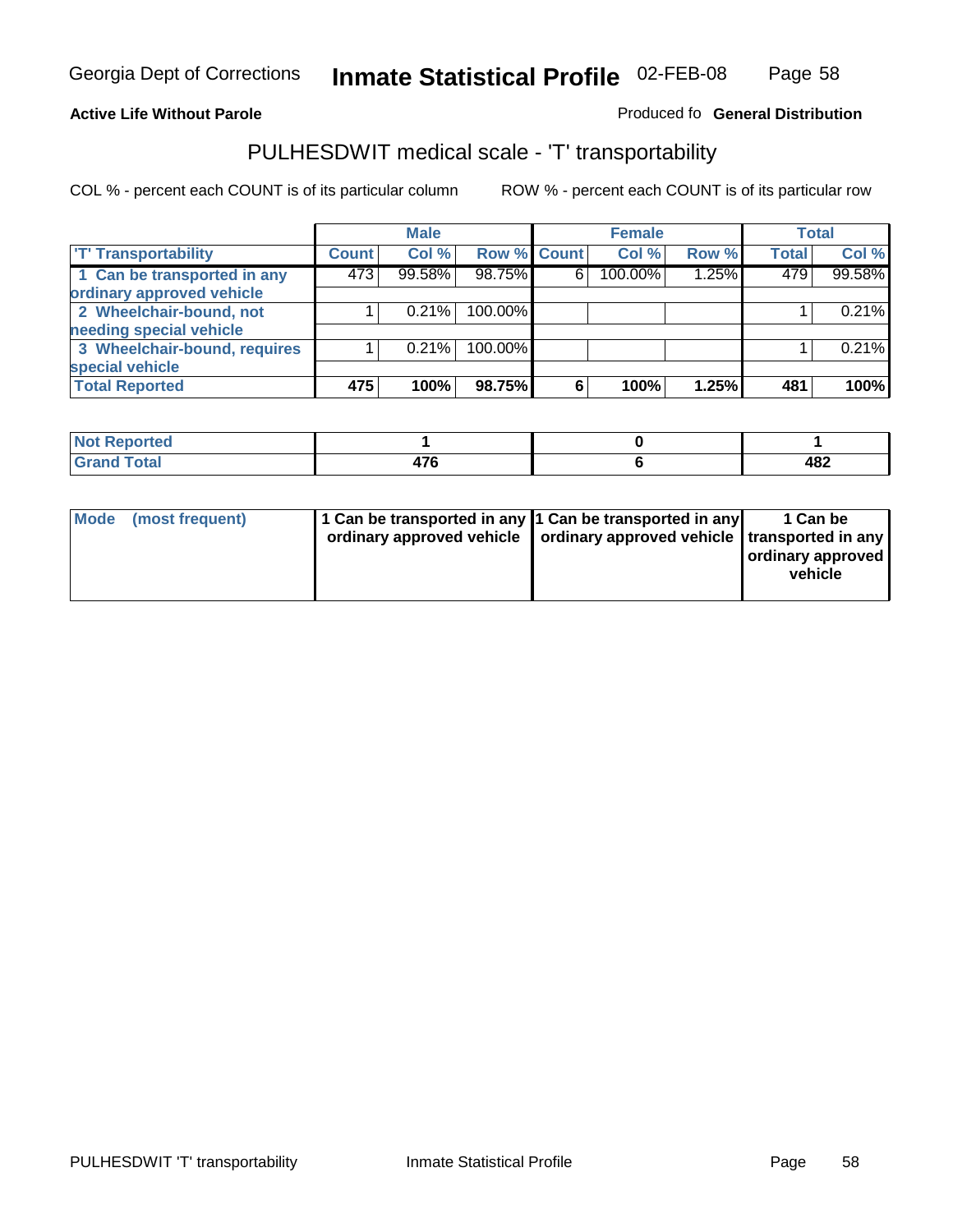#### **Active Life Without Parole**

#### Produced for **General Distribution**

## Criminality in family, self-reported

|                              |              | <b>Male</b> |        |              | <b>Female</b> |          |              | Total  |
|------------------------------|--------------|-------------|--------|--------------|---------------|----------|--------------|--------|
| <b>Criminality In Family</b> | <b>Count</b> | Col %       | Row %  | <b>Count</b> | Col %         | Row %    | <b>Total</b> | Col %  |
| Yes, criminality in family   | 142          | $30.08\%$   | 97.93% |              | 50.00%        | $2.07\%$ | 145          | 30.33% |
| No criminality in family     | 330          | 69.92%      | 99.10% | 3            | 50.00%        | $0.90\%$ | 3331         | 69.67% |
| <b>Total Reported</b>        | 472          | 100%        | 98.74% | 6            | 100%          | $1.26\%$ | 478          | 100%   |

| ported<br><b>NOT</b><br>17CM    |                     |     |
|---------------------------------|---------------------|-----|
| <b>c</b> otal<br>Gran<br>$\sim$ | ים<br>. .<br>$\sim$ | 482 |

| Mode (most frequent) | No criminality in family | Yes, criminality in family | No criminality in<br>family |
|----------------------|--------------------------|----------------------------|-----------------------------|
|----------------------|--------------------------|----------------------------|-----------------------------|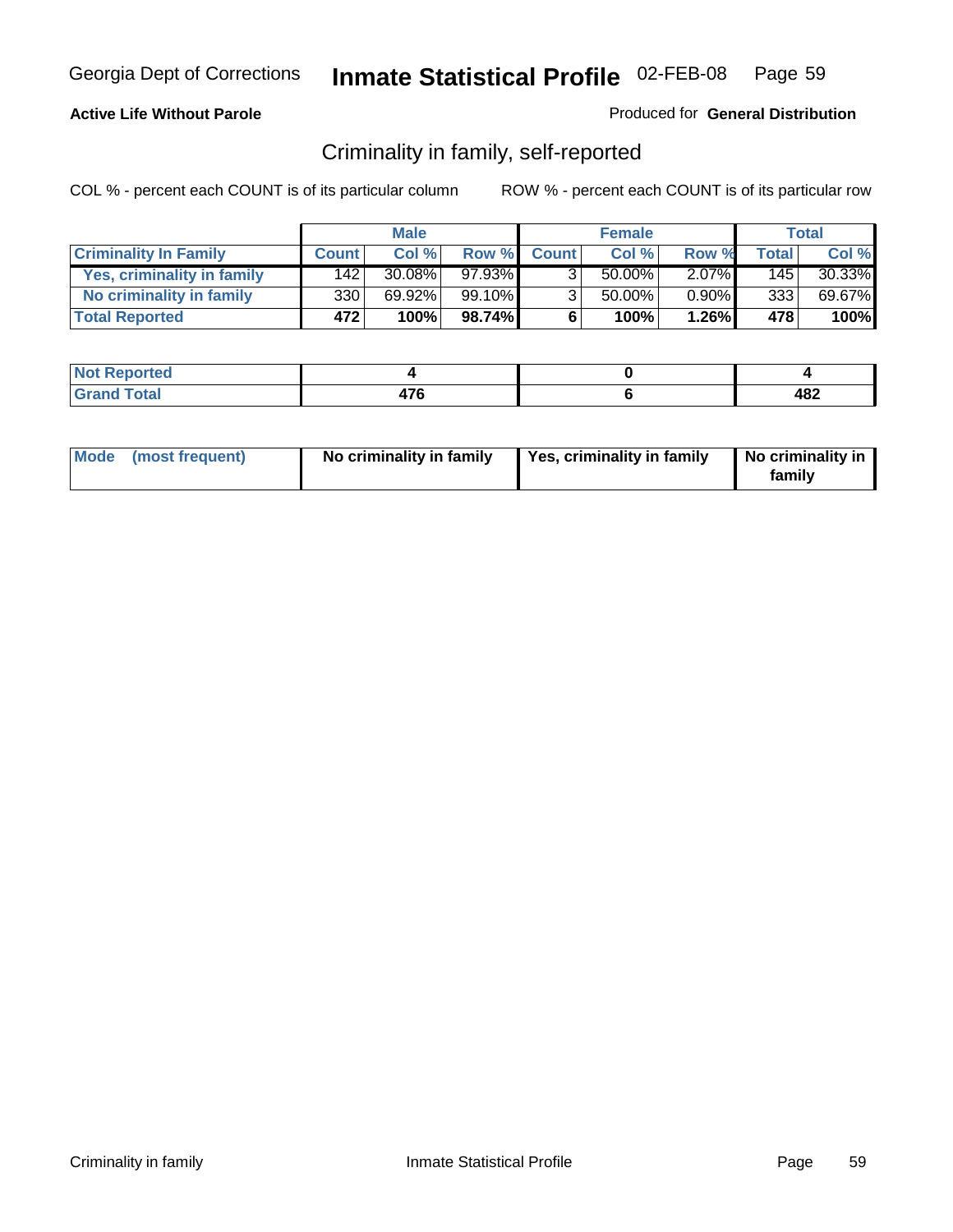#### **Active Life Without Parole**

#### Produced for **General Distribution**

## Alcoholism in family, self-reported

|                             |              | <b>Male</b> |        |              | <b>Female</b> |          |       | Total  |
|-----------------------------|--------------|-------------|--------|--------------|---------------|----------|-------|--------|
| <b>Alcoholism In Family</b> | <b>Count</b> | Col %       | Row %  | <b>Count</b> | Col %         | Row %    | Total | Col %  |
| Yes, alcoholism in family   | 94           | 19.92%      | 98.95% |              | 16.67%        | $1.05\%$ | 95'   | 19.87% |
| No alcoholism in family     | 378          | 80.08%      | 98.69% | 5            | 83.33%        | $1.31\%$ | 383   | 80.13% |
| <b>Total Reported</b>       | 472          | 100%        | 98.74% | 6            | 100%          | $1.26\%$ | 478   | 100%   |

| <b>Not</b><br>ported<br><b>IJCI</b> |                     |            |
|-------------------------------------|---------------------|------------|
| <b>Total</b><br>Gran<br>---         | יי<br>. .<br>$\sim$ | ៱៰៱<br>40Z |

|  | Mode (most frequent) | No alcoholism in family | No alcoholism in family | No alcoholism in<br>familv |
|--|----------------------|-------------------------|-------------------------|----------------------------|
|--|----------------------|-------------------------|-------------------------|----------------------------|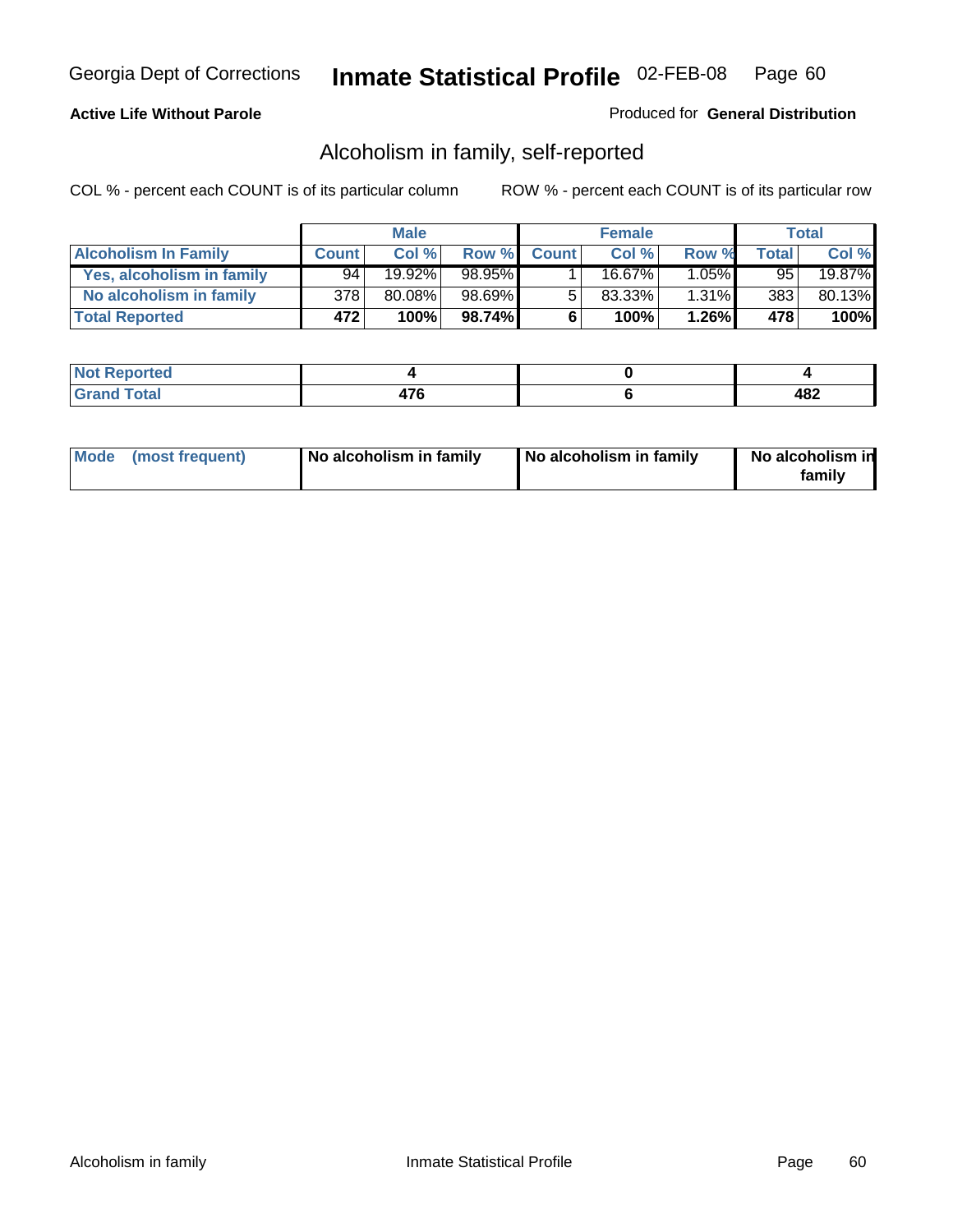#### **Active Life Without Parole**

Produced for **General Distribution**

## Drug abuse in family, self-reported

|                           |              | <b>Male</b> |           |              | <b>Female</b> |          |       | <b>Total</b> |
|---------------------------|--------------|-------------|-----------|--------------|---------------|----------|-------|--------------|
| Drug Abuse In Family      | <b>Count</b> | Col %       | Row %     | <b>Count</b> | Col %         | Row %    | Total | Col %        |
| Yes, drug abuse in family | 55           | $11.65\%$   | $96.49\%$ |              | 33.33%        | $3.51\%$ | 57    | 11.92%       |
| No drug abuse in family   | 417          | 88.35%      | $99.05\%$ | 4            | 66.67%        | $0.95\%$ | 421   | 88.08%       |
| <b>Total Reported</b>     | 472          | 100%        | 98.74%I   | 6            | 100%          | $1.26\%$ | 478   | 100%         |

| <b>Not</b><br>ported<br><b>IJCI</b> |                     |            |
|-------------------------------------|---------------------|------------|
| <b>Total</b><br>Gran<br>---         | יי<br>. .<br>$\sim$ | ៱៰៱<br>404 |

|  | Mode (most frequent) | No drug abuse in family | No drug abuse in family | No drug abuse in<br>family |
|--|----------------------|-------------------------|-------------------------|----------------------------|
|--|----------------------|-------------------------|-------------------------|----------------------------|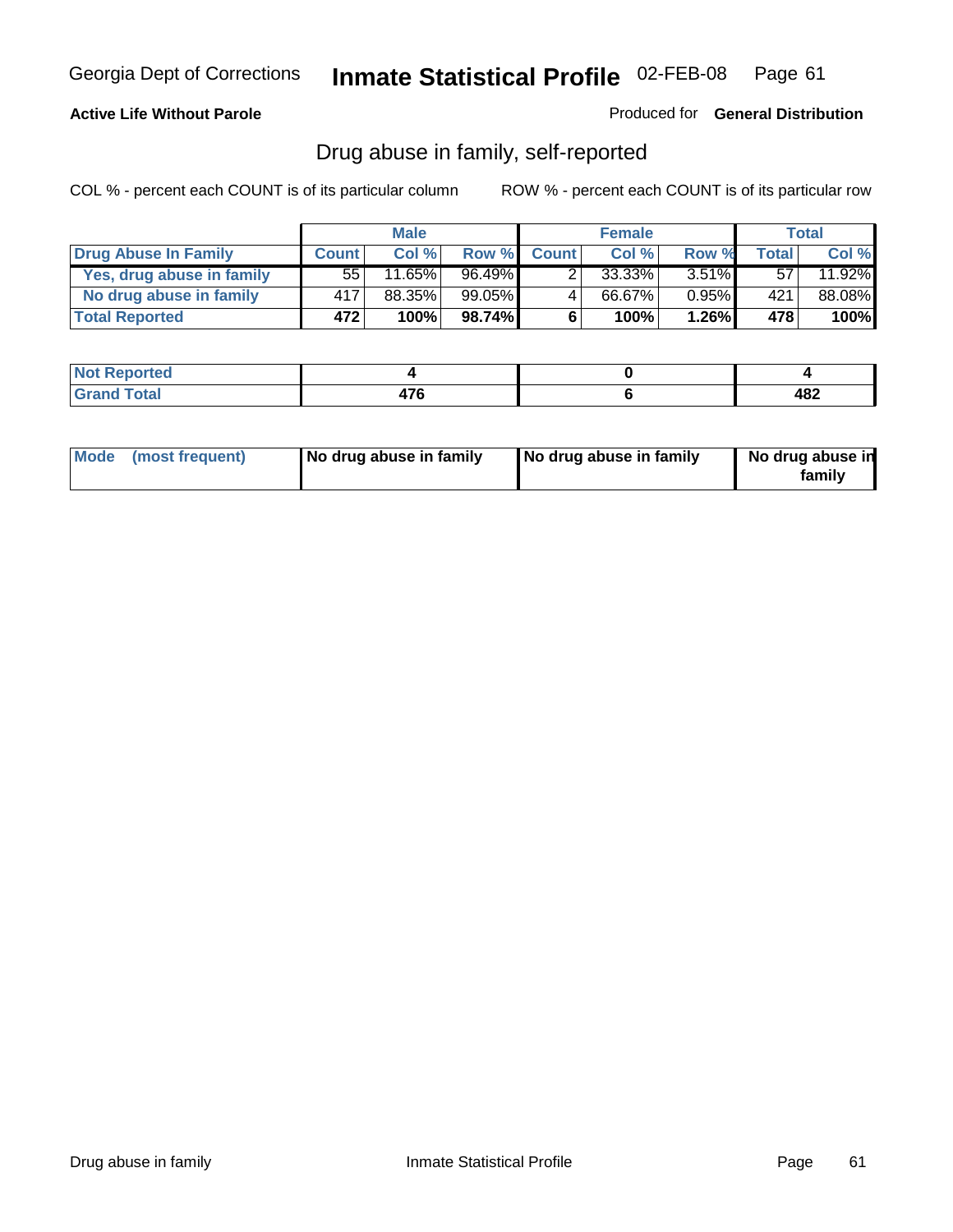#### **Active Life Without Parole**

#### Produced for **General Distribution**

## Subjected to frequent beatings, self-reported

|                            |              | <b>Male</b> |           |              | <b>Female</b> |          |       | <b>Total</b> |
|----------------------------|--------------|-------------|-----------|--------------|---------------|----------|-------|--------------|
| <b>Frequent beatings</b>   | <b>Count</b> | Col%        | Row %     | <b>Count</b> | Col%          | Row %    | Total | Col %        |
| Yes, subjected to frequent | 28           | 5.93%       | $96.55\%$ |              | $16.67\%$     | 3.45%    | 29    | 6.07%        |
| beatings                   |              |             |           |              |               |          |       |              |
| Not subjected to frequent  | 444          | 94.07%      | 98.89%    | 5            | 83.33%        | $1.11\%$ | 449   | 93.93%       |
| beatings                   |              |             |           |              |               |          |       |              |
| <b>Total Reported</b>      | 472          | 100%        | 98.74%    | 6            | 100%          | 1.26%    | 478   | 100%         |

| <b>Not Reported</b>   |     |            |
|-----------------------|-----|------------|
| Total<br>Cron<br>υιαι | 17C | 100<br>40Ł |

| Mode<br>(most frequent) | beatings | Not subjected to frequent | Not subjected to frequent<br>beatings | Not subjected to<br><b>frequent beatings</b> |
|-------------------------|----------|---------------------------|---------------------------------------|----------------------------------------------|
|                         |          |                           |                                       |                                              |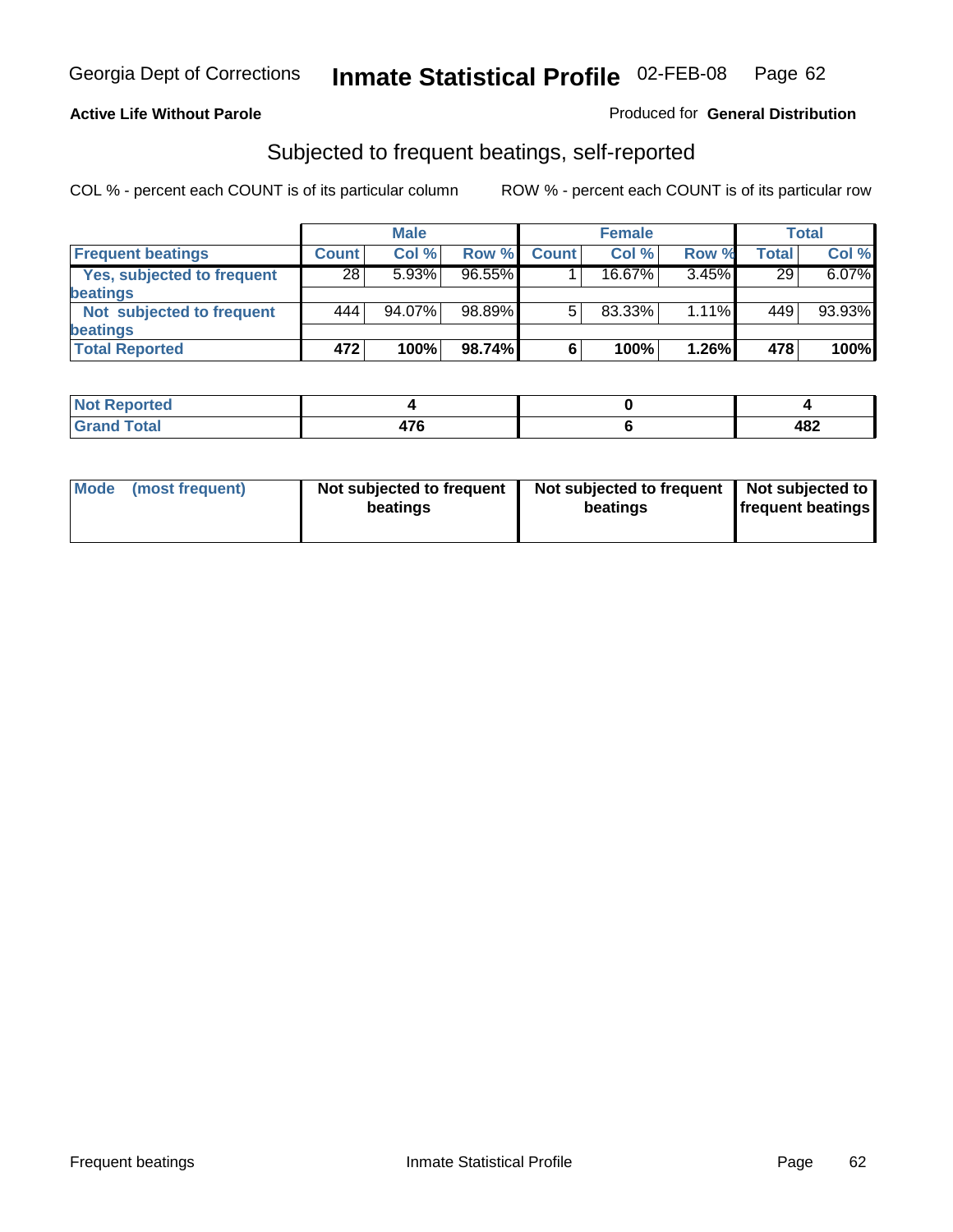#### **Active Life Without Parole**

#### Produced for **General Distribution**

### Father absent during inmate's childhood

|                           |              | <b>Male</b> |         |              | <b>Female</b> |          |       | Total  |
|---------------------------|--------------|-------------|---------|--------------|---------------|----------|-------|--------|
| <b>Father Absent</b>      | <b>Count</b> | Col %       | Row %   | <b>Count</b> | Col %         | Row %    | Total | Col %  |
| Yes, father was absent    | 236          | $50.00\%$   | 99.16%I |              | 33.33%        | $0.84\%$ | 238   | 49.79% |
| No, father was not absent | 236          | 50.00%      | 98.33%  | 4            | 66.67%        | $1.67\%$ | 240   | 50.21% |
| <b>Total Reported</b>     | 472          | 100%        | 98.74%  | 6            | 100%          | $1.26\%$ | 478   | 100%   |

| <b>Not Reported</b> |    |     |
|---------------------|----|-----|
| <b>Total</b>        | ים | 482 |
| Grano               | __ |     |

| Mode (most frequent) |  | 「No, father was not absent ┃No, father was not absent ┃No, father was not | absent |
|----------------------|--|---------------------------------------------------------------------------|--------|
|----------------------|--|---------------------------------------------------------------------------|--------|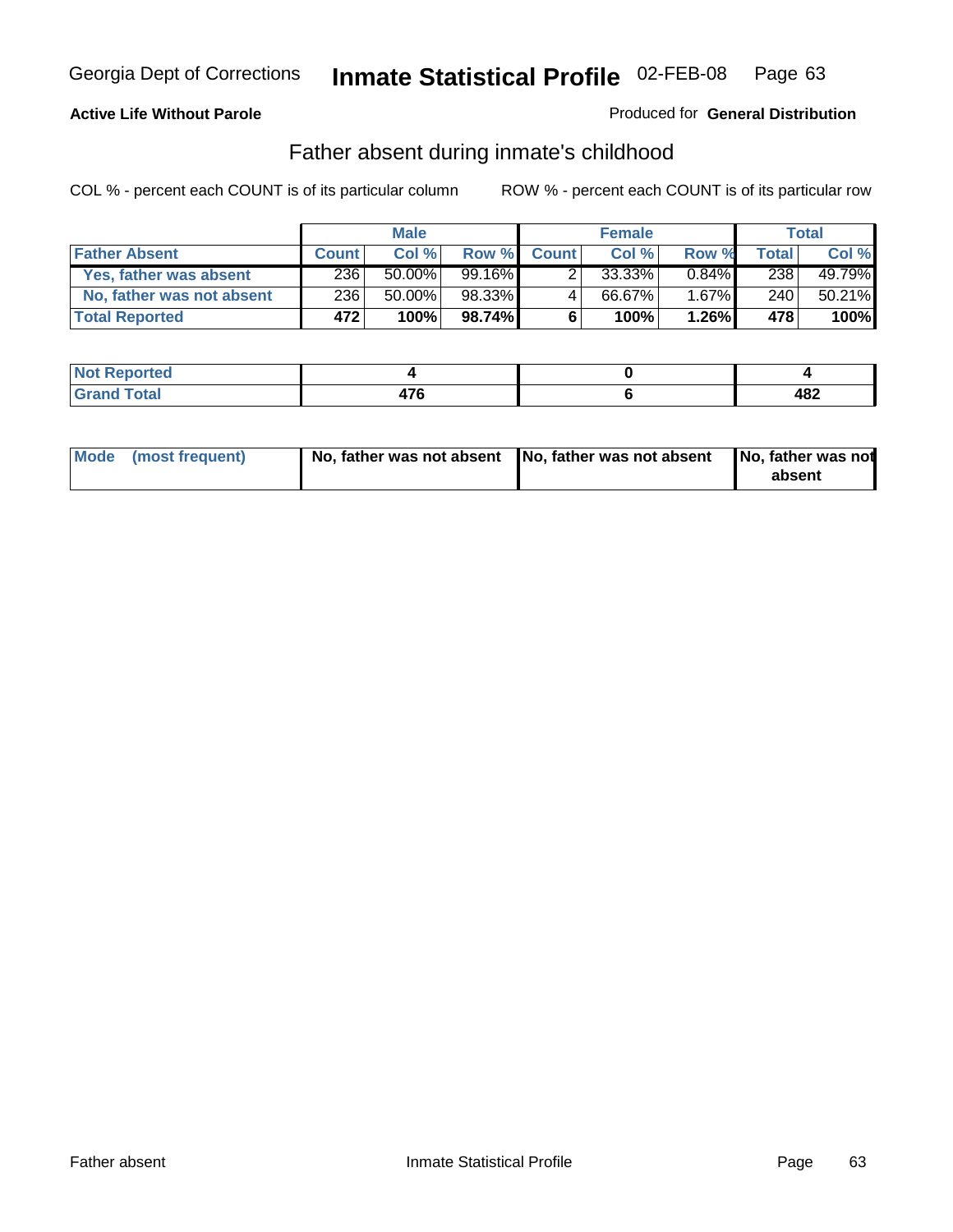#### **Active Life Without Parole**

#### Produced for **General Distribution**

# Mother absent during inmate's childhood

|                           |                  | <b>Male</b> |        |              | <b>Female</b> |          |              | Total  |
|---------------------------|------------------|-------------|--------|--------------|---------------|----------|--------------|--------|
| <b>Mother Absent</b>      | <b>Count</b>     | Col %       | Row %  | <b>Count</b> | Col%          | Row %    | <b>Total</b> | Col %  |
| Yes, mother was absent    | 67               | 14.19%      | 98.53% |              | 16.67%        | $1.47\%$ | 68           | 14.23% |
| No, mother was not absent | 405              | 85.81%      | 98.78% | 5            | $83.33\%$     | 1.22%    | 410          | 85.77% |
| <b>Total Reported</b>     | 472 <sup>1</sup> | 100%        | 98.74% | 6            | 100%          | $1.26\%$ | 478          | 100%   |

| orted           |                     |            |
|-----------------|---------------------|------------|
| Total<br>$\sim$ | --<br>. .<br>$\sim$ | ៱៰៱<br>40£ |

| Mode (most frequent) | No, mother was not absent $\vert$ No, mother was not absent $\vert$ No, mother was | not absent |
|----------------------|------------------------------------------------------------------------------------|------------|
|                      |                                                                                    |            |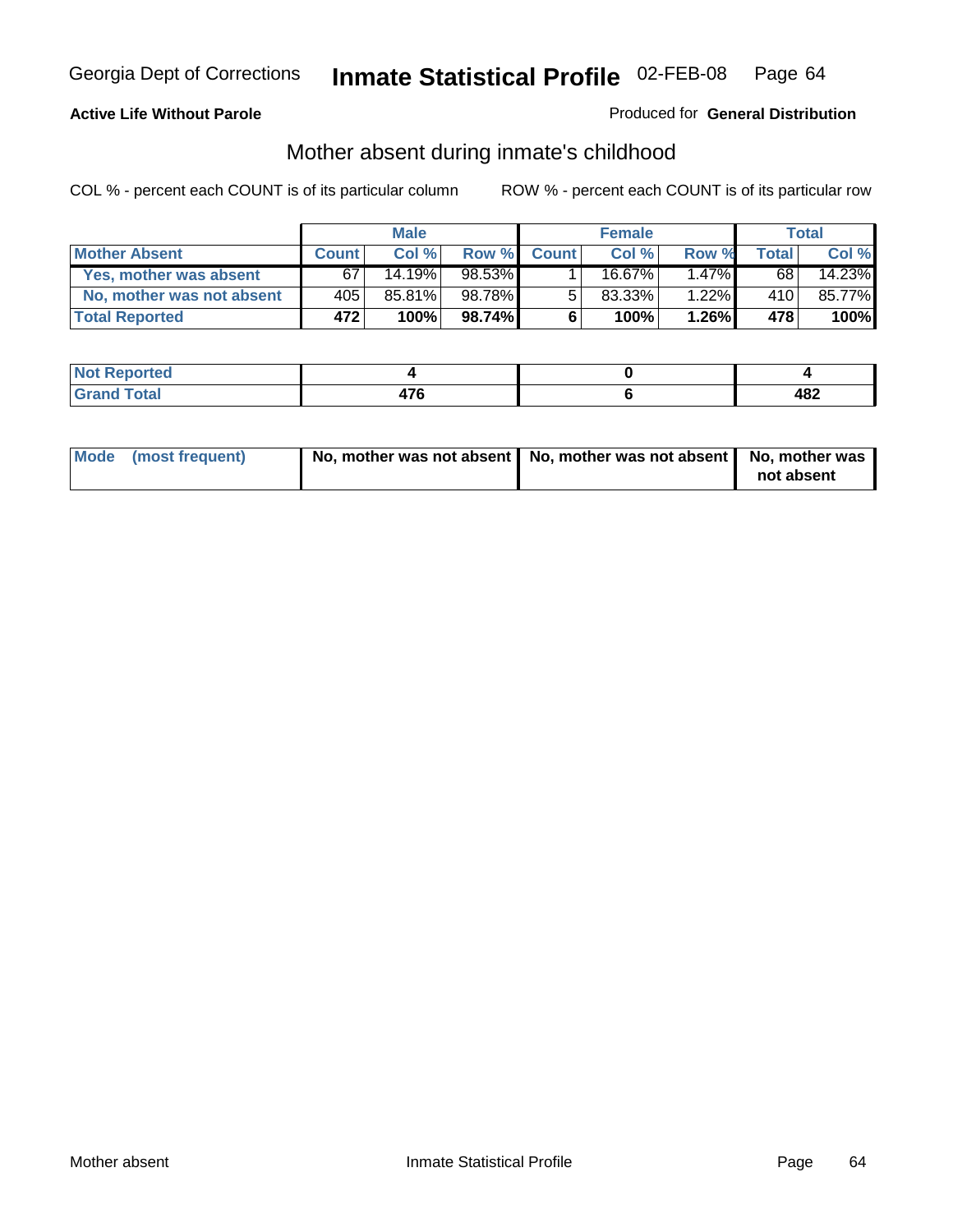**Active Life Without Parole** 

#### Produced for **General Distribution**

## Number of prior Georgia incarcerations

|                                       |              | <b>Male</b> |         |              | <b>Female</b> |       |       | <b>Total</b> |
|---------------------------------------|--------------|-------------|---------|--------------|---------------|-------|-------|--------------|
| <b>Num of Prior GA Incarcerations</b> | <b>Count</b> | Col %       | Row %   | <b>Count</b> | Col %         | Row % | Total | Col %        |
|                                       | 223          | 46.85%      | 97.38%  | 6            | 100.00%       | 2.62% | 229   | 47.51%       |
|                                       | 96           | 20.17%      | 100.00% |              |               |       | 96    | 19.92%       |
|                                       | 60           | 12.61%      | 100.00% |              |               |       | 60    | 12.45%       |
|                                       | 47           | 9.87%       | 100.00% |              |               |       | 47    | 9.75%        |
|                                       | 26           | 5.46%       | 100.00% |              |               |       | 26    | 5.39%        |
|                                       | 12           | 2.52%       | 100.00% |              |               |       | 12    | 2.49%        |
| <b>More Than 5</b>                    | 12           | 2.52%       | 100.00% |              |               |       | 12    | 2.49%        |
| <b>Total Reported</b>                 | 476          | 100%        | 98.76%  | 6            | 100%          | 1.24% | 482   | 100%         |

| <b><i>Configuration</i></b><br>теа<br>w |        |     |
|-----------------------------------------|--------|-----|
| ota.                                    | .      | ៱៰៱ |
|                                         | $\sim$ | 404 |

| Mean (average)       | ົ່ | .25 |
|----------------------|----|-----|
| Median (middle)      |    |     |
| Mode (most frequent) |    |     |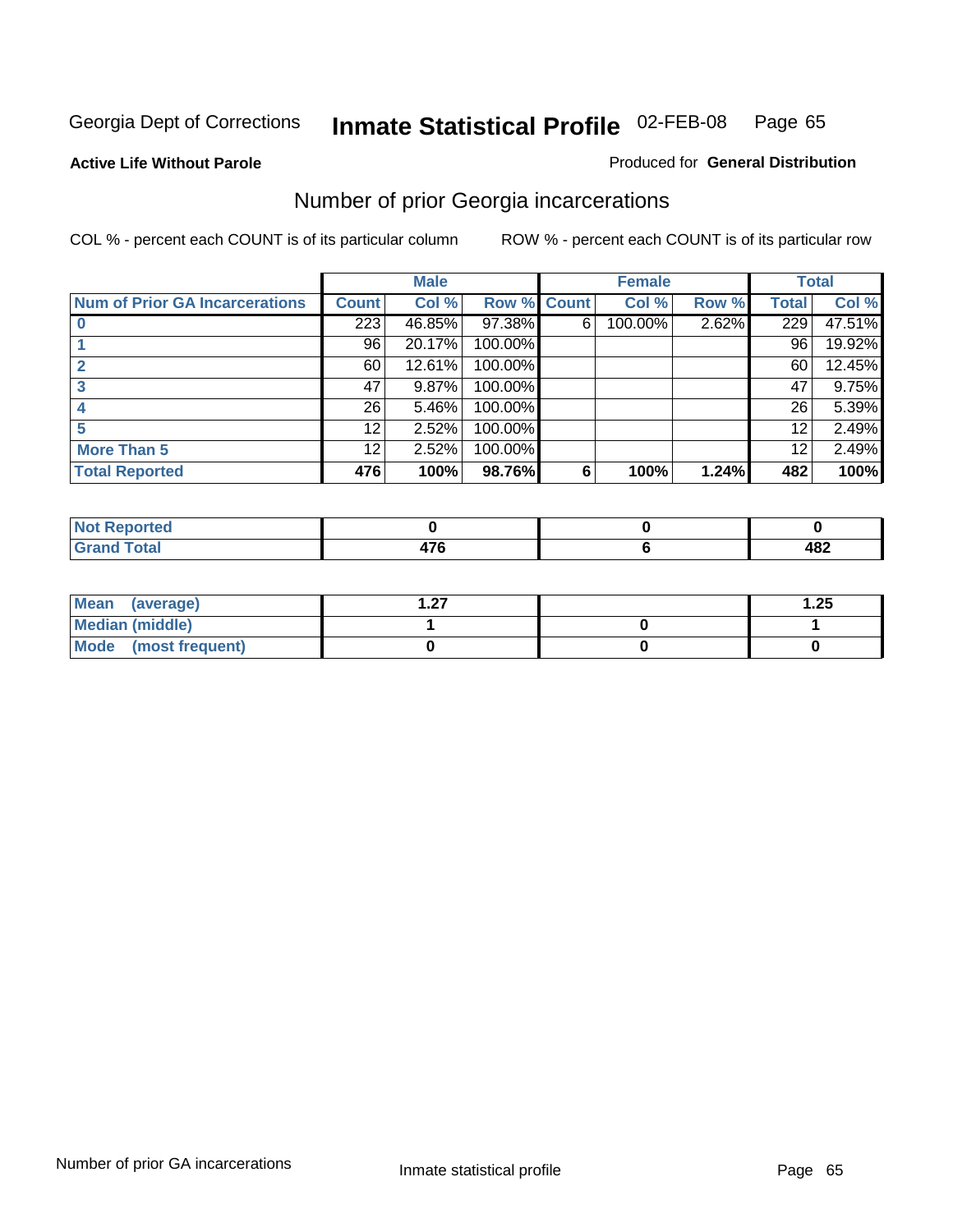**Active Life Without Parole** 

Produced for **General Distribution**

#### Prison sentence in years

COL % - percent each COUNT is of its particular column ROW % - percent each COUNT is of its particular row

|                                 | Male    |            |                    | <b>Female</b> | Total   |             |         |
|---------------------------------|---------|------------|--------------------|---------------|---------|-------------|---------|
| <b>Prison Sentence In Years</b> | Count l | Col %      | <b>Row % Count</b> | Col %         | Row %   | $\tau$ otal | Col %   |
| <b>Life Without Parole</b>      | 4761    | $100.00\%$ | 98.76%             | 100.00%       | $.24\%$ | 482         | 100.00% |
| <b>Total Reported</b>           | 476     | 100%       | 98.76%             | 100%          | 1.24%   | 482'        | 100%    |

| Reported                     |               |     |
|------------------------------|---------------|-----|
| <b>Total</b><br><b>Grand</b> | $\rightarrow$ | 482 |

#### **Determinate (numeric) sentences only**

| <b>Mean</b> | <i>(average)</i> |  |  |
|-------------|------------------|--|--|

**All sentences (including determinate), with life, life without parole, and death sentences figured at 45 years**

| Me:<br>апет<br>.<br>᠇<br>$\sim$ | -- | т.<br>$\sim$ |
|---------------------------------|----|--------------|
|---------------------------------|----|--------------|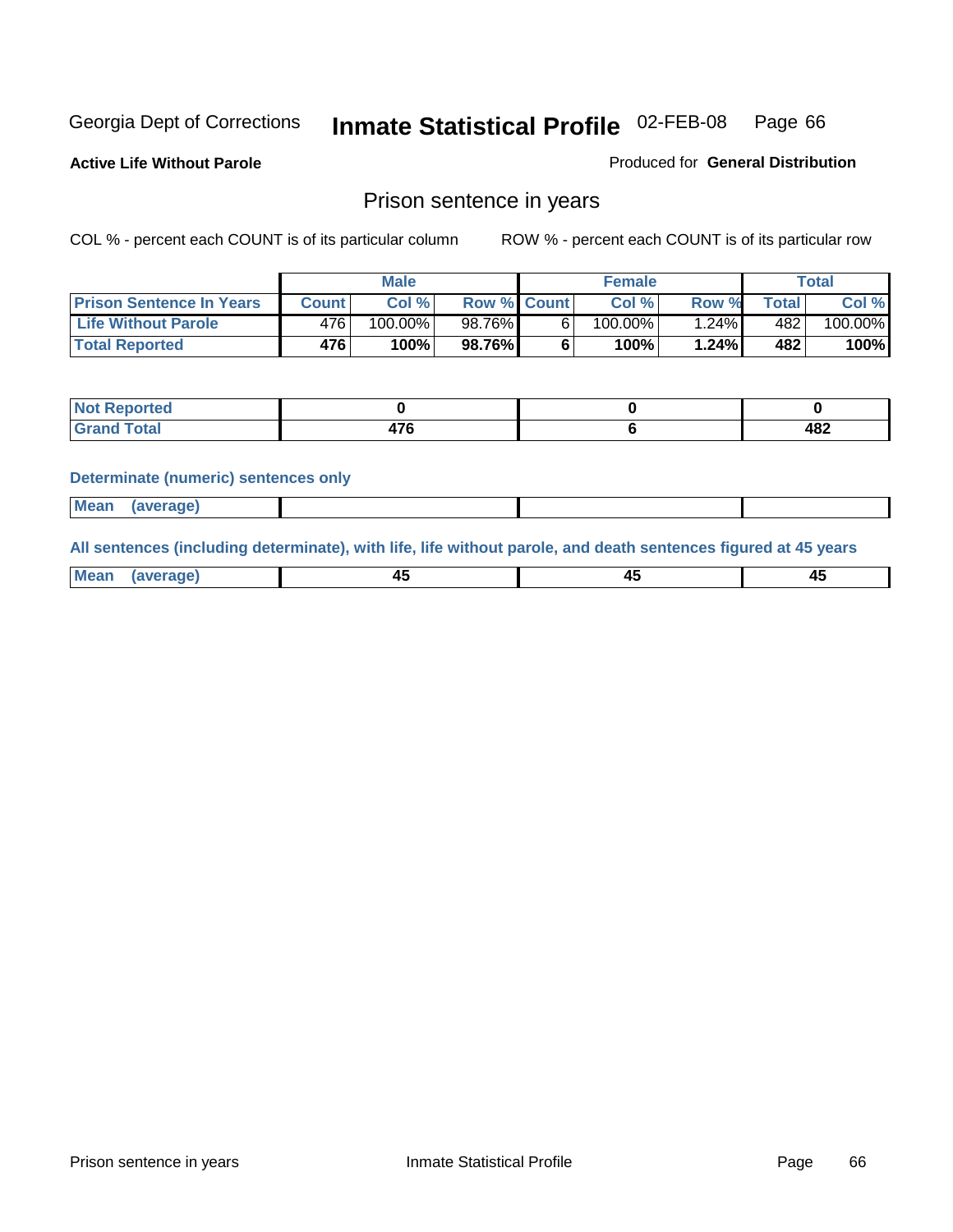#### **Active Life Without Parole**

#### Produced for **General Distribution**

## Primary offense, broken out into felonies vs misdemeanors

|                                  | <b>Male</b>  |         |                    | <b>Female</b> |         |          | Total        |            |
|----------------------------------|--------------|---------|--------------------|---------------|---------|----------|--------------|------------|
| <b>Felonies and Misdemeanors</b> | <b>Count</b> | Col%    | <b>Row % Count</b> |               | Col%    | Row %    | <b>Total</b> | Col %      |
| <b>Felonies</b>                  | 476          | 100.00% | 98.76%             | 61            | 100.00% | $1.24\%$ | 482          | $100.00\%$ |
| <b>Total Reported</b>            | 476          | 100%    | 98.76%I            |               | 100%    | 1.24%    | 482          | 100%       |

| <b>Not</b><br><b>Reported</b><br>$\sim$     |               |             |     |
|---------------------------------------------|---------------|-------------|-----|
| int1<br>Gran<br>$\mathbf{v}$ . $\mathbf{u}$ | $\rightarrow$ | ---<br>71 V | 482 |

| M<br>$\cdots$<br>пю.<br>. | nies<br>. | . |
|---------------------------|-----------|---|
|---------------------------|-----------|---|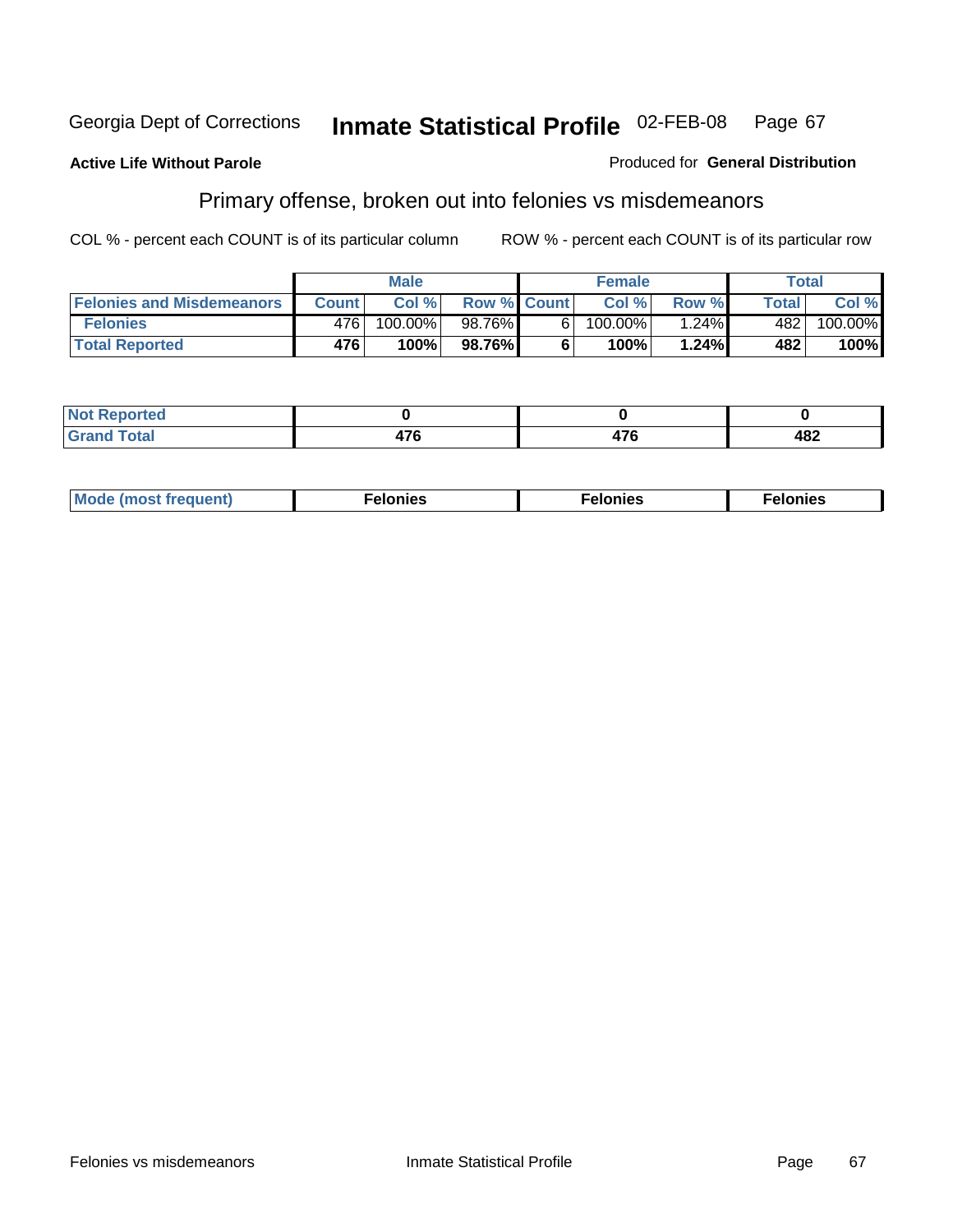#### **Active Life Without Parole**

#### Produced for **General Distribution**

## Primary offense, broken out into six broad crime categories

|                                 | <b>Male</b>  |        |                    | <b>Female</b> |         |          | <b>Total</b> |        |
|---------------------------------|--------------|--------|--------------------|---------------|---------|----------|--------------|--------|
| <b>Crime Categories</b>         | <b>Count</b> | Col %  | <b>Row % Count</b> |               | Col %   | Row %    | <b>Total</b> | Col %  |
| <b>Violent</b>                  | 395          | 82.98% | 98.50%             | 6             | 100.00% | $1.50\%$ | 401          | 83.20% |
| <b>Sex Crime</b>                | 68           | 14.29% | 100.00%            |               | .00%    |          | 68           | 14.11% |
| $\mathbf{3}$<br><b>Property</b> | 2            | .42%   | 100.00%            |               | .00%    |          |              | .41%   |
| <b>Drug</b><br>4                | 10           | 2.10%  | 100.00%            |               | .00%    |          | 10           | 2.07%  |
| <b>Other</b><br>6               |              | .21%   | 100.00%            |               | .00%    |          |              | .21%   |
| <b>Total Reported</b>           | 476          | 100%   | 98.76%             | 6             | 100%    | 1.24%    | 482          | 100%   |

| <b>Reported</b><br><b>NOT</b><br>. |     |     |
|------------------------------------|-----|-----|
| <b>Total</b><br>Cror               | 17C | 482 |

| Mo | n n | winlor" | ılen' |
|----|-----|---------|-------|
|    |     |         |       |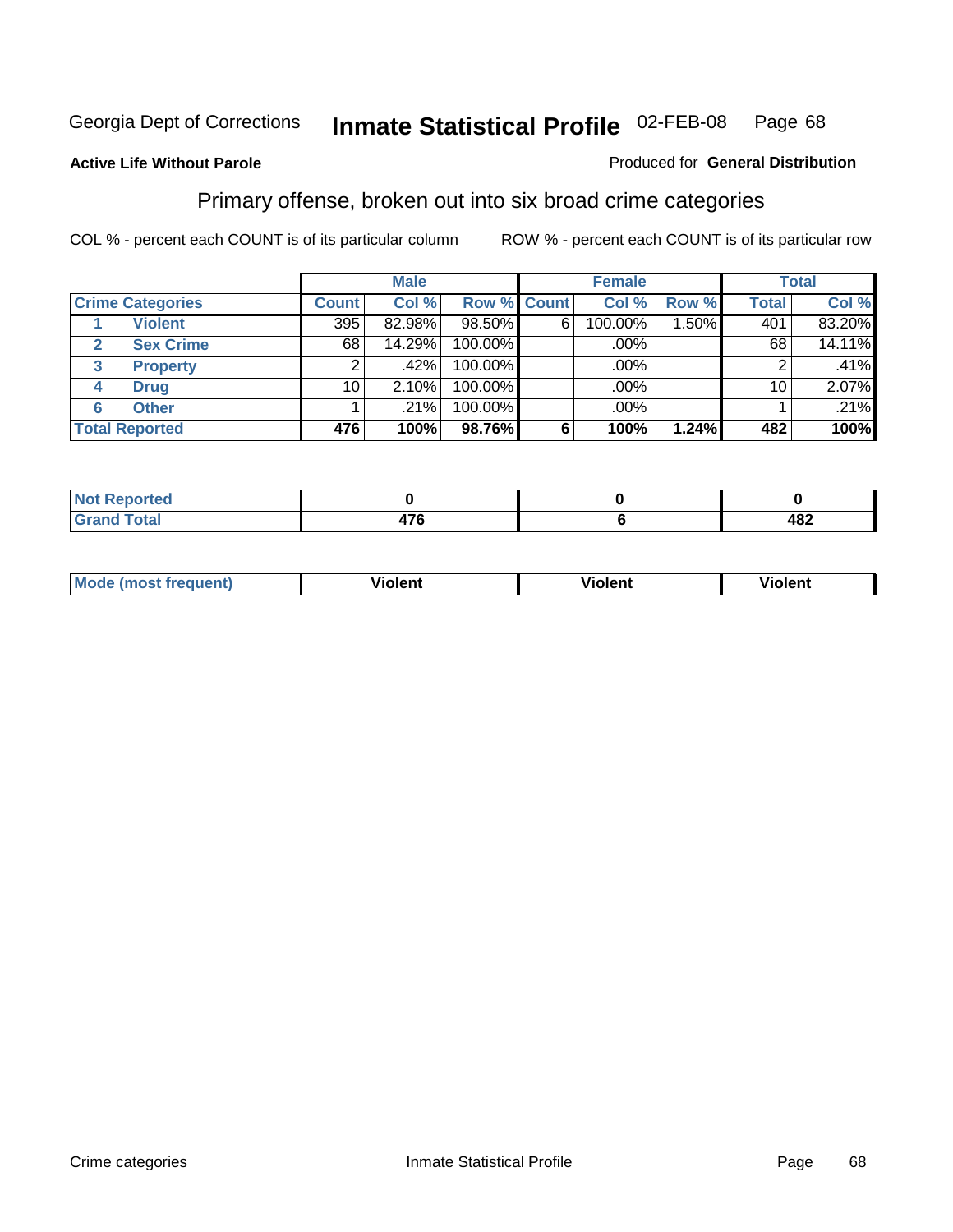#### **Active Life Without Parole**

#### Produced for **General Distribution**

## Primary offense, detailed offense code

|      |                                 |              | <b>Male</b> |             |   | <b>Female</b> |       |              | <b>Total</b> |
|------|---------------------------------|--------------|-------------|-------------|---|---------------|-------|--------------|--------------|
|      | <b>Primary Offense</b>          | <b>Count</b> | Col %       | Row % Count |   | Col %         | Row % | <b>Total</b> | Col %        |
| 1101 | <b>Murder</b>                   | 273          | 57.35%      | 97.85%      | 6 | 100.00%       | 2.15% | 279          | 57.88%       |
| 1311 | <b>Kidnapping</b>               | 55           | 11.55%      | 100.00%     |   |               |       | 55           | 11.41%       |
| 1601 | <b>Burglary</b>                 | 2            | .42%        | 100.00%     |   |               |       | 2            | .41%         |
| 1902 | <b>Armed Robbery</b>            | 66           | 13.87%      | 100.00%     |   |               |       | 66           | 13.69%       |
| 1911 | <b>Hijacking Motor Vehicle</b>  |              | .21%        | 100.00%     |   |               |       |              | .21%         |
| 2001 | Rape                            | 49           | 10.29%      | 100.00%     |   |               |       | 49           | 10.17%       |
| 2003 | <b>Aggrav Sodomy</b>            | 3            | .63%        | 100.00%     |   |               |       | 3            | .62%         |
| 2009 | <b>Aggrav Sexual Battery</b>    | 4            | .84%        | 100.00%     |   |               |       | 4            | .83%         |
| 2019 | <b>Child Molestation</b>        | 3            | .63%        | 100.00%     |   |               |       | 3            | .62%         |
| 2021 | <b>Aggrav Child Molestation</b> | 9            | 1.89%       | 100.00%     |   |               |       | 9            | 1.87%        |
| 2912 | <b>Poss Of Certain</b>          |              | .21%        | 100.00%     |   |               |       |              | .21%         |
|      | <b>Weapons</b>                  |              |             |             |   |               |       |              |              |
| 4012 | <b>Viol Ga Cntrl Sbst Act</b>   |              | .21%        | 100.00%     |   |               |       |              | .21%         |
| 4018 | <b>S/D Cont Sub School</b>      | 1            | .21%        | 100.00%     |   |               |       |              | .21%         |
| 4021 | <b>S/D Cocaine</b>              | 3            | .63%        | 100.00%     |   |               |       | 3            | .62%         |
| 4022 | <b>Poss Of Cocaine</b>          | 4            | .84%        | 100.00%     |   |               |       | 4            | .83%         |
| 4134 | <b>Att/Consprcy Commt</b>       | 1            | .21%        | 100.00%     |   |               |       | 1            | .21%         |
|      | C/S/Of                          |              |             |             |   |               |       |              |              |
|      | <b>Total Rported</b>            | 476          | 100%        | 98.76%      | 6 | 100%          | 1.24% | 482          | 100%         |

| <b>Not Reported</b> |      |                      |
|---------------------|------|----------------------|
| <b>Grand Total</b>  | 47 U | 482<br>$\sim$ $\sim$ |

| Mode (most frequent) | 1101 Murder | 1101 Murder | 1101 Murder |
|----------------------|-------------|-------------|-------------|
|----------------------|-------------|-------------|-------------|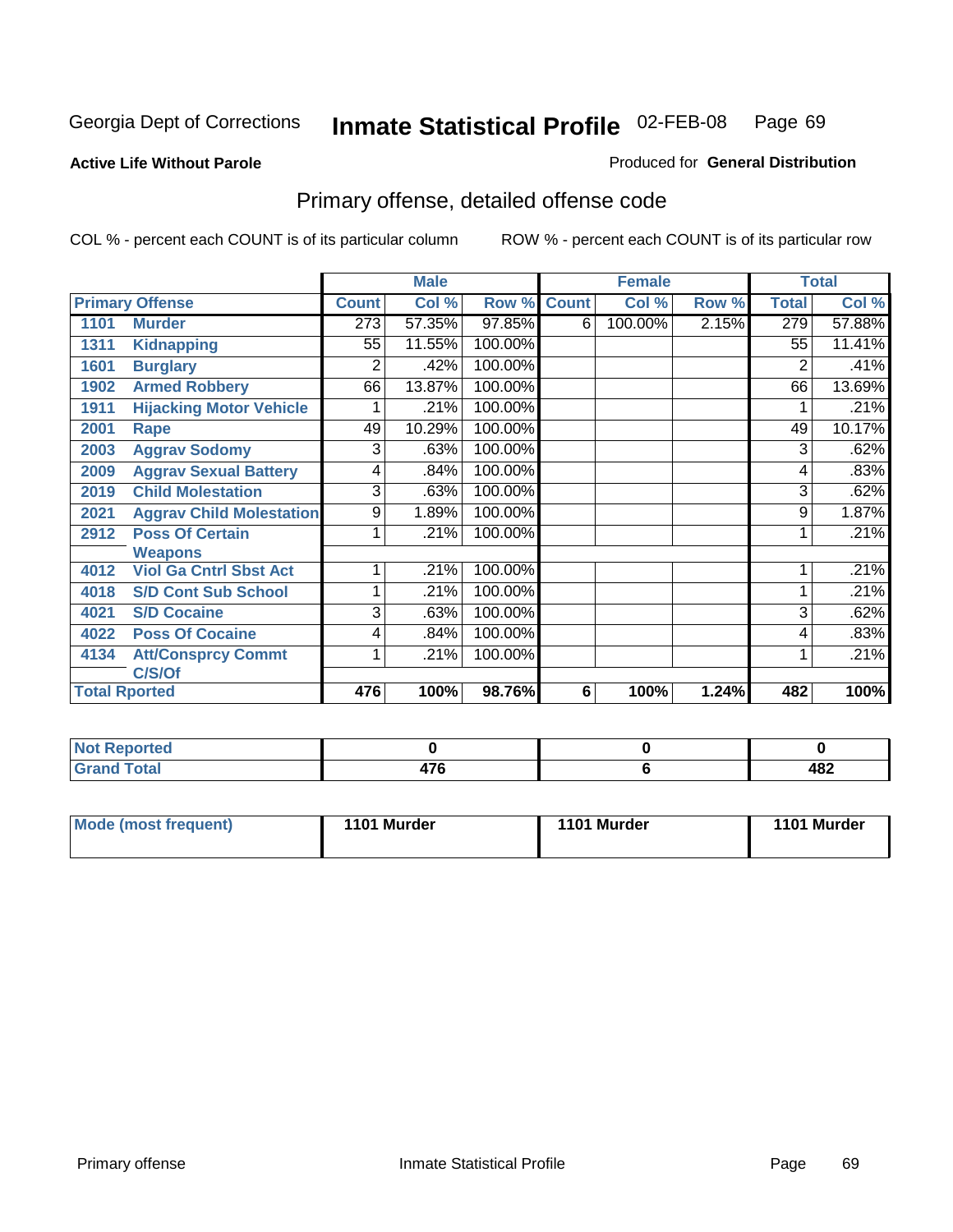#### **Active Life Without Parole**

#### Produced for **General Distribution**

## County of conviction of primary offense

|                         |                             |                 | <b>Male</b> |              |              | <b>Female</b> |       |                 | <b>Total</b> |
|-------------------------|-----------------------------|-----------------|-------------|--------------|--------------|---------------|-------|-----------------|--------------|
|                         | <b>County of Conviction</b> | <b>Count</b>    | Col %       | Row %        | <b>Count</b> | Col %         | Row % | <b>Total</b>    | Col %        |
| 1                       | <b>Appling</b>              | 2               | .42%        | 100.00%      |              |               |       | 2               | .41%         |
| $\overline{2}$          | <b>Atkinson</b>             | 1               | .21%        | 100.00%      |              |               |       | 1               | .21%         |
| $\overline{\mathbf{3}}$ | <b>Bacon</b>                | 1               | .21%        | 100.00%      |              |               |       | 1               | .21%         |
| 5                       | <b>Baldwin</b>              | $\overline{6}$  | 1.26%       | 100.00%      |              |               |       | 6               | 1.24%        |
| 6                       | <b>Banks</b>                | 1               | .21%        | 100.00%      |              |               |       | 1               | .21%         |
| $\overline{7}$          | <b>Barrow</b>               | $\overline{3}$  | .63%        | 100.00%      |              |               |       | $\overline{3}$  | .62%         |
| 8                       | <b>Bartow</b>               | $\overline{2}$  | .42%        | 100.00%      |              |               |       | $\overline{2}$  | .41%         |
| 9                       | <b>Ben Hill</b>             | $\overline{3}$  | .63%        | 100.00%      |              |               |       | $\overline{3}$  | .62%         |
| 10                      | <b>Berrien</b>              | 1               | .21%        | 100.00%      |              |               |       | 1               | .21%         |
| 11                      | <b>Bibb</b>                 | $\overline{15}$ | 3.15%       | 100.00%      |              |               |       | $\overline{15}$ | 3.11%        |
| 12                      | <b>Bleckley</b>             | 1               | .21%        | 100.00%      |              |               |       | 1               | .21%         |
| 13                      | <b>Brantley</b>             | $\overline{2}$  | .42%        | 100.00%      |              |               |       | $\overline{2}$  | .41%         |
| 14                      | <b>Brooks</b>               | 1               | .21%        | 100.00%      |              |               |       | 1               | .21%         |
| 16                      | <b>Bulloch</b>              | $\overline{2}$  | .42%        | 100.00%      |              |               |       | $\overline{2}$  | .41%         |
| 17                      | <b>Burke</b>                | $\overline{6}$  | 1.26%       | 100.00%      |              |               |       | 6               | 1.24%        |
| 18                      | <b>Butts</b>                | $\overline{3}$  | .63%        | 100.00%      |              |               |       | $\overline{3}$  | .62%         |
| 20                      | <b>Camden</b>               | $\overline{2}$  | .42%        | 100.00%      |              |               |       | $\overline{2}$  | .41%         |
| 22                      | <b>Carroll</b>              | $\overline{2}$  | .42%        | 100.00%      |              |               |       | $\overline{2}$  | .41%         |
| 23                      | <b>Catoosa</b>              | 1               | .21%        | 100.00%      |              |               |       | 1               | .21%         |
| 24                      | <b>Charlton</b>             | 1               | .21%        | 100.00%      |              |               |       | 1               | .21%         |
| 25                      | <b>Chatham</b>              | $\overline{23}$ | 4.83%       | 100.00%      |              |               |       | $\overline{23}$ | 4.77%        |
| 28                      | <b>Cherokee</b>             | $\overline{3}$  | .63%        | 100.00%      |              |               |       | $\overline{3}$  | .62%         |
| 29                      | <b>Clarke</b>               | $\overline{11}$ | 2.31%       | 100.00%      |              |               |       | $\overline{11}$ | 2.28%        |
| 31                      | <b>Clayton</b>              | $\overline{17}$ | 3.57%       | 100.00%      |              |               |       | $\overline{17}$ | 3.53%        |
| 33                      | <b>Cobb</b>                 | 14              | 2.94%       | 100.00%      |              |               |       | 14              | 2.90%        |
| 34                      | <b>Coffee</b>               | 3               | .63%        | 100.00%      |              |               |       | $\overline{3}$  | .62%         |
| 35                      | <b>Colquitt</b>             | $\overline{3}$  | .63%        | 100.00%      |              |               |       | $\overline{3}$  | .62%         |
| 36                      | <b>Columbia</b>             | $\overline{5}$  | 1.05%       | 100.00%      |              |               |       | $\overline{5}$  | 1.04%        |
| 37                      | <b>Cook</b>                 | 3               | .63%        | 100.00%      |              |               |       | $\overline{3}$  | .62%         |
| 38                      | <b>Coweta</b>               | $\overline{2}$  | .42%        | 100.00%      |              |               |       | $\overline{2}$  | .41%         |
| 40                      | <b>Crisp</b>                | 1               | .21%        | 100.00%      |              |               |       | 1               | .21%         |
| 41                      | <b>Dade</b>                 | 1               |             | .21% 100.00% |              |               |       | 1               | .21%         |
| 43                      | <b>Decatur</b>              | $\overline{2}$  | .42%        | 100.00%      |              |               |       | $\overline{2}$  | .41%         |
| 44                      | <b>Dekalb</b>               | $\overline{40}$ | 8.40%       | 97.56%       | 1            | 16.67%        | 2.44% | $\overline{41}$ | 8.51%        |
| 45                      | <b>Dodge</b>                | 1               | .21%        | 100.00%      |              |               |       | 1               | .21%         |
| 46                      | <b>Dooly</b>                | $\overline{2}$  | .42%        | 100.00%      |              |               |       | $\overline{2}$  | .41%         |
| 47                      | <b>Dougherty</b>            | $\overline{16}$ | 3.36%       | 100.00%      |              |               |       | 16              | 3.32%        |
| 48                      | <b>Douglas</b>              | $\overline{12}$ | 2.52%       | 92.31%       | 1            | 16.67%        | 7.69% | $\overline{13}$ | 2.70%        |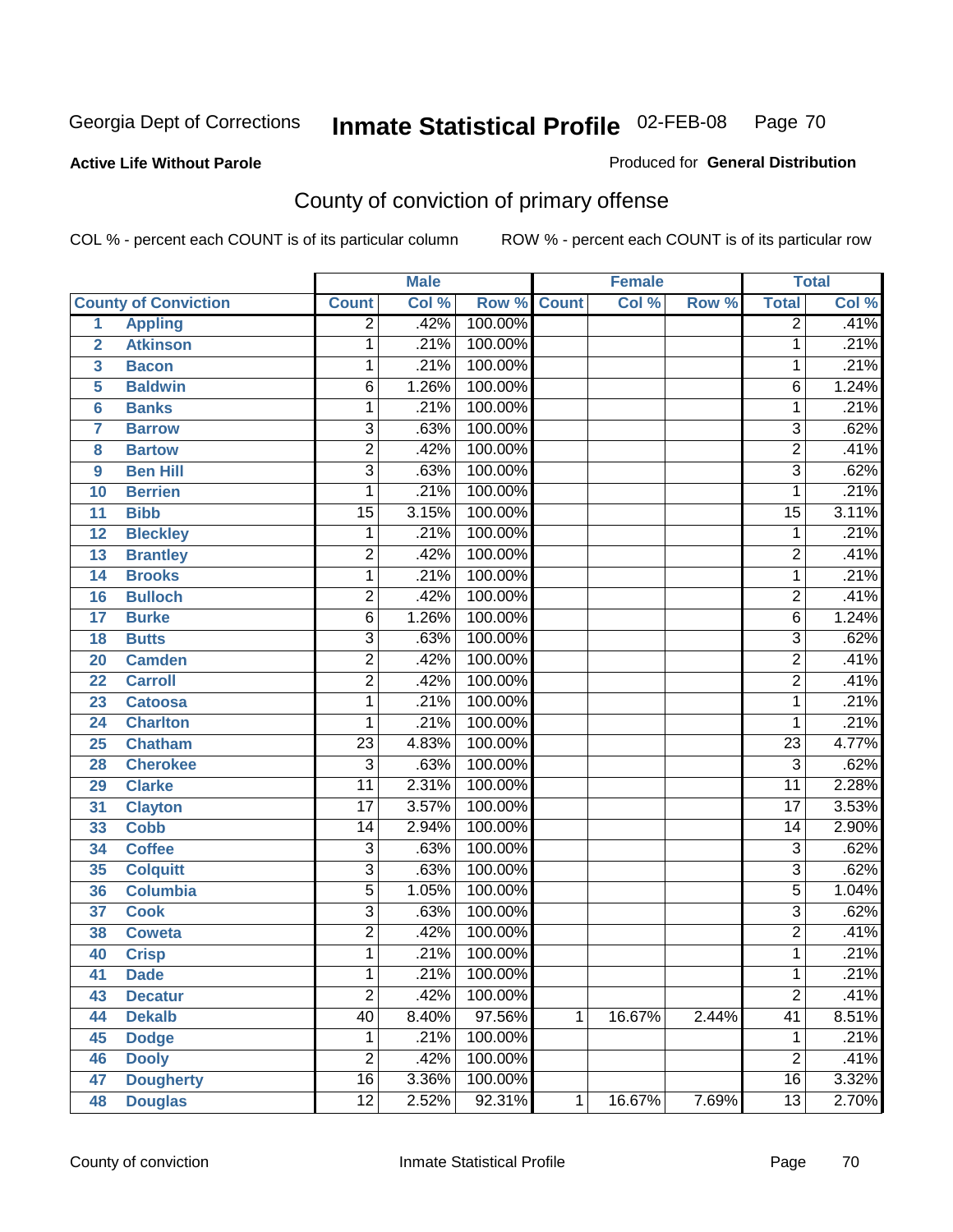**Active Life Without Parole** 

Produced for **General Distribution**

## County of conviction of primary offense

|     |                             |                 | <b>Male</b> |             |              | <b>Female</b> |        |                 | <b>Total</b> |
|-----|-----------------------------|-----------------|-------------|-------------|--------------|---------------|--------|-----------------|--------------|
|     | <b>County of Conviction</b> | <b>Count</b>    | Col %       | Row % Count |              | Col %         | Row %  | <b>Total</b>    | Col %        |
| 49  | <b>Early</b>                | 1               | .21%        | 100.00%     |              |               |        | 1               | .21%         |
| 51  | <b>Effingham</b>            | $\overline{c}$  | .42%        | 100.00%     |              |               |        | $\overline{2}$  | .41%         |
| 52  | <b>Elbert</b>               | $\overline{2}$  | .42%        | 100.00%     |              |               |        | $\overline{2}$  | .41%         |
| 53  | <b>Emanuel</b>              | 1               | .21%        | 100.00%     |              |               |        | 1               | .21%         |
| 56  | <b>Fayette</b>              | $\overline{3}$  | .63%        | 100.00%     |              |               |        | $\overline{3}$  | .62%         |
| 57  | <b>Floyd</b>                | 4               | .84%        | 100.00%     |              |               |        | 4               | .83%         |
| 58  | <b>Forsyth</b>              | $\overline{2}$  | .42%        | 100.00%     |              |               |        | $\overline{2}$  | .41%         |
| 59  | <b>Franklin</b>             | 1               | .21%        | 100.00%     |              |               |        | 1               | .21%         |
| 60  | <b>Fulton</b>               | $\overline{48}$ | 10.08%      | 100.00%     |              |               |        | $\overline{48}$ | 9.96%        |
| 61  | <b>Gilmer</b>               | 1               | .21%        | 100.00%     |              |               |        | 1               | .21%         |
| 63  | <b>Glynn</b>                | $\overline{12}$ | 2.52%       | 100.00%     |              |               |        | $\overline{12}$ | 2.49%        |
| 65  | <b>Grady</b>                | 1               | .21%        | 100.00%     |              |               |        | $\mathbf 1$     | .21%         |
| 66  | <b>Greene</b>               | 1               | .21%        | 100.00%     |              |               |        | 1               | .21%         |
| 67  | <b>Gwinnett</b>             | $\overline{7}$  | 1.47%       | 100.00%     |              |               |        | $\overline{7}$  | 1.45%        |
| 68  | <b>Habersham</b>            | $\overline{2}$  | .42%        | 100.00%     |              |               |        | $\overline{2}$  | .41%         |
| 69  | <b>Hall</b>                 | $\overline{7}$  | 1.47%       | 100.00%     |              |               |        | $\overline{7}$  | 1.45%        |
| 72  | <b>Harris</b>               | 1               | .21%        | 100.00%     |              |               |        | 1               | .21%         |
| 73  | <b>Hart</b>                 | 4               | .84%        | 100.00%     |              |               |        | 4               | .83%         |
| 75  | <b>Henry</b>                | $\overline{10}$ | 2.10%       | 100.00%     |              |               |        | $\overline{10}$ | 2.07%        |
| 76  | <b>Houston</b>              | 6               | 1.26%       | 100.00%     |              |               |        | 6               | 1.24%        |
| 78  | <b>Jackson</b>              | $\overline{8}$  | 1.68%       | 100.00%     |              |               |        | $\overline{8}$  | 1.66%        |
| 79  | <b>Jasper</b>               | 1               | .21%        | 100.00%     |              |               |        | 1               | .21%         |
| 80  | <b>Jeff Davis</b>           | 1               | .21%        | 100.00%     |              |               |        | 1               | .21%         |
| 81  | <b>Jefferson</b>            | 1               | .21%        | 100.00%     |              |               |        | 1               | .21%         |
| 82  | <b>Jenkins</b>              | 1               | .21%        | 100.00%     |              |               |        | 1               | .21%         |
| 84  | <b>Jones</b>                | 1               | .21%        | 100.00%     |              |               |        | 1               | .21%         |
| 87  | <b>Laurens</b>              | $\overline{c}$  | .42%        | 100.00%     |              |               |        | $\overline{c}$  | .41%         |
| 88  | Lee                         | 1               | .21%        | 100.00%     |              |               |        | 1               | .21%         |
| 89  | <b>Liberty</b>              | $\overline{5}$  | 1.05%       | 100.00%     |              |               |        | 5               | 1.04%        |
| 91  | Long                        | 3               | .63%        | 100.00%     |              |               |        | $\overline{3}$  | .62%         |
| 92  | <b>Lowndes</b>              | $\overline{5}$  | 1.05%       | 100.00%     |              |               |        | 5               | 1.04%        |
| 95  | <b>Madison</b>              | 1               | .21%        | 100.00%     |              |               |        | 1               | .21%         |
| 96  | <b>Marion</b>               | 1               | .21%        | 100.00%     |              |               |        | 1               | .21%         |
| 98  | <b>Mcintosh</b>             | 1               | .21%        | 100.00%     |              |               |        | 1               | .21%         |
| 100 | <b>Miller</b>               | 1               | .21%        | 100.00%     |              |               |        | 1               | .21%         |
| 102 | <b>Monroe</b>               | $\overline{2}$  | .42%        | 100.00%     |              |               |        | $\overline{2}$  | .41%         |
| 106 | <b>Muscogee</b>             | $\overline{16}$ | 3.36%       | 100.00%     |              |               |        | 16              | 3.32%        |
| 107 | <b>Newton</b>               | 4               | .84%        | 80.00%      | $\mathbf{1}$ | 16.67%        | 20.00% | $\overline{5}$  | 1.04%        |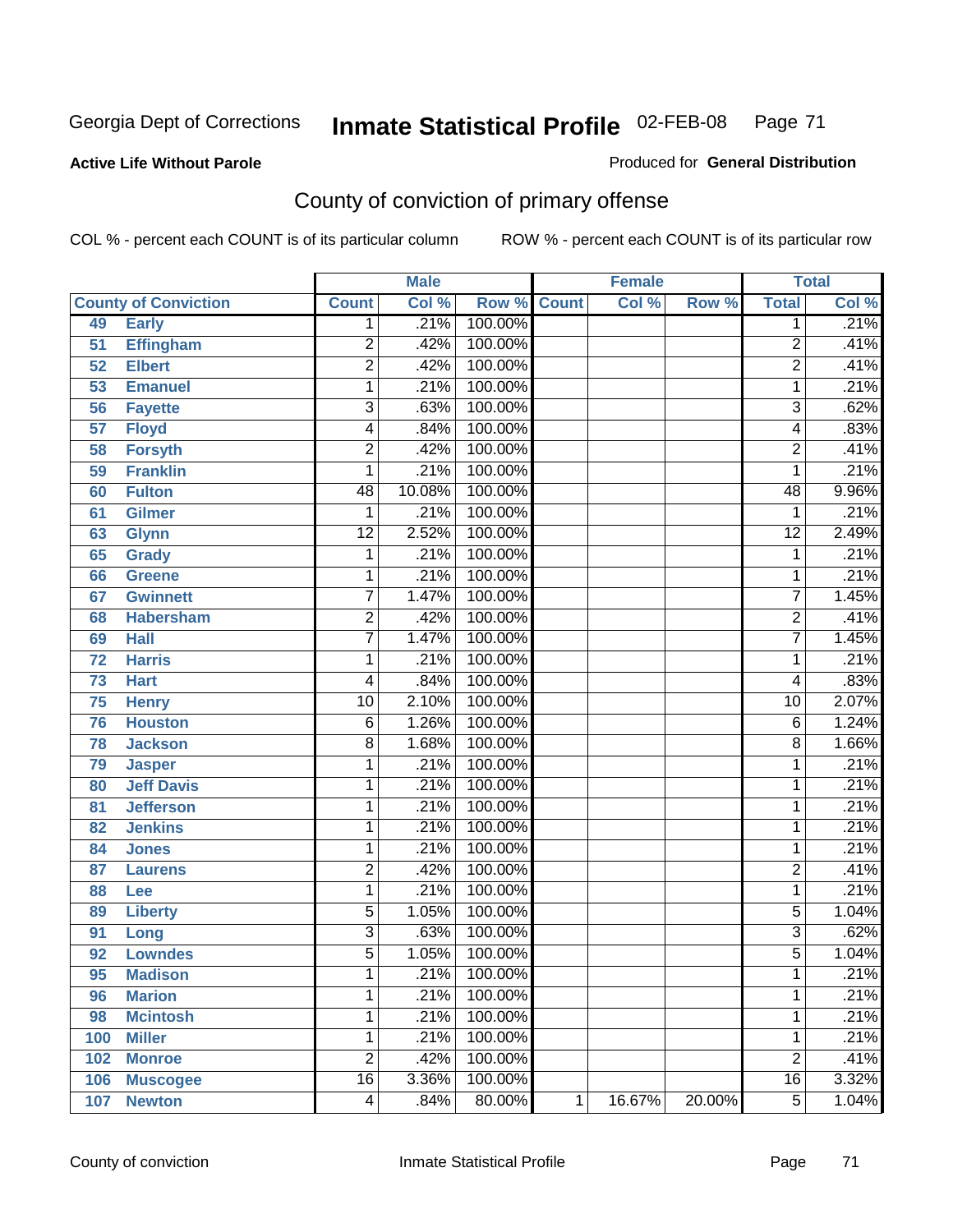#### **Active Life Without Parole**

## Produced for **General Distribution**

## County of conviction of primary offense

|                                 |                           | <b>Male</b> |         |                | <b>Female</b> |        |                 | <b>Total</b> |
|---------------------------------|---------------------------|-------------|---------|----------------|---------------|--------|-----------------|--------------|
| <b>County of Conviction</b>     | <b>Count</b>              | Col %       | Row %   | <b>Count</b>   | Col %         | Row %  | <b>Total</b>    | Col %        |
| <b>Oglethorpe</b><br>109        | 1                         | .21%        | 100.00% |                |               |        | 1               | .21%         |
| 110<br><b>Paulding</b>          | 1                         | .21%        | 100.00% |                |               |        | 1               | .21%         |
| <b>Pierce</b><br>113            | $\overline{2}$            | .42%        | 100.00% |                |               |        | $\overline{2}$  | .41%         |
| <b>Pike</b><br>114              | $\overline{\overline{3}}$ | .63%        | 75.00%  | 1              | 16.67%        | 25.00% | 4               | .83%         |
| 115<br><b>Polk</b>              | 1                         | .21%        | 100.00% |                |               |        | 1               | .21%         |
| 116<br><b>Pulaski</b>           | 1                         | .21%        | 100.00% |                |               |        | 1               | .21%         |
| 117<br><b>Putnam</b>            | 4                         | .84%        | 100.00% |                |               |        | 4               | .83%         |
| 119<br><b>Rabun</b>             | 1                         | .21%        | 100.00% |                |               |        | 1               | .21%         |
| <b>Randolph</b><br>120          | 1                         | .21%        | 100.00% |                |               |        | 1               | .21%         |
| <b>Richmond</b><br>121          | $\overline{21}$           | 4.41%       | 95.45%  | 1              | 16.67%        | 4.55%  | $\overline{22}$ | 4.56%        |
| <b>Rockdale</b><br>122          | $\overline{\mathcal{A}}$  | .84%        | 100.00% |                |               |        | 4               | .83%         |
| <b>Spalding</b><br>126          | 5                         | 1.05%       | 100.00% |                |               |        | 5               | 1.04%        |
| <b>Stephens</b><br>127          | $\overline{2}$            | .42%        | 100.00% |                |               |        | $\overline{2}$  | .41%         |
| <b>Sumter</b><br>129            | 1                         | .21%        | 100.00% |                |               |        | 1               | .21%         |
| <b>Terrell</b><br>135           | 1                         | .21%        | 100.00% |                |               |        | 1               | .21%         |
| 136<br><b>Thomas</b>            | $\overline{3}$            | .63%        | 100.00% |                |               |        | $\overline{3}$  | .62%         |
| <b>Tift</b><br>$\overline{137}$ | 4                         | .84%        | 100.00% |                |               |        | 4               | .83%         |
| <b>Toombs</b><br>138            | $\overline{3}$            | .63%        | 100.00% |                |               |        | $\overline{3}$  | .62%         |
| <b>Towns</b><br>139             | 1                         | .21%        | 100.00% |                |               |        | 1               | .21%         |
| 141<br><b>Troup</b>             | 1                         | .21%        | 100.00% |                |               |        | 1               | .21%         |
| <b>Union</b><br>144             | 1                         | .21%        | 100.00% |                |               |        | 1               | .21%         |
| 145<br><b>Upson</b>             | $\overline{2}$            | .42%        | 100.00% |                |               |        | $\overline{2}$  | .41%         |
| <b>Walker</b><br>146            | $\overline{3}$            | .63%        | 75.00%  | 1              | 16.67%        | 25.00% | 4               | .83%         |
| <b>Walton</b><br>147            | $\overline{3}$            | .63%        | 100.00% |                |               |        | 3               | .62%         |
| 148<br><b>Ware</b>              | 9                         | 1.89%       | 100.00% |                |               |        | 9               | 1.87%        |
| Washington<br>150               | $\overline{2}$            | .42%        | 100.00% |                |               |        | $\overline{2}$  | .41%         |
| 151<br><b>Wayne</b>             | $\overline{2}$            | .42%        | 100.00% |                |               |        | $\overline{2}$  | .41%         |
| <b>Whitfield</b><br>155         | $\overline{5}$            | 1.05%       | 100.00% |                |               |        | $\overline{5}$  | 1.04%        |
| 157<br><b>Wilkes</b>            | 1                         | .21%        | 100.00% |                |               |        | 1               | .21%         |
| 159<br><b>Worth</b>             | 1                         | .21%        | 100.00% |                |               |        | 1               | .21%         |
| <b>Total Rported</b>            | 476                       | 100%        | 98.76%  | $6\phantom{1}$ | 100%          | 1.24%  | 482             | 100%         |

| Reported<br>NOT F<br>. |             |     |
|------------------------|-------------|-----|
| <b>Total</b><br>r      | 170<br>41 U | 482 |

| _____ |  | Мe | τοη<br>ur. | <b>Walker</b> | ultor |
|-------|--|----|------------|---------------|-------|
|-------|--|----|------------|---------------|-------|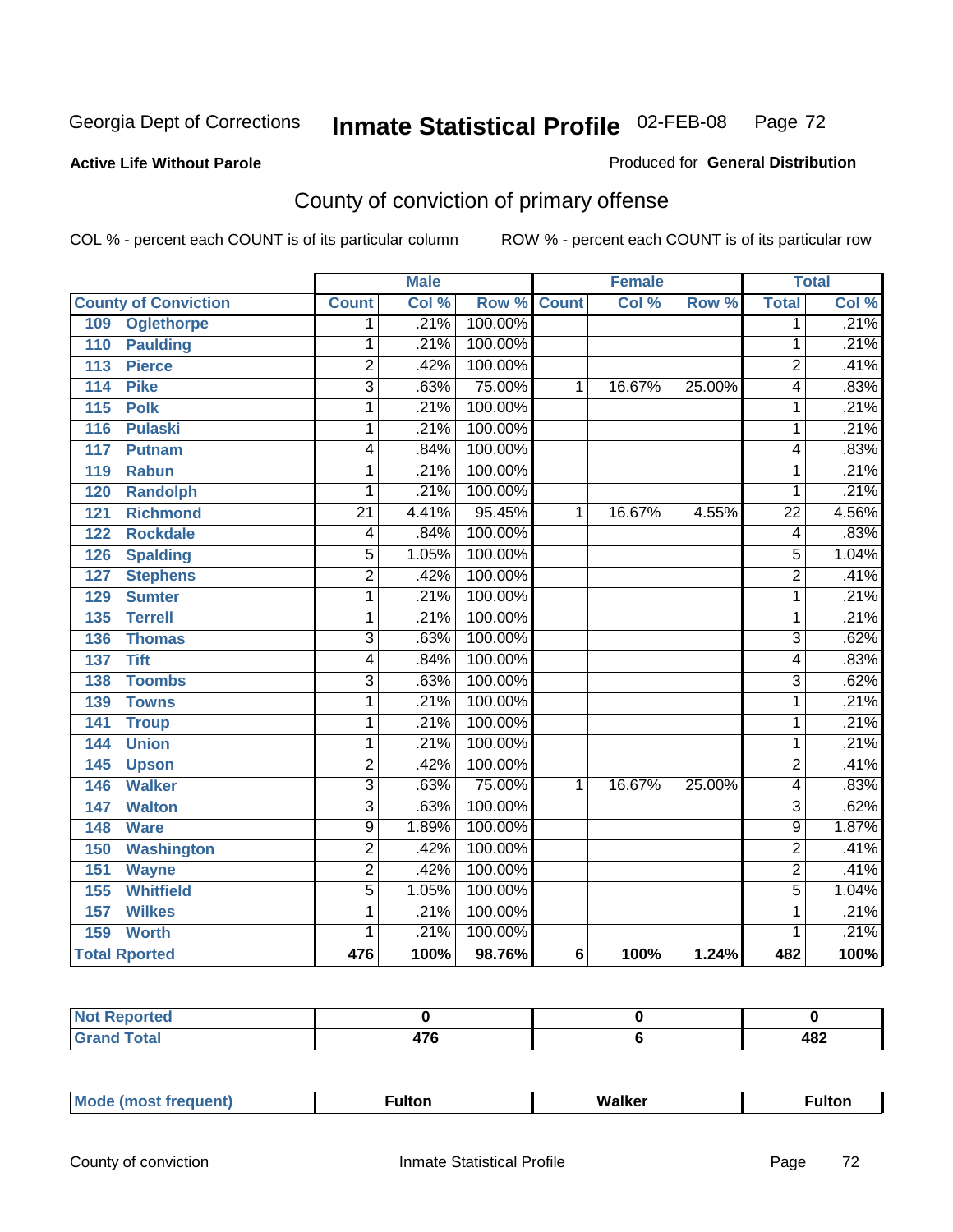#### **Active Life Without Parole**

#### Produced for **General Distribution**

# Circuit of conviction of primary offense

|                         |                                 |                 | <b>Male</b> |         |              | Female |        |                 | <b>Total</b> |
|-------------------------|---------------------------------|-----------------|-------------|---------|--------------|--------|--------|-----------------|--------------|
|                         | <b>Circuit of Conviction</b>    | <b>Count</b>    | Col %       | Row %   | <b>Count</b> | Col %  | Row %  | <b>Total</b>    | Col %        |
| 1                       | <b>Alapaha Circuit</b>          | $\overline{5}$  | 1.05%       | 100.00% |              |        |        | $\overline{5}$  | 1.04%        |
| $\overline{\mathbf{2}}$ | <b>Alcovy Circuit</b>           | $\overline{7}$  | 1.47%       | 87.50%  | 1            | 16.67% | 12.50% | $\overline{8}$  | 1.66%        |
| 3                       | <b>Atlanta Circuit</b>          | 48              | 10.08%      | 100.00% |              |        |        | 48              | 9.96%        |
| 4                       | <b>Atlantic Circuit</b>         | $\overline{9}$  | 1.89%       | 100.00% |              |        |        | 9               | 1.87%        |
| 5                       | <b>Augusta Circuit</b>          | $\overline{32}$ | 6.72%       | 96.97%  | 1            | 16.67% | 3.03%  | $\overline{33}$ | 6.85%        |
| 6                       | <b>Blue Ridge Circuit</b>       | $\overline{3}$  | .63%        | 100.00% |              |        |        | $\overline{3}$  | .62%         |
| $\overline{7}$          | <b>Brunswick Circuit</b>        | $\overline{19}$ | 3.99%       | 100.00% |              |        |        | $\overline{19}$ | 3.94%        |
| 8                       | <b>Chattahoochee Circuit</b>    | 18              | 3.78%       | 100.00% |              |        |        | 18              | 3.73%        |
| 9                       | <b>Cherokee Circuit</b>         | $\overline{2}$  | .42%        | 100.00% |              |        |        | $\overline{2}$  | .41%         |
| 10                      | <b>Clayton Circuit</b>          | $\overline{17}$ | 3.57%       | 100.00% |              |        |        | $\overline{17}$ | 3.53%        |
| 11                      | <b>Cobb Circuit</b>             | 14              | 2.94%       | 100.00% |              |        |        | 14              | 2.90%        |
| 12                      | <b>Conasauga Circuit</b>        | $\overline{5}$  | 1.05%       | 100.00% |              |        |        | $\overline{5}$  | 1.04%        |
| 13                      | <b>Cordele Circuit</b>          | $\overline{6}$  | 1.26%       | 100.00% |              |        |        | 6               | 1.24%        |
| 14                      | <b>Coweta Circuit</b>           | $\overline{5}$  | 1.05%       | 100.00% |              |        |        | $\overline{5}$  | 1.04%        |
| 15                      | <b>Dougherty Circuit</b>        | $\overline{16}$ | 3.36%       | 100.00% |              |        |        | $\overline{16}$ | 3.32%        |
| 16                      | <b>Dublin Circuit</b>           | $\overline{2}$  | .42%        | 100.00% |              |        |        | $\overline{2}$  | .41%         |
| 17                      | <b>Eastern Circuit</b>          | $\overline{23}$ | 4.83%       | 100.00% |              |        |        | $\overline{23}$ | 4.77%        |
| 18                      | <b>Flint Circuit</b>            | $\overline{10}$ | 2.10%       | 100.00% |              |        |        | $\overline{10}$ | 2.07%        |
| 19                      | <b>Griffin Circuit</b>          | 13              | 2.73%       | 92.86%  | 1            | 16.67% | 7.14%  | 14              | 2.90%        |
| 20                      | <b>Gwinnett Circuit</b>         | $\overline{7}$  | 1.47%       | 100.00% |              |        |        | $\overline{7}$  | 1.45%        |
| 21                      | <b>Houston Circuit</b>          | $\overline{6}$  | 1.26%       | 100.00% |              |        |        | $\overline{6}$  | 1.24%        |
| 22                      | <b>Lookout Mountain Circuit</b> | $\overline{5}$  | 1.05%       | 83.33%  | 1            | 16.67% | 16.67% | $\overline{6}$  | 1.24%        |
| 23                      | <b>Macon Circuit</b>            | $\overline{15}$ | 3.15%       | 100.00% |              |        |        | $\overline{15}$ | 3.11%        |
| 24                      | <b>Middle Circuit</b>           | $\overline{7}$  | 1.47%       | 100.00% |              |        |        | $\overline{7}$  | 1.45%        |
| 25                      | <b>Mountain Circuit</b>         | $\overline{5}$  | 1.05%       | 100.00% |              |        |        | $\overline{5}$  | 1.04%        |
| 26                      | <b>Northeastern Circuit</b>     | $\overline{7}$  | 1.47%       | 100.00% |              |        |        | $\overline{7}$  | 1.45%        |
| 27                      | <b>Northern Circuit</b>         | $\overline{9}$  | 1.89%       | 100.00% |              |        |        | $\overline{9}$  | 1.87%        |
| 28                      | <b>Ocmulgee Circuit</b>         | $\overline{13}$ | 2.73%       | 100.00% |              |        |        | $\overline{13}$ | 2.70%        |
| 29                      | <b>Oconee Circuit</b>           | $\overline{3}$  | .63%        | 100.00% |              |        |        | $\overline{3}$  | .62%         |
| 30                      | <b>Ogeechee Circuit</b>         | $\overline{5}$  | 1.05%       | 100.00% |              |        |        | $\overline{5}$  | 1.04%        |
| 31                      | <b>Pataula Circuit</b>          | 4               | .84%        | 100.00% |              |        |        | 4               | .83%         |
| 32                      | <b>Piedmont Circuit</b>         | 12              | 2.52%       | 100.00% |              |        |        | 12              | 2.49%        |
| 33                      | <b>Rome Circuit</b>             | $\overline{4}$  | .84%        | 100.00% |              |        |        | 4               | .83%         |
| 34                      | <b>South Georgia Circuit</b>    | $\overline{3}$  | .63%        | 100.00% |              |        |        | $\overline{3}$  | .62%         |
| 35                      | <b>Southern Circuit</b>         | $\overline{12}$ | 2.52%       | 100.00% |              |        |        | $\overline{12}$ | 2.49%        |
| 36                      | <b>Southwestern Circuit</b>     | $\overline{2}$  | .42%        | 100.00% |              |        |        | $\overline{2}$  | .41%         |
| 37                      | <b>Stone Mountain Circuit</b>   | 40              | 8.40%       | 97.56%  | 1            | 16.67% | 2.44%  | 41              | 8.51%        |
| 38                      | <b>Tallapoosa Circuit</b>       | $\mathbf{1}$    | .21%        | 100.00% |              |        |        | $\mathbf{1}$    | .21%         |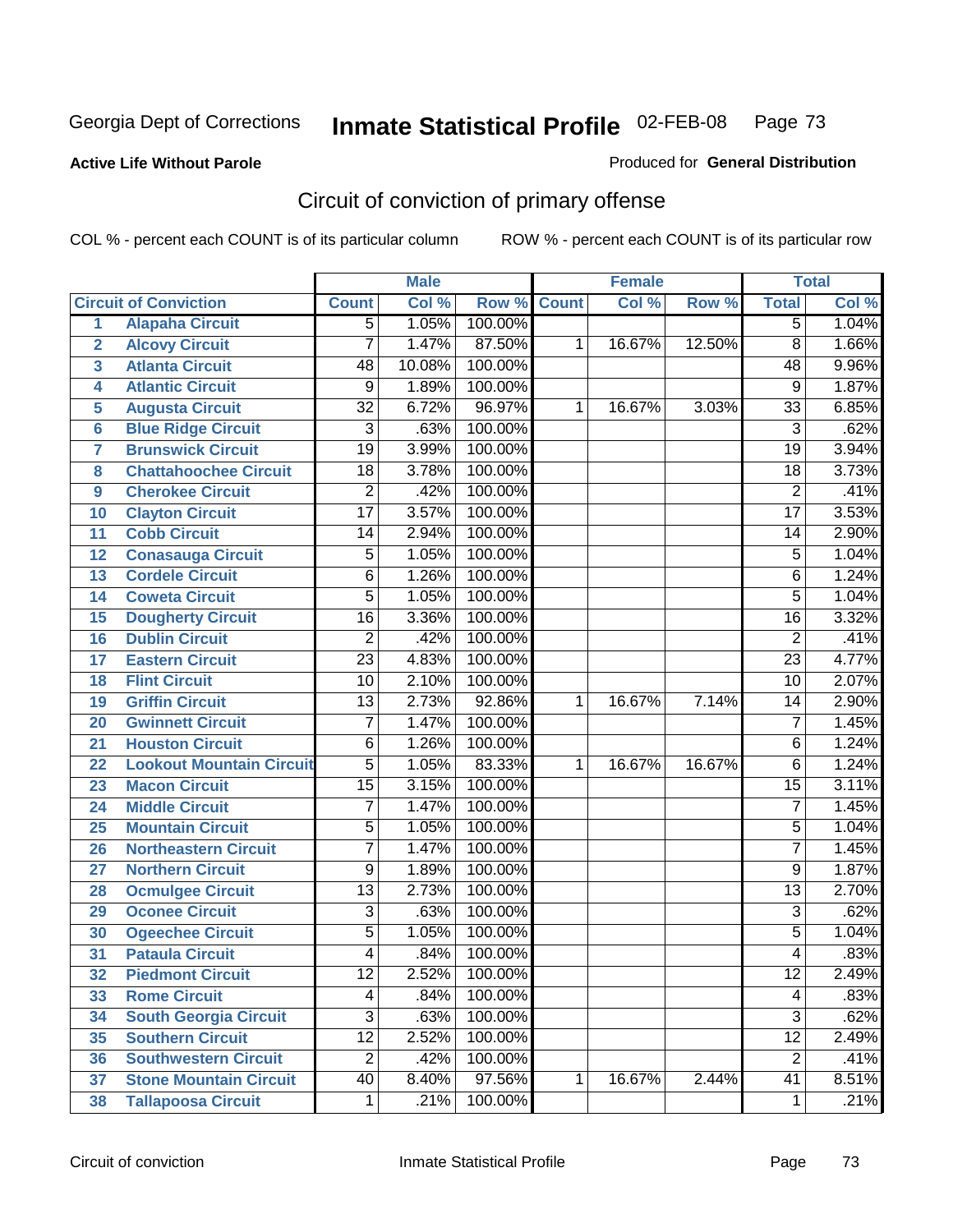**Active Life Without Parole** 

Produced for **General Distribution**

# Circuit of conviction of primary offense

|    |                              |              | <b>Male</b> |             |   | <b>Female</b> |       |                | <b>Total</b> |
|----|------------------------------|--------------|-------------|-------------|---|---------------|-------|----------------|--------------|
|    | <b>Circuit of Conviction</b> | <b>Count</b> | Col %       | Row % Count |   | Col %         | Row % | <b>Total</b>   | Col %        |
| 39 | <b>Tifton Circuit</b>        | 5            | 1.05%       | 100.00%     |   |               |       | 5              | 1.04%        |
| 40 | <b>Toombs Circuit</b>        |              | .21%        | 100.00%     |   |               |       |                | .21%         |
| 41 | <b>Waycross Circuit</b>      | 18           | 3.78%       | 100.00%     |   |               |       | 18             | 3.73%        |
| 42 | <b>Western Circuit</b>       | 11           | 2.31%       | 100.00%     |   |               |       | 11             | 2.28%        |
| 43 | <b>Rockdale Circuit</b>      | 4            | .84%        | 100.00%     |   |               |       | 4              | .83%         |
| 44 | <b>Douglas Circuit</b>       | 12           | 2.52%       | 92.31%      |   | 16.67%        | 7.69% | 13             | 2.70%        |
| 45 | <b>Appalachian Circuit</b>   |              | .21%        | 100.00%     |   |               |       |                | .21%         |
| 46 | <b>Enotah Circuit</b>        | 2            | .42%        | 100.00%     |   |               |       | 2              | .41%         |
| 47 | <b>Bell-Forsyth Circuit</b>  | 2            | .42%        | 100.00%     |   |               |       | $\overline{2}$ | .41%         |
| 48 | <b>Towaliga Circuit</b>      | 5            | 1.05%       | 100.00%     |   |               |       | 5              | 1.04%        |
| 49 | <b>Paulding Circuit</b>      |              | .21%        | 100.00%     |   |               |       |                | .21%         |
|    | <b>Total Rported</b>         | 476          | 100%        | 98.76%      | 6 | 100%          | 1.24% | 482            | 100%         |

| eported<br>'N (            |             |     |
|----------------------------|-------------|-----|
| <b>Total</b><br><b>VIU</b> | 170<br>71 U | 482 |

| īМ<br>----<br>taın<br>----<br>514<br>MOL<br>нс |
|------------------------------------------------|
|------------------------------------------------|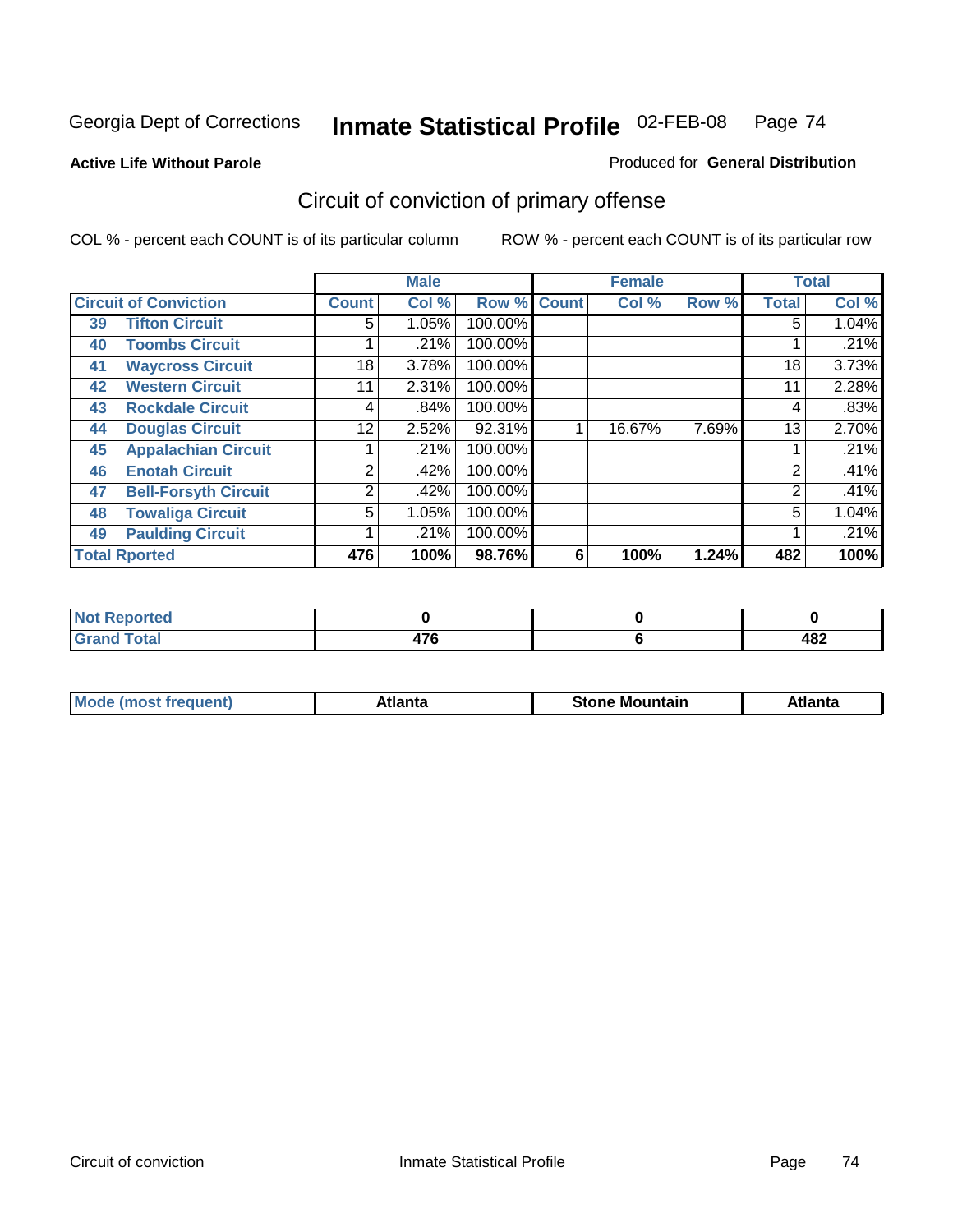#### **Active Life Without Parole**

#### Produced for **General Distribution**

## Years served (jail + prison) in this incarceration

|                       |                 | <b>Male</b> |         |                 | <b>Female</b> |       |                 | <b>Total</b> |
|-----------------------|-----------------|-------------|---------|-----------------|---------------|-------|-----------------|--------------|
| <b>Years Served</b>   | <b>Count</b>    | Col %       | Row %   | <b>Count</b>    | Col %         | Row % | <b>Total</b>    | Col %        |
| Less than one year    | 6               | 1.27%       | 100.00% |                 |               |       | $\overline{6}$  | 1.25%        |
| 1 to 1.99 years       | $\overline{13}$ | 2.75%       | 100.00% |                 |               |       | $\overline{13}$ | 2.71%        |
| 2 to 2.99 years       | 18              | 3.81%       | 100.00% |                 |               |       | 18              | 3.76%        |
| 3 to 3.99 years       | $\overline{32}$ | 6.77%       | 100.00% |                 |               |       | $\overline{32}$ | 6.68%        |
| 4 to 4.99 years       | $\overline{20}$ | 4.23%       | 95.24%  | 1               | 16.67%        | 4.76% | $\overline{21}$ | 4.38%        |
| 5 to 5.99 years       | 43              | 9.09%       | 93.48%  | 3               | 50.00%        | 6.52% | 46              | 9.60%        |
| 6 to 6.99 years       | 42              | 8.88%       | 100.00% |                 |               |       | $\overline{42}$ | 8.77%        |
| 7 to 7.99 years       | 43              | 9.09%       | 100.00% |                 |               |       | $\overline{43}$ | 8.98%        |
| 8 to 8.99 years       | 40              | 8.46%       | 100.00% |                 |               |       | 40              | 8.35%        |
| 9 to 9.99 years       | $\overline{37}$ | 7.82%       | 97.37%  | $\mathbf{1}$    | 16.67%        | 2.63% | $\overline{38}$ | 7.93%        |
| 10 to 10.99 years     | $\overline{47}$ | 9.94%       | 97.92%  | 1               | 16.67%        | 2.08% | $\overline{48}$ | 10.02%       |
| 11 to 11.99 years     | 43              | 9.09%       | 100.00% |                 |               |       | 43              | 8.98%        |
| 12 to 12.99 years     | 24              | 5.07%       | 100.00% |                 |               |       | $\overline{24}$ | 5.01%        |
| 13 to 13.99 years     | $\overline{21}$ | 4.44%       | 100.00% |                 |               |       | $\overline{21}$ | 4.38%        |
| 14 to 14.99 years     | 18              | 3.81%       | 100.00% |                 |               |       | 18              | 3.76%        |
| 15 to 15.99 years     | 5               | 1.06%       | 100.00% |                 |               |       | $\overline{5}$  | 1.04%        |
| 16 to 16.99 years     | 6               | 1.27%       | 100.00% |                 |               |       | $\overline{6}$  | 1.25%        |
| 18 to 18.99 years     | $\overline{3}$  | 0.63%       | 100.00% |                 |               |       | $\overline{3}$  | 0.63%        |
| 19 to 19.99 years     | $\overline{3}$  | 0.63%       | 100.00% |                 |               |       | $\overline{3}$  | 0.63%        |
| 20 to 20.99 years     | $\overline{2}$  | 0.42%       | 100.00% |                 |               |       | $\overline{2}$  | 0.42%        |
| 21 to 21.99 years     | 1               | 0.21%       | 100.00% |                 |               |       | $\mathbf{1}$    | 0.21%        |
| 24 to 24.99 years     | 1               | 0.21%       | 100.00% |                 |               |       | 1               | 0.21%        |
| 27 to 27.99 years     | 1               | 0.21%       | 100.00% |                 |               |       | 1               | 0.21%        |
| 29 to 29.99 years     | 1               | 0.21%       | 100.00% |                 |               |       | 1               | 0.21%        |
| Thirty + years        | 3               | 0.63%       | 100.00% |                 |               |       | 3               | 0.63%        |
| <b>Total Reported</b> | 473             | 100%        | 98.75%  | $6\phantom{1}6$ | 100%          | 1.25% | 479             | 100%         |

| <b>Not Reported</b>            |                   |                   |                   |
|--------------------------------|-------------------|-------------------|-------------------|
| <b>Grand Total</b>             | 476               |                   | 482               |
|                                |                   |                   |                   |
| <b>Mean</b><br>(average)       | 8.77              | 6.91              | 8.75              |
| <b>Median (middle)</b>         | 8.31              | 5.56              | 8.28              |
| <b>Mode</b><br>(most frequent) | 11 to 11.99 years | 10 to 10.99 years | 11 to 11.99 years |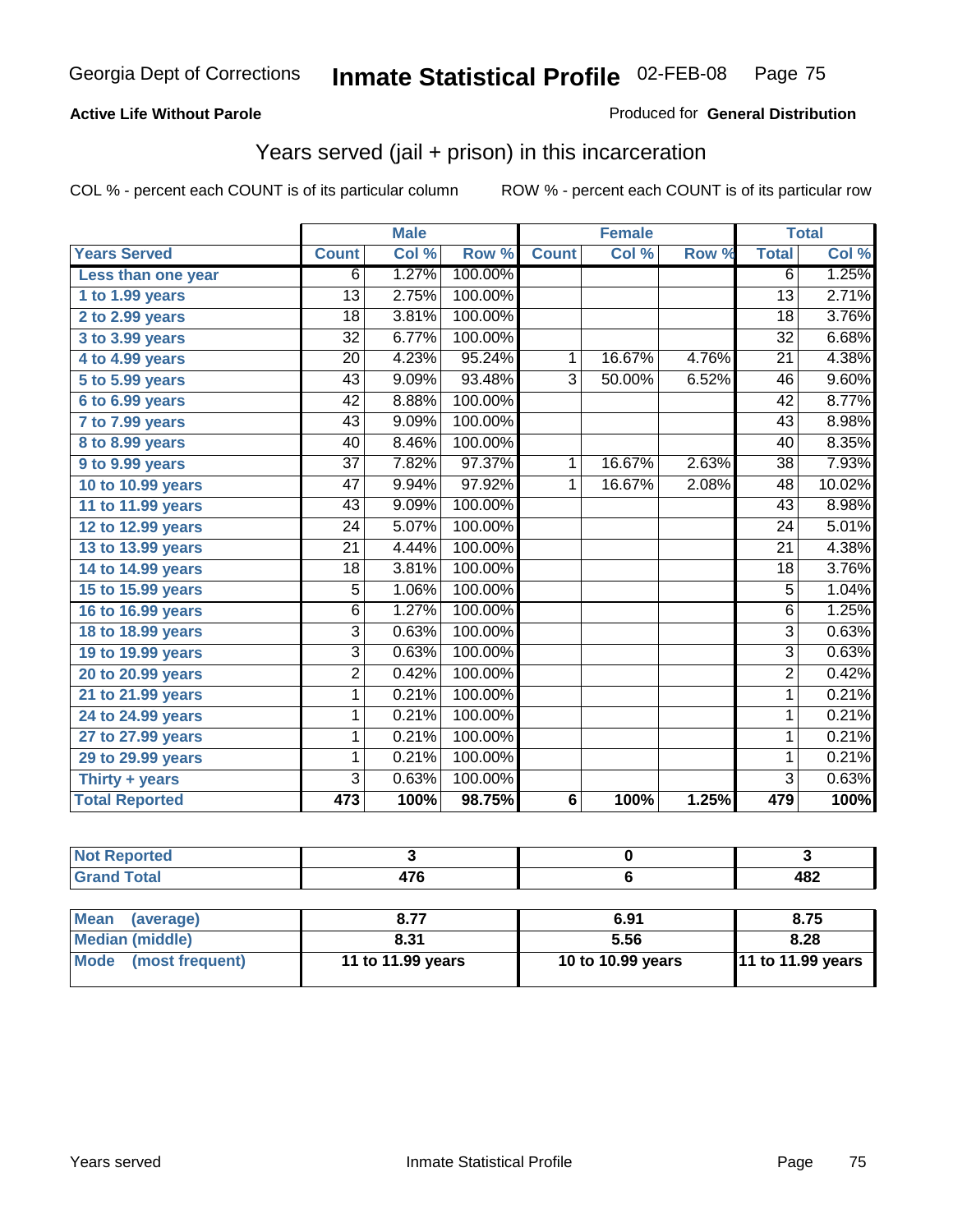### **Active Life Without Parole**

Produced for **General Distribution**

### Results of most recent HIV tests

|                         |              | <b>Male</b> |         |              | <b>Female</b> |          |       | Total  |
|-------------------------|--------------|-------------|---------|--------------|---------------|----------|-------|--------|
| <b>HIV Test Results</b> | <b>Count</b> | Col %       | Row %   | <b>Count</b> | Col %         | Row %    | Total | Col %  |
| <b>Positive</b>         |              | 1.05%       | 100.00% |              |               |          |       | 1.04%  |
| <b>Negative</b>         | 470          | 98.95%      | 98.74%I |              | 100.00%       | $1.26\%$ | 476   | 98.96% |
| <b>Total Reported</b>   | 475          | 100%        | 98.75%  |              | 100%          | 1.25%    | 481   | 100%   |

| <b>Not Reported</b>  |                               |     |
|----------------------|-------------------------------|-----|
| <b>Fotal</b><br>Gr2r | $\rightarrow$<br>41 U<br>$ -$ | 482 |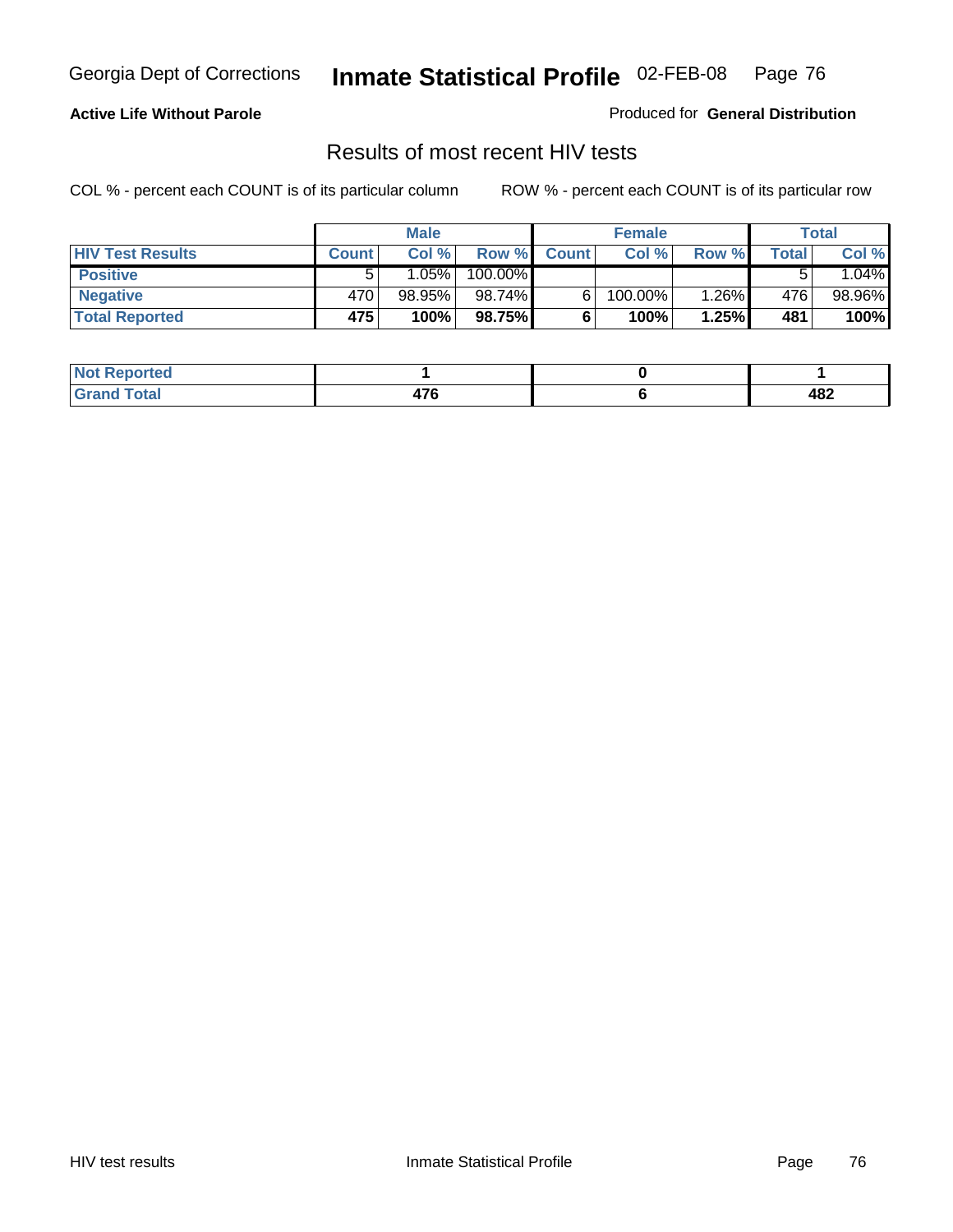#### **Active Life Without Parole**

#### Produced for **General Distribution**

### Results of most recent tuberculosis test

|                                  |              | <b>Male</b> |         |              | <b>Female</b> |       |       | Total  |
|----------------------------------|--------------|-------------|---------|--------------|---------------|-------|-------|--------|
| <b>Tuberculosis Test Results</b> | <b>Count</b> | Col%        | Row %   | <b>Count</b> | Col%          | Row % | Total | Col %  |
| <b>Positive on current test</b>  | 21           | 4.45%       | 100.00% |              |               |       | 21    | 4.39%  |
| <b>Positive on previous test</b> | 95           | 20.13%      | 100.00% |              |               |       | 95    | 19.87% |
| <b>Negative</b>                  | 356          | 75.42%      | 98.34%  | 6.           | 100.00%       | 1.66% | 362   | 75.73% |
| <b>Total Reported</b>            | 472          | 100%        | 98.74%  | 6            | 100%          | 1.26% | 478   | 100%   |

| <b>Reported</b><br><b>NOT</b> |            |     |
|-------------------------------|------------|-----|
| <b>Total</b>                  | ים<br>47 U | 482 |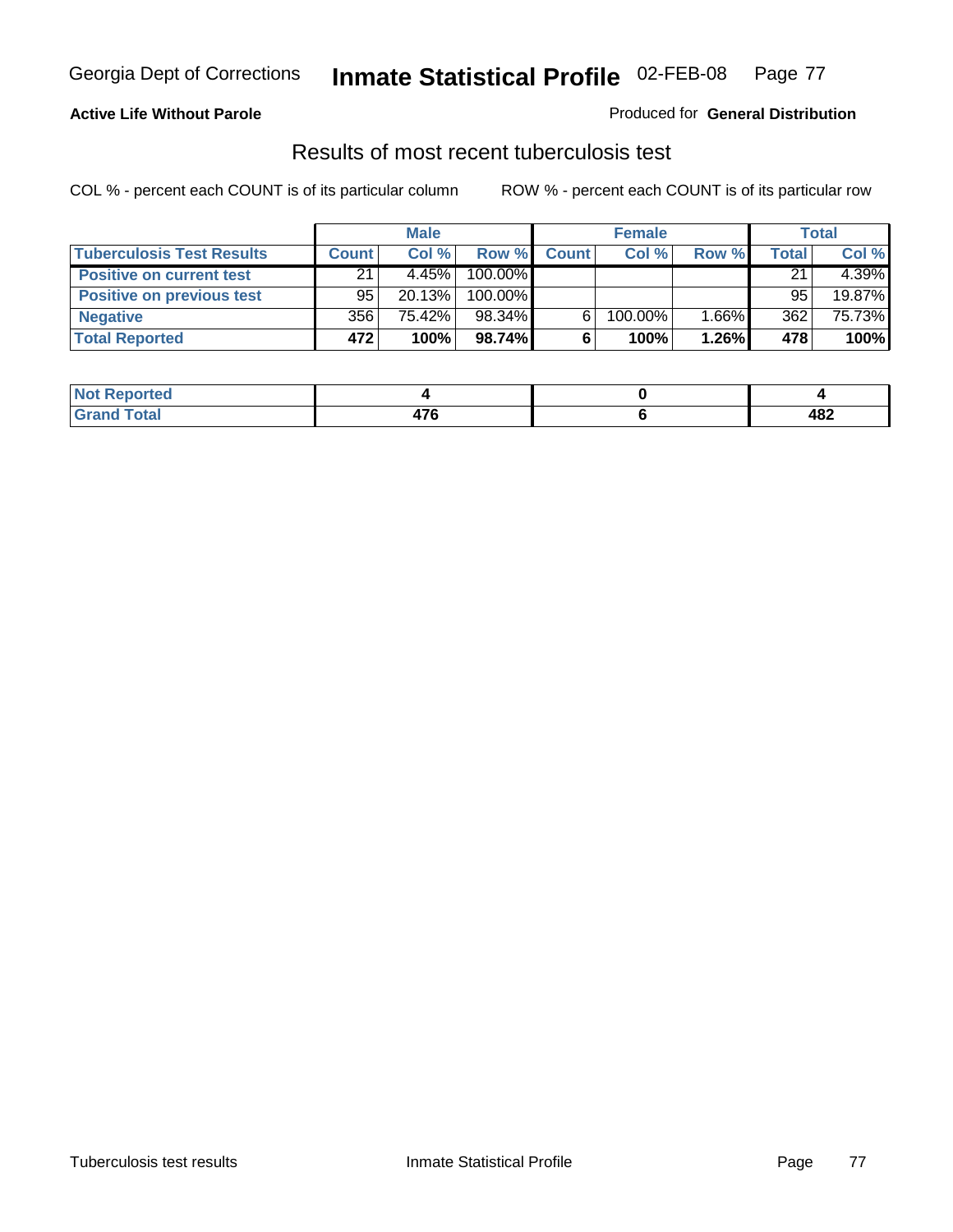### **Active Life Without Parole**

Produced for **General Distribution**

## Results of most recent syphilis test

|                                 |              | <b>Male</b> |         |              | <b>Female</b> |       |       | Total     |
|---------------------------------|--------------|-------------|---------|--------------|---------------|-------|-------|-----------|
| <b>Syphilis Test Results</b>    | <b>Count</b> | Col %       | Row %   | <b>Count</b> | Col %         | Row % | Total | Col %     |
| <b>Positive on current test</b> | 14           | 2.98%       | 100.00% |              |               |       | 14    | $2.94\%$  |
| <b>Negative</b>                 | 456          | $97.02\%$   | 98.70%  |              | $100.00\%$    | 1.30% | 462   | $97.06\%$ |
| <b>Total Reported</b>           | 470          | 100%        | 98.74%l |              | 100%          | 1.26% | 476   | 100%      |

| <b>Not Reported</b> |                       |     |
|---------------------|-----------------------|-----|
| <b>Total</b>        | $\rightarrow$<br>47 O | 482 |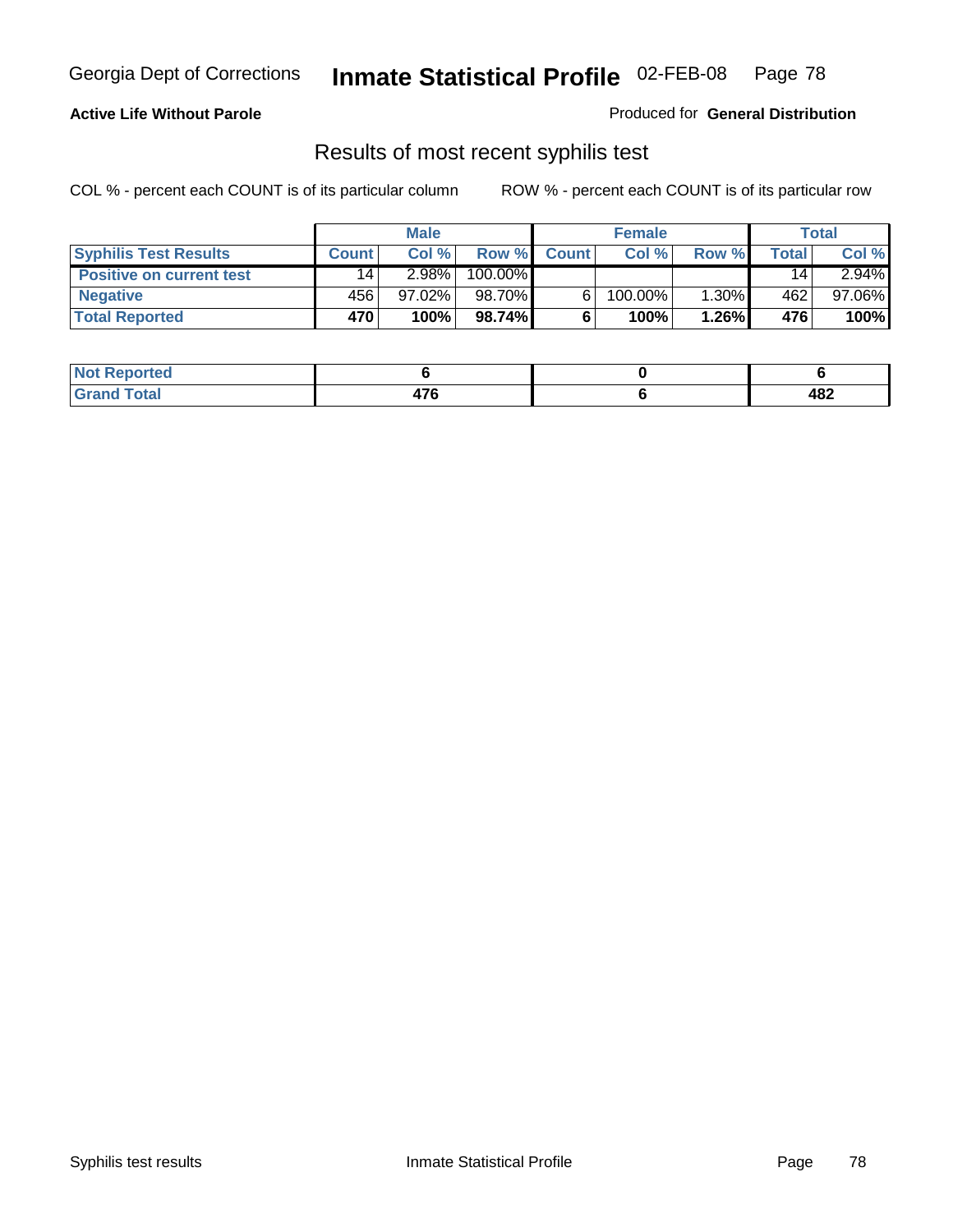### **Active Life Without Parole**

Produced for **General Distribution**

## Results of most recent Hepatitis-C test

|                                 | <b>Male</b>  |           |         | <b>Female</b> |         |           | Total |        |
|---------------------------------|--------------|-----------|---------|---------------|---------|-----------|-------|--------|
| <b>Hepatitis-C Test Results</b> | <b>Count</b> | Col %     | Row %   | <b>Count</b>  | Col %   | Row %     | Total | Col %  |
| <b>Positive on current test</b> |              | $50.00\%$ | 100.00% |               |         |           |       | 40.00% |
| <b>Negative</b>                 |              | $50.00\%$ | 66.67%  |               | 100.00% | 33.33%    |       | 60.00% |
| <b>Total Reported</b>           |              | 100%      | 80.00%I |               | 100%    | $20.00\%$ |       | 100%   |

| <b>Not Reported</b>  | יי<br>71 L         | ---<br><b>TI</b> . |
|----------------------|--------------------|--------------------|
| <b>Total</b><br>Gr2r | ים<br>41 U<br>$ -$ | 482                |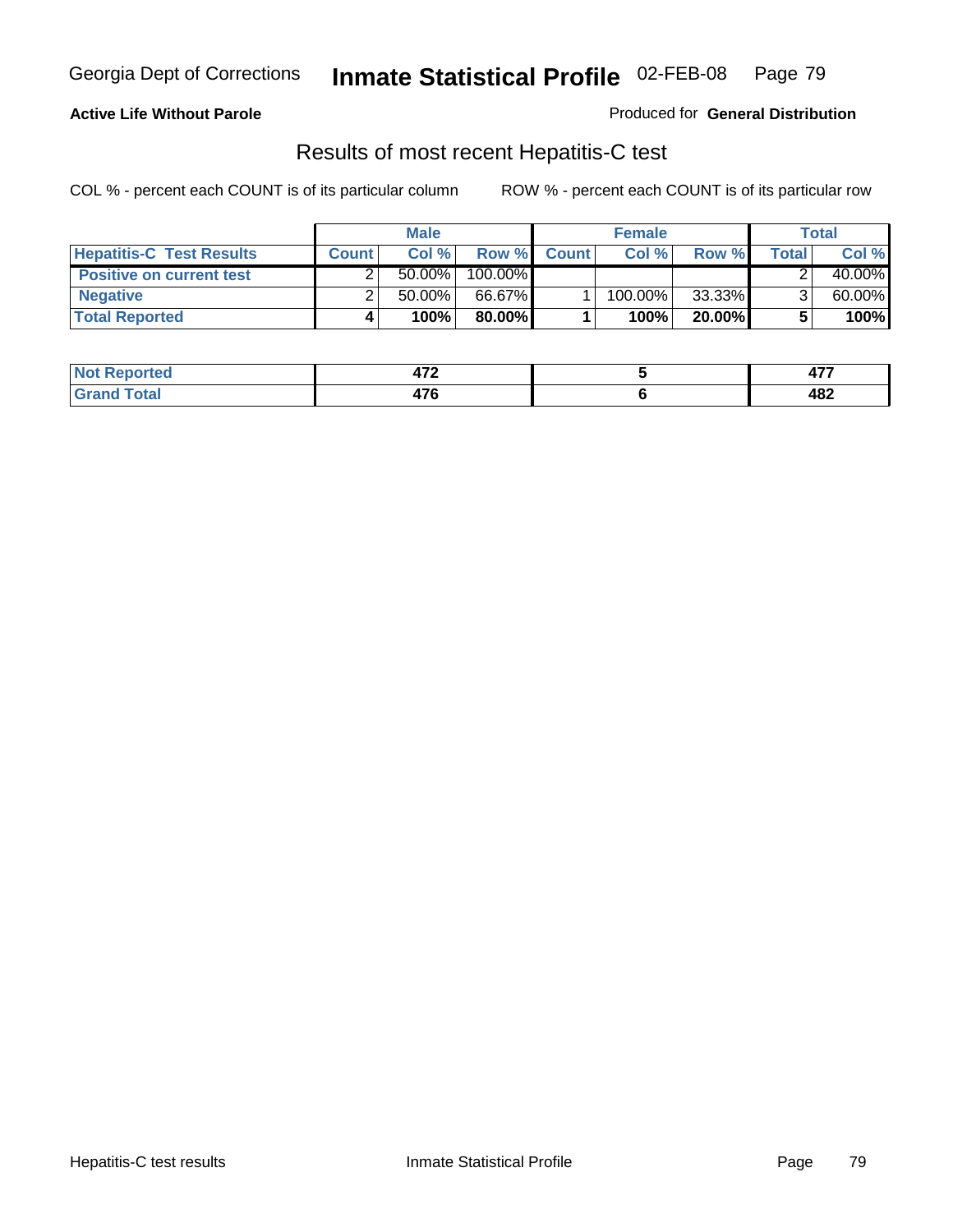#### **Active Life Without Parole**

Produced for **General Distribution**

### Results of most recent pregnancy test

|                               | <b>Male</b>  |       |          | <b>Female</b> |         |         | Total  |         |
|-------------------------------|--------------|-------|----------|---------------|---------|---------|--------|---------|
| <b>Pregnancy Test Results</b> | <b>Count</b> | Col % |          | Row % Count   | Col %   | Row %   | Totall | Col %   |
| Negative                      |              |       |          |               | 100.00% | 100.00% |        | 100.00% |
| <b>Total Reported</b>         |              | $\%$  | $0.00\%$ |               | 100%    | 100.00% |        | 100%    |

| orted        | $\rightarrow$<br>41 V | $\rightarrow$<br>$\sim$ |
|--------------|-----------------------|-------------------------|
| <b>Total</b> | $\rightarrow$<br>47 U | 482                     |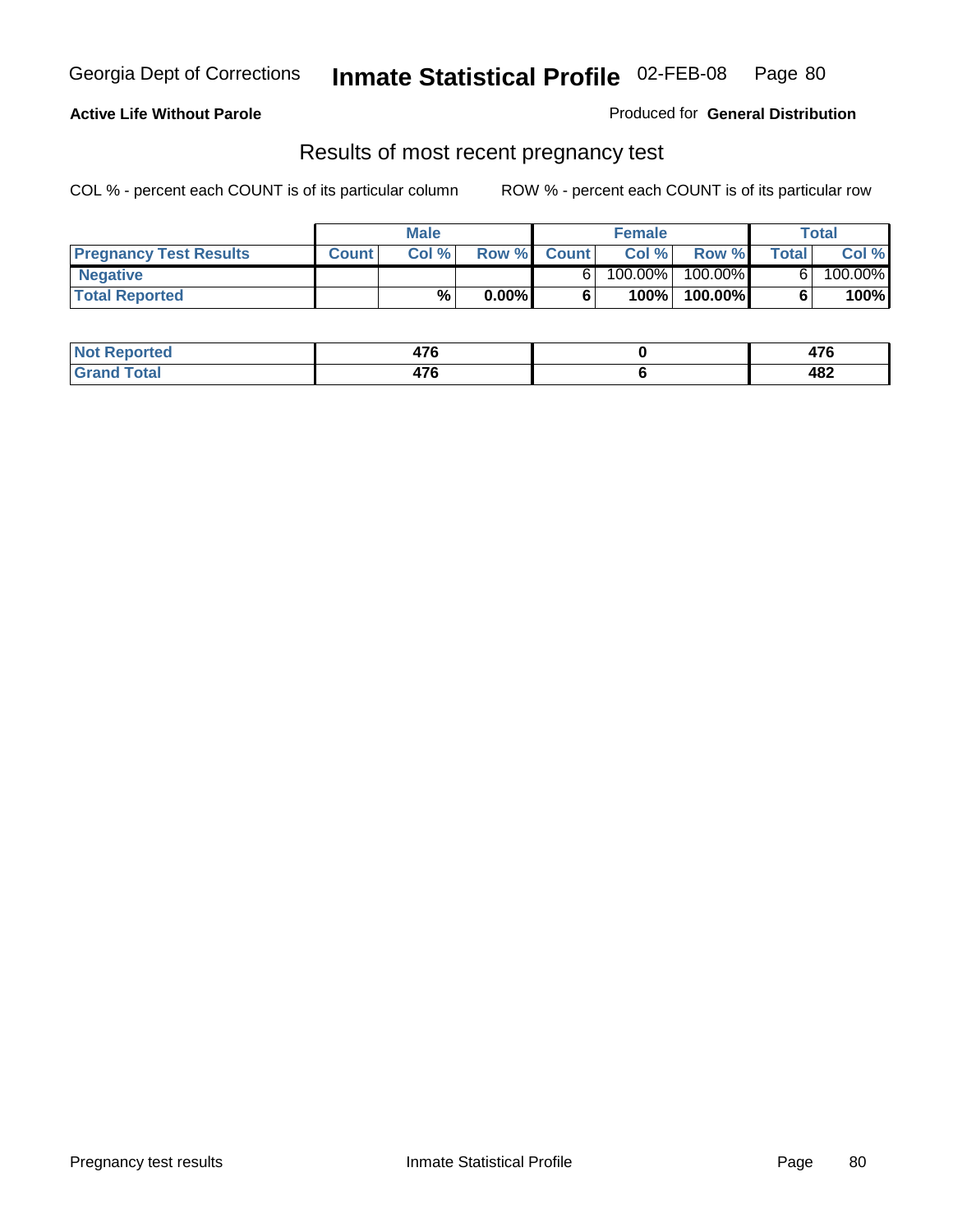### **Active Life Without Parole**

#### Produced for **General Distribution**

### Results of most recent diabetes test

|                                 |              | <b>Male</b> |            |             | <b>Female</b> |          |        | Total   |
|---------------------------------|--------------|-------------|------------|-------------|---------------|----------|--------|---------|
| <b>Diabetes Test Results</b>    | <b>Count</b> | Col %       |            | Row % Count | Col%          | Row %    | Totall | Col %   |
| <b>Positive on current test</b> |              | 100.00%     | $100.00\%$ |             |               |          |        | 100.00% |
| <b>Total Reported</b>           |              | 100%        | 100.00%    |             | %.            | $0.00\%$ |        | 100%    |

| रeported             | .<br>474      | 480 |
|----------------------|---------------|-----|
| <b>otal</b><br>_____ | $-1$<br>ט ו ד | 482 |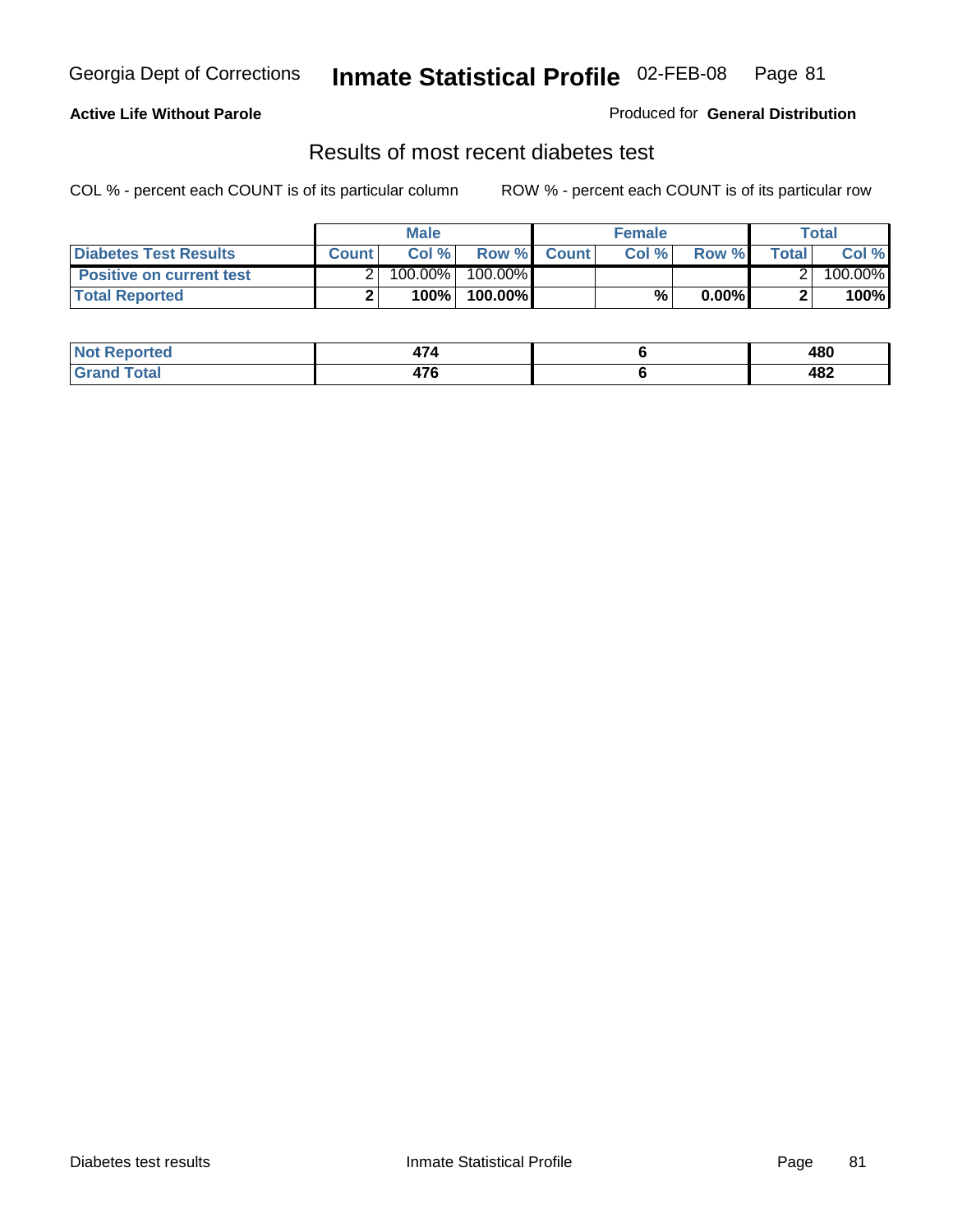### **Active Life Without Parole**

#### Produced for **General Distribution**

### Results of most recent hypertension test

|                                  | <b>Male</b>  |         |            | <b>Female</b> |      |          | <b>Total</b> |         |
|----------------------------------|--------------|---------|------------|---------------|------|----------|--------------|---------|
| <b>Hypertension Test Results</b> | <b>Count</b> | Col %   |            | Row % Count   | Col% | Row %    | Totall       | Col %   |
| <b>Positive on current test</b>  |              | 100.00% | $100.00\%$ |               |      |          |              | 100.00% |
| <b>Total Reported</b>            |              | 100%    | 100.00%    |               | %    | $0.00\%$ |              | 100%    |

| <b>eported</b> | 469         | $\rightarrow$<br>71 J |
|----------------|-------------|-----------------------|
| <b>Total</b>   | ---<br>47 U | 482                   |